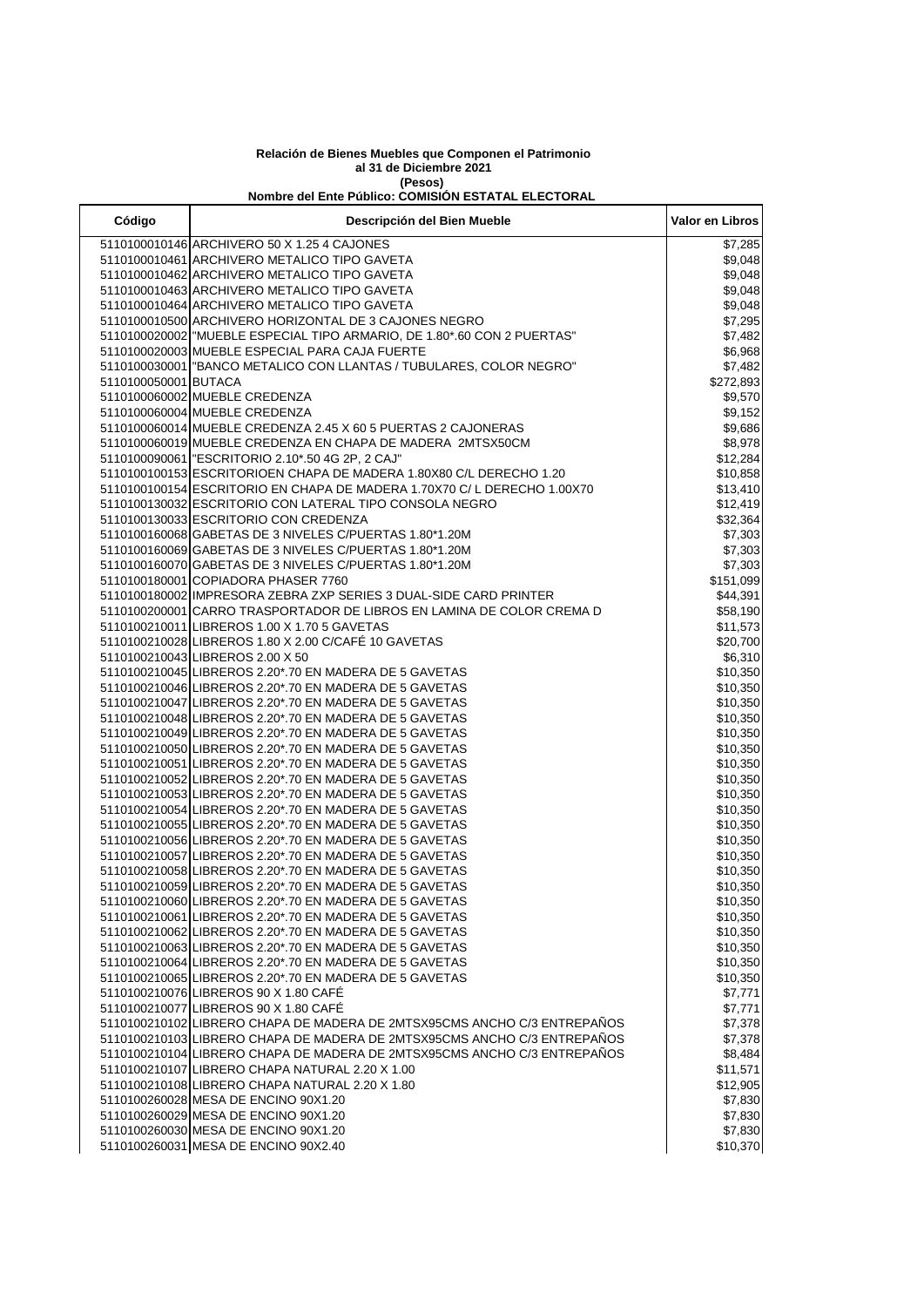| 5110100260220 MESA PARA SALA DE JUNTAS                                | \$21,196 |
|-----------------------------------------------------------------------|----------|
| 5110100260222 MESA PARA SALA DE JUNTAS                                | \$20,752 |
| 5110100260223 MESA PARA SALA DE JUNTAS 1.20 x 2.40                    | \$16,416 |
| 5110100260235 MESA PARA SALA DE JUNTAS DOS DE 1.80*1.20               |          |
|                                                                       | \$15,453 |
| 5110100260242 MESA PARA SALA DE SESIONES                              | \$89,700 |
| 5110100260261 MESA DE JUNTAS DE 1.20 CMS CHAPA NATURAL                | \$6,815  |
| 5110100260262 MESA DE JUNTAS RECTANGULAR CHAPA DE MADERA 1.80X1.10mts | \$6,581  |
| 5110100320154 MODULO PARA PC                                          | \$9,131  |
| 5110100320155 MODULO PARA PC                                          | \$9,131  |
| 5110100320194 MODULO PARA PC EN MADERA                                | \$9,131  |
| 5110100320195 MODULO PARA PC EN MADERA                                | \$9,131  |
| 5110100360001 PROYECTOR DE ACETATOS                                   | \$37,235 |
| 5110100360002 PROYECTOR DE ACETATOS                                   | \$37,235 |
| 5110100360003 PROYECTOR DE ACETATOS                                   | \$37,235 |
| 5110100470165 SILLON EJECUTIVO C/GRIS C/DESCANSA BRAZOS               | \$9,653  |
| 5110100470400 SILLA SECRETARIAL                                       | \$6,305  |
|                                                                       |          |
| 5110100470401 SILLA SECRETARIAL                                       | \$6,305  |
| 5110100470402 SILLA SECRETARIAL                                       | \$6,305  |
| 5110100470403 SILLA SECRETARIAL                                       | \$6,305  |
| 5110100470404 SILLA SECRETARIAL                                       | \$6,305  |
| 5110100470405 SILLA SECRETARIAL                                       | \$6,305  |
| 5110100470406 SILLA SECRETARIAL                                       | \$6,305  |
| 5110100470407 SILLA SECRETARIAL                                       | \$6,305  |
| 5110100470408 SILLA SECRETARIAL                                       | \$6,305  |
| 5110100470409 SILLA SECRETARIAL                                       | \$6,305  |
| 5110100470410 SILLA SECRETARIAL                                       | \$6,305  |
| 5110100470411 SILLA SECRETARIAL                                       | \$6,305  |
|                                                                       |          |
| 5110100470412 SILLA SECRETARIAL                                       | \$6,305  |
| 5110100470413 SILLA SECRETARIAL                                       | \$6,305  |
| 5110100470414 SILLA SECRETARIAL                                       | \$6,305  |
| 5110100490001 TORRE DUPLICADORA DE 12 QUEMADORES                      | \$12,435 |
| 5110100500023 TRITURADORA FELLOWES                                    | \$9,882  |
| 5110100520001 MODULO OPERATIVO                                        | \$9,938  |
| 5110100520002 MODULO OPERATIVO                                        | \$9,938  |
| 5110100520003 MODULO OPERATIVO                                        | \$9,938  |
| 5110100520004 ESTRADO PARA RECEPCIÓN                                  | \$41,615 |
| 5110100600001 PIZARRON DE VIDRIO TEMPLADO NEGRO                       | \$6,603  |
| 5110100600002 PIZARRON DE VIDRIO TEMPLADO                             | \$6,603  |
| 5120100010003 MUEBLE COCINETA                                         | \$12,180 |
| 5120100030083 FRIGOBAR 4" NEGRO VIDRIO TEMPLADO                       |          |
|                                                                       | \$6,692  |
| 5120100040001 MAQUINA DE HIELO                                        | \$33,320 |
| 5120100040002 MAQUINA DE HIELO (MOD ZB-20B)                           | \$12,380 |
| 5120100080004 REFRIGERADOR TORREY (MOD R14)                           | \$9,990  |
| 5120100080005 REFRIGERADOR ACROSS SILVER                              | \$7,822  |
| 5120100080006 REFRIGERADOR ACROS 7"                                   | \$6,939  |
| 5120100080007 REFRIGERADOR ACROS 7"                                   | \$6,939  |
| 5120100090001 RELOJ CHECADOR DE HUELLA DIGITAL                        | \$44,009 |
| 5120100100026 RELOJ DIGITAL                                           | \$9,469  |
| 5120100110001 SALA DE RECEPCION 2 PLAZAS PIEL CAFÉ                    | \$31,537 |
| 5120100110002 LOVE SEAT SMILE                                         | \$14,399 |
| 5120100120011 SOFA DE VISITA / LOVE SEAT 2 PLAZAS COLOR PIEL          | \$16,990 |
| 5120100140001 INESPRESSO LATTISSIMA PRO                               | \$8,990  |
|                                                                       | \$8,340  |
| 5150100010092 ADAPTADOR ATA 186                                       |          |
| 5150100040001 BANCO DE BATERIAS                                       | \$8,340  |
| 5150100040002 BANCO DE BATERIAS                                       | \$8,340  |
| 5150100040003 BANCO DE BATERIAS                                       | \$8,340  |
| 5150100040004 BANCO DE BATERIAS                                       | \$8,340  |
| 5150100040005 BANCO DE BATERIAS                                       | \$8,340  |
| 5150100040006 BANCO DE BATERIAS                                       | \$8,340  |
| 5150100040007 BANCO DE BATERIAS                                       | \$8,340  |
| 5150100040008 BANCO DE BATERIAS                                       | \$8,340  |
| 5150100040009 BANCO DE BATERIAS                                       | \$8,340  |
| 5150100040010 BANCO DE BATERIAS                                       | \$8,340  |
| 5150100040011 BANCO DE BATERIAS                                       | \$8,340  |
| 5150100040012 BANCO DE BATERIAS                                       | \$8,340  |
|                                                                       |          |
| 5150100040014 BANCO DE BATERIAS                                       | \$8,340  |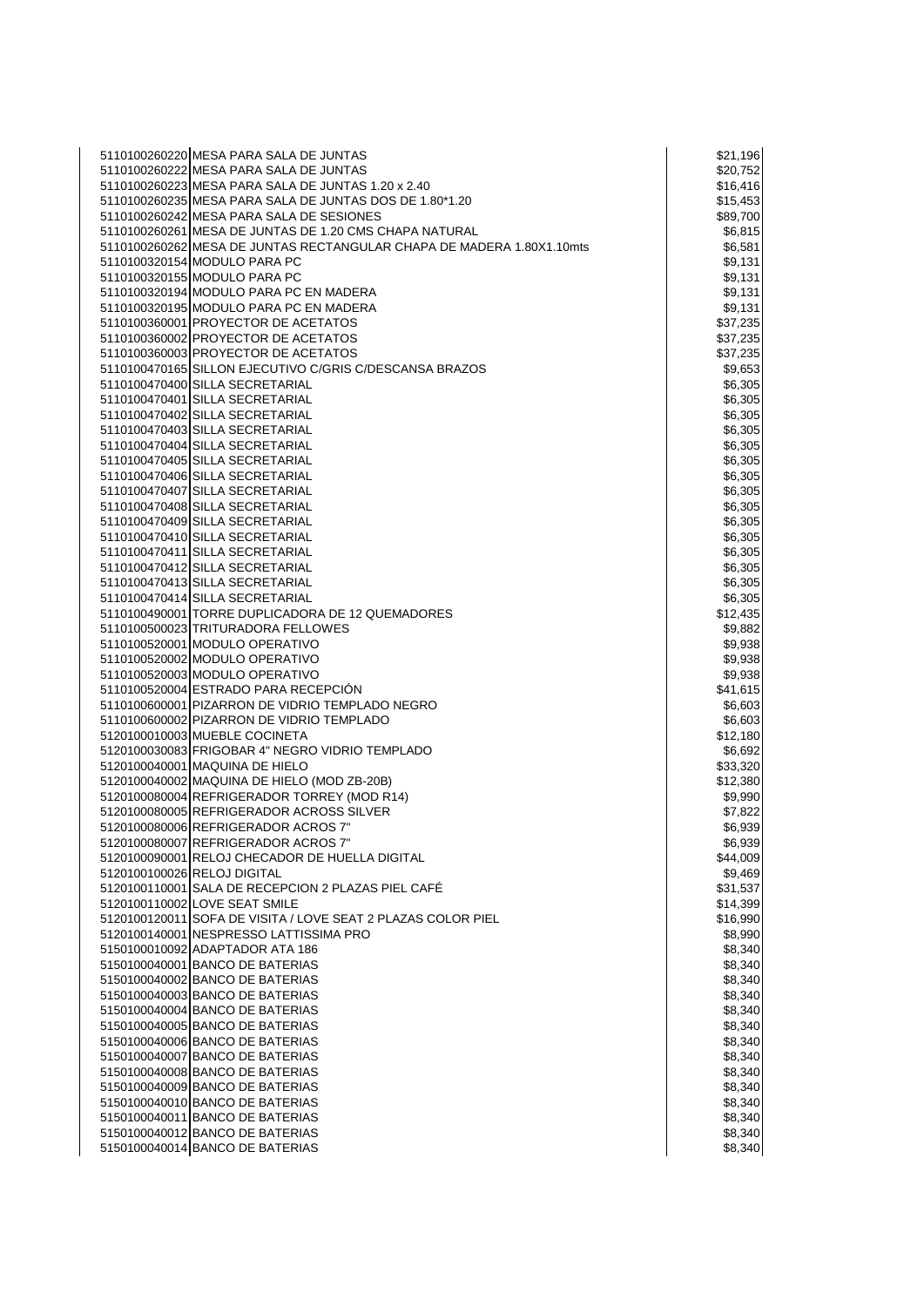BANCO DE BATERIAS \$8,340 BANCO DE BATERIAS \$8,340 BANCO DE BATERIAS \$8,340 BANCO DE BATERIAS \$8,340 5150100040020 BANCO DE BATERIAS \$8,340 \$8,340 \$8,340 \$8,340 \$8,340 \$8,340 \$8,340 \$ 5150100040021 BANCO DE BATERIAS \$8,340 \$8,340 5150100040022 BANCO DE BATERIAS \$8,340 \$8,340 \$8,340 \$8,340 \$8,340 \$8,340 \$8,340 \$ BANCO DE BATERIAS \$8,340 BANCO DE BATERIAS \$8,340 BATTERY GRIP \$6,400 IMAC 27" 3.8QC \$52,681 IMAC 27" 3.8QC \$52,681 IMAC 27" REINA 5K I5QC \$41,180 IMAC 27" REINA 5K I5QC \$41,180 IMAC 27" REINA 5K I5QC \$41,180 COMPUTADORA LENOVO M710s \$22,246 COMPUTADORA LENOVO M710s \$22,246 COMPUTADORA LENOVO M710s \$22,246 COMPUTADORA LENOVO M710s \$22,246 COMPUTADORA LENOVO M710s \$22,246 COMPUTADORA LENOVO M710s \$22,246 COMPUTADORA LENOVO M710s \$22,246 COMPUTADORA LENOVO M710s \$22,246 5150100070015 COMPUTADORA LENOVO M710s \$22,246 COMPUTADORA LENOVO M710s \$22,246 COMPUTADORA LENOVO M710s \$22,246 COMPUTADORA LENOVO M710s \$22,246 COMPUTADORA LENOVO M710s \$22,246 5150100070020 COMPUTADORA LENOVO M710s 622,246 COMPUTADORA LENOVO M710s \$22,246 COMPUTADORA LENOVO M710s \$22,246 5150100070023 COMPUTADORA LENOVO M710s \$22.246 COMPUTADORA LENOVO M710s \$22,246 COMPUTADORA LENOVO M710s \$22,246 5150100070026 COMPUTADORA LENOVO M710s<br>5150100070027 COMPUTADORA LENOVO M710s \$22,246 \$22,246 COMPUTADORA LENOVO M710s \$22,246 COMPUTADORA LENOVO M710s \$22,246 COMPUTADORA LENOVO M710s \$22,246 COMPUTADORA LENOVO M710s \$22,246 5150100070031 COMPUTADORA LENOVO M710s 622,246 5150100070032 COMPUTADORA LENOVO M710s<br>5150100070033 COMPUTADORA LENOVO M710s \$22,246 \$22,246 COMPUTADORA LENOVO M710s \$22,246 COMPUTADORA LENOVO M710s \$22,246 COMPUTADORA LENOVO M710s \$22,246 COMPUTADORA LENOVO M710s \$22,246 COMPUTADORA LENOVO M710s \$22,246 5150100070038 COMPUTADORA LENOVO M710s \$22,246  $\sim$  \$22,246 5150100070039 COMPUTADORA LENOVO M710s \$22,246  $\vert$  \$22,246 COMPUTADORA LENOVO M710s \$22,246 COMPUTADORA LENOVO M710s \$22,246 COMPUTADORA LENOVO M710s \$22,246 COMPUTADORA LENOVO M710s \$22,246 COMPUTADORA LENOVO M710s \$22,246 COMPUTADORA LENOVO M710s \$22,246 COMPUTADORA LENOVO M710s \$22,246 5150100070047 COMPUTADORA LENOVO M710s<br>5150100070048 COMPUTADORA LENOVO M710s \$22,246 \$22,246 COMPUTADORA LENOVO M710s \$22,246 COMPUTADORA LENOVO M710s \$22,246 COMPUTADORA LENOVO M710s \$22,246 5150100070051 COMPUTADORA LENOVO M710s \$22,246  $\sim$  \$22,246 COMPUTADORA LENOVO M710s \$22,246 5150100070053 COMPUTADORA LENOVO M710s \$22,246  $\sim$  \$22,246 COMPUTADORA LENOVO M710s \$22,246 COMPUTADORA LENOVO M710s \$22,246 COMPUTADORA LENOVO M710s \$22,246 5150100070057 COMPUTADORA LENOVO M710s 622,246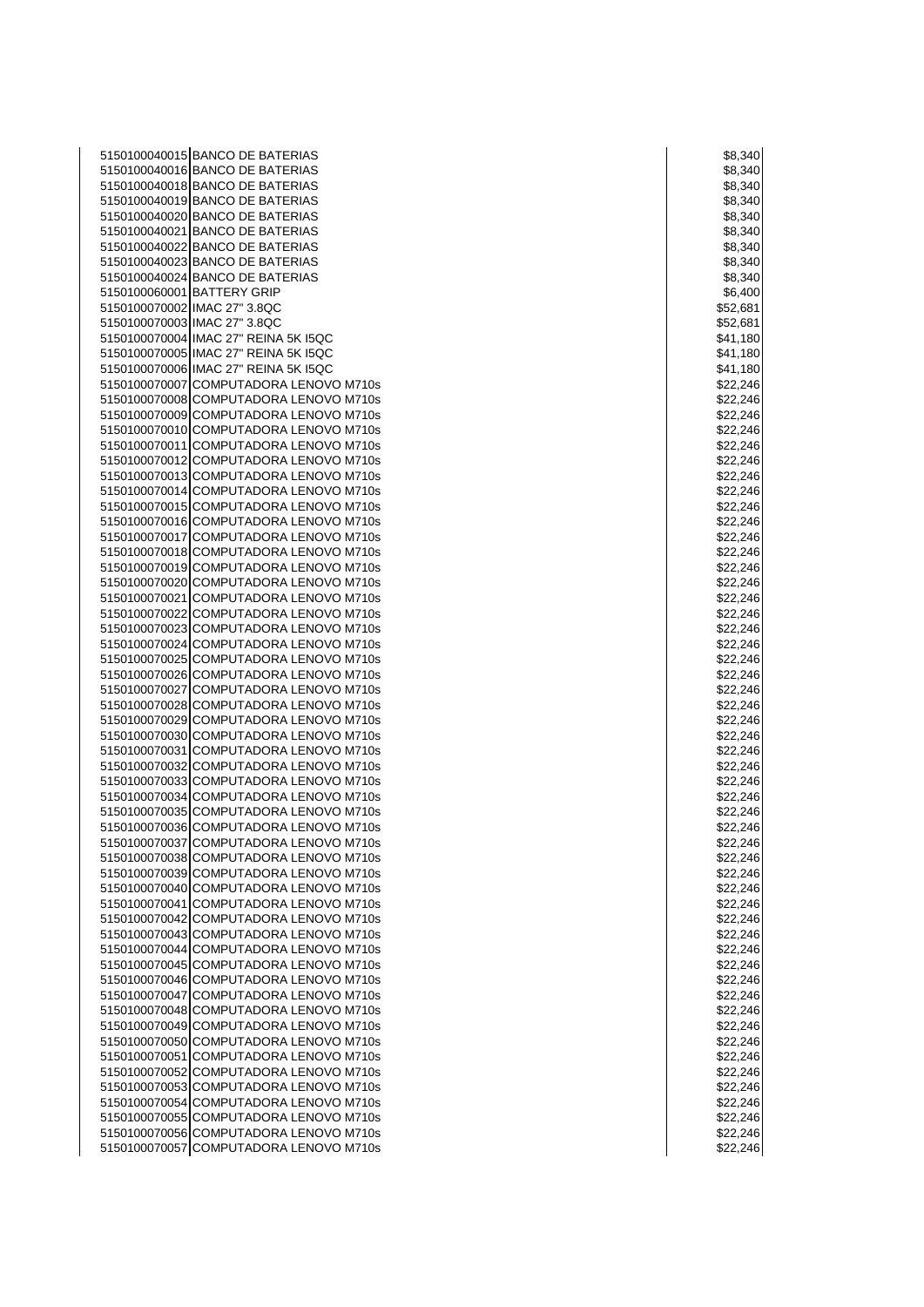COMPUTADORA LENOVO M710s \$22,246 5150100070059 COMPUTADORA LENOVO M710s \$22,246  $\sim$  \$22,246 COMPUTADORA LENOVO M710s \$22,246 COMPUTADORA LENOVO M710s \$22,246 COMPUTADORA LENOVO M710s \$22,246 COMPUTADORA LENOVO M710s \$22,246 5150100070064 COMPUTADORA LENOVO M710s \$22,246  $\sim$  \$22,246 COMPUTADORA LENOVO M710s \$22,246 COMPUTADORA LENOVO M710s \$22,246 COMPUTADORA LENOVO M710s \$22,246 5150100070068 COMPUTADORA LENOVO M710s \$22.246 COMPUTADORA LENOVO M710s \$22,246 COMPUTADORA LENOVO M710s \$22,246 COMPUTADORA LENOVO M710s \$22,246 COMPUTADORA LENOVO M710s \$22,246 5150100070073 COMPUTADORA LENOVO M710s \$22,246  $\sim$  \$22,246 5150100070074 COMPUTADORA LENOVO M710s<br>5150100070075 COMPUTADORA LENOVO M710s \$22,246 \$22,246 COMPUTADORA LENOVO M710s \$22,246 COMPUTADORA LENOVO M710s \$22,246 COMPUTADORA LENOVO M710s \$22,246 COMPUTADORA LENOVO M710s \$22,246 COMPUTADORA LENOVO M710s \$22,246 COMPUTADORA LENOVO M710s \$22,246 5150100070081 COMPUTADORA LENOVO M710s \$22.246 COMPUTADORA LENOVO M710s \$22,246 COMPUTADORA LENOVO M710s \$22,246 5150100070084 COMPUTADORA LENOVO M710s<br>5150100070085 COMPUTADORA LENOVO M710s \$22,246 \$22,246 COMPUTADORA LENOVO M710s \$22,246 COMPUTADORA LENOVO M710s \$22,246 COMPUTADORA LENOVO M710s \$22,246 COMPUTADORA LENOVO M710s \$22,246 5150100070089 COMPUTADORA LENOVO M710s \$22.246 COMPUTADORA LENOVO M710s \$22,246 COMPUTADORA LENOVO M710s \$22,246 5150100070092 COMPUTADORA LENOVO M710s<br>5150100070093 COMPUTADORA LENOVO M710s \$22,246 \$22,246 COMPUTADORA LENOVO M710s \$22,246 COMPUTADORA LENOVO M710s \$22,246 COMPUTADORA LENOVO M710s \$22,246 COMPUTADORA LENOVO M710s \$22,246 5150100070097 COMPUTADORA LENOVO M710s \$22,246 5150100070098 COMPUTADORA LENOVO M710s<br>5150100070099 COMPUTADORA LENOVO M710s \$22,246 \$22,246 5150100070099 COMPUTADORA LENOVO M710s COMPUTADORA LENOVO M710s \$22,246 COMPUTADORA LENOVO M710s \$22,246 5150100070102 COMPUTADORA LENOVO M710s 622,246 COMPUTADORA LENOVO M710s \$22,246 COMPUTADORA LENOVO M710s \$22,246 5150100070105 COMPUTADORA LENOVO M710s 622.246 COMPUTADORA LENOVO M710s \$22,246 COMPUTADORA LENOVO M710s \$22,246 COMPUTADORA LENOVO M710s \$22,246 COMPUTADORA LENOVO M710s \$22,246 COMPUTADORA LENOVO M710s \$22,246 COMPUTADORA LENOVO M710s \$22,246 COMPUTADORA LENOVO M710s \$22,246 5150100070113 COMPUTADORA LENOVO M710s<br>5150100070114 COMPUTADORA LENOVO M710s \$22,246 \$22,246 COMPUTADORA LENOVO M710s \$22,246 COMPUTADORA LENOVO M710s \$22,246 COMPUTADORA LENOVO M710s \$22,246 5150100070117 COMPUTADORA LENOVO M710s 622,246 COMPUTADORA LENOVO M710s \$22,246 COMPUTADORA LENOVO M710s \$22,246 COMPUTADORA LENOVO M710s \$22,246 5150100070121 COMPUTADORA LENOVO M710s \$22,246  $\sim$  \$22,246 COMPUTADORA LENOVO M710s \$22,246 5150100070123 COMPUTADORA LENOVO M710s \$22,246  $\sim$  \$22,246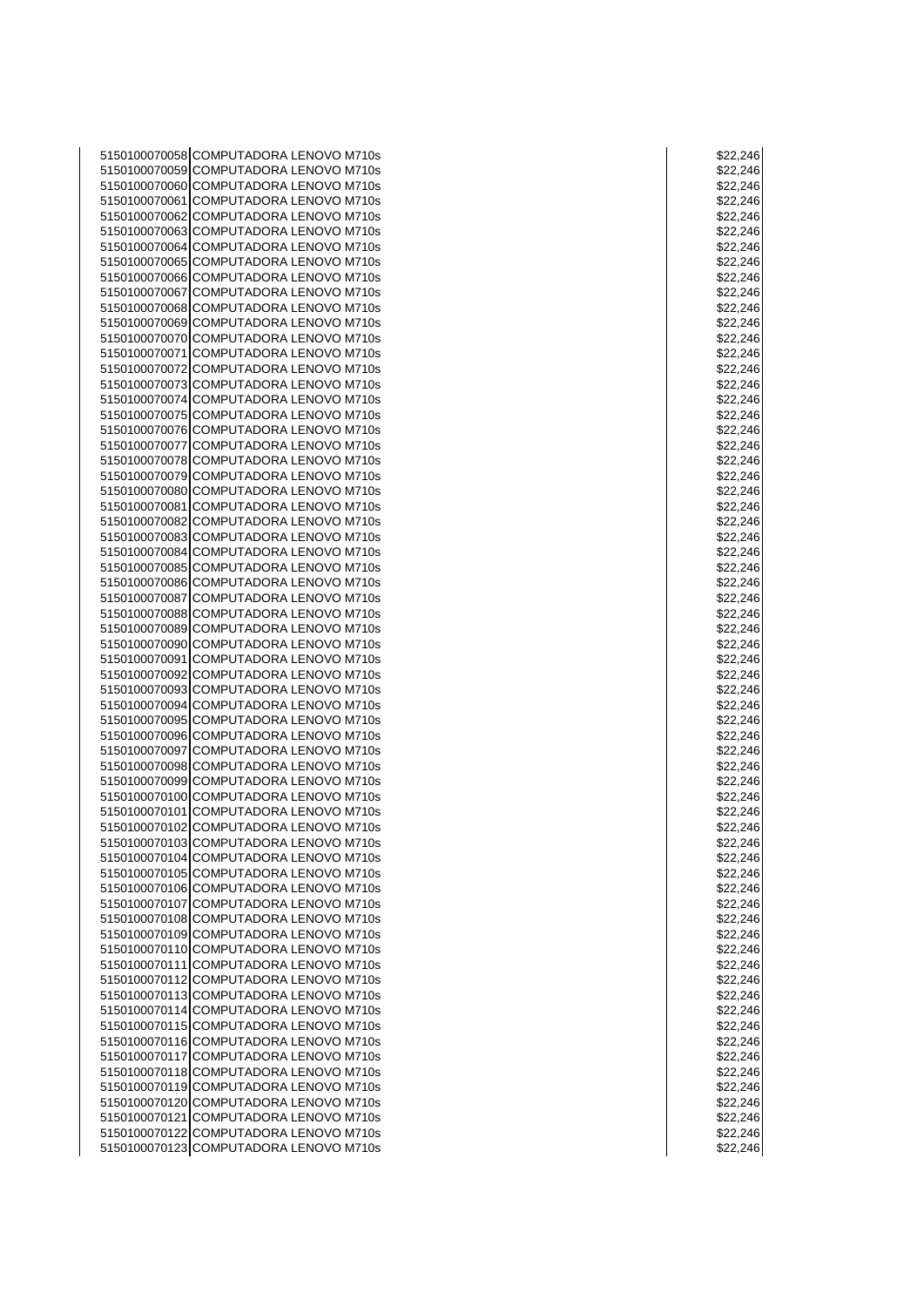COMPUTADORA LENOVO M710s \$22,246 COMPUTADORA LENOVO M710s \$22,246 COMPUTADORA LENOVO M710s \$22,246 COMPUTADORA LENOVO M710s \$22,246 5150100070128 COMPUTADORA LENOVO M710s **1980 1991 1992 1994 1996 1991 1992** 1994 1994 1994 1994 1995 1996 1997 1 COMPUTADORA LENOVO M710s \$22,246 5150100070130 COMPUTADORA LENOVO M710s \$22,246  $\sim$  \$22,246 COMPUTADORA LENOVO M710s \$22,246 COMPUTADORA LENOVO M710s \$22,246 COMPUTADORA LENOVO M710s \$22,246 5150100070134 COMPUTADORA LENOVO M710s \$22,246  $\sim$  \$22,246 COMPUTADORA LENOVO M710s \$22,246 COMPUTADORA LENOVO M710s \$22,246 COMPUTADORA LENOVO M710s \$22,246 COMPUTADORA LENOVO M710s \$22,246 5150100070139 COMPUTADORA LENOVO M710s \$22,246  $\sim$  \$22,246 COMPUTADORA LENOVO M710s \$22,246 COMPUTADORA LENOVO M710s \$22,246 COMPUTADORA LENOVO M710s \$22,246 COMPUTADORA LENOVO M710s \$22,246 COMPUTADORA LENOVO M710s \$22,246 COMPUTADORA LENOVO M710s \$22,246 COMPUTADORA LENOVO M710s \$22,246 5150100070147 COMPUTADORA LENOVO M710s \$22,246 COMPUTADORA LENOVO M710s \$22,246 COMPUTADORA LENOVO M710s \$22,246 COMPUTADORA LENOVO M710s \$22,246 COMPUTADORA LENOVO M710s \$22,246 5150100070152 COMPUTADORA LENOVO M710s **\$22,246**  $\sim$  \$22,246 COMPUTADORA LENOVO M710s \$22,246 COMPUTADORA LENOVO M710s \$22,246 5150100070155 COMPUTADORA LENOVO M710s \$22.246 COMPUTADORA LENOVO M710s \$22,246 COMPUTADORA LENOVO M710s \$22,246 5150100070158 COMPUTADORA LENOVO M710s<br>5150100070159 COMPUTADORA LENOVO M710s \$22,246 \$22,246 COMPUTADORA LENOVO M710s \$22,246 COMPUTADORA LENOVO M710s \$22,246 COMPUTADORA LENOVO M710s \$22,246 COMPUTADORA LENOVO M710s \$22,246 5150100070163 COMPUTADORA LENOVO M710s 622,246 5150100070164 COMPUTADORA LENOVO M710s<br>5150100070165 COMPUTADORA LENOVO M710s \$22,246 \$22,246 COMPUTADORA LENOVO M710s \$22,246 COMPUTADORA LENOVO M710s \$22,246 COMPUTADORA LENOVO M710s \$22,246 COMPUTADORA LENOVO M710s \$22,246 COMPUTADORA LENOVO M710s \$22,246 5150100070170 COMPUTADORA LENOVO M710s \$22,246  $\sim$  \$22,246 5150100070171 COMPUTADORA LENOVO M710s 622.246 COMPUTADORA LENOVO M710s \$22,246 COMPUTADORA LENOVO M710s \$22,246 COMPUTADORA LENOVO M710s \$22,246 COMPUTADORA LENOVO M710s \$22,246 COMPUTADORA LENOVO M710s \$22,246 COMPUTADORA LENOVO M710s \$22,246 COMPUTADORA LENOVO M710s \$22,246 5150100070179 COMPUTADORA LENOVO M710s<br>5150100070180 COMPUTADORA LENOVO M710s \$22,246 \$22,246 COMPUTADORA LENOVO M710s \$22,246 COMPUTADORA LENOVO M710s \$22,246 COMPUTADORA LENOVO M710s \$22,246 COMPUTADORA LENOVO M710s \$22,246 COMPUTADORA LENOVO M710s \$22,246 5150100070185 COMPUTADORA LENOVO M710s \$22,246  $\sim$  \$22,246 COMPUTADORA LENOVO M710s \$22,246 5150100070187 COMPUTADORA LENOVO M710s **1989 1999 1999 1999 1999 1999 1999 10:** \$22,246 5150100070188 COMPUTADORA LENOVO M710s **1989 1999 1999 1999 1999 1999 1999 10:** \$22,246 COMPUTADORA LENOVO M710s \$22,246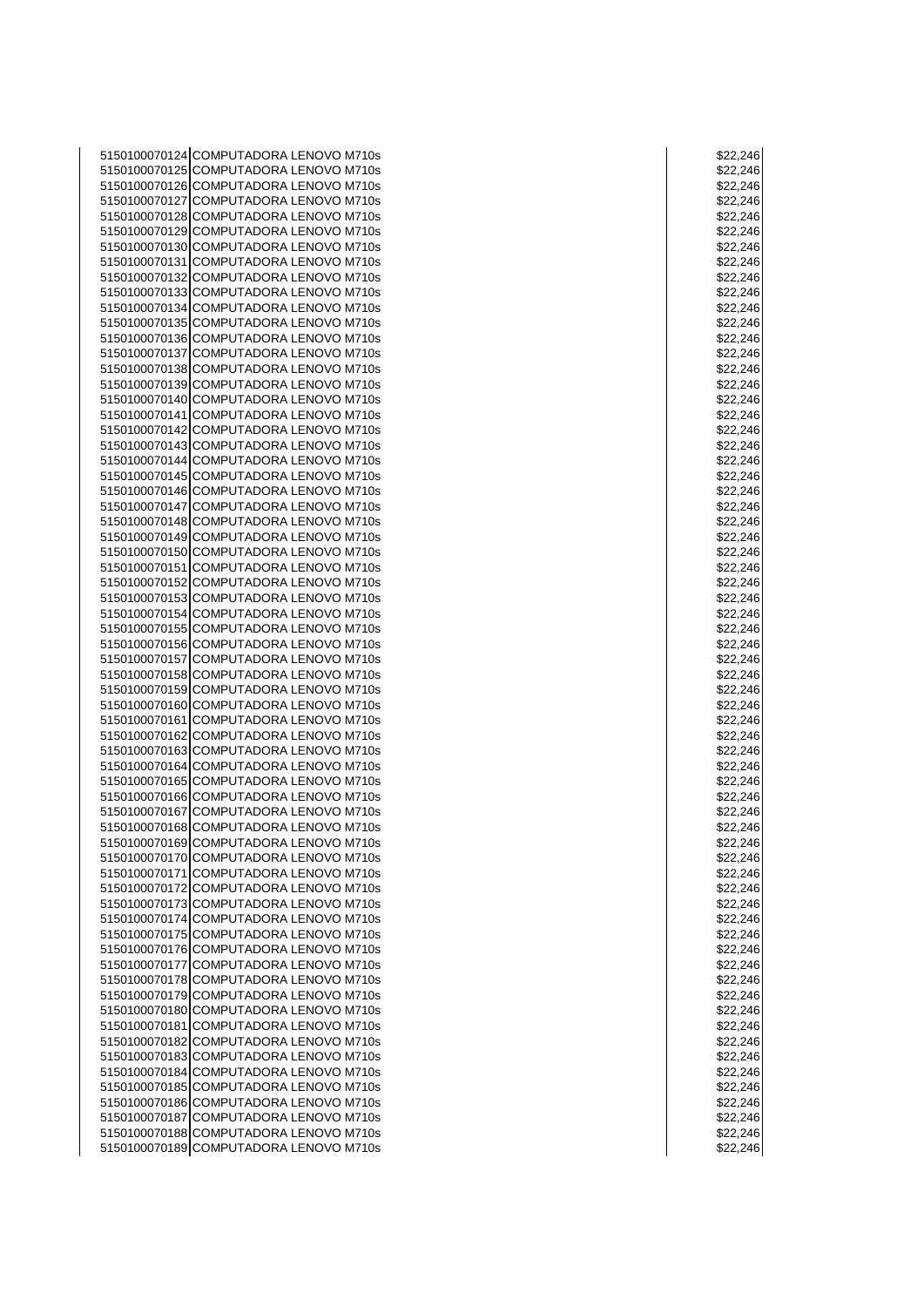| 5150100070190 COMPUTADORA LENOVO M710s | \$22,246 |
|----------------------------------------|----------|
| 5150100070191 COMPUTADORA LENOVO M710s | \$22,246 |
| 5150100070192 COMPUTADORA LENOVO M710s | \$22,246 |
| 5150100070193 COMPUTADORA LENOVO M710s | \$22,246 |
|                                        |          |
| 5150100070194 COMPUTADORA LENOVO M710s | \$22,246 |
| 5150100070195 COMPUTADORA LENOVO M710s | \$22,246 |
| 5150100070196 COMPUTADORA LENOVO M710s | \$22,246 |
| 5150100070197 COMPUTADORA LENOVO M710s | \$22,246 |
| 5150100070198 COMPUTADORA LENOVO M710s | \$22,246 |
| 5150100070199 COMPUTADORA LENOVO M710s | \$22,246 |
| 5150100070200 COMPUTADORA LENOVO M710s | \$22,246 |
|                                        |          |
| 5150100070201 COMPUTADORA LENOVO M710s | \$22,246 |
| 5150100070202 COMPUTADORA LENOVO M710s | \$22,246 |
| 5150100070203 COMPUTADORA LENOVO M710s | \$22,246 |
| 5150100070204 COMPUTADORA LENOVO M710s | \$22,246 |
| 5150100070205 COMPUTADORA LENOVO M710s | \$22,246 |
| 5150100070206 COMPUTADORA LENOVO M710s | \$22,246 |
| 5150100080001 COMPUTADORA              | \$32,953 |
|                                        |          |
| 5150100080002 COMPUTADORA              | \$43,010 |
| 5150100080003 COMPUTADORA              | \$43,010 |
| 5150100080004 COMPUTADORA              | \$11,285 |
| 5150100080006 COMPUTADORA              | \$11,285 |
| 5150100080007 COMPUTADORA              | \$11,285 |
| 5150100080008 COMPUTADORA              | \$11,285 |
| 5150100080009 COMPUTADORA              | \$11,285 |
| 5150100080010 COMPUTADORA              | \$11,285 |
|                                        |          |
| 5150100080011 COMPUTADORA              | \$11,285 |
| 5150100080012 COMPUTADORA              | \$11,285 |
| 5150100080013 COMPUTADORA              | \$11,285 |
| 5150100080014 COMPUTADORA              | \$11,285 |
| 5150100080015 COMPUTADORA              | \$11,285 |
| 5150100080016 COMPUTADORA              | \$11,285 |
| 5150100080017 COMPUTADORA              | \$11,285 |
| 5150100080018 COMPUTADORA              | \$11,285 |
|                                        |          |
| 5150100080019 COMPUTADORA              | \$11,285 |
| 5150100080020 COMPUTADORA              | \$11,285 |
| 5150100080021 COMPUTADORA              | \$11,285 |
| 5150100080022 COMPUTADORA              | \$11,285 |
| 5150100080023 COMPUTADORA              | \$11,285 |
| 5150100080024 COMPUTADORA              | \$11,285 |
| 5150100080025 COMPUTADORA              | \$11,285 |
|                                        |          |
| 5150100080026 COMPUTADORA              | \$11,285 |
| 5150100080027 COMPUTADORA              | \$11,285 |
| 5150100080028 COMPUTADORA              | \$11,285 |
| 5150100080029 COMPUTADORA              | \$11,285 |
| 5150100080030 COMPUTADORA              | \$11,285 |
| 5150100080031 COMPUTADORA              | \$11,285 |
| 5150100080032 COMPUTADORA              | \$11,285 |
| 5150100080033 COMPUTADORA              | \$12,931 |
| 5150100080034 COMPUTADORA              | \$12,931 |
|                                        |          |
| 5150100080035 COMPUTADORA              | \$12,931 |
| 5150100080036 COMPUTADORA              | \$12,931 |
| 5150100080037 COMPUTADORA              | \$12,931 |
| 5150100080038 COMPUTADORA              | \$10,120 |
| 5150100080039 COMPUTADORA              | \$10,120 |
| 5150100080040 COMPUTADORA              | \$10,120 |
| 5150100080041 COMPUTADORA              | \$9,062  |
|                                        |          |
| 5150100080042 COMPUTADORA              | \$9,959  |
| 5150100080043 COMPUTADORA              | \$9,959  |
| 5150100080044 COMPUTADORA              | \$9,959  |
| 5150100080045 COMPUTADORA              | \$9,959  |
| 5150100080046 COMPUTADORA              | \$9,959  |
| 5150100080047 COMPUTADORA              | \$9,062  |
| 5150100080048 COMPUTADORA              | \$13,211 |
| 5150100080049 COMPUTADORA              | \$11,259 |
|                                        |          |
| 5150100080050 COMPUTADORA              | \$11,259 |

|          | \$22,246             |
|----------|----------------------|
|          | \$22,246             |
|          | \$22,246             |
|          | \$22,246             |
| \$2      | 2,246                |
|          | \$22,246             |
|          | \$22,246<br>\$22,246 |
|          | \$22,246             |
|          | \$22,246             |
| \$.      | 22,246               |
|          | \$22,246             |
|          | \$22,246             |
|          | \$22,246             |
|          | \$22,246             |
|          | \$22,246             |
|          | \$22,246             |
|          | \$32,953             |
|          | \$43,010             |
|          | \$43,010             |
|          |                      |
|          | \$11,285<br>\$11,285 |
|          | \$11,285             |
|          | \$11,285             |
|          | \$11,285             |
|          | \$11,285             |
|          | \$11,285             |
|          | \$11,285             |
|          | \$11,285             |
|          | \$11,285             |
|          | \$11,285             |
|          | \$11,285             |
|          | \$11,285             |
|          | \$11,285             |
|          | \$11,285             |
|          | \$11,285             |
|          | \$11,285             |
|          | \$11,285             |
|          | \$11,285             |
|          | \$11,285             |
|          | \$11,285             |
|          | \$11,285             |
|          | \$11,285             |
|          | \$11,285             |
|          | \$11,285             |
| \$1<br>1 | ,285                 |
|          | \$11,285             |
|          | \$11,285             |
|          | \$12,931<br>\$12,931 |
|          | \$12,931             |
|          | \$12,931             |
|          | \$12,931             |
|          | \$10,120             |
|          | \$10,120             |
|          | \$10,120             |
|          | \$9,062              |
|          | \$9,959              |
|          | \$9,959              |
|          | \$9,959              |
|          | \$9,959              |
|          | \$9,959              |
|          | \$9,062              |
|          | \$13,211             |
|          | \$11,259             |
|          | \$11,259             |
|          |                      |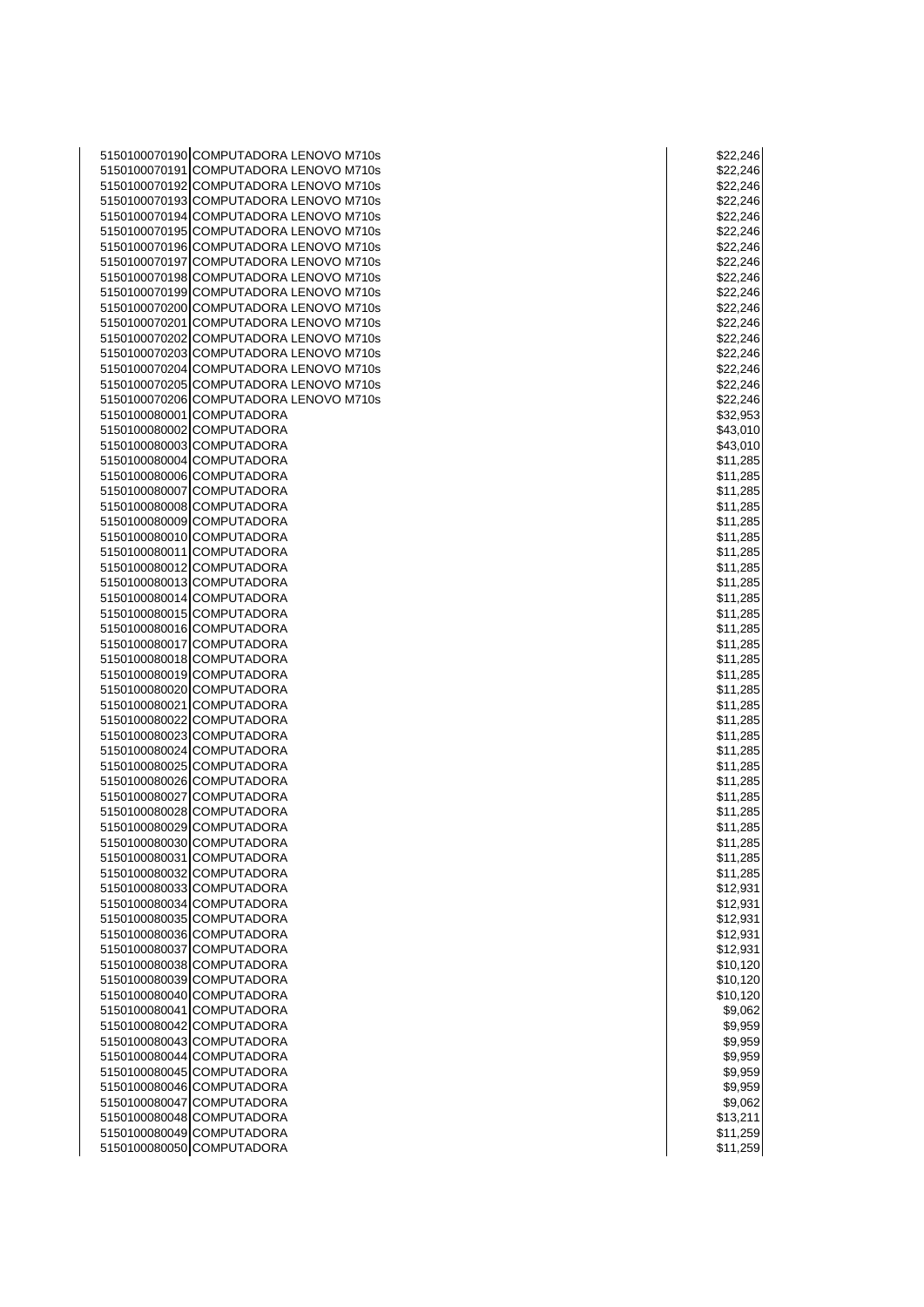| 5150100080051 COMPUTADORA<br>5150100080052 COMPUTADORA<br>5150100080053 COMPUTADORA<br>5150100080054 COMPUTADORA<br>5150100080055 COMPUTADORA<br>5150100080056 COMPUTADORA<br>5150100080057 COMPUTADORA<br>5150100080058 COMPUTADORA<br>5150100080059 COMPUTADORA<br>5150100080060 COMPUTADORA<br>5150100080061 COMPUTADORA<br>5150100080062 COMPUTADORA<br>5150100080063 COMPUTADORA<br>5150100080064 COMPUTADORA<br>5150100080065 COMPUTADORA<br>5150100080066 COMPUTADORA<br>5150100080067 COMPUTADORA<br>5150100080068 COMPUTADORA<br>5150100080069 COMPUTADORA<br>5150100080070 COMPUTADORA<br>5150100080071 COMPUTADORA<br>5150100080072 COMPUTADORA<br>5150100080073 COMPUTADORA<br>5150100080074 COMPUTADORA<br>5150100080075 COMPUTADORA<br>5150100080076 COMPUTADORA<br>5150100080077 COMPUTADORA<br>5150100080078 COMPUTADORA<br>5150100080079 COMPUTADORA<br>5150100080080 COMPUTADORA<br>\$11,259<br>5150100080081 COMPUTADORA<br>5150100080082 COMPUTADORA<br>5150100080083 COMPUTADORA<br>5150100080084 COMPUTADORA<br>5150100080085 COMPUTADORA<br>5150100080086 COMPUTADORA<br>\$11,259<br>5150100080087 COMPUTADORA<br>\$11,259<br>5150100080088 COMPUTADORA<br>\$11,259<br>5150100080089 COMPUTADORA<br>\$11,259<br>5150100080090 COMPUTADORA<br>\$11,259<br>5150100080091 COMPUTADORA<br>\$11,259<br>5150100080092 COMPUTADORA<br>\$11,259<br>5150100080093 COMPUTADORA<br>\$11,259<br>5150100080094 COMPUTADORA<br>\$11,259<br>5150100080095 COMPUTADORA<br>\$11,259<br>5150100080096 COMPUTADORA<br>\$11,259<br>5150100080097 COMPUTADORA<br>\$11,259<br>5150100080098 COMPUTADORA<br>\$11,259<br>5150100080099 COMPUTADORA<br>\$11,259<br>5150100080100 COMPUTADORA<br>\$11,259<br>5150100080101 COMPUTADORA<br>\$11,259<br>5150100080102 COMPUTADORA<br>\$11,259<br>5150100080103 COMPUTADORA<br>\$11,259<br>5150100080104 COMPUTADORA<br>\$11,259<br>5150100080105 COMPUTADORA<br>\$11,259<br>5150100080106 COMPUTADORA<br>\$11,259<br>5150100080107 COMPUTADORA<br>\$11,259<br>5150100080108 COMPUTADORA<br>\$11,259<br>5150100080109 COMPUTADORA<br>\$11,259<br>5150100080110 COMPUTADORA<br>\$11,259<br>5150100080111 COMPUTADORA<br>\$11,259<br>5150100080112 COMPUTADORA<br>\$11,259<br>5150100080113 COMPUTADORA<br>\$11,259<br>5150100080114 COMPUTADORA<br>\$11,259<br>5150100080115 COMPUTADORA<br>5150100080116 COMPUTADORA |  |          |
|----------------------------------------------------------------------------------------------------------------------------------------------------------------------------------------------------------------------------------------------------------------------------------------------------------------------------------------------------------------------------------------------------------------------------------------------------------------------------------------------------------------------------------------------------------------------------------------------------------------------------------------------------------------------------------------------------------------------------------------------------------------------------------------------------------------------------------------------------------------------------------------------------------------------------------------------------------------------------------------------------------------------------------------------------------------------------------------------------------------------------------------------------------------------------------------------------------------------------------------------------------------------------------------------------------------------------------------------------------------------------------------------------------------------------------------------------------------------------------------------------------------------------------------------------------------------------------------------------------------------------------------------------------------------------------------------------------------------------------------------------------------------------------------------------------------------------------------------------------------------------------------------------------------------------------------------------------------------------------------------------------------------------------------------------------------------------------------------------------------------------------------------------------------------------------------------------------------------------------------------------------------------------------------------------------------------------------------------------------------|--|----------|
|                                                                                                                                                                                                                                                                                                                                                                                                                                                                                                                                                                                                                                                                                                                                                                                                                                                                                                                                                                                                                                                                                                                                                                                                                                                                                                                                                                                                                                                                                                                                                                                                                                                                                                                                                                                                                                                                                                                                                                                                                                                                                                                                                                                                                                                                                                                                                                |  | \$11,259 |
|                                                                                                                                                                                                                                                                                                                                                                                                                                                                                                                                                                                                                                                                                                                                                                                                                                                                                                                                                                                                                                                                                                                                                                                                                                                                                                                                                                                                                                                                                                                                                                                                                                                                                                                                                                                                                                                                                                                                                                                                                                                                                                                                                                                                                                                                                                                                                                |  | \$11,259 |
|                                                                                                                                                                                                                                                                                                                                                                                                                                                                                                                                                                                                                                                                                                                                                                                                                                                                                                                                                                                                                                                                                                                                                                                                                                                                                                                                                                                                                                                                                                                                                                                                                                                                                                                                                                                                                                                                                                                                                                                                                                                                                                                                                                                                                                                                                                                                                                |  | \$11,259 |
|                                                                                                                                                                                                                                                                                                                                                                                                                                                                                                                                                                                                                                                                                                                                                                                                                                                                                                                                                                                                                                                                                                                                                                                                                                                                                                                                                                                                                                                                                                                                                                                                                                                                                                                                                                                                                                                                                                                                                                                                                                                                                                                                                                                                                                                                                                                                                                |  | \$11,259 |
|                                                                                                                                                                                                                                                                                                                                                                                                                                                                                                                                                                                                                                                                                                                                                                                                                                                                                                                                                                                                                                                                                                                                                                                                                                                                                                                                                                                                                                                                                                                                                                                                                                                                                                                                                                                                                                                                                                                                                                                                                                                                                                                                                                                                                                                                                                                                                                |  | \$11,259 |
|                                                                                                                                                                                                                                                                                                                                                                                                                                                                                                                                                                                                                                                                                                                                                                                                                                                                                                                                                                                                                                                                                                                                                                                                                                                                                                                                                                                                                                                                                                                                                                                                                                                                                                                                                                                                                                                                                                                                                                                                                                                                                                                                                                                                                                                                                                                                                                |  | \$11,259 |
|                                                                                                                                                                                                                                                                                                                                                                                                                                                                                                                                                                                                                                                                                                                                                                                                                                                                                                                                                                                                                                                                                                                                                                                                                                                                                                                                                                                                                                                                                                                                                                                                                                                                                                                                                                                                                                                                                                                                                                                                                                                                                                                                                                                                                                                                                                                                                                |  | \$11,259 |
|                                                                                                                                                                                                                                                                                                                                                                                                                                                                                                                                                                                                                                                                                                                                                                                                                                                                                                                                                                                                                                                                                                                                                                                                                                                                                                                                                                                                                                                                                                                                                                                                                                                                                                                                                                                                                                                                                                                                                                                                                                                                                                                                                                                                                                                                                                                                                                |  | \$11,259 |
|                                                                                                                                                                                                                                                                                                                                                                                                                                                                                                                                                                                                                                                                                                                                                                                                                                                                                                                                                                                                                                                                                                                                                                                                                                                                                                                                                                                                                                                                                                                                                                                                                                                                                                                                                                                                                                                                                                                                                                                                                                                                                                                                                                                                                                                                                                                                                                |  | \$11,259 |
|                                                                                                                                                                                                                                                                                                                                                                                                                                                                                                                                                                                                                                                                                                                                                                                                                                                                                                                                                                                                                                                                                                                                                                                                                                                                                                                                                                                                                                                                                                                                                                                                                                                                                                                                                                                                                                                                                                                                                                                                                                                                                                                                                                                                                                                                                                                                                                |  | \$11,259 |
|                                                                                                                                                                                                                                                                                                                                                                                                                                                                                                                                                                                                                                                                                                                                                                                                                                                                                                                                                                                                                                                                                                                                                                                                                                                                                                                                                                                                                                                                                                                                                                                                                                                                                                                                                                                                                                                                                                                                                                                                                                                                                                                                                                                                                                                                                                                                                                |  | \$11,259 |
|                                                                                                                                                                                                                                                                                                                                                                                                                                                                                                                                                                                                                                                                                                                                                                                                                                                                                                                                                                                                                                                                                                                                                                                                                                                                                                                                                                                                                                                                                                                                                                                                                                                                                                                                                                                                                                                                                                                                                                                                                                                                                                                                                                                                                                                                                                                                                                |  | \$11,259 |
|                                                                                                                                                                                                                                                                                                                                                                                                                                                                                                                                                                                                                                                                                                                                                                                                                                                                                                                                                                                                                                                                                                                                                                                                                                                                                                                                                                                                                                                                                                                                                                                                                                                                                                                                                                                                                                                                                                                                                                                                                                                                                                                                                                                                                                                                                                                                                                |  | \$11,259 |
|                                                                                                                                                                                                                                                                                                                                                                                                                                                                                                                                                                                                                                                                                                                                                                                                                                                                                                                                                                                                                                                                                                                                                                                                                                                                                                                                                                                                                                                                                                                                                                                                                                                                                                                                                                                                                                                                                                                                                                                                                                                                                                                                                                                                                                                                                                                                                                |  | \$11,259 |
|                                                                                                                                                                                                                                                                                                                                                                                                                                                                                                                                                                                                                                                                                                                                                                                                                                                                                                                                                                                                                                                                                                                                                                                                                                                                                                                                                                                                                                                                                                                                                                                                                                                                                                                                                                                                                                                                                                                                                                                                                                                                                                                                                                                                                                                                                                                                                                |  | \$11,259 |
|                                                                                                                                                                                                                                                                                                                                                                                                                                                                                                                                                                                                                                                                                                                                                                                                                                                                                                                                                                                                                                                                                                                                                                                                                                                                                                                                                                                                                                                                                                                                                                                                                                                                                                                                                                                                                                                                                                                                                                                                                                                                                                                                                                                                                                                                                                                                                                |  | \$11,259 |
|                                                                                                                                                                                                                                                                                                                                                                                                                                                                                                                                                                                                                                                                                                                                                                                                                                                                                                                                                                                                                                                                                                                                                                                                                                                                                                                                                                                                                                                                                                                                                                                                                                                                                                                                                                                                                                                                                                                                                                                                                                                                                                                                                                                                                                                                                                                                                                |  | \$11,259 |
|                                                                                                                                                                                                                                                                                                                                                                                                                                                                                                                                                                                                                                                                                                                                                                                                                                                                                                                                                                                                                                                                                                                                                                                                                                                                                                                                                                                                                                                                                                                                                                                                                                                                                                                                                                                                                                                                                                                                                                                                                                                                                                                                                                                                                                                                                                                                                                |  | \$11,259 |
|                                                                                                                                                                                                                                                                                                                                                                                                                                                                                                                                                                                                                                                                                                                                                                                                                                                                                                                                                                                                                                                                                                                                                                                                                                                                                                                                                                                                                                                                                                                                                                                                                                                                                                                                                                                                                                                                                                                                                                                                                                                                                                                                                                                                                                                                                                                                                                |  | \$11,259 |
|                                                                                                                                                                                                                                                                                                                                                                                                                                                                                                                                                                                                                                                                                                                                                                                                                                                                                                                                                                                                                                                                                                                                                                                                                                                                                                                                                                                                                                                                                                                                                                                                                                                                                                                                                                                                                                                                                                                                                                                                                                                                                                                                                                                                                                                                                                                                                                |  | \$11,259 |
|                                                                                                                                                                                                                                                                                                                                                                                                                                                                                                                                                                                                                                                                                                                                                                                                                                                                                                                                                                                                                                                                                                                                                                                                                                                                                                                                                                                                                                                                                                                                                                                                                                                                                                                                                                                                                                                                                                                                                                                                                                                                                                                                                                                                                                                                                                                                                                |  | \$11,259 |
|                                                                                                                                                                                                                                                                                                                                                                                                                                                                                                                                                                                                                                                                                                                                                                                                                                                                                                                                                                                                                                                                                                                                                                                                                                                                                                                                                                                                                                                                                                                                                                                                                                                                                                                                                                                                                                                                                                                                                                                                                                                                                                                                                                                                                                                                                                                                                                |  | \$11,259 |
|                                                                                                                                                                                                                                                                                                                                                                                                                                                                                                                                                                                                                                                                                                                                                                                                                                                                                                                                                                                                                                                                                                                                                                                                                                                                                                                                                                                                                                                                                                                                                                                                                                                                                                                                                                                                                                                                                                                                                                                                                                                                                                                                                                                                                                                                                                                                                                |  | \$11,259 |
|                                                                                                                                                                                                                                                                                                                                                                                                                                                                                                                                                                                                                                                                                                                                                                                                                                                                                                                                                                                                                                                                                                                                                                                                                                                                                                                                                                                                                                                                                                                                                                                                                                                                                                                                                                                                                                                                                                                                                                                                                                                                                                                                                                                                                                                                                                                                                                |  | \$11,259 |
|                                                                                                                                                                                                                                                                                                                                                                                                                                                                                                                                                                                                                                                                                                                                                                                                                                                                                                                                                                                                                                                                                                                                                                                                                                                                                                                                                                                                                                                                                                                                                                                                                                                                                                                                                                                                                                                                                                                                                                                                                                                                                                                                                                                                                                                                                                                                                                |  | \$11,259 |
|                                                                                                                                                                                                                                                                                                                                                                                                                                                                                                                                                                                                                                                                                                                                                                                                                                                                                                                                                                                                                                                                                                                                                                                                                                                                                                                                                                                                                                                                                                                                                                                                                                                                                                                                                                                                                                                                                                                                                                                                                                                                                                                                                                                                                                                                                                                                                                |  | \$11,259 |
|                                                                                                                                                                                                                                                                                                                                                                                                                                                                                                                                                                                                                                                                                                                                                                                                                                                                                                                                                                                                                                                                                                                                                                                                                                                                                                                                                                                                                                                                                                                                                                                                                                                                                                                                                                                                                                                                                                                                                                                                                                                                                                                                                                                                                                                                                                                                                                |  | \$11,259 |
|                                                                                                                                                                                                                                                                                                                                                                                                                                                                                                                                                                                                                                                                                                                                                                                                                                                                                                                                                                                                                                                                                                                                                                                                                                                                                                                                                                                                                                                                                                                                                                                                                                                                                                                                                                                                                                                                                                                                                                                                                                                                                                                                                                                                                                                                                                                                                                |  | \$11,259 |
|                                                                                                                                                                                                                                                                                                                                                                                                                                                                                                                                                                                                                                                                                                                                                                                                                                                                                                                                                                                                                                                                                                                                                                                                                                                                                                                                                                                                                                                                                                                                                                                                                                                                                                                                                                                                                                                                                                                                                                                                                                                                                                                                                                                                                                                                                                                                                                |  | \$11,259 |
|                                                                                                                                                                                                                                                                                                                                                                                                                                                                                                                                                                                                                                                                                                                                                                                                                                                                                                                                                                                                                                                                                                                                                                                                                                                                                                                                                                                                                                                                                                                                                                                                                                                                                                                                                                                                                                                                                                                                                                                                                                                                                                                                                                                                                                                                                                                                                                |  |          |
|                                                                                                                                                                                                                                                                                                                                                                                                                                                                                                                                                                                                                                                                                                                                                                                                                                                                                                                                                                                                                                                                                                                                                                                                                                                                                                                                                                                                                                                                                                                                                                                                                                                                                                                                                                                                                                                                                                                                                                                                                                                                                                                                                                                                                                                                                                                                                                |  | \$11,259 |
|                                                                                                                                                                                                                                                                                                                                                                                                                                                                                                                                                                                                                                                                                                                                                                                                                                                                                                                                                                                                                                                                                                                                                                                                                                                                                                                                                                                                                                                                                                                                                                                                                                                                                                                                                                                                                                                                                                                                                                                                                                                                                                                                                                                                                                                                                                                                                                |  | \$11,259 |
|                                                                                                                                                                                                                                                                                                                                                                                                                                                                                                                                                                                                                                                                                                                                                                                                                                                                                                                                                                                                                                                                                                                                                                                                                                                                                                                                                                                                                                                                                                                                                                                                                                                                                                                                                                                                                                                                                                                                                                                                                                                                                                                                                                                                                                                                                                                                                                |  | \$11,259 |
|                                                                                                                                                                                                                                                                                                                                                                                                                                                                                                                                                                                                                                                                                                                                                                                                                                                                                                                                                                                                                                                                                                                                                                                                                                                                                                                                                                                                                                                                                                                                                                                                                                                                                                                                                                                                                                                                                                                                                                                                                                                                                                                                                                                                                                                                                                                                                                |  | \$11,259 |
|                                                                                                                                                                                                                                                                                                                                                                                                                                                                                                                                                                                                                                                                                                                                                                                                                                                                                                                                                                                                                                                                                                                                                                                                                                                                                                                                                                                                                                                                                                                                                                                                                                                                                                                                                                                                                                                                                                                                                                                                                                                                                                                                                                                                                                                                                                                                                                |  | \$11,259 |
|                                                                                                                                                                                                                                                                                                                                                                                                                                                                                                                                                                                                                                                                                                                                                                                                                                                                                                                                                                                                                                                                                                                                                                                                                                                                                                                                                                                                                                                                                                                                                                                                                                                                                                                                                                                                                                                                                                                                                                                                                                                                                                                                                                                                                                                                                                                                                                |  |          |
|                                                                                                                                                                                                                                                                                                                                                                                                                                                                                                                                                                                                                                                                                                                                                                                                                                                                                                                                                                                                                                                                                                                                                                                                                                                                                                                                                                                                                                                                                                                                                                                                                                                                                                                                                                                                                                                                                                                                                                                                                                                                                                                                                                                                                                                                                                                                                                |  |          |
|                                                                                                                                                                                                                                                                                                                                                                                                                                                                                                                                                                                                                                                                                                                                                                                                                                                                                                                                                                                                                                                                                                                                                                                                                                                                                                                                                                                                                                                                                                                                                                                                                                                                                                                                                                                                                                                                                                                                                                                                                                                                                                                                                                                                                                                                                                                                                                |  |          |
|                                                                                                                                                                                                                                                                                                                                                                                                                                                                                                                                                                                                                                                                                                                                                                                                                                                                                                                                                                                                                                                                                                                                                                                                                                                                                                                                                                                                                                                                                                                                                                                                                                                                                                                                                                                                                                                                                                                                                                                                                                                                                                                                                                                                                                                                                                                                                                |  |          |
|                                                                                                                                                                                                                                                                                                                                                                                                                                                                                                                                                                                                                                                                                                                                                                                                                                                                                                                                                                                                                                                                                                                                                                                                                                                                                                                                                                                                                                                                                                                                                                                                                                                                                                                                                                                                                                                                                                                                                                                                                                                                                                                                                                                                                                                                                                                                                                |  |          |
|                                                                                                                                                                                                                                                                                                                                                                                                                                                                                                                                                                                                                                                                                                                                                                                                                                                                                                                                                                                                                                                                                                                                                                                                                                                                                                                                                                                                                                                                                                                                                                                                                                                                                                                                                                                                                                                                                                                                                                                                                                                                                                                                                                                                                                                                                                                                                                |  |          |
|                                                                                                                                                                                                                                                                                                                                                                                                                                                                                                                                                                                                                                                                                                                                                                                                                                                                                                                                                                                                                                                                                                                                                                                                                                                                                                                                                                                                                                                                                                                                                                                                                                                                                                                                                                                                                                                                                                                                                                                                                                                                                                                                                                                                                                                                                                                                                                |  |          |
|                                                                                                                                                                                                                                                                                                                                                                                                                                                                                                                                                                                                                                                                                                                                                                                                                                                                                                                                                                                                                                                                                                                                                                                                                                                                                                                                                                                                                                                                                                                                                                                                                                                                                                                                                                                                                                                                                                                                                                                                                                                                                                                                                                                                                                                                                                                                                                |  |          |
|                                                                                                                                                                                                                                                                                                                                                                                                                                                                                                                                                                                                                                                                                                                                                                                                                                                                                                                                                                                                                                                                                                                                                                                                                                                                                                                                                                                                                                                                                                                                                                                                                                                                                                                                                                                                                                                                                                                                                                                                                                                                                                                                                                                                                                                                                                                                                                |  |          |
|                                                                                                                                                                                                                                                                                                                                                                                                                                                                                                                                                                                                                                                                                                                                                                                                                                                                                                                                                                                                                                                                                                                                                                                                                                                                                                                                                                                                                                                                                                                                                                                                                                                                                                                                                                                                                                                                                                                                                                                                                                                                                                                                                                                                                                                                                                                                                                |  |          |
|                                                                                                                                                                                                                                                                                                                                                                                                                                                                                                                                                                                                                                                                                                                                                                                                                                                                                                                                                                                                                                                                                                                                                                                                                                                                                                                                                                                                                                                                                                                                                                                                                                                                                                                                                                                                                                                                                                                                                                                                                                                                                                                                                                                                                                                                                                                                                                |  |          |
|                                                                                                                                                                                                                                                                                                                                                                                                                                                                                                                                                                                                                                                                                                                                                                                                                                                                                                                                                                                                                                                                                                                                                                                                                                                                                                                                                                                                                                                                                                                                                                                                                                                                                                                                                                                                                                                                                                                                                                                                                                                                                                                                                                                                                                                                                                                                                                |  |          |
|                                                                                                                                                                                                                                                                                                                                                                                                                                                                                                                                                                                                                                                                                                                                                                                                                                                                                                                                                                                                                                                                                                                                                                                                                                                                                                                                                                                                                                                                                                                                                                                                                                                                                                                                                                                                                                                                                                                                                                                                                                                                                                                                                                                                                                                                                                                                                                |  |          |
|                                                                                                                                                                                                                                                                                                                                                                                                                                                                                                                                                                                                                                                                                                                                                                                                                                                                                                                                                                                                                                                                                                                                                                                                                                                                                                                                                                                                                                                                                                                                                                                                                                                                                                                                                                                                                                                                                                                                                                                                                                                                                                                                                                                                                                                                                                                                                                |  |          |
|                                                                                                                                                                                                                                                                                                                                                                                                                                                                                                                                                                                                                                                                                                                                                                                                                                                                                                                                                                                                                                                                                                                                                                                                                                                                                                                                                                                                                                                                                                                                                                                                                                                                                                                                                                                                                                                                                                                                                                                                                                                                                                                                                                                                                                                                                                                                                                |  |          |
|                                                                                                                                                                                                                                                                                                                                                                                                                                                                                                                                                                                                                                                                                                                                                                                                                                                                                                                                                                                                                                                                                                                                                                                                                                                                                                                                                                                                                                                                                                                                                                                                                                                                                                                                                                                                                                                                                                                                                                                                                                                                                                                                                                                                                                                                                                                                                                |  |          |
|                                                                                                                                                                                                                                                                                                                                                                                                                                                                                                                                                                                                                                                                                                                                                                                                                                                                                                                                                                                                                                                                                                                                                                                                                                                                                                                                                                                                                                                                                                                                                                                                                                                                                                                                                                                                                                                                                                                                                                                                                                                                                                                                                                                                                                                                                                                                                                |  |          |
|                                                                                                                                                                                                                                                                                                                                                                                                                                                                                                                                                                                                                                                                                                                                                                                                                                                                                                                                                                                                                                                                                                                                                                                                                                                                                                                                                                                                                                                                                                                                                                                                                                                                                                                                                                                                                                                                                                                                                                                                                                                                                                                                                                                                                                                                                                                                                                |  |          |
|                                                                                                                                                                                                                                                                                                                                                                                                                                                                                                                                                                                                                                                                                                                                                                                                                                                                                                                                                                                                                                                                                                                                                                                                                                                                                                                                                                                                                                                                                                                                                                                                                                                                                                                                                                                                                                                                                                                                                                                                                                                                                                                                                                                                                                                                                                                                                                |  |          |
|                                                                                                                                                                                                                                                                                                                                                                                                                                                                                                                                                                                                                                                                                                                                                                                                                                                                                                                                                                                                                                                                                                                                                                                                                                                                                                                                                                                                                                                                                                                                                                                                                                                                                                                                                                                                                                                                                                                                                                                                                                                                                                                                                                                                                                                                                                                                                                |  |          |
|                                                                                                                                                                                                                                                                                                                                                                                                                                                                                                                                                                                                                                                                                                                                                                                                                                                                                                                                                                                                                                                                                                                                                                                                                                                                                                                                                                                                                                                                                                                                                                                                                                                                                                                                                                                                                                                                                                                                                                                                                                                                                                                                                                                                                                                                                                                                                                |  |          |
|                                                                                                                                                                                                                                                                                                                                                                                                                                                                                                                                                                                                                                                                                                                                                                                                                                                                                                                                                                                                                                                                                                                                                                                                                                                                                                                                                                                                                                                                                                                                                                                                                                                                                                                                                                                                                                                                                                                                                                                                                                                                                                                                                                                                                                                                                                                                                                |  |          |
|                                                                                                                                                                                                                                                                                                                                                                                                                                                                                                                                                                                                                                                                                                                                                                                                                                                                                                                                                                                                                                                                                                                                                                                                                                                                                                                                                                                                                                                                                                                                                                                                                                                                                                                                                                                                                                                                                                                                                                                                                                                                                                                                                                                                                                                                                                                                                                |  |          |
|                                                                                                                                                                                                                                                                                                                                                                                                                                                                                                                                                                                                                                                                                                                                                                                                                                                                                                                                                                                                                                                                                                                                                                                                                                                                                                                                                                                                                                                                                                                                                                                                                                                                                                                                                                                                                                                                                                                                                                                                                                                                                                                                                                                                                                                                                                                                                                |  |          |
|                                                                                                                                                                                                                                                                                                                                                                                                                                                                                                                                                                                                                                                                                                                                                                                                                                                                                                                                                                                                                                                                                                                                                                                                                                                                                                                                                                                                                                                                                                                                                                                                                                                                                                                                                                                                                                                                                                                                                                                                                                                                                                                                                                                                                                                                                                                                                                |  |          |
|                                                                                                                                                                                                                                                                                                                                                                                                                                                                                                                                                                                                                                                                                                                                                                                                                                                                                                                                                                                                                                                                                                                                                                                                                                                                                                                                                                                                                                                                                                                                                                                                                                                                                                                                                                                                                                                                                                                                                                                                                                                                                                                                                                                                                                                                                                                                                                |  |          |
|                                                                                                                                                                                                                                                                                                                                                                                                                                                                                                                                                                                                                                                                                                                                                                                                                                                                                                                                                                                                                                                                                                                                                                                                                                                                                                                                                                                                                                                                                                                                                                                                                                                                                                                                                                                                                                                                                                                                                                                                                                                                                                                                                                                                                                                                                                                                                                |  |          |
|                                                                                                                                                                                                                                                                                                                                                                                                                                                                                                                                                                                                                                                                                                                                                                                                                                                                                                                                                                                                                                                                                                                                                                                                                                                                                                                                                                                                                                                                                                                                                                                                                                                                                                                                                                                                                                                                                                                                                                                                                                                                                                                                                                                                                                                                                                                                                                |  |          |
|                                                                                                                                                                                                                                                                                                                                                                                                                                                                                                                                                                                                                                                                                                                                                                                                                                                                                                                                                                                                                                                                                                                                                                                                                                                                                                                                                                                                                                                                                                                                                                                                                                                                                                                                                                                                                                                                                                                                                                                                                                                                                                                                                                                                                                                                                                                                                                |  | \$8,569  |
|                                                                                                                                                                                                                                                                                                                                                                                                                                                                                                                                                                                                                                                                                                                                                                                                                                                                                                                                                                                                                                                                                                                                                                                                                                                                                                                                                                                                                                                                                                                                                                                                                                                                                                                                                                                                                                                                                                                                                                                                                                                                                                                                                                                                                                                                                                                                                                |  | \$8,569  |

|     | \$11,259<br>\$11,259 |
|-----|----------------------|
|     |                      |
| \$1 | 1,259                |
|     | \$11,259             |
|     | \$11,259             |
| \$1 | 1,259                |
|     | \$11,259<br>\$11,259 |
|     |                      |
|     |                      |
| \$1 | 1,259                |
|     | \$11,259             |
|     | \$11,259             |
| \$1 | 1,259                |
|     | \$11,259             |
|     | \$11,259             |
|     | \$11,259             |
|     |                      |
|     | \$11,259             |
|     | \$11,259             |
|     | \$11,259             |
|     | \$11,259             |
|     | \$11,259             |
|     | \$11,259             |
|     |                      |
|     | \$11,259             |
| \$1 | 1,259                |
|     | \$11,259             |
|     | \$11,259             |
|     | \$11,259             |
|     | \$11,259             |
|     |                      |
|     | \$11,259             |
|     | \$11,259             |
|     | \$11,259             |
|     | \$11,259             |
|     | \$11,259             |
|     | \$11,259             |
|     |                      |
| \$1 | 1,259                |
| \$1 | 1,259                |
|     | \$11,259             |
| \$1 | 1,259                |
|     | \$11,259             |
| \$1 | 1,259                |
|     |                      |
| \$1 | 1,259                |
| \$1 | 1,259                |
| \$1 | 1,259                |
|     | \$11,259             |
|     | \$11,259             |
|     | \$11,259             |
|     |                      |
|     | \$11,259<br>\$11,259 |
|     |                      |
|     | \$11,259             |
|     | \$11,259             |
|     | \$11,259             |
|     | \$11,259             |
|     | \$11,259             |
|     |                      |
|     | \$11,259             |
|     | \$11,259             |
|     | \$11,259             |
|     | \$11,259             |
|     | \$11,259             |
|     | \$11,259             |
|     | \$11,259             |
|     |                      |
|     | \$11,259             |
|     | \$11,259             |
|     | \$11,259             |
|     | \$11,259             |
|     | \$11,259             |
|     | \$8,569              |
|     | \$8,569              |
|     |                      |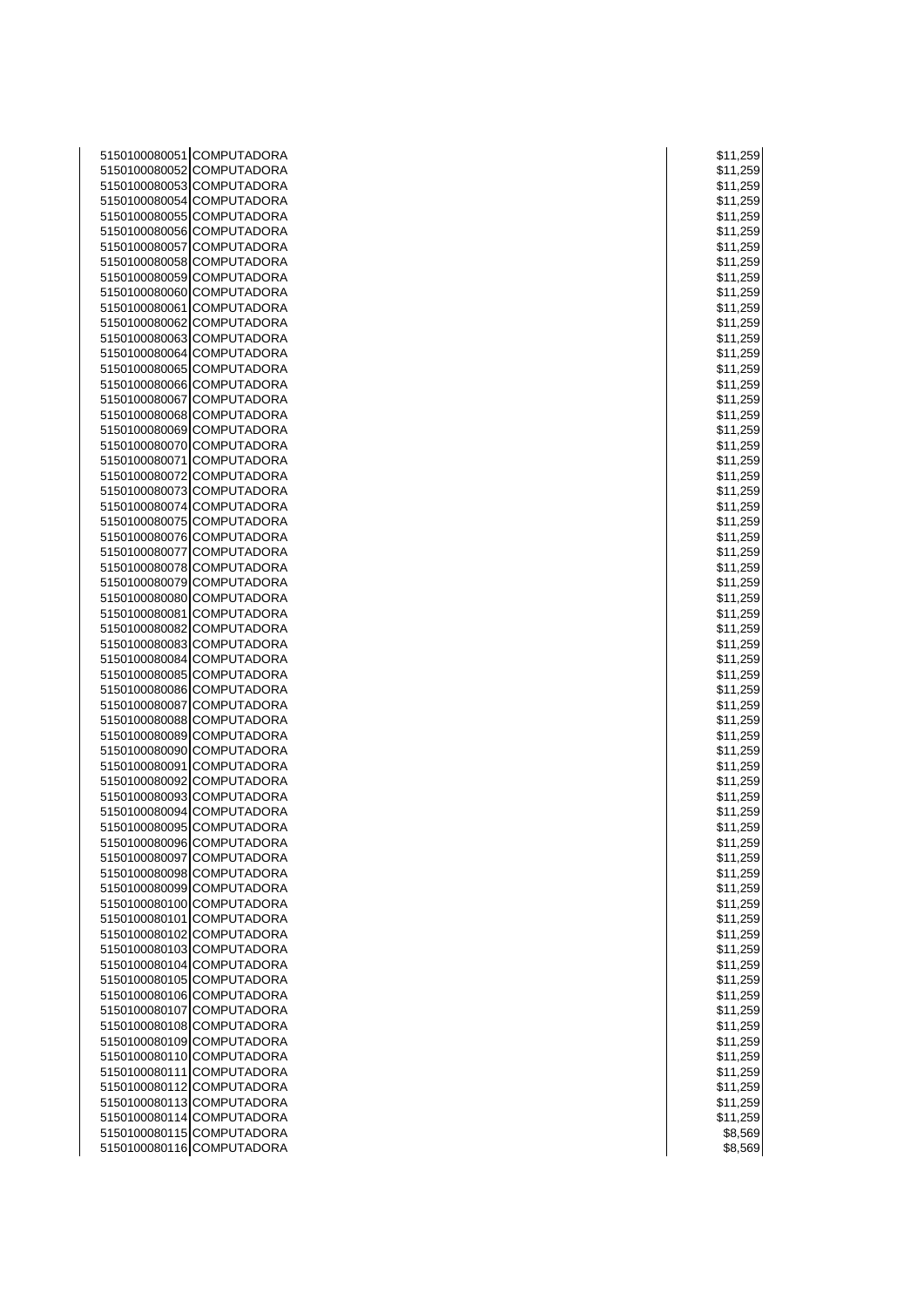| 5150100080117 COMPUTADORA | \$8,569  |
|---------------------------|----------|
| 5150100080119 COMPUTADORA | \$11,499 |
| 5150100080120 COMPUTADORA | \$11,499 |
| 5150100080121 COMPUTADORA | \$11,499 |
| 5150100080122 COMPUTADORA | \$11,499 |
| 5150100080123 COMPUTADORA | \$11,499 |
| 5150100080124 COMPUTADORA | \$14,660 |
| 5150100080125 COMPUTADORA | \$14,950 |
| 5150100080126 COMPUTADORA | \$14,950 |
| 5150100080127 COMPUTADORA | \$14,950 |
| 5150100080128 COMPUTADORA | \$14,950 |
| 5150100080129 COMPUTADORA | \$14,950 |
| 5150100080130 COMPUTADORA | \$14,950 |
| 5150100080131 COMPUTADORA | \$14,950 |
| 5150100080132 COMPUTADORA | \$14,950 |
| 5150100080133 COMPUTADORA | \$14,950 |
| 5150100080134 COMPUTADORA | \$14,950 |
| 5150100080135 COMPUTADORA | \$14,950 |
| 5150100080136 COMPUTADORA | \$14,950 |
| 5150100080137 COMPUTADORA | \$14,950 |
| 5150100080138 COMPUTADORA | \$14,950 |
| 5150100080139 COMPUTADORA | \$14,950 |
| 5150100080140 COMPUTADORA | \$13,173 |
| 5150100080141 COMPUTADORA | \$12,791 |
| 5150100080142 COMPUTADORA | \$12,791 |
| 5150100080143 COMPUTADORA | \$12,791 |
| 5150100080144 COMPUTADORA | \$12,791 |
| 5150100080145 COMPUTADORA | \$12,791 |
| 5150100080146 COMPUTADORA | \$12,968 |
| 5150100080147 COMPUTADORA | \$12,968 |
| 5150100080148 COMPUTADORA | \$31,721 |
| 5150100080149 COMPUTADORA | \$11,025 |
| 5150100080150 COMPUTADORA | \$11,802 |
| 5150100080151 COMPUTADORA | \$11,802 |
| 5150100080152 COMPUTADORA | \$11,802 |
| 5150100080153 COMPUTADORA | \$11,802 |
| 5150100080154 COMPUTADORA | \$11,802 |
| 5150100080155 COMPUTADORA | \$11,802 |
| 5150100080156 COMPUTADORA | \$12,418 |
| 5150100080157 COMPUTADORA | \$11,472 |
| 5150100080158 COMPUTADORA | \$11,472 |
| 5150100080159 COMPUTADORA | \$9,028  |
| 5150100080160 COMPUTADORA | \$17,084 |
| 5150100080161 COMPUTADORA | \$15,428 |
| 5150100080162 COMPUTADORA | \$15,428 |
| 5150100080163 COMPUTADORA | \$15,428 |
| 5150100080164 COMPUTADORA | \$15,428 |
| 5150100080165 COMPUTADORA | \$15,428 |
| 5150100080166 COMPUTADORA | \$15,428 |
| 5150100080167 COMPUTADORA | \$15,428 |
| 5150100080168 COMPUTADORA | \$15,428 |
| 5150100080169 COMPUTADORA | \$15,428 |
| 5150100080170 COMPUTADORA | \$15,428 |
| 5150100080171 COMPUTADORA | \$15,428 |
| 5150100080172 COMPUTADORA | \$15,428 |
| 5150100080173 COMPUTADORA | \$15,428 |
| 5150100080174 COMPUTADORA | \$15,428 |
| 5150100080175 COMPUTADORA | \$15,428 |
| 5150100080176 COMPUTADORA | \$15,428 |
| 5150100080177 COMPUTADORA | \$15,428 |
| 5150100080178 COMPUTADORA | \$15,428 |
| 5150100080179 COMPUTADORA | \$15,428 |
| 5150100080180 COMPUTADORA | \$15,428 |
| 5150100080181 COMPUTADORA | \$15,428 |
| 5150100080182 COMPUTADORA | \$15,428 |
| 5150100080183 COMPUTADORA | \$15,428 |

| \$8,569         |  |
|-----------------|--|
| \$11,499        |  |
| \$11,499        |  |
| \$11,499        |  |
| \$11,499        |  |
| \$11,499        |  |
|                 |  |
| \$14,660        |  |
| \$14,950        |  |
| \$14,950        |  |
| \$14,950        |  |
| \$14,950        |  |
| \$14,950        |  |
| \$14,950<br>)   |  |
| \$14,950        |  |
| \$14,950        |  |
| \$14,950<br>)   |  |
| \$14,950        |  |
| \$14,950        |  |
| \$14,950        |  |
| \$14,950        |  |
| \$14,950        |  |
| \$14,950        |  |
| \$13,173        |  |
| 2,791<br>\$1    |  |
| \$12,791        |  |
| \$12,791        |  |
| \$12,791        |  |
| \$12,791        |  |
| \$12,968        |  |
| \$12,968        |  |
| \$31,721        |  |
|                 |  |
| \$11,025        |  |
| \$11,802        |  |
| \$11,802        |  |
| \$11,802        |  |
| \$11,802        |  |
| \$11,802        |  |
| \$11,802        |  |
| \$12,418        |  |
| \$11,472        |  |
| \$11,47<br>2    |  |
| \$9,028         |  |
| \$17,084        |  |
| \$15,428        |  |
| \$15,428        |  |
| \$<br>15,4<br>5 |  |
| \$15,428        |  |
| \$15,428        |  |
| \$15,428        |  |
| \$15,428        |  |
| \$15,428        |  |
| \$15,428        |  |
| \$15,428        |  |
| \$15,428        |  |
| \$15,428        |  |
| \$15,428        |  |
| \$15,428        |  |
| \$15,428        |  |
| \$15,428        |  |
| \$15,428        |  |
| \$15,428        |  |
| \$15,428        |  |
| \$15,428        |  |
| \$15,428        |  |
| \$15,428        |  |
| \$15,428        |  |
|                 |  |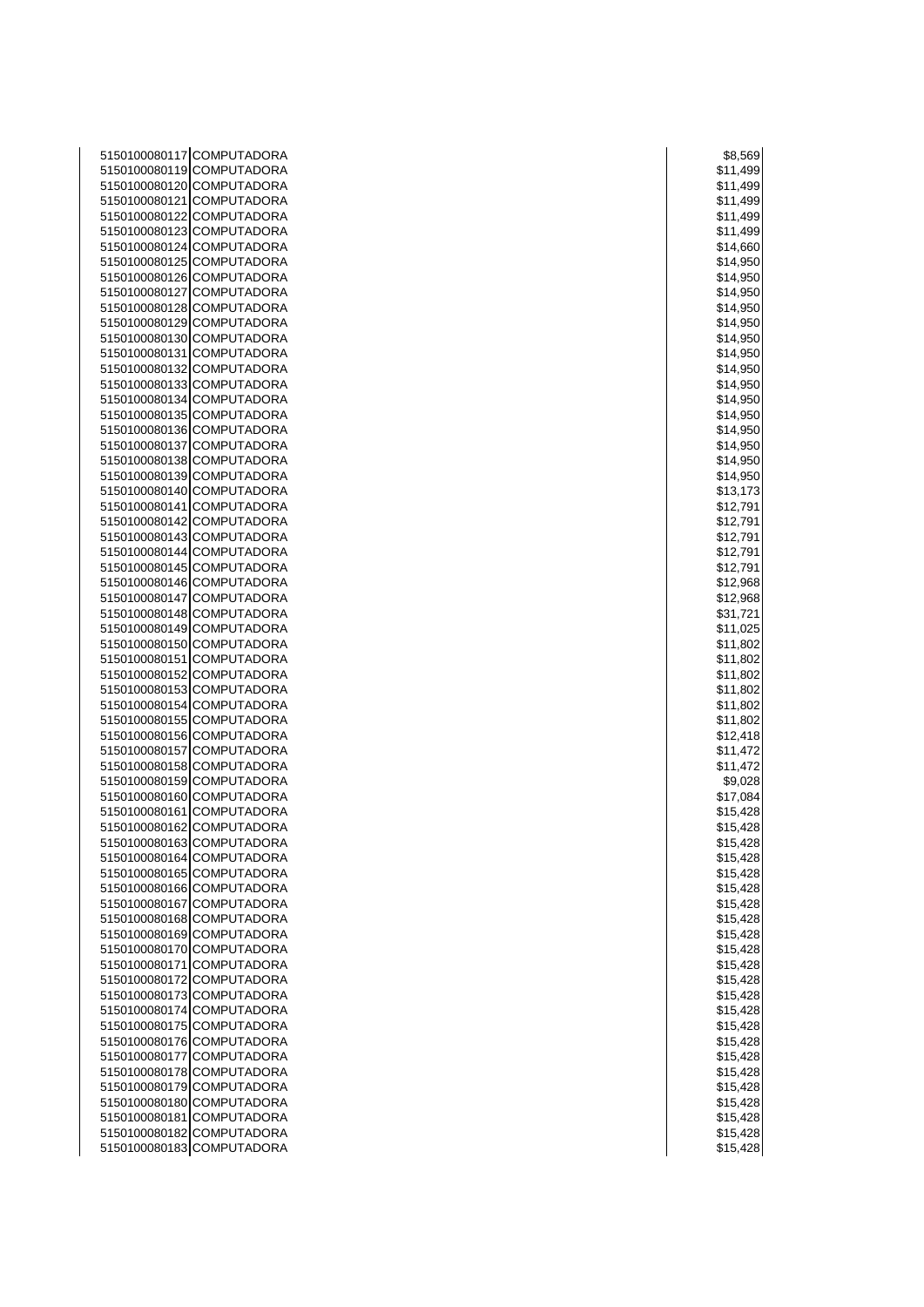| 5150100080184 COMPUTADORA                          | \$15,428 |
|----------------------------------------------------|----------|
| 5150100080185 COMPUTADORA                          | \$15,428 |
| 5150100080186 COMPUTADORA                          | \$15,428 |
| 5150100080187 COMPUTADORA                          | \$15,428 |
| 5150100080188 COMPUTADORA                          | \$15,428 |
| 5150100080189 COMPUTADORA                          | \$15,428 |
| 5150100080190 COMPUTADORA                          | \$15,428 |
| 5150100080191 COMPUTADORA                          | \$15,428 |
| 5150100080192 COMPUTADORA                          |          |
|                                                    | \$15,428 |
| 5150100080193 COMPUTADORA                          | \$15,428 |
| 5150100080194 COMPUTADORA                          | \$15,428 |
| 5150100080195 COMPUTADORA                          | \$15,428 |
| 5150100080196 COMPUTADORA                          | \$15,428 |
| 5150100080198 COMPUTADORA                          | \$15,428 |
| 5150100080199 COMPUTADORA                          | \$15,428 |
| 5150100080200 COMPUTADORA                          | \$15,428 |
| 5150100080201 COMPUTADORA                          | \$15,428 |
| 5150100080202 COMPUTADORA                          | \$15,428 |
| 5150100080203 COMPUTADORA                          | \$15,428 |
| 5150100080204 COMPUTADORA                          | \$15,428 |
| 5150100080205 COMPUTADORA                          | \$15,428 |
| 5150100080206 COMPUTADORA                          | \$15,428 |
| 5150100080207 COMPUTADORA                          | \$15,428 |
| 5150100080208 COMPUTADORA                          | \$15,428 |
| 5150100080209 COMPUTADORA                          | \$15,428 |
| 5150100080210 COMPUTADORA                          | \$15,428 |
| 5150100080211 COMPUTADORA                          | \$15,428 |
| 5150100080212 COMPUTADORA                          | \$15,428 |
| 5150100080213 COMPUTADORA                          | \$15,428 |
| 5150100080214 COMPUTADORA                          | \$15,428 |
| 5150100080215 COMPUTADORA                          | \$15,428 |
| 5150100080216 COMPUTADORA                          | \$15,428 |
| 5150100080217 COMPUTADORA DC5800                   | \$9,959  |
| 5150100080218 COMPUTADORA COMPUTADORA HP8200 ELITE | \$15,428 |
| 5150100080219 COMPUTADORA DC5800                   | \$9,959  |
| 5150100080220 COMPUTADORA DC7800                   | \$11,259 |
| 5150100080221 COMPUTADORA DC7800                   | \$11,259 |
| 5150100080222 COMPUTADORA DC7800                   | \$11,259 |
| 5150100080223 COMPUTADORA HP DC7800                | \$11,259 |
| 5150100080224 COMPUTADORA HP ELITE 8200            | \$10,378 |
| 5150100080225 COMPUTADORA HP8200 ELITE             | \$15,428 |
| 5150100080227 COMPUTADORA                          | \$11,693 |
| 5150100080228 COMPUTADORA                          |          |
| 5150100080229 COMPUTADORA                          | \$11,693 |
| 5150100080230 COMPUTADORA                          | \$11,693 |
|                                                    | \$11,693 |
| 5150100080232 COMPUTADORA                          | \$15,428 |
| 5150100080233 COMPUTADORA                          | \$15,428 |
| 5150100080235 COMPUTADORA                          | \$15,428 |
| 5150100080236 COMPUTADORA                          | \$15,428 |
| 5150100080237 COMPUTADORA                          | \$15,428 |
| 5150100080238 COMPUTADORA                          | \$15,428 |
| 5150100080239 COMPUTADORA                          | \$15,428 |
| 5150100080240 COMPUTADORA                          | \$15,428 |
| 5150100080241 COMPUTADORA                          | \$15,428 |
| 5150100080242 COMPUTADORA                          | \$15,428 |
| 5150100080243 COMPUTADORA                          | \$15,428 |
| 5150100080244 COMPUTADORA                          | \$15,428 |
| 5150100080245 COMPUTADORA                          | \$15,428 |
| 5150100080246 COMPUTADORA                          | \$15,428 |
| 5150100080247 COMPUTADORA                          | \$15,428 |
| 5150100080248 COMPUTADORA                          | \$15,428 |
| 5150100080249 COMPUTADORA                          | \$15,428 |
| 5150100080250 COMPUTADORA                          | \$15,428 |
| 5150100080251 COMPUTADORA                          | \$15,428 |
| 5150100080252 COMPUTADORA                          | \$15,428 |
| 5150100080253 COMPUTADORA                          | \$15,428 |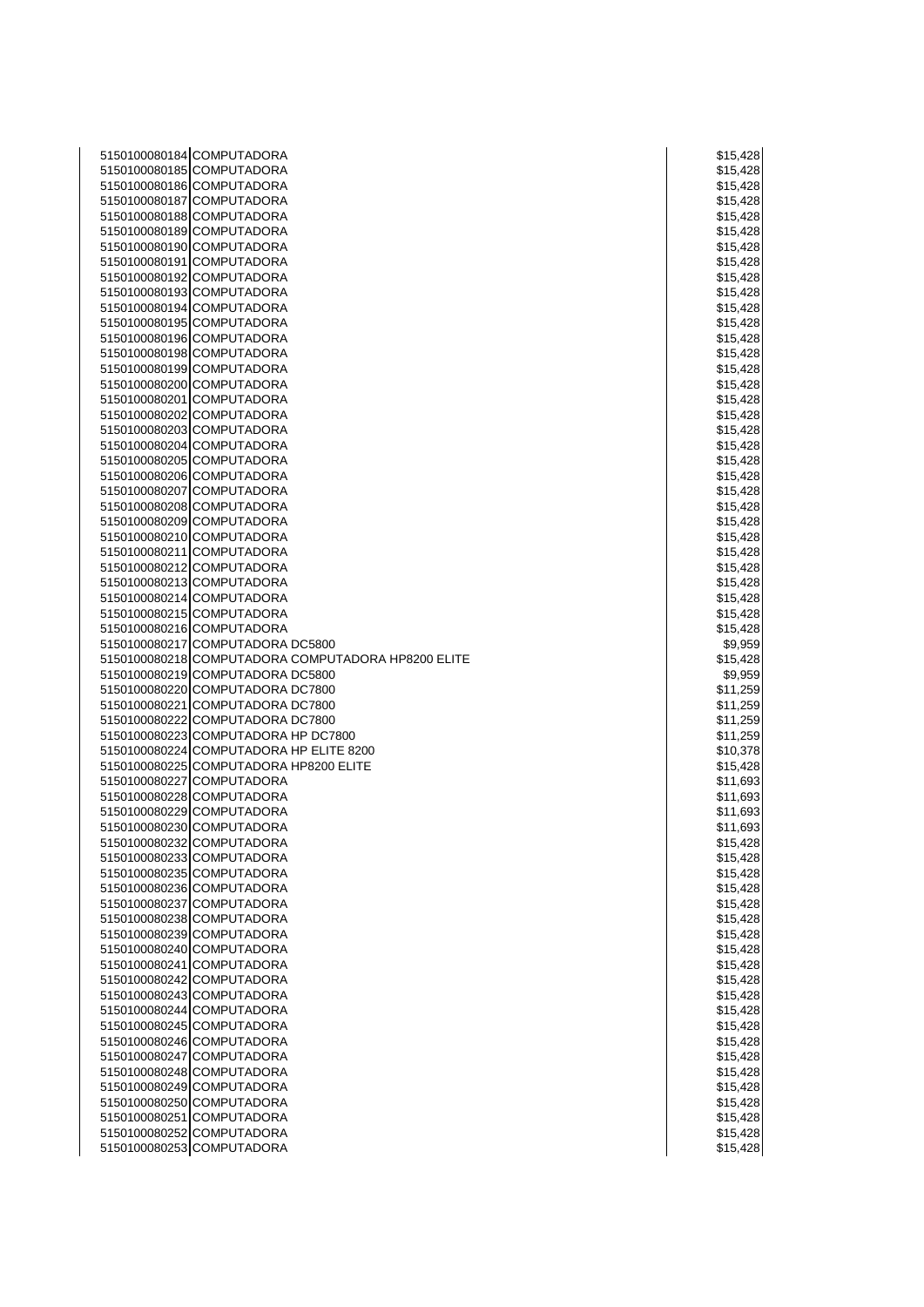| 5150100080254 COMPUTADORA                              | \$15,428             |
|--------------------------------------------------------|----------------------|
| 5150100080255 COMPUTADORA                              | \$15,428             |
| 5150100080256 COMPUTADORA                              | \$15,428             |
| 5150100080257 COMPUTADORA                              | \$19,836             |
| 5150100080258 COMPUTADORA                              | \$19,836             |
| 5150100080259 COMPUTADORA                              | \$13,223             |
| 5150100080260 COMPUTADORA                              | \$13,223             |
| 5150100080261 COMPUTADORA                              | \$13,223             |
| 5150100080262 COMPUTADORA                              | \$13,223             |
| 5150100080264 COMPUTADORA                              | \$13,223             |
| 5150100080265 COMPUTADORA                              | \$13,223             |
| 5150100080266 COMPUTADORA                              | \$13,223             |
| 5150100080267 COMPUTADORA                              | \$13,223             |
| 5150100080268 COMPUTADORA                              | \$13,223             |
| 5150100080269 COMPUTADORA                              | \$13,223             |
| 5150100080270 COMPUTADORA                              | \$13,223             |
| 5150100080271 COMPUTADORA                              | \$13,223             |
| 5150100080272 COMPUTADORA                              | \$13,223             |
| 5150100080273 COMPUTADORA                              | \$13,223             |
| 5150100080274 COMPUTADORA                              | \$13,223             |
| 5150100080275 COMPUTADORA                              | \$13,223             |
| 5150100080276 COMPUTADORA                              | \$13,223             |
| 5150100080277 COMPUTADORA<br>5150100080279 COMPUTADORA | \$13,223             |
| 5150100080280 COMPUTADORA                              | \$13,223<br>\$13,223 |
| 5150100080281 COMPUTADORA                              | \$13,223             |
| 5150100080282 COMPUTADORA                              | \$13,223             |
| 5150100080283 COMPUTADORA                              | \$13,223             |
| 5150100080284 COMPUTADORA                              | \$13,223             |
| 5150100080285 COMPUTADORA                              | \$13,223             |
| 5150100080286 COMPUTADORA                              | \$13,223             |
| 5150100080287 COMPUTADORA                              | \$13,223             |
| 5150100080288 COMPUTADORA                              | \$13,223             |
| 5150100080289 COMPUTADORA                              | \$13,223             |
| 5150100080290 COMPUTADORA                              | \$13,223             |
| 5150100080291 COMPUTADORA                              | \$13,223             |
| 5150100080292 COMPUTADORA                              | \$13,223             |
| 5150100080293 COMPUTADORA                              | \$13,223             |
| 5150100080294 COMPUTADORA                              | \$13,223             |
| 5150100080296 COMPUTADORA                              | \$13,223             |
| 5150100080297 COMPUTADORA                              | \$13,223             |
| 5150100080298 COMPUTADORA                              | \$13,223             |
| 5150100080299 COMPUTADORA                              | \$13,223             |
| 5150100080301 COMPUTADORA                              | \$13,223             |
| 5150100080303 COMPUTADORA                              | \$13,223             |
| 5150100080304 COMPUTADORA                              | \$13,223             |
| 5150100080305 COMPUTADORA                              | \$13,223             |
| 5150100080306 COMPUTADORA                              | \$13,223             |
| 5150100080307 COMPUTADORA                              | \$13,223             |
| 5150100080308 COMPUTADORA                              | \$13,223             |
| 5150100080309 COMPUTADORA                              | \$13,223             |
| 5150100080310 COMPUTADORA                              | \$13,223             |
| 5150100080311 COMPUTADORA                              | \$13,223             |
| 5150100080312 COMPUTADORA                              | \$13,223             |
| 5150100080313 COMPUTADORA                              | \$13,223             |
| 5150100080314 COMPUTADORA                              | \$13,223             |
| 5150100080315 COMPUTADORA                              | \$13,223             |
| 5150100080316 COMPUTADORA<br>5150100080317 COMPUTADORA | \$13,223             |
|                                                        | \$13,223             |
| 5150100080318 COMPUTADORA<br>5150100080319 COMPUTADORA | \$13,223             |
| 5150100080320 COMPUTADORA                              | \$13,223<br>\$13,223 |
| 5150100080321 COMPUTADORA                              | \$13,223             |
| 5150100080322 COMPUTADORA                              | \$13,223             |
| 5150100080323 COMPUTADORA                              | \$13,223             |
| 5150100080324 COMPUTADORA                              | \$13,223             |
|                                                        |                      |

| \$15,428<br>\$15,428<br>\$19,836<br>\$19,83<br>36<br>\$13,223<br>\$13,2<br>23<br>3,223<br>\$1<br>\$13,223<br>3,2<br>\$1<br>3<br>2<br>\$13,223<br>3,22<br>\$1<br>š<br>3,22<br>3<br>\$1<br>3,223<br>\$1<br>\$13,223<br>\$13,223<br>3,223<br>\$1<br>\$13,22<br>3<br>3,22<br>\$1<br>3<br>\$13,223<br>\$13,22<br>3<br>\$13,223<br>\$13,22<br>3<br>3,<br>$\overline{2}$<br>3<br>\$1<br>2<br>3,223<br>\$1<br>\$13,223<br>3,223<br>\$1<br>3,223<br>\$1<br>\$13,22<br>23<br>3,22<br>3<br>\$1<br>3,223<br>\$1<br>\$13,223<br>3,22<br>3<br>\$1<br>\$13,22<br>3<br>3,22<br>\$1<br>3<br>3,223<br>\$1<br>3,223<br>\$1<br>\$13,22<br>3<br>3,2<br>3<br>\$1<br>$3,2$<br>$3,2$<br>3<br>\$1<br>\$1<br>3<br>3,2<br>\$1<br>3<br>D.<br>\$13,2<br>3<br>$\overline{\mathbf{3}}$<br>22<br>3<br>\$<br>1<br>\$13,22<br>3<br>\$<br>1<br>3,,<br>5<br>\$13,223<br>\$13,223<br>\$13,22<br>3<br>\$13,223<br>\$13,223<br>\$13,223<br>\$13,223<br>\$13,223<br>3,22<br>\$1<br>3<br>\$13,223<br>\$13,223<br>3,223<br>\$1<br>\$13,223<br>\$13,22<br>3<br>\$13,223<br>\$13,223<br>$\overline{2}$<br>3,<br>$\overline{c}$<br>3<br>\$1<br>\$13,223<br>\$13,223<br>\$13,223 | \$15,428 |
|------------------------------------------------------------------------------------------------------------------------------------------------------------------------------------------------------------------------------------------------------------------------------------------------------------------------------------------------------------------------------------------------------------------------------------------------------------------------------------------------------------------------------------------------------------------------------------------------------------------------------------------------------------------------------------------------------------------------------------------------------------------------------------------------------------------------------------------------------------------------------------------------------------------------------------------------------------------------------------------------------------------------------------------------------------------------------------------------------------------------------------|----------|
|                                                                                                                                                                                                                                                                                                                                                                                                                                                                                                                                                                                                                                                                                                                                                                                                                                                                                                                                                                                                                                                                                                                                    |          |
|                                                                                                                                                                                                                                                                                                                                                                                                                                                                                                                                                                                                                                                                                                                                                                                                                                                                                                                                                                                                                                                                                                                                    |          |
|                                                                                                                                                                                                                                                                                                                                                                                                                                                                                                                                                                                                                                                                                                                                                                                                                                                                                                                                                                                                                                                                                                                                    |          |
|                                                                                                                                                                                                                                                                                                                                                                                                                                                                                                                                                                                                                                                                                                                                                                                                                                                                                                                                                                                                                                                                                                                                    |          |
|                                                                                                                                                                                                                                                                                                                                                                                                                                                                                                                                                                                                                                                                                                                                                                                                                                                                                                                                                                                                                                                                                                                                    |          |
|                                                                                                                                                                                                                                                                                                                                                                                                                                                                                                                                                                                                                                                                                                                                                                                                                                                                                                                                                                                                                                                                                                                                    |          |
|                                                                                                                                                                                                                                                                                                                                                                                                                                                                                                                                                                                                                                                                                                                                                                                                                                                                                                                                                                                                                                                                                                                                    |          |
|                                                                                                                                                                                                                                                                                                                                                                                                                                                                                                                                                                                                                                                                                                                                                                                                                                                                                                                                                                                                                                                                                                                                    |          |
|                                                                                                                                                                                                                                                                                                                                                                                                                                                                                                                                                                                                                                                                                                                                                                                                                                                                                                                                                                                                                                                                                                                                    |          |
|                                                                                                                                                                                                                                                                                                                                                                                                                                                                                                                                                                                                                                                                                                                                                                                                                                                                                                                                                                                                                                                                                                                                    |          |
|                                                                                                                                                                                                                                                                                                                                                                                                                                                                                                                                                                                                                                                                                                                                                                                                                                                                                                                                                                                                                                                                                                                                    |          |
|                                                                                                                                                                                                                                                                                                                                                                                                                                                                                                                                                                                                                                                                                                                                                                                                                                                                                                                                                                                                                                                                                                                                    |          |
|                                                                                                                                                                                                                                                                                                                                                                                                                                                                                                                                                                                                                                                                                                                                                                                                                                                                                                                                                                                                                                                                                                                                    |          |
|                                                                                                                                                                                                                                                                                                                                                                                                                                                                                                                                                                                                                                                                                                                                                                                                                                                                                                                                                                                                                                                                                                                                    |          |
|                                                                                                                                                                                                                                                                                                                                                                                                                                                                                                                                                                                                                                                                                                                                                                                                                                                                                                                                                                                                                                                                                                                                    |          |
|                                                                                                                                                                                                                                                                                                                                                                                                                                                                                                                                                                                                                                                                                                                                                                                                                                                                                                                                                                                                                                                                                                                                    |          |
|                                                                                                                                                                                                                                                                                                                                                                                                                                                                                                                                                                                                                                                                                                                                                                                                                                                                                                                                                                                                                                                                                                                                    |          |
|                                                                                                                                                                                                                                                                                                                                                                                                                                                                                                                                                                                                                                                                                                                                                                                                                                                                                                                                                                                                                                                                                                                                    |          |
|                                                                                                                                                                                                                                                                                                                                                                                                                                                                                                                                                                                                                                                                                                                                                                                                                                                                                                                                                                                                                                                                                                                                    |          |
|                                                                                                                                                                                                                                                                                                                                                                                                                                                                                                                                                                                                                                                                                                                                                                                                                                                                                                                                                                                                                                                                                                                                    |          |
|                                                                                                                                                                                                                                                                                                                                                                                                                                                                                                                                                                                                                                                                                                                                                                                                                                                                                                                                                                                                                                                                                                                                    |          |
|                                                                                                                                                                                                                                                                                                                                                                                                                                                                                                                                                                                                                                                                                                                                                                                                                                                                                                                                                                                                                                                                                                                                    |          |
|                                                                                                                                                                                                                                                                                                                                                                                                                                                                                                                                                                                                                                                                                                                                                                                                                                                                                                                                                                                                                                                                                                                                    |          |
|                                                                                                                                                                                                                                                                                                                                                                                                                                                                                                                                                                                                                                                                                                                                                                                                                                                                                                                                                                                                                                                                                                                                    |          |
|                                                                                                                                                                                                                                                                                                                                                                                                                                                                                                                                                                                                                                                                                                                                                                                                                                                                                                                                                                                                                                                                                                                                    |          |
|                                                                                                                                                                                                                                                                                                                                                                                                                                                                                                                                                                                                                                                                                                                                                                                                                                                                                                                                                                                                                                                                                                                                    |          |
|                                                                                                                                                                                                                                                                                                                                                                                                                                                                                                                                                                                                                                                                                                                                                                                                                                                                                                                                                                                                                                                                                                                                    |          |
|                                                                                                                                                                                                                                                                                                                                                                                                                                                                                                                                                                                                                                                                                                                                                                                                                                                                                                                                                                                                                                                                                                                                    |          |
|                                                                                                                                                                                                                                                                                                                                                                                                                                                                                                                                                                                                                                                                                                                                                                                                                                                                                                                                                                                                                                                                                                                                    |          |
|                                                                                                                                                                                                                                                                                                                                                                                                                                                                                                                                                                                                                                                                                                                                                                                                                                                                                                                                                                                                                                                                                                                                    |          |
|                                                                                                                                                                                                                                                                                                                                                                                                                                                                                                                                                                                                                                                                                                                                                                                                                                                                                                                                                                                                                                                                                                                                    |          |
|                                                                                                                                                                                                                                                                                                                                                                                                                                                                                                                                                                                                                                                                                                                                                                                                                                                                                                                                                                                                                                                                                                                                    |          |
|                                                                                                                                                                                                                                                                                                                                                                                                                                                                                                                                                                                                                                                                                                                                                                                                                                                                                                                                                                                                                                                                                                                                    |          |
|                                                                                                                                                                                                                                                                                                                                                                                                                                                                                                                                                                                                                                                                                                                                                                                                                                                                                                                                                                                                                                                                                                                                    |          |
|                                                                                                                                                                                                                                                                                                                                                                                                                                                                                                                                                                                                                                                                                                                                                                                                                                                                                                                                                                                                                                                                                                                                    |          |
|                                                                                                                                                                                                                                                                                                                                                                                                                                                                                                                                                                                                                                                                                                                                                                                                                                                                                                                                                                                                                                                                                                                                    |          |
|                                                                                                                                                                                                                                                                                                                                                                                                                                                                                                                                                                                                                                                                                                                                                                                                                                                                                                                                                                                                                                                                                                                                    |          |
|                                                                                                                                                                                                                                                                                                                                                                                                                                                                                                                                                                                                                                                                                                                                                                                                                                                                                                                                                                                                                                                                                                                                    |          |
|                                                                                                                                                                                                                                                                                                                                                                                                                                                                                                                                                                                                                                                                                                                                                                                                                                                                                                                                                                                                                                                                                                                                    |          |
|                                                                                                                                                                                                                                                                                                                                                                                                                                                                                                                                                                                                                                                                                                                                                                                                                                                                                                                                                                                                                                                                                                                                    |          |
|                                                                                                                                                                                                                                                                                                                                                                                                                                                                                                                                                                                                                                                                                                                                                                                                                                                                                                                                                                                                                                                                                                                                    |          |
|                                                                                                                                                                                                                                                                                                                                                                                                                                                                                                                                                                                                                                                                                                                                                                                                                                                                                                                                                                                                                                                                                                                                    |          |
|                                                                                                                                                                                                                                                                                                                                                                                                                                                                                                                                                                                                                                                                                                                                                                                                                                                                                                                                                                                                                                                                                                                                    |          |
|                                                                                                                                                                                                                                                                                                                                                                                                                                                                                                                                                                                                                                                                                                                                                                                                                                                                                                                                                                                                                                                                                                                                    |          |
|                                                                                                                                                                                                                                                                                                                                                                                                                                                                                                                                                                                                                                                                                                                                                                                                                                                                                                                                                                                                                                                                                                                                    |          |
|                                                                                                                                                                                                                                                                                                                                                                                                                                                                                                                                                                                                                                                                                                                                                                                                                                                                                                                                                                                                                                                                                                                                    |          |
|                                                                                                                                                                                                                                                                                                                                                                                                                                                                                                                                                                                                                                                                                                                                                                                                                                                                                                                                                                                                                                                                                                                                    |          |
|                                                                                                                                                                                                                                                                                                                                                                                                                                                                                                                                                                                                                                                                                                                                                                                                                                                                                                                                                                                                                                                                                                                                    |          |
|                                                                                                                                                                                                                                                                                                                                                                                                                                                                                                                                                                                                                                                                                                                                                                                                                                                                                                                                                                                                                                                                                                                                    |          |
|                                                                                                                                                                                                                                                                                                                                                                                                                                                                                                                                                                                                                                                                                                                                                                                                                                                                                                                                                                                                                                                                                                                                    |          |
|                                                                                                                                                                                                                                                                                                                                                                                                                                                                                                                                                                                                                                                                                                                                                                                                                                                                                                                                                                                                                                                                                                                                    |          |
|                                                                                                                                                                                                                                                                                                                                                                                                                                                                                                                                                                                                                                                                                                                                                                                                                                                                                                                                                                                                                                                                                                                                    |          |
|                                                                                                                                                                                                                                                                                                                                                                                                                                                                                                                                                                                                                                                                                                                                                                                                                                                                                                                                                                                                                                                                                                                                    |          |
|                                                                                                                                                                                                                                                                                                                                                                                                                                                                                                                                                                                                                                                                                                                                                                                                                                                                                                                                                                                                                                                                                                                                    |          |
|                                                                                                                                                                                                                                                                                                                                                                                                                                                                                                                                                                                                                                                                                                                                                                                                                                                                                                                                                                                                                                                                                                                                    |          |
|                                                                                                                                                                                                                                                                                                                                                                                                                                                                                                                                                                                                                                                                                                                                                                                                                                                                                                                                                                                                                                                                                                                                    |          |
|                                                                                                                                                                                                                                                                                                                                                                                                                                                                                                                                                                                                                                                                                                                                                                                                                                                                                                                                                                                                                                                                                                                                    |          |
|                                                                                                                                                                                                                                                                                                                                                                                                                                                                                                                                                                                                                                                                                                                                                                                                                                                                                                                                                                                                                                                                                                                                    |          |
|                                                                                                                                                                                                                                                                                                                                                                                                                                                                                                                                                                                                                                                                                                                                                                                                                                                                                                                                                                                                                                                                                                                                    |          |
|                                                                                                                                                                                                                                                                                                                                                                                                                                                                                                                                                                                                                                                                                                                                                                                                                                                                                                                                                                                                                                                                                                                                    |          |
|                                                                                                                                                                                                                                                                                                                                                                                                                                                                                                                                                                                                                                                                                                                                                                                                                                                                                                                                                                                                                                                                                                                                    |          |
|                                                                                                                                                                                                                                                                                                                                                                                                                                                                                                                                                                                                                                                                                                                                                                                                                                                                                                                                                                                                                                                                                                                                    |          |
|                                                                                                                                                                                                                                                                                                                                                                                                                                                                                                                                                                                                                                                                                                                                                                                                                                                                                                                                                                                                                                                                                                                                    |          |
|                                                                                                                                                                                                                                                                                                                                                                                                                                                                                                                                                                                                                                                                                                                                                                                                                                                                                                                                                                                                                                                                                                                                    |          |
|                                                                                                                                                                                                                                                                                                                                                                                                                                                                                                                                                                                                                                                                                                                                                                                                                                                                                                                                                                                                                                                                                                                                    |          |
|                                                                                                                                                                                                                                                                                                                                                                                                                                                                                                                                                                                                                                                                                                                                                                                                                                                                                                                                                                                                                                                                                                                                    |          |
|                                                                                                                                                                                                                                                                                                                                                                                                                                                                                                                                                                                                                                                                                                                                                                                                                                                                                                                                                                                                                                                                                                                                    |          |
|                                                                                                                                                                                                                                                                                                                                                                                                                                                                                                                                                                                                                                                                                                                                                                                                                                                                                                                                                                                                                                                                                                                                    |          |
|                                                                                                                                                                                                                                                                                                                                                                                                                                                                                                                                                                                                                                                                                                                                                                                                                                                                                                                                                                                                                                                                                                                                    |          |
|                                                                                                                                                                                                                                                                                                                                                                                                                                                                                                                                                                                                                                                                                                                                                                                                                                                                                                                                                                                                                                                                                                                                    |          |
|                                                                                                                                                                                                                                                                                                                                                                                                                                                                                                                                                                                                                                                                                                                                                                                                                                                                                                                                                                                                                                                                                                                                    |          |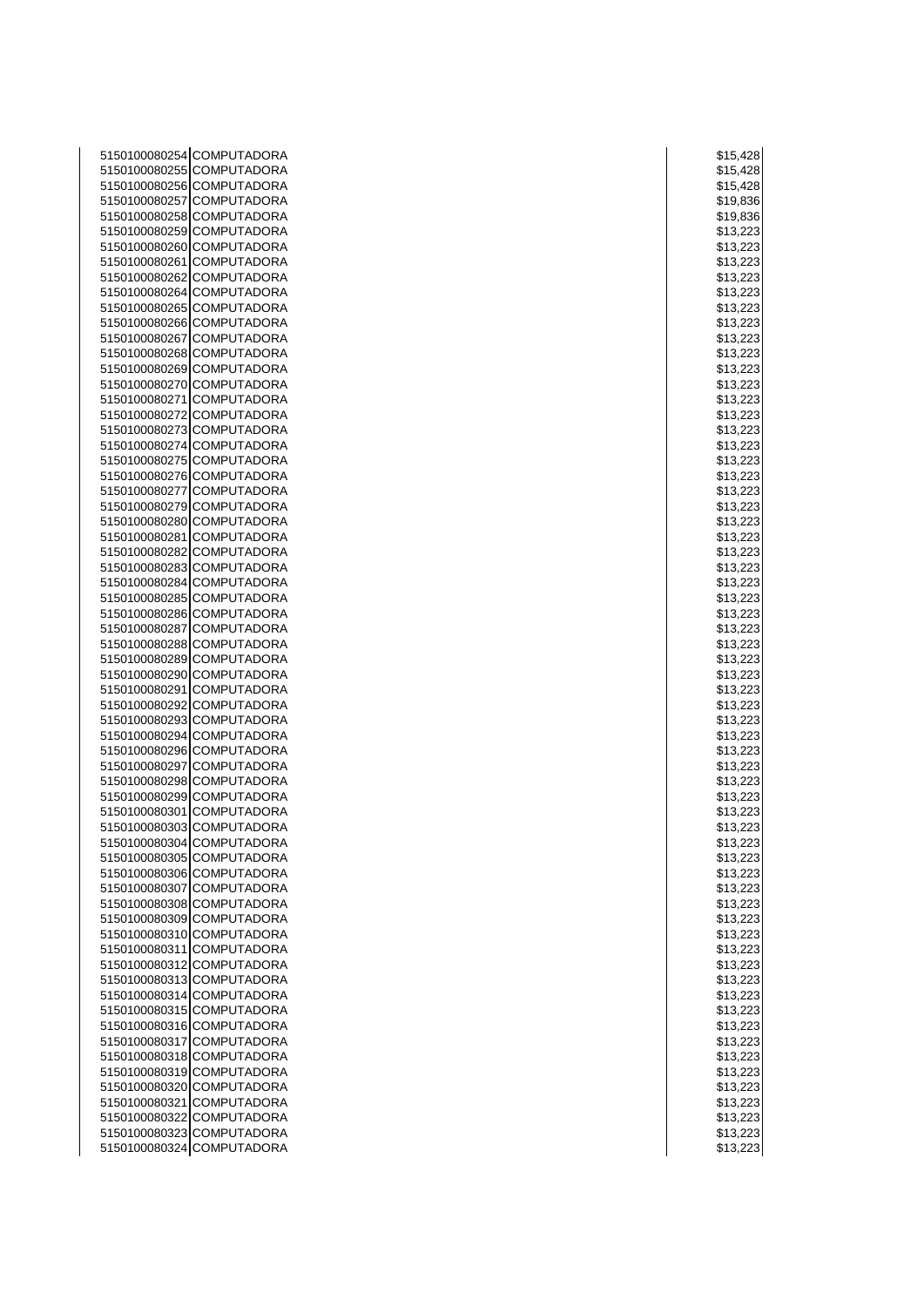5150100080325 COMPUTADORA \$20,184 5150100080326 COMPUTADORA 5150100080327 COMPUTADORA 5150100080328 COMPUTADORA 8200 ELITE \$15,428 5150100080329 COMPUTADORA 8200 ELITE 5150100080330 COMPUTADORA 8200 ELITE 5150100080332 COMPUTADORA TITAN HX4180 5150100080333 "IMAC 27"" 5150100080334 MACPRO-APPLEDISPLAY 5150100080335 MACPRO-APPLEDISPLAY \$52,219 5150100080337 EQUIPO DE ESCRITORIO HP PRODESK 600G1 5150100080338 EQUIPO DE ESCRITORIO HP PRODESK 600G1 \$12,273 5150100080339 EQUIPO DE ESCRITORIO HP PRODESK 600G1 \$12,273 5150100080340 EQUIPO DE ESCRITORIO HP PRODESK 600G1 \$12,273 5150100080341 EQUIPO DE ESCRITORIO HP PRODESK 600G1 \$12,273 5150100080342 EQUIPO DE ESCRITORIO HP PRODESK 600G1 \$12,273 5150100080343 EQUIPO DE ESCRITORIO HP PRODESK 600G1 \$12,273 5150100080344 EQUIPO DE ESCRITORIO HP PRODESK 600G1 5150100080345 EQUIPO DE ESCRITORIO HP PRODESK 600G1 5150100080346 EQUIPO DE ESCRITORIO HP PRODESK 600G1 \$12,273 5150100080347 EQUIPO DE ESCRITORIO HP PRODESK 600G1 \$12,273 5150100080348 EQUIPO DE ESCRITORIO HP PRODESK 600G1 \$12,273 5150100080349 EQUIPO DE ESCRITORIO HP PRODESK 600G1 \$12,273 5150100080350 EQUIPO DE ESCRITORIO HP PRODESK 600G1 5150100080351 EQUIPO DE ESCRITORIO HP PRODESK 600G1 \$12,273 5150100080352 EQUIPO DE ESCRITORIO HP PRODESK 600G1 5150100080353 EQUIPO DE ESCRITORIO HP PRODESK 600G1 5150100080354 EQUIPO DE ESCRITORIO HP PRODESK 600G1 \$12,273 5150100080355 EQUIPO DE ESCRITORIO HP PRODESK 600G1 5150100080356 EQUIPO DE ESCRITORIO HP PRODESK 600G1 \$12,273 5150100080357 EQUIPO DE ESCRITORIO HP PRODESK 600G1 5150100080358 EQUIPO DE ESCRITORIO HP PRODESK 600G1 5150100080359 EQUIPO DE ESCRITORIO HP PRODESK 600G1 \$12,273 5150100080360 EQUIPO DE ESCRITORIO HP PRODESK 600G1 \$12,273 5150100080361 EQUIPO DE ESCRITORIO HP PRODESK 600G1 \$12,273 5150100080362 EQUIPO DE ESCRITORIO HP PRODESK 600G1 \$12,273 5150100080363 EQUIPO DE ESCRITORIO HP PRODESK 600G1 5150100080364 EQUIPO DE ESCRITORIO HP PRODESK 600G1 5150100080365 EQUIPO DE ESCRITORIO HP PRODESK 600G1 \$12,273 5150100080366 EQUIPO DE ESCRITORIO HP PRODESK 600G1 5150100080367 EQUIPO DE ESCRITORIO HP PRODESK 600G1 \$12,273 5150100080368 EQUIPO DE ESCRITORIO HP PRODESK 600G1 \$12,273 5150100080369 EQUIPO DE ESCRITORIO HP PRODESK 600G1 \$12,273 5150100080370 EQUIPO DE ESCRITORIO HP PRODESK 600G1 5150100080371 EQUIPO DE ESCRITORIO HP PRODESK 600G1 5150100080372 EQUIPO DE ESCRITORIO HP PRODESK 600G1 5150100080373 EQUIPO DE ESCRITORIO HP PRODESK 600G1 5150100080374 EQUIPO DE ESCRITORIO HP PRODESK 600G1 5150100080375 EQUIPO DE ESCRITORIO HP PRODESK 600G1 \$12,273 5150100080376 EQUIPO DE ESCRITORIO HP PRODESK 600G1 \$12,273 5150100080377 EQUIPO DE ESCRITORIO HP PRODESK 600G1 \$12,273 5150100080378 EQUIPO DE ESCRITORIO HP PRODESK 600G1 \$12,273 5150100080379 EQUIPO DE ESCRITORIO HP PRODESK 600G1 5150100080380 EQUIPO DE ESCRITORIO HP PRODESK 600G1 5150100080381 EQUIPO DE ESCRITORIO HP PRODESK 600G1 5150100080382 EQUIPO DE ESCRITORIO HP PRODESK 600G1 5150100080383 EQUIPO DE ESCRITORIO HP PRODESK 600G1 5150100080384 EQUIPO DE ESCRITORIO HP PRODESK 600G1 \$12,273 5150100080385 EQUIPO DE ESCRITORIO HP PRODESK 600G1 \$12,273 5150100080386 EQUIPO DE ESCRITORIO HP PRODESK 600G1 \$12,273 5150100080387 EQUIPO DE ESCRITORIO HP PRODESK 600G1 5150100080388 EQUIPO DE ESCRITORIO HP PRODESK 600G1 5150100080389 EQUIPO DE ESCRITORIO HP PRODESK 600G1 \$12,273 5150100080390 EQUIPO DE ESCRITORIO HP PRODESK 600G1 5150100080391 EQUIPO DE ESCRITORIO HP PRODESK 600G1 5150100080392 EQUIPO DE ESCRITORIO HP PRODESK 600G1 \$12,273

|                    |              |                          |                      |                | \$20,184<br><mark>\$37,816</mark> |
|--------------------|--------------|--------------------------|----------------------|----------------|-----------------------------------|
|                    |              |                          |                      |                |                                   |
|                    |              | \$16,096                 |                      |                |                                   |
| \$15,428           |              |                          |                      |                |                                   |
|                    |              | \$15,428                 |                      |                |                                   |
| \$15,428           |              |                          |                      |                |                                   |
|                    |              | 3,223                    |                      |                |                                   |
| \$1                |              |                          |                      |                |                                   |
| \$52,219           |              |                          |                      |                |                                   |
|                    |              | \$52,                    |                      |                | 20                                |
|                    |              | \$52,2                   |                      |                | 19                                |
| \$1:               |              | 2,                       | $\overline{2}$       |                | Í<br>š                            |
| \$1.               |              |                          | $\overline{c}$       |                | ĭ<br>3                            |
|                    |              | 2,2                      |                      |                |                                   |
| \$1                |              |                          |                      | 27             | 3                                 |
| \$1                |              |                          | 2,27                 |                | 3                                 |
| \$12               |              | $^{2,2}$                 |                      |                | 273                               |
|                    |              | \$12.2                   | $\overline{2}$       |                | ś<br>3                            |
| \$1:               |              | 2,2                      |                      | 27             | $\mathbf{c}$                      |
| \$12,273           |              |                          |                      |                |                                   |
|                    |              |                          |                      |                |                                   |
|                    |              | \$12,2                   |                      |                | 73                                |
| \$1                |              | 2,2                      |                      |                | 273                               |
| \$1.               |              | 2,                       |                      |                | 3                                 |
| \$12               |              | 2,2                      |                      |                | 3                                 |
| \$12,              |              |                          | $\frac{1}{27}$       |                |                                   |
|                    |              |                          |                      |                | $\mathbf{3}$                      |
| \$12,27            |              |                          |                      |                | 3                                 |
| \$12,2             |              |                          | $\overline{27}$      |                | 73<br>3                           |
| \$1:               |              | 2,                       |                      | $\frac{27}{2}$ | ΄3                                |
| \$1                |              |                          |                      |                | š                                 |
| \$1.               |              | 2,                       | 27                   |                | í<br>3                            |
|                    |              |                          |                      |                |                                   |
| \$12,2             |              |                          |                      |                | ΄3                                |
|                    |              | \$12,                    | 27                   |                | 3                                 |
| \$1                |              | 2,2                      | $\overline{27}$      |                | 3                                 |
| \$1:               |              |                          |                      |                | 3                                 |
| \$12               |              |                          | ,27                  |                | 3                                 |
|                    |              |                          | $\frac{1}{27}$       |                |                                   |
|                    |              | \$12,                    |                      |                | 3                                 |
| \$1                |              | 2,                       |                      |                | 3                                 |
| \$1:               |              | 2,                       |                      |                | Ķ<br>3                            |
| \$1.               |              | 2,                       |                      |                | 3                                 |
| \$1                |              | j                        |                      |                | 3                                 |
| \$1:               |              |                          | 2,27                 |                | 3                                 |
|                    |              |                          |                      |                |                                   |
| \$12               |              | 2,2                      |                      |                | 3                                 |
| \$                 |              | 12,                      |                      |                | 3                                 |
| \$1                |              | $\overline{\phantom{a}}$ | $\ddot{\phantom{0}}$ |                | 3                                 |
| \$1                |              |                          |                      |                | 3                                 |
| \$                 | $\mathbf{1}$ |                          |                      |                | 3                                 |
| \$1                |              |                          |                      |                | 3                                 |
|                    |              |                          |                      |                |                                   |
| \$1                |              | $\overline{c}$           |                      |                | ś                                 |
| \$12,273           |              |                          |                      |                |                                   |
|                    |              | \$12,273                 |                      |                |                                   |
|                    |              | \$12,27                  |                      |                | 3                                 |
| \$12,27            |              |                          |                      |                | í<br>3                            |
|                    |              |                          |                      |                |                                   |
|                    |              | \$12,27<br>\$12,27       |                      |                | 3                                 |
|                    |              |                          |                      | 7              | 3                                 |
|                    |              | \$12                     | ,27                  |                | 3                                 |
| \$12,27            |              |                          |                      |                | 3                                 |
| \$12,2             |              |                          |                      | 7              | 3                                 |
| \$12,27            |              |                          |                      |                | 3                                 |
|                    |              |                          |                      |                |                                   |
| \$12,27            |              |                          |                      |                | í<br>3                            |
|                    |              | \$12,2                   |                      | 7              | 73                                |
| \$12,27            |              |                          |                      |                | 3                                 |
|                    |              |                          |                      |                | 3                                 |
| \$12,27<br>\$12,27 |              |                          |                      |                | 3                                 |
|                    |              |                          |                      |                |                                   |
| \$12,27            |              |                          |                      |                | 3                                 |
|                    |              | \$12,2                   |                      | İ              | 3                                 |
| \$12,27            |              |                          |                      |                | š                                 |
| \$12,27            |              |                          |                      |                | 73                                |
| \$12               |              | 2,                       |                      | 7              | š                                 |
|                    |              |                          |                      |                |                                   |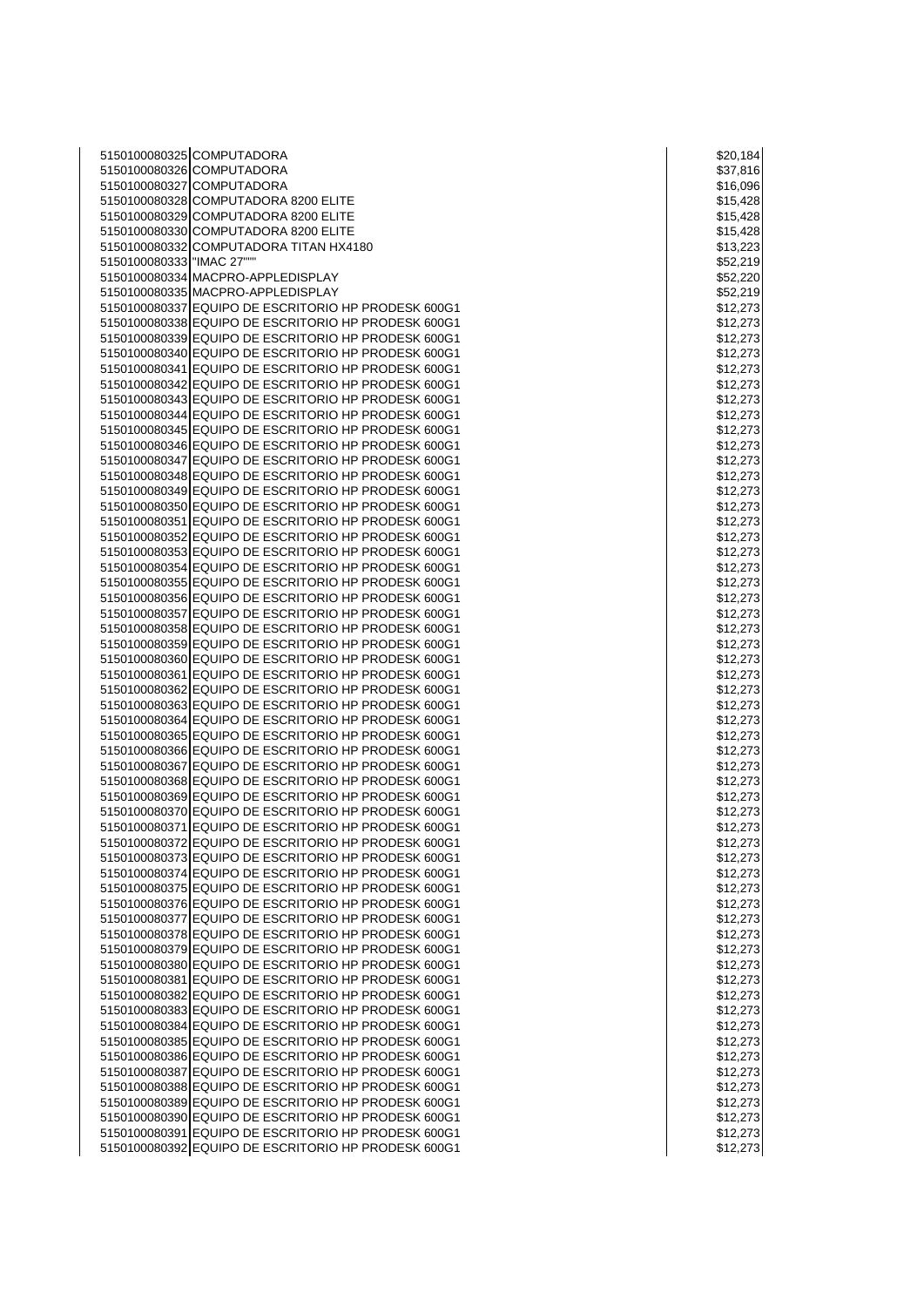| 5150100080393 EQUIPO DE ESCRITORIO HP PRODESK 600G1 | \$12,273 |
|-----------------------------------------------------|----------|
| 5150100080394 EQUIPO DE ESCRITORIO HP PRODESK 600G1 | \$12,273 |
|                                                     |          |
| 5150100080395 EQUIPO DE ESCRITORIO HP PRODESK 600G1 | \$12,273 |
| 5150100080396 EQUIPO DE ESCRITORIO HP PRODESK 600G1 | \$12,273 |
| 5150100080397 EQUIPO DE ESCRITORIO HP PRODESK 600G1 | \$12,273 |
| 5150100080398 EQUIPO DE ESCRITORIO HP PRODESK 600G1 | \$12,273 |
| 5150100080399 EQUIPO DE ESCRITORIO HP PRODESK 600G1 | \$12,273 |
| 5150100080400 EQUIPO DE ESCRITORIO HP PRODESK 600G1 | \$12,273 |
| 5150100080401 EQUIPO DE ESCRITORIO HP PRODESK 600G1 | \$12,273 |
|                                                     |          |
| 5150100080402 EQUIPO DE ESCRITORIO HP PRODESK 600G1 | \$12,273 |
| 5150100080403 EQUIPO DE ESCRITORIO HP PRODESK 600G1 | \$12,273 |
| 5150100080404 EQUIPO DE ESCRITORIO HP PRODESK 600G1 | \$12,273 |
| 5150100080405 EQUIPO DE ESCRITORIO HP PRODESK 600G1 | \$12,273 |
| 5150100080406 EQUIPO DE ESCRITORIO HP PRODESK 600G1 | \$12,273 |
| 5150100080407 EQUIPO DE ESCRITORIO HP PRODESK 600G1 | \$12,273 |
| 5150100080408 EQUIPO DE ESCRITORIO HP PRODESK 600G1 |          |
|                                                     | \$12,273 |
| 5150100080409 EQUIPO DE ESCRITORIO HP PRODESK 600G1 | \$12,273 |
| 5150100080410 EQUIPO DE ESCRITORIO HP PRODESK 600G1 | \$12,273 |
| 5150100080411 EQUIPO DE ESCRITORIO HP PRODESK 600G1 | \$12,273 |
| 5150100080412 EQUIPO DE ESCRITORIO HP PRODESK 600G1 | \$12,273 |
| 5150100080413 EQUIPO DE ESCRITORIO HP PRODESK 600G1 | \$12,273 |
| 5150100080414 EQUIPO DE ESCRITORIO HP PRODESK 600G1 | \$12,273 |
|                                                     |          |
| 5150100080415 EQUIPO DE ESCRITORIO HP PRODESK 600G1 | \$12,273 |
| 5150100080416 EQUIPO DE ESCRITORIO HP PRODESK 600G1 | \$12,273 |
| 5150100080417 EQUIPO DE ESCRITORIO HP PRODESK 600G1 | \$12,273 |
| 5150100080418 EQUIPO DE ESCRITORIO HP PRODESK 600G1 | \$12,273 |
| 5150100080419 EQUIPO DE ESCRITORIO HP PRODESK 600G1 | \$12,273 |
| 5150100080420 EQUIPO DE ESCRITORIO HP PRODESK 600G1 | \$12,273 |
| 5150100080421 EQUIPO DE ESCRITORIO HP PRODESK 600G1 | \$12,273 |
| 5150100080422 EQUIPO DE ESCRITORIO HP PRODESK 600G1 |          |
|                                                     | \$12,273 |
| 5150100080423 EQUIPO DE ESCRITORIO HP PRODESK 600G1 | \$12,273 |
| 5150100080424 EQUIPO DE ESCRITORIO HP PRODESK 600G1 | \$12,273 |
| 5150100080425 EQUIPO DE ESCRITORIO HP PRODESK 600G1 | \$12,273 |
| 5150100080426 EQUIPO DE ESCRITORIO HP PRODESK 600G1 | \$12,273 |
| 5150100080427 EQUIPO DE ESCRITORIO HP PRODESK 600G1 | \$12,273 |
| 5150100080428 EQUIPO DE ESCRITORIO HP PRODESK 600G1 | \$12,273 |
| 5150100080429 EQUIPO DE ESCRITORIO HP PRODESK 600G1 | \$12,273 |
|                                                     |          |
| 5150100080430 EQUIPO DE ESCRITORIO HP PRODESK 600G1 | \$12,273 |
| 5150100080431 EQUIPO DE ESCRITORIO HP PRODESK 600G1 | \$12,273 |
| 5150100080432 EQUIPO DE ESCRITORIO HP PRODESK 600G1 | \$12,273 |
| 5150100080433 EQUIPO DE ESCRITORIO HP PRODESK 600G1 | \$12,273 |
| 5150100080434 EQUIPO DE ESCRITORIO HP PRODESK 600G1 | \$12,273 |
| 5150100080435 EQUIPO DE ESCRITORIO HP PRODESK 600G1 | \$12,273 |
| 5150100080436 EQUIPO DE ESCRITORIO HP PRODESK 600G1 | \$12,273 |
|                                                     |          |
| 5150100080437 EQUIPO DE ESCRITORIO HP PRODESK 600G1 | \$12,273 |
| 5150100080438 EQUIPO DE ESCRITORIO HP PRODESK 600G1 | \$12,273 |
| 5150100080439 EQUIPO DE ESCRITORIO HP PRODESK 600G1 | \$12,273 |
| 5150100080440 EQUIPO DE ESCRITORIO HP PRODESK 600G1 | \$12,273 |
| 5150100080441 EQUIPO DE ESCRITORIO HP PRODESK 600G1 | \$12,273 |
| 5150100080442 EQUIPO DE ESCRITORIO HP PRODESK 600G1 | \$12,273 |
| 5150100080443 EQUIPO DE ESCRITORIO HP PRODESK 600G1 | \$12,273 |
|                                                     |          |
| 5150100080444 EQUIPO DE ESCRITORIO HP PRODESK 600G1 | \$12,273 |
| 5150100080445 EQUIPO DE ESCRITORIO HP PRODESK 600G1 | \$12,273 |
| 5150100080446 EQUIPO DE ESCRITORIO HP PRODESK 600G1 | \$12,273 |
| 5150100080447 EQUIPO DE ESCRITORIO HP PRODESK 600G1 | \$12,273 |
| 5150100080448 EQUIPO DE ESCRITORIO HP PRODESK 600G1 | \$12,273 |
| 5150100080449 EQUIPO DE ESCRITORIO HP PRODESK 600G1 | \$12,273 |
| 5150100080450 EQUIPO DE ESCRITORIO HP PRODESK 600G1 | \$12,273 |
|                                                     |          |
| 5150100080451 EQUIPO DE ESCRITORIO HP PRODESK 600G1 | \$12,273 |
| 5150100080452 EQUIPO DE ESCRITORIO HP PRODESK 600G1 | \$12,273 |
| 5150100080453 EQUIPO DE ESCRITORIO HP PRODESK 600G1 | \$12,273 |
| 5150100080454 EQUIPO DE ESCRITORIO HP PRODESK 600G1 | \$12,273 |
| 5150100080455 EQUIPO DE ESCRITORIO HP PRODESK 600G1 | \$12,273 |
| 5150100080456 EQUIPO DE ESCRITORIO HP PRODESK 600G1 | \$12,273 |
| 5150100080457 EQUIPO DE ESCRITORIO HP PRODESK 600G1 | \$12,273 |
|                                                     |          |
| 5150100080458 EQUIPO DE ESCRITORIO HP PRODESK 600G1 | \$12,273 |

| \$٦                | 2,273<br>2,27 <mark>3</mark>           |
|--------------------|----------------------------------------|
| \$1                |                                        |
|                    |                                        |
| \$1                | 2,2<br>273                             |
| \$1                | 273<br>2,2                             |
|                    | \$12,<br>273                           |
|                    |                                        |
|                    | \$12,273                               |
|                    | \$12,27<br>3                           |
|                    |                                        |
|                    | \$12,273                               |
| \$1                | 273<br>2,2                             |
|                    | 2,2                                    |
| \$1                | 273                                    |
| \$12               | 2,2<br>273                             |
|                    |                                        |
|                    |                                        |
|                    | \$12,273<br>\$12,273                   |
|                    | \$12,273                               |
|                    |                                        |
|                    | -<br>\$12,27<br>\$12,27<br>273         |
|                    | 3                                      |
| \$1                | 273<br>2,2<br>$\overline{\phantom{a}}$ |
|                    |                                        |
|                    | \$12,273                               |
|                    | \$12,273                               |
|                    |                                        |
| \$1                | 2,2<br>273                             |
| \$1.               | 2,27<br>3                              |
|                    |                                        |
|                    | \$12,273                               |
|                    | \$12,273                               |
|                    | \$12,273                               |
|                    |                                        |
|                    | \$12,273                               |
|                    | \$12,273<br>\$12,273                   |
|                    |                                        |
|                    |                                        |
| \$1                | 2,273                                  |
|                    | \$12,273                               |
|                    |                                        |
|                    | \$12,<br>273                           |
| \$1                | 2,273                                  |
|                    | \$12,27<br>3                           |
|                    |                                        |
|                    |                                        |
|                    | \$12,273                               |
|                    |                                        |
|                    | \$12,273                               |
| \$1                | 273<br>2,                              |
|                    | \$12,273                               |
|                    |                                        |
|                    |                                        |
|                    | \$12,273<br>\$12,273<br>27             |
|                    | \$12,273                               |
|                    |                                        |
|                    |                                        |
|                    | 。<br>\$12,273<br>\$12,273              |
| \$1                | 273<br>2,2<br>$\overline{\phantom{a}}$ |
| \$1                | 273<br>2,:                             |
|                    |                                        |
|                    | \$12,<br>273                           |
| \$1:               | 2,2<br>273                             |
| \$<br>$\mathbf{1}$ | 3<br>$\overline{c}$<br>2<br>7          |
|                    |                                        |
|                    | \$12,273                               |
|                    |                                        |
|                    |                                        |
|                    | \$12,273<br>\$12,273                   |
|                    | \$12,273                               |
|                    |                                        |
|                    |                                        |
|                    | \$12,273<br>\$12,273<br>3              |
|                    | \$12,273                               |
|                    |                                        |
|                    | \$12,273                               |
|                    | \$12,273                               |
|                    | \$12,273                               |
|                    | \$12,27<br>3                           |
|                    |                                        |
|                    | \$12,273                               |
|                    | \$12,273                               |
|                    |                                        |
|                    |                                        |
|                    | \$12,273<br>\$12,273                   |
|                    | \$12,273                               |
|                    |                                        |
|                    | \$12,273                               |
|                    | \$12,273                               |
|                    | \$12,273                               |
|                    | \$12,273                               |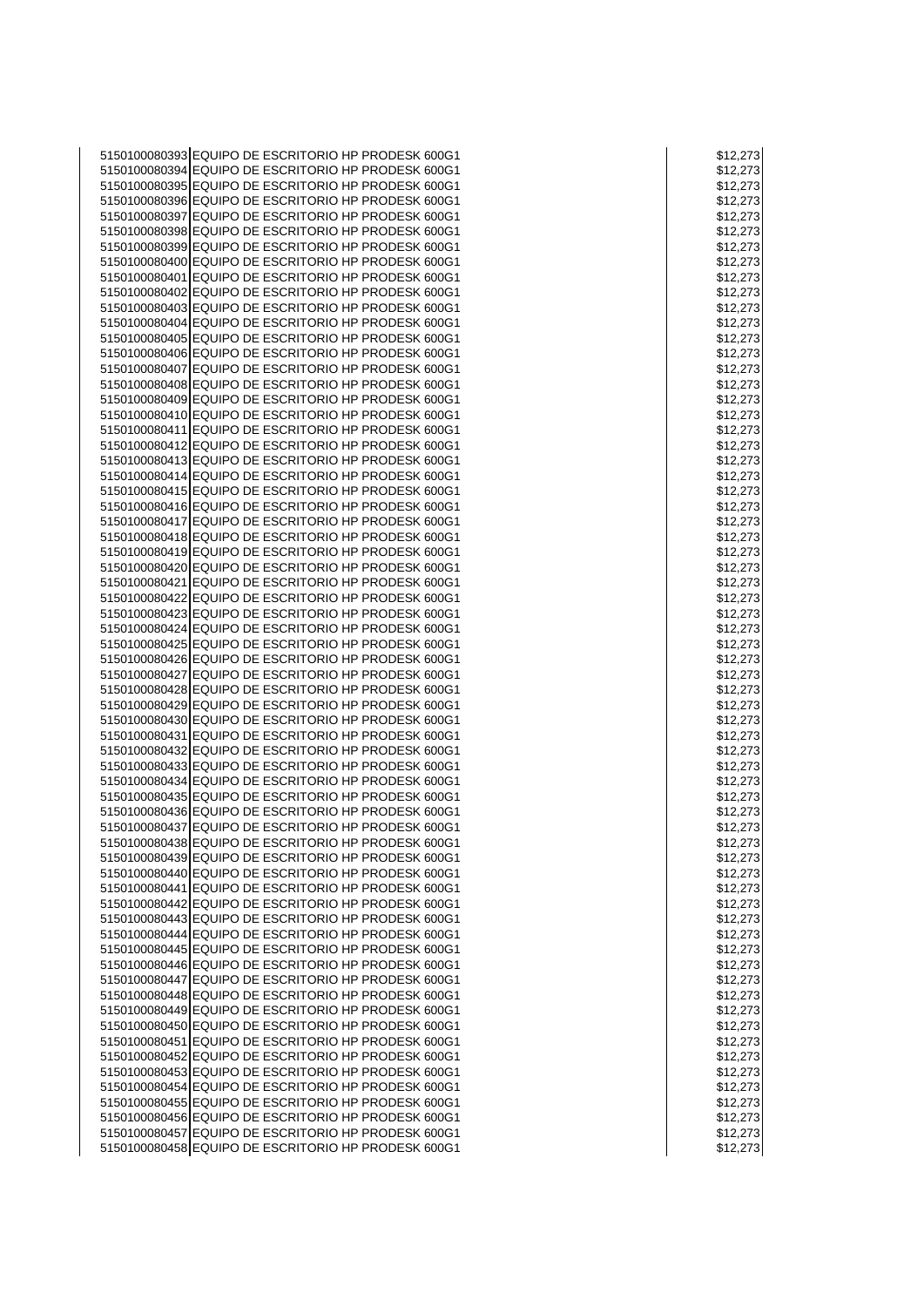|                          | 5150100080459 EQUIPO DE ESCRITORIO HP PRODESK 600G1 | \$12,273 |
|--------------------------|-----------------------------------------------------|----------|
|                          | 5150100080460 EQUIPO DE ESCRITORIO HP PRODESK 600G1 | \$12,273 |
|                          | 5150100080461 EQUIPO DE ESCRITORIO HP PRODESK 600G1 | \$12,273 |
|                          | 5150100080462 EQUIPO DE ESCRITORIO HP PRODESK 600G1 |          |
|                          |                                                     | \$12,273 |
|                          | 5150100080463 EQUIPO DE ESCRITORIO HP PRODESK 600G1 | \$12,273 |
|                          | 5150100080464 EQUIPO DE ESCRITORIO HP PRODESK 600G1 | \$12,273 |
|                          | 5150100080465 EQUIPO DE ESCRITORIO HP PRODESK 600G1 | \$12,273 |
|                          | 5150100080466 EQUIPO DE ESCRITORIO HP PRODESK 600G1 | \$12,273 |
|                          | 5150100080467 EQUIPO DE ESCRITORIO HP PRODESK 600G1 | \$12,273 |
|                          | 5150100080468 EQUIPO DE ESCRITORIO HP PRODESK 600G1 | \$12,273 |
|                          | 5150100080469 EQUIPO DE ESCRITORIO HP PRODESK 600G1 | \$12,273 |
|                          | 5150100080470 EQUIPO DE ESCRITORIO HP PRODESK 600G1 |          |
|                          |                                                     | \$12,273 |
|                          | 5150100080471 EQUIPO DE ESCRITORIO HP PRODESK 600G1 | \$12,273 |
| 5150100080472 IMAC 21.5" |                                                     | \$53,033 |
|                          | 5150100080473 EQUIPO DE ESCRITORIO HP PRODESK 800G1 | \$22,388 |
| 5150100080474 IMAC 27"   |                                                     | \$35,711 |
| 5150100080475 IMAC 27"   |                                                     | \$42,688 |
| 5150100090013 CPU        |                                                     | \$6,692  |
| 5150100090090 CPU        |                                                     | \$10,655 |
| 5150100090122 CPU        |                                                     | \$11,494 |
|                          |                                                     |          |
| 5150100090124 CPU        |                                                     | \$11,494 |
| 5150100090139 CPU        |                                                     | \$10,866 |
| 5150100090145 CPU        |                                                     | \$11,259 |
| 5150100090154 CPU        |                                                     | \$10,914 |
| 5150100090156 CPU        |                                                     | \$10,914 |
| 5150100090164 CPU        |                                                     | \$8,901  |
| 5150100090166 CPU        |                                                     | \$8,901  |
| 5150100090168 CPU        |                                                     | \$8,901  |
| 5150100090169 CPU        |                                                     | \$8,901  |
| 5150100090171 CPU        |                                                     |          |
|                          |                                                     | \$8,901  |
| 5150100090172 CPU        |                                                     | \$8,901  |
| 5150100090173 CPU        |                                                     | \$8,901  |
| 5150100090177 CPU        |                                                     | \$8,901  |
| 5150100090180 CPU        |                                                     | \$8,901  |
| 5150100090183 CPU        |                                                     | \$8,901  |
| 5150100090184 CPU        |                                                     | \$8,901  |
| 5150100090185 CPU        |                                                     | \$8,901  |
| 5150100090186 CPU        |                                                     | \$8,901  |
| 5150100090187 CPU        |                                                     | \$8,901  |
| 5150100090195 CPU        |                                                     |          |
|                          |                                                     | \$8,901  |
| 5150100090196 CPU        |                                                     | \$8,901  |
| 5150100090201 CPU        |                                                     | \$8,901  |
| 5150100090203 CPU        |                                                     | \$8,901  |
| 5150100090204 CPU        |                                                     | \$8,901  |
| 5150100090206 CPU        |                                                     | \$8,901  |
| 5150100090209 CPU        |                                                     | \$8,901  |
| 5150100090212 CPU        |                                                     | \$8,901  |
| 5150100090214 CPU        |                                                     | \$8,901  |
| 5150100090220 CPU        |                                                     |          |
|                          |                                                     | \$8,901  |
| 5150100090222 CPU        |                                                     | \$8,901  |
| 5150100090223 CPU        |                                                     | \$8,901  |
| 5150100090232 CPU        |                                                     | \$10,459 |
| 5150100090233 CPU        |                                                     | \$10,344 |
| 5150100090234 CPU        |                                                     | \$10,344 |
| 5150100090235 CPU        |                                                     | \$10,344 |
| 5150100090237 CPU        |                                                     | \$10,344 |
| 5150100090238 CPU        |                                                     | \$10,344 |
| 5150100090239 CPU        |                                                     | \$10,344 |
|                          |                                                     |          |
| 5150100090241 CPU        |                                                     | \$10,344 |
| 5150100090254 CPU        |                                                     | \$9,521  |
| 5150100090255 CPU        |                                                     | \$9,521  |
| 5150100090256 CPU        |                                                     | \$9,521  |
| 5150100090257 CPU        |                                                     | \$11,285 |
| 5150100090258 CPU        |                                                     | \$11,285 |
| 5150100090259 CPU        |                                                     | \$9,959  |
| 5150100090260 CPU        |                                                     | \$9,959  |
|                          |                                                     |          |

| \$12<br>2,273           |    |
|-------------------------|----|
| \$12,27                 | 3  |
| \$12,273                |    |
| 2,273<br>\$1            |    |
| 2,<br>27<br>\$1         | 3  |
| \$12,27                 | 3  |
| \$12,<br>$\frac{1}{27}$ | 3  |
| \$12,27                 | 3  |
| \$12,27                 | ΄3 |
| \$12,2<br>273           |    |
| 2,3<br>\$1<br>27        | 3  |
|                         |    |
| 2,273<br>j<br>\$1       | 3  |
| \$12,273                |    |
| \$53,03                 | 33 |
| \$22,388                |    |
| \$35,711                |    |
| \$42,688                |    |
| \$6,692                 |    |
| \$10,655                |    |
| \$11,494                |    |
| \$11,494                |    |
|                         |    |
| \$10,866                |    |
| \$11,259                |    |
| \$10,914                |    |
| \$10,914                |    |
| \$8,901                 |    |
| \$8,901                 |    |
| \$8,901                 |    |
| \$8,901                 |    |
| \$8,901                 |    |
| \$8,901                 |    |
|                         |    |
| \$8,901                 |    |
| \$8,90                  | )1 |
| \$8,901                 |    |
| \$8,901                 |    |
| \$8,90                  | )1 |
| \$8,901                 |    |
| \$8,901                 |    |
| \$8,901                 |    |
| \$8,901                 |    |
| \$8,901                 |    |
|                         |    |
| \$8,901                 |    |
| \$8,901                 |    |
| \$8,901                 |    |
| \$8,901                 |    |
| \$8,<br>901             |    |
| \$8,901                 |    |
| \$8,901                 |    |
| \$8,901                 |    |
| \$8,901                 |    |
| \$8,901                 |    |
| \$10,459                |    |
| \$10,344                |    |
|                         |    |
| \$10,344                |    |
| \$10,344                |    |
| \$10,344                |    |
| \$10,344                |    |
| \$10,344                |    |
| \$10,344                |    |
| \$9,521                 |    |
| \$9,52<br>21            |    |
| \$9,521                 |    |
|                         |    |
| \$11,285                |    |
| \$11,2<br>285           |    |
| \$9,959                 |    |
| \$9,959                 |    |
|                         |    |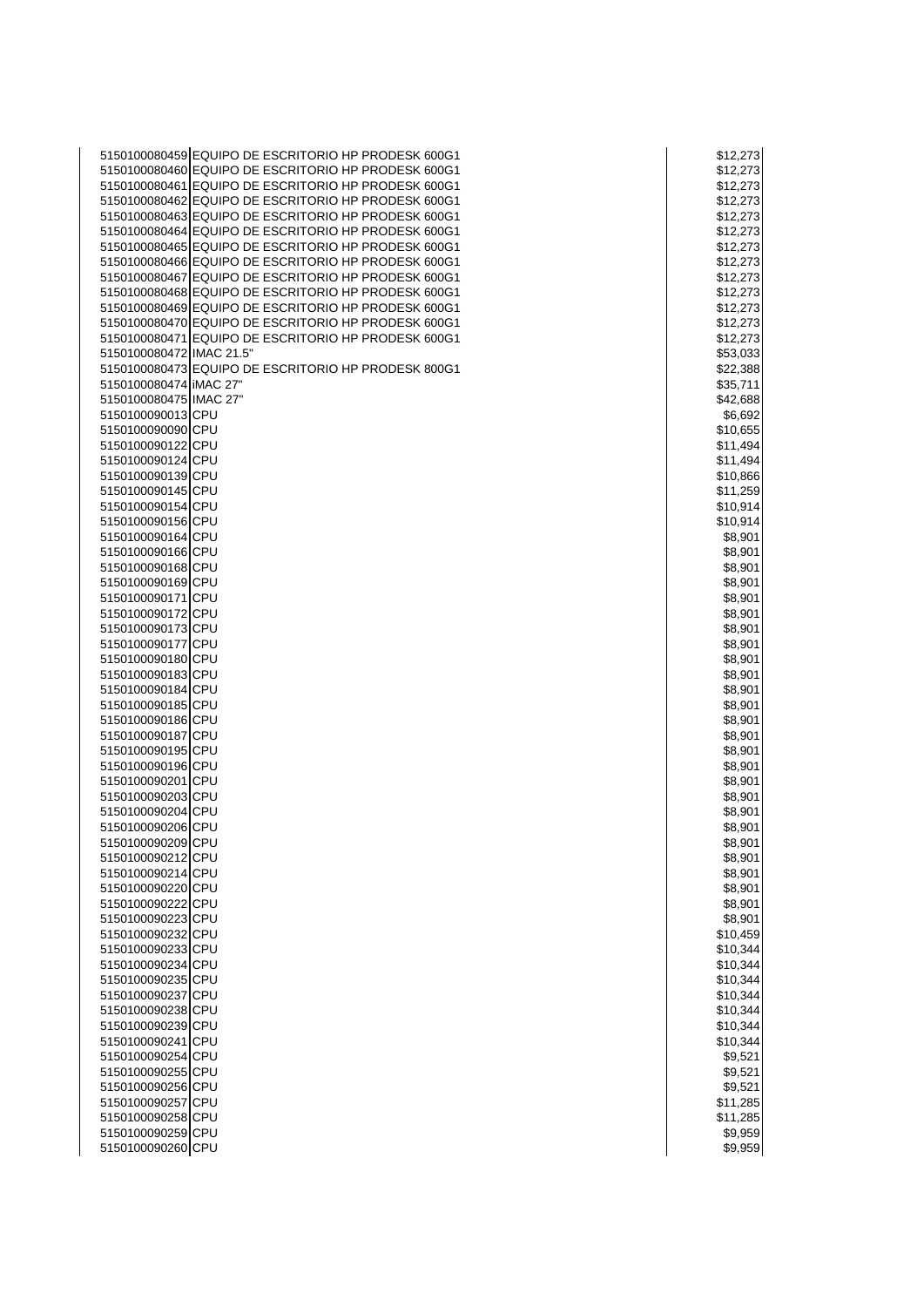| 5150100090261 CPU       |                                                                                         | \$13,211             |
|-------------------------|-----------------------------------------------------------------------------------------|----------------------|
| 5150100090262 CPU       |                                                                                         | \$13,211             |
| 5150100090275 CPU       |                                                                                         | \$8,569              |
| 5150100090276 CPU       |                                                                                         | \$8,569              |
| 5150100090279 CPU       |                                                                                         | \$8,569              |
| 5150100090280 CPU       |                                                                                         | \$8,569              |
|                         | 5150100100001 WORKSTATION                                                               | \$20,482             |
|                         | 5150100100002 HP WORKSTATION ZBOOK17                                                    | \$81,142             |
|                         | 5150100100003 ESTACION DE TRABAJO                                                       | \$55,636             |
|                         | 5150100100004 ESTACION DE TRABAJO                                                       | \$62,679             |
|                         | 5150100120001 CONVERTIDOR DE AUDIO Y VIDEO PARA MAC PR                                  | \$31,168             |
|                         | 5150100140001 DISCO ALMACENAMIENTO                                                      | \$335,123            |
|                         | 5150100160005 DISCO DURO EXTERNO                                                        | \$8,340              |
|                         | 5150100160006 DISCO DURO EXTERNO                                                        | \$22,540             |
|                         | 5150100160014 DISCO DURO DROBO 5D-BAY STORAGE                                           | \$34,990             |
|                         | 5150100160016 GRABADOR DE DISCO DURO                                                    | \$30,530             |
|                         | 5150100160017 DISCO DURO WESTERN 8 TB                                                   | \$13,214             |
|                         | 5150100160018 DISCO DURO WESTERN 8 TB                                                   | \$13,214             |
|                         | 5150100160019 DISCO DURO WESTERN 8 TB                                                   | \$13,214             |
|                         | 5150100160020 DISCO DURO WESTERN 8 TB                                                   | \$13,214             |
|                         | 5150100160021 DISCO DURO WESTERN 8 TB                                                   | \$13,214             |
|                         | 5150100160022 DISCO DURO WESTERN 8 TB                                                   | \$13,214             |
|                         | 5150100160023 DISCO DURO WESTERN 8 TB                                                   | \$13,214             |
|                         | 5150100160024 DISCO DURO WESTERN 8 TB                                                   | \$13,214             |
|                         | 5150100160025 DISCO DURO WESTERN 8 TB                                                   | \$13,214             |
|                         | 5150100160026 DISCO DURO WESTERN 8 TB                                                   | \$13,214             |
|                         | 5150100160027 DISCO DURO WESTERN 8 TB                                                   | \$13,214             |
|                         | 5150100160028 DISCO DURO WESTERN 8 TB                                                   | \$13,214             |
|                         | 5150100160029 DISCO DURO WESTERN 8 TB                                                   | \$13,214             |
|                         | 5150100160030 DISCO DURO WESTERN 8 TB                                                   | \$13,214             |
|                         | 5150100160031 DISCO DURO WESTERN 8 TB                                                   | \$13,214             |
|                         | 5150100160032 DISCO DURO WESTERN 8 TB                                                   | \$13,214             |
|                         | 5150100160033 DISCO DURO WESTERN 8 TB                                                   | \$13,214             |
|                         | 5150100160034 DISCO DURO WESTERN 8 TB                                                   | \$13,214             |
|                         | 5150100160035 DISCO DURO WESTERN 8 TB                                                   | \$13,214             |
|                         | 5150100160036 DISCO DURO WESTERN 8 TB                                                   | \$13,214             |
|                         | 5150100160037 DISCO DURO WESTERN 8 TB                                                   | \$13,214             |
|                         | 5150100160038 DISCO DURO WESTERN 8 TB                                                   | \$13,214             |
|                         | 5150100160039 DISCO DURO WESTERN 8 TB                                                   |                      |
|                         | 5150100160040 DISCO DURO WESTERN 8 TB                                                   | \$13,214<br>\$13,214 |
|                         | 5150100180001 TORRE DUPLICADORA DE 7 DVD NEGRA                                          | \$33,638             |
|                         | 5150100200002 FUENTE DE PODER                                                           | \$8,340              |
|                         | 5150100200003 FUENTE DE ALIMENTACION XEROX LVPS                                         |                      |
| 5150100210002 IMPRESORA |                                                                                         | \$15,058<br>\$25,446 |
| 5150100210003 IMPRESORA |                                                                                         |                      |
|                         | 5150100210015 IMPRESORA LASER JET 1320                                                  | \$12,534<br>\$8,888  |
|                         | 5150100210016 IMPRESORA LASER JET 1320                                                  | \$8,888              |
|                         | 5150100210019 IMPRESORA LASER JET P4015N                                                |                      |
|                         |                                                                                         | \$12,534             |
|                         | 5150100210020 IMPRESORA 2420N<br>5150100210022 IMPRESORA A COLOR MODELO HP LASER 2605DN | \$11,477             |
|                         |                                                                                         | \$9,309              |
|                         | 5150100210027 IMPRESORA EPSON CX4700<br>5150100210037 IMPRESORA HP 4015N                | \$9,309              |
|                         | 5150100210038 IMPRESORA HP 4015N                                                        | \$20,300             |
|                         | 5150100210039 IMPRESORA HP 4015N                                                        | \$20,300             |
|                         |                                                                                         | \$20,300             |
|                         | 5150100210042 IMPRESORA HP LASER 1200                                                   | \$9,309              |
|                         | 5150100210051 IMPRESORA HP LASER 4700N A COLOR                                          | \$20,792             |
|                         | 5150100210054 IMPRESORA HP LASER JET 2420                                               | \$9,309              |
|                         | 5150100210055 IMPRESORA HP LASER JET 4200N                                              | \$9,309              |
|                         | 5150100210056 IMPRESORA HP LASER JET 4200N                                              | \$20,726             |
|                         | 5150100210061 IMPRESORA HP LASER JET 4200N                                              | \$9,309              |
|                         | 5150100210063 IMPRESORA HP LASER JET 4200N                                              | \$20,726             |
|                         | 5150100210065 IMPRESORA HP LASER JET 5                                                  | \$9,309              |
|                         | 5150100210067 IMPRESORA HP LASER JET COLOR CP3525                                       | \$16,820             |
|                         | 5150100210069 IMPRESORA HP LASER JET P2025 DN                                           | \$8,445              |
|                         | 5150100210072 IMPRESORA HP LASER JET P2055DN                                            | \$11,020             |
|                         | 5150100210073 IMPRESORA HP LASER JET P2055DN                                            | \$11,020             |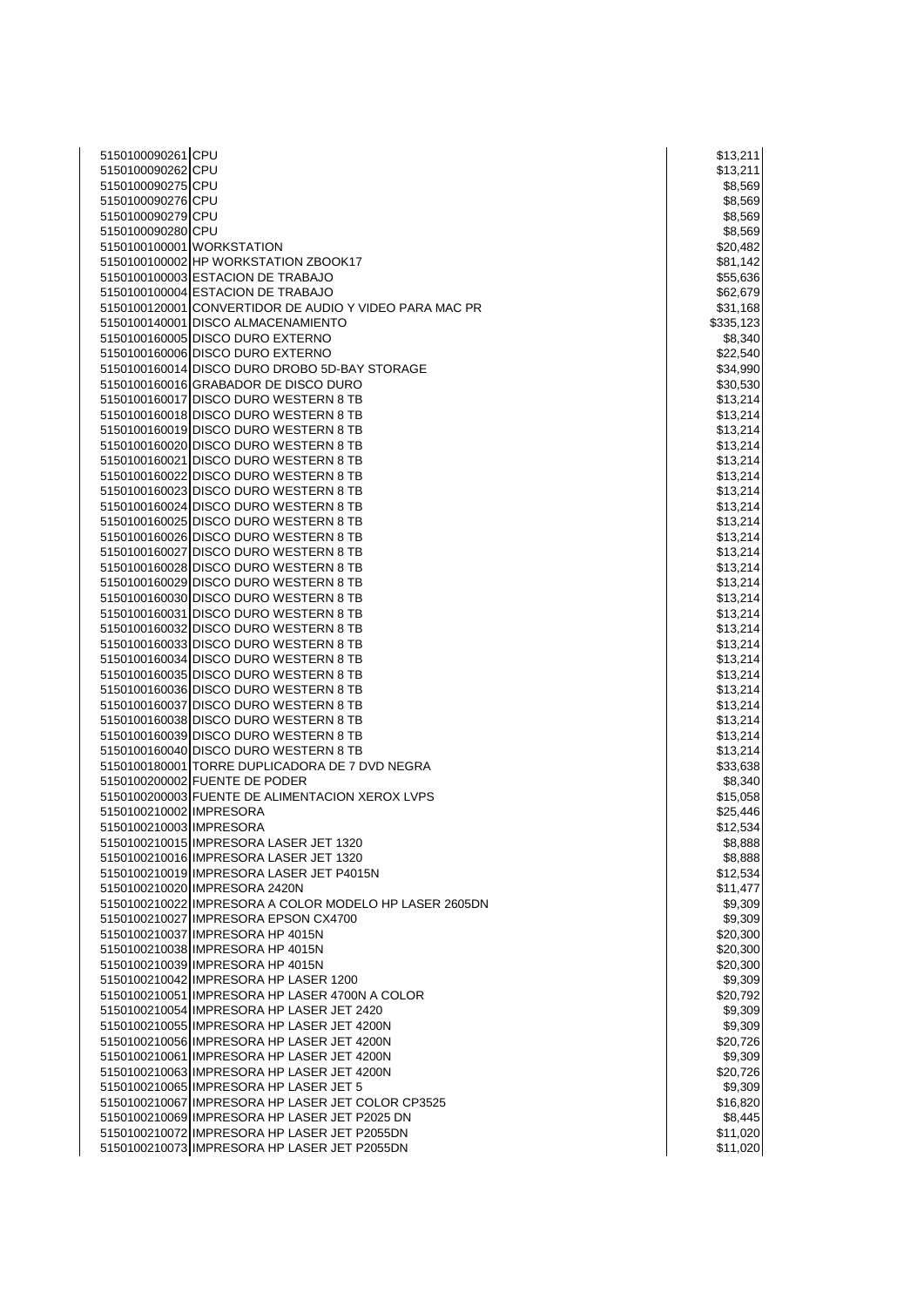5150100210074 IMPRESORA HP LASER JET P2055DN \$11,020 5150100210075 IMPRESORA HP LASER JET P2055DN \$150100210075 IMPRESORA HP LASER JET P2055DN 5150100210076 IMPRESORA HP LASER JET P2055DN \$11,020 5150100210077 IMPRESORA HP LASER JET P2055DN \$11,020 5150100210078 IMPRESORA HP LASER JET P2055DN \$150100210078 IMPRESORA HP LASER JET P2055DN 5150100210079 IMPRESORA HP LASER JET P2055DN \$150100210079 IMPRESORA HP LASER JET P2055DN 5150100210080 IMPRESORA HP LASER JET P2055DN \$150100210080 IMPRESORA HP LASER JET P2055DN 5150100210081 IMPRESORA HP LASER JET P2055DN \$150100210081 S11,020 5150100210082 IMPRESORA HP LASER JET P4015N \$20,300 **\$20,300** \$20,300 5150100210101 IMPRESORA HP LASERJET P 2015 \$12,534 5150100210118 IMPRESORA HP LASERJET P 4015N \$12,534 5150100210126 IMPRESORA LASER JET 1320 \$8,888 5150100210127 IMPRESORA LASER JET 2200 DN \$9,309 5150100210183 IMPRESORA LASER JET P4015N \$12,534 5150100210184 IMPRESORA LASER JET P4015N \$20,300 5150100210188 IMPRESORA LASER JET1320 \$8,888 5150100210190 IMPRESORA LASER JET1320 \$8,888 5150100210192 IMPRESORA LASER JET1320 \$8,888 5150100210195 IMPRESORA LASER MOD 1320 \$9,309 \$9,309 5150100210196 IMPRESORA LASER MOD 3600 \$9,309 5150100210200 IMPRESORA PAHSER 7760DN \$87,868 5150100210201 IMPRESORA PHASER 7760 \$125,280 \$125,280 5150100210203 IMPRESORA ROTULADORA CD-DVD \$9,309 5150100210211 IMPRESORA ZEBRA P430i \$33,183 and \$33,183 and \$33,183 5150100210212 MPRESORA HP LASER JET P4015N<br>5150100210213 IMPRESORA HP LASER JET INTER PRICE 600 \$150100210213 IMPRESORA HP LASER JET INTER PRICE 600 5150100210213 IMPRESORA HP LASER JET INTER PRICE 600 5150100210214 IMPRESORA HP LASER JET INTER PRICE 600<br>5150100210239 SCANNER-M1536DNF MFP PRINTER<br>\$58.522 5150100210239 SCANNER-M1536DNF MFP PRINTER \$58,522 5150100210240 IMPRESORA HP LJ ENTERPRISE M553DN \$14,964 5150100210241 IMPRESORA HP LJ ENTERPRISE M605DN \$17,400 5150100210242 IMPRESORA HP LJ ENTERPRISE M605DN \$17,400 5150100210243 MINI PRINTER TOSHIBA \$8,674 5150100210244 MINI PRINTER TOSHIBA \$8,674 MINI PRINTER TOSHIBA \$8,674 MINI PRINTER TOSHIBA \$8,674<br>\$150100210245 MINI PRINTER TOSHIBA 5150100210245 MINI PRINTER TOSHIBA \$8,674 5150100210246 MINI PRINTER TOSHIBA \$8,674 MINI PRINTER TOSHIBA \$8,674 MINI PRINTER TOSHIBA \$8,674<br>\$150100210247 MINI PRINTER TOSHIBA 5150100210247 MINI PRINTER TOSHIBA \$8,674 5150100210248 MINI PRINTER TOSHIBA \$8,674 5150100210255 HP Color LaserJet Enterprise M553dn B5L25A \$23,200 5150100210256 HP Color LaserJet Enterprise M553dn B5L25A \$23,200 5150100210257 IMPRESORA HP LASERJET ENTERPRISE M608DN \$18,393 5150100210258 IMPRESORA HP LASERJET ENTERPRISE M608DN \$18,393 5150100210259 XEROX PHASER 7800 GX 7800/GX  $\overline{a}$  6150100210259 x 141,810 5150100210260 XEROX PHASER 7800 GX 7800/GX \$141,810 \$141,810 5150100210261 XEROX PHASER 7800 GX 7800/GX \$141,810 \$141,810 5150100210262 HP Color LaserJet Enterprise M553dn B5L25A \$23,200 5150100220007 IMPRESORA HP M454DW \$7,830 **120 AM SENSION AND \$7,830** 5150100220008 MULTIFUNCIONAL HP M428FDW \$9,281 5150100220009 MULTIFUNCIONAL HP M428FDW \$9,281 5150100220010 MULTIFUNCIONAL HP M428FDW \$9,281 5150100220011 MULTIFUNCIONAL HP M428FDW \$9,281 5150100220012 MULTIFUNCIONAL HP M428FDW \$9,281 5150100220013 MULTIFUNCIONAL HP M428FDW \$9,281 \$150100220013 MULTIFUNCIONAL HP M428FDW 5150100220014 MULTIFUNCIONAL HP M428FDW \$9,281 AM AND \$9,281 AM AND \$9,281 AM AND \$9,281 AM AND \$9,281 AM AND \$9,281 AM AND \$9,281 AM AND \$9,281 AM AND \$9,281 AM AND \$9,281 AM AND \$9,281 AM AND \$9,281 AM AND \$9,281 AM AND 5150100220015 MULTIFUNCIONAL HP M428FDW **\$9,281 million and the matter of the set of the set of the set of the s** 5150100220016 MULTIFUNCIONAL HP M428FDW \$9,281 5150100220017 MULTIFUNCIONAL HP M428FDW \$9,281 5150100220018 MULTIFUNCIONAL HP M428FDW \$9,281 5150100220019 MULTIFUNCIONAL HP M428FDW \$9,281 5150100220020 MULTIFUNCIONAL HP M428FDW \$9,281 5150100220021 MULTIFUNCIONAL HP M428FDW \$9,281 (\$9,281) 5150100220022 MULTIFUNCIONAL HP M428FDW \$9,281 5150100220023 MULTIFUNCIONAL HP M428FDW \$9,281 \$150100220023 MULTIFUNCIONAL HP M428FDW 5150100220024 MULTIFUNCIONAL HP M428FDW \$9,281 5150100220025 MULTIFUNCIONAL HP M428FDW \$9,281 5150100220026 MULTIFUNCIONAL HP M428FDW \$9,281 5150100220027 MULTIFUNCIONAL HP M428FDW \$9,281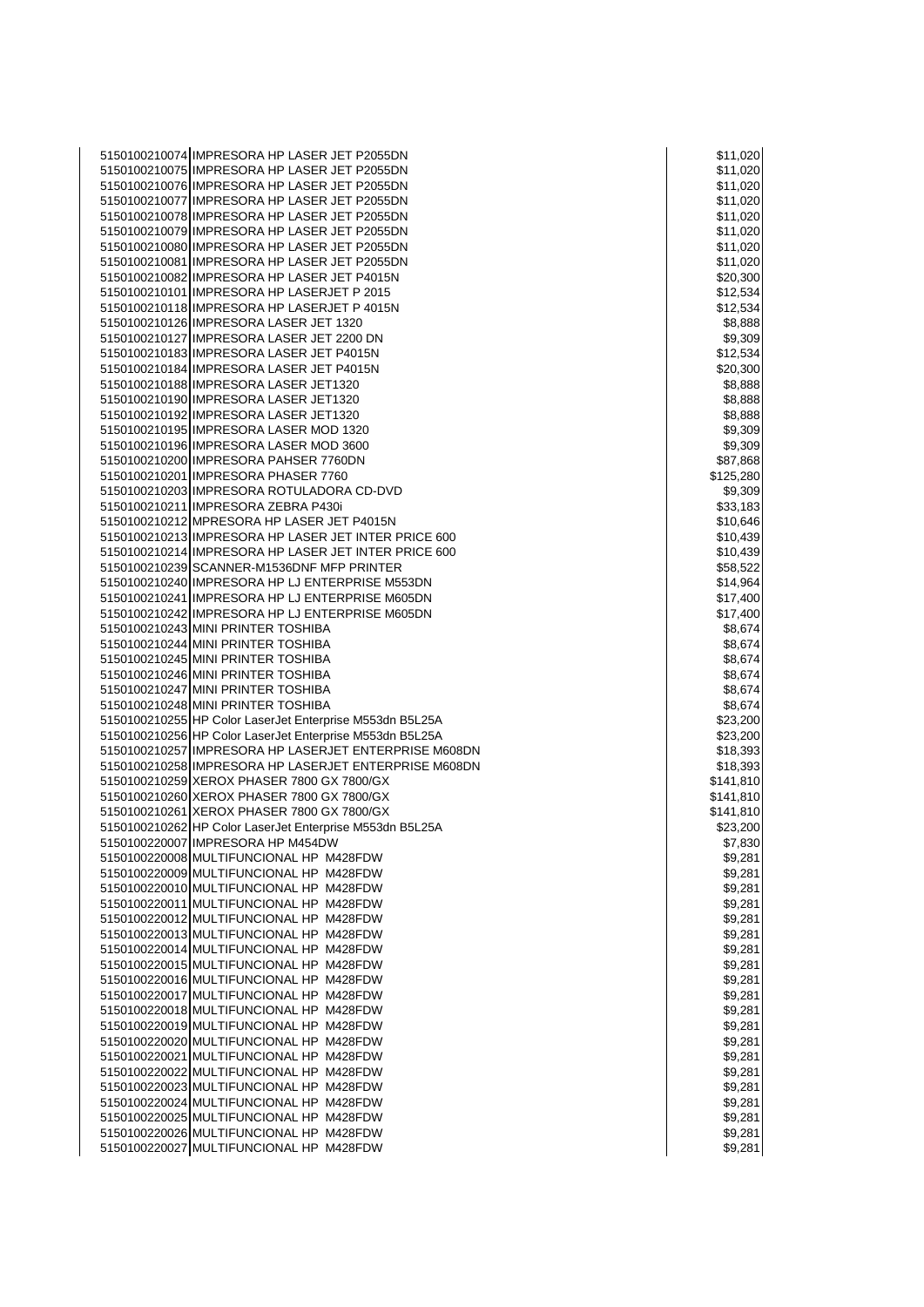|                       | 5150100220028 MULTIFUNCIONAL HP M428FDW             | \$9,281  |
|-----------------------|-----------------------------------------------------|----------|
|                       | 5150100220029 MULTIFUNCIONAL HP M428FDW             | \$9,281  |
|                       | 5150100220030 MULTIFUNCIONAL HP M428FDW             | \$9,281  |
|                       |                                                     |          |
|                       | 5150100220031 MULTIFUNCIONAL HP M428FDW             | \$9,281  |
|                       | 5150100220032 MULTIFUNCIONAL HP M428FDW             | \$9,281  |
|                       | 5150100220033 MULTIFUNCIONAL HP M428FDW             | \$9,281  |
|                       | 5150100220034 MULTIFUNCIONAL HP M428FDW             | \$9,281  |
|                       | 5150100220035 MULTIFUNCIONAL HP M428FDW             | \$9,281  |
|                       | 5150100220036 MULTIFUNCIONAL HP M428FDW             | \$9,281  |
|                       | 5150100220037 MULTIFUNCIONAL HP M428FDW             | \$9,281  |
|                       | 5150100220038 EPSON ECOTANK                         | \$10,463 |
|                       | 5150100220039 IMPRESORA BROTHER HL                  | \$12,093 |
|                       |                                                     |          |
| 5150100230006 INFOCUS |                                                     | \$34,054 |
| 5150100230007 INFOCUS |                                                     | \$34,054 |
| 5150100230008 INFOCUS |                                                     | \$34,054 |
| 5150100230009 INFOCUS |                                                     | \$34,054 |
| 5150100230010 INFOCUS |                                                     | \$10,671 |
| 5150100230011 INFOCUS |                                                     | \$15,343 |
|                       | 5150100230012 VIDEOPROYECTOR EPSON POWERLITE 1980WU | \$29,116 |
|                       | 5150100230013 VIDEOPROYECTOR EPSON POWERLITE 1980WU | \$29,116 |
|                       | 5150100230014 VIDEOPROYECTOR EPSON POWERLITE 1980WU | \$29,116 |
|                       | 5150100230015 VIDEOPROYECTOR EPSON POWERLITE 1980WU | \$29,116 |
|                       |                                                     |          |
|                       | 5150100230016 VIDEOPROYECTOR EPSON POWERLITE 2042   | \$20,868 |
|                       | 5150100240001 EQUIPO INHIBIDOR DE CELULAR           | \$33,509 |
|                       | 5150100250001 POWER INJECTOR                        | \$8,340  |
| 5150100260277 LAPTOP  |                                                     | \$20,562 |
| 5150100260278 LAPTOP  |                                                     | \$20,310 |
| 5150100260280 LAPTOP  |                                                     | \$20,310 |
| 5150100260284 LAPTOP  |                                                     | \$19,004 |
| 5150100260287 LAPTOP  |                                                     | \$16,251 |
| 5150100260289 LAPTOP  |                                                     | \$6,670  |
| 5150100260292 LAPTOP  |                                                     | \$6,670  |
| 5150100260293 LAPTOP  |                                                     | \$6,670  |
| 5150100260301 LAPTOP  |                                                     | \$6,670  |
|                       |                                                     |          |
| 5150100260304 LAPTOP  |                                                     | \$6,555  |
| 5150100260305 LAPTOP  |                                                     | \$6,555  |
| 5150100260308 LAPTOP  |                                                     | \$6,555  |
| 5150100260309 LAPTOP  |                                                     | \$6,555  |
| 5150100260310 LAPTOP  |                                                     | \$6,555  |
| 5150100260313 LAPTOP  |                                                     | \$20,310 |
| 5150100260314 LAPTOP  |                                                     | \$22,040 |
| 5150100260316 LAPTOP  |                                                     | \$22,040 |
| 5150100260317 LAPTOP  |                                                     | \$15,353 |
| 5150100260318 LAPTOP  |                                                     | \$15,353 |
| 5150100260319 LAPTOP  |                                                     | \$15,353 |
| 5150100260320 LAPTOP  |                                                     | \$15,353 |
|                       |                                                     |          |
| 5150100260321 LAPTOP  |                                                     | \$16,065 |
| 5150100260322 LAPTOP  |                                                     | \$20,522 |
| 5150100260323 LAPTOP  |                                                     | \$11,757 |
| 5150100260324 LAPTOP  |                                                     | \$11,757 |
| 5150100260325 LAPTOP  |                                                     | \$11,757 |
| 5150100260326 LAPTOP  |                                                     | \$11,757 |
| 5150100260327 LAPTOP  |                                                     | \$11,757 |
| 5150100260328 LAPTOP  |                                                     | \$11,757 |
| 5150100260329 LAPTOP  |                                                     | \$11,757 |
| 5150100260330 LAPTOP  |                                                     | \$11,757 |
| 5150100260331 LAPTOP  |                                                     | \$11,757 |
| 5150100260332 LAPTOP  |                                                     | \$11,757 |
|                       |                                                     |          |
| 5150100260333 LAPTOP  |                                                     | \$11,757 |
| 5150100260334 LAPTOP  |                                                     | \$11,757 |
| 5150100260335 LAPTOP  |                                                     | \$11,757 |
| 5150100260336 LAPTOP  |                                                     | \$11,757 |
| 5150100260337 LAPTOP  |                                                     | \$11,757 |
| 5150100260338 LAPTOP  |                                                     | \$11,757 |
| 5150100260339 LAPTOP  |                                                     | \$11,757 |
| 5150100260340 LAPTOP  |                                                     | \$11,757 |

|            | \$9,281            |
|------------|--------------------|
|            | \$9,281            |
|            | \$9,281            |
|            | \$9,281            |
|            | \$9,281            |
|            | \$9,281            |
|            | \$9,281            |
|            | \$9,281            |
|            | \$9,281            |
|            | \$9,281            |
|            | \$10,463           |
|            | \$12,093           |
|            | \$34,054           |
|            | \$34,054           |
|            | \$34,054           |
|            | \$34,054           |
| \$10,671   |                    |
|            | \$15,343           |
|            | \$29,116           |
|            | \$29,116           |
|            | \$29,116           |
|            | \$29,116           |
|            | \$20,868           |
|            | \$33,509           |
|            | \$8,340            |
|            | \$20,562           |
|            | \$20,310           |
| \$.        | 20,310             |
|            | \$19,004           |
| \$16,251   |                    |
|            | \$6,670            |
|            | \$6,670            |
|            | \$6,670            |
|            |                    |
|            | \$6,670            |
|            | \$6,555            |
|            | \$6,555            |
|            | \$6,555            |
|            |                    |
|            | \$6,555<br>\$6,555 |
|            |                    |
|            | \$20,310           |
|            | \$22,040<br>22,040 |
| \$:        | \$15,353           |
|            |                    |
|            | \$15,353           |
|            | \$15,353<br>3      |
| \$15,35    |                    |
| \$16,065   |                    |
| \$20,522   |                    |
| \$11,757   |                    |
| \$11,757   |                    |
| \$1        | 1,757              |
| \$1        | 1,757              |
| \$1<br>1,  | 757                |
| \$1        | 1,757              |
| \$11,757   |                    |
| \$11,      | 757                |
| \$1        | 1,757              |
| \$11,757   |                    |
| \$11,      | 757                |
| \$11,757   |                    |
| \$11,757   |                    |
| \$1        | 1,757              |
| \$1        | 1,757              |
| \$1        | 1,757              |
| \$1<br>\$1 | 1,757<br>1,75      |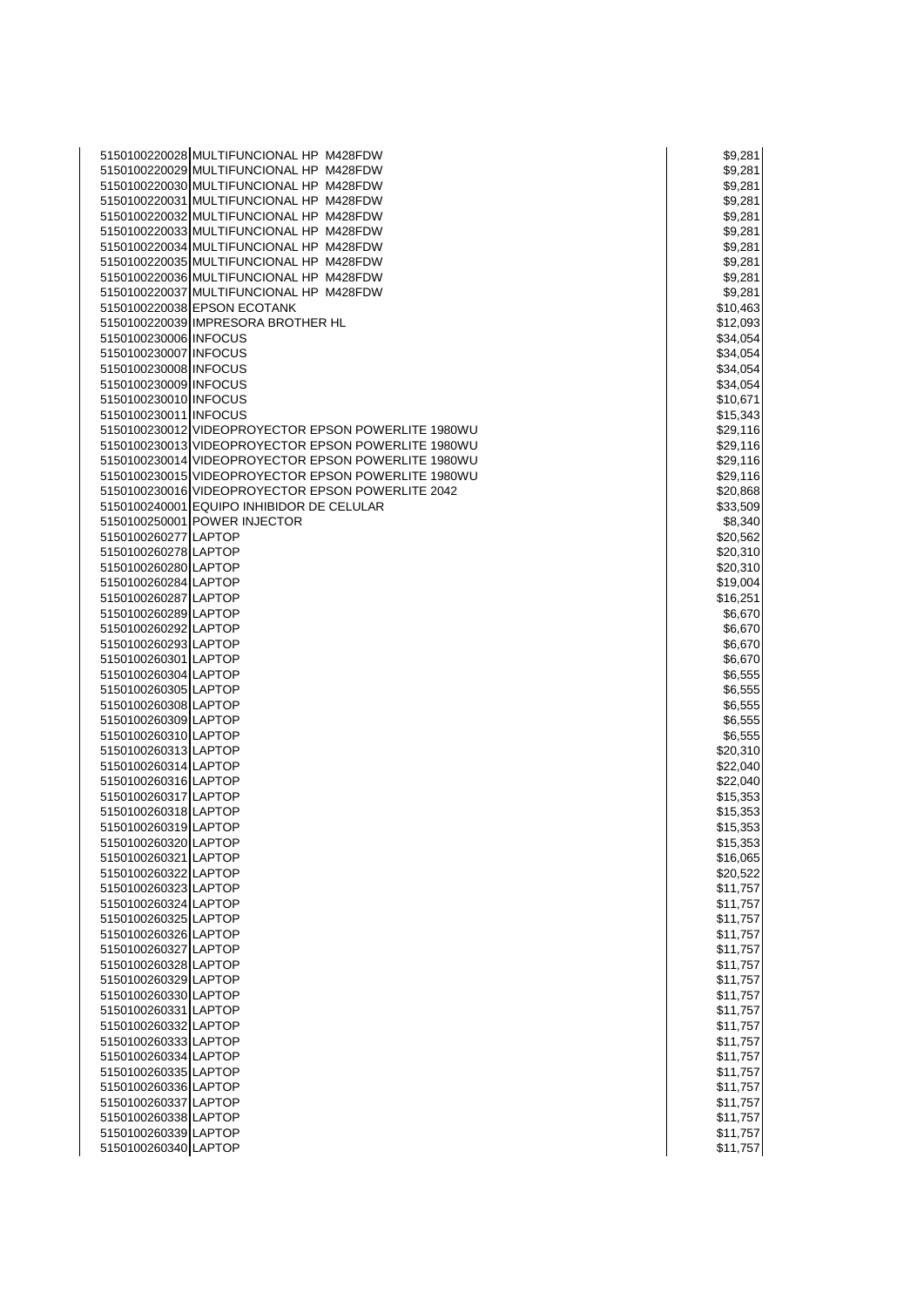| 5150100260341 LAPTOP                         | \$11,757             |
|----------------------------------------------|----------------------|
| 5150100260342 LAPTOP                         | \$11,757             |
| 5150100260343 LAPTOP                         | \$11,757             |
| 5150100260344 LAPTOP                         | \$11,757             |
| 5150100260345 LAPTOP                         | \$11,757             |
| 5150100260347 LAPTOP                         | \$11,757             |
| 5150100260348 LAPTOP                         | \$11,757             |
| 5150100260349 LAPTOP                         | \$11,757             |
| 5150100260350 LAPTOP                         | \$11,757             |
| 5150100260351 LAPTOP                         | \$11,757             |
| 5150100260352 LAPTOP                         | \$11,757             |
| 5150100260353 LAPTOP                         | \$11,757             |
| 5150100260354 LAPTOP                         | \$11,757             |
| 5150100260355 LAPTOP                         | \$11,757             |
| 5150100260356 LAPTOP                         | \$11,757             |
| 5150100260357 LAPTOP                         | \$11,757             |
| 5150100260358 LAPTOP                         | \$11,757             |
| 5150100260359 LAPTOP                         | \$11,757             |
| 5150100260360 LAPTOP                         | \$11,757             |
| 5150100260361 LAPTOP                         | \$11,757             |
| 5150100260363 LAPTOP                         | \$11,757             |
| 5150100260364 LAPTOP                         | \$11,757             |
| 5150100260365 LAPTOP                         | \$11,757             |
| 5150100260366 LAPTOP                         | \$11,757             |
| 5150100260367 LAPTOP                         | \$11,757             |
| 5150100260368 LAPTOP                         | \$11,757             |
| 5150100260369 LAPTOP                         | \$11,757             |
| 5150100260370 LAPTOP                         | \$11,757             |
| 5150100260371 LAPTOP                         | \$11,757             |
| 5150100260372 LAPTOP                         | \$11,757             |
| 5150100260373 LAPTOP                         | \$11,757             |
| 5150100260374 LAPTOP                         | \$11,757             |
| 5150100260375 LAPTOP                         | \$11,757             |
| 5150100260376 LAPTOP                         | \$11,757             |
| 5150100260377 LAPTOP                         | \$11,757             |
| 5150100260378 LAPTOP                         | \$11,757             |
| 5150100260379 LAPTOP                         | \$11,757             |
| 5150100260380 LAPTOP                         | \$11,757             |
| 5150100260381 LAPTOP                         |                      |
| 5150100260382 LAPTOP                         | \$11,757             |
| 5150100260383 LAPTOP                         | \$11,757<br>\$11,757 |
| 5150100260384 LAPTOP                         |                      |
|                                              | \$11,757             |
| 5150100260385 LAPTOP<br>5150100260386 LAPTOP | \$11,757             |
|                                              | \$11,757             |
| 5150100260387 LAPTOP                         | \$11,757             |
| 5150100260388 LAPTOP                         | \$11,757             |
| 5150100260389 LAPTOP                         | \$11,757             |
| 5150100260390 LAPTOP                         | \$11,757             |
| 5150100260391 LAPTOP                         | \$11,757             |
| 5150100260392 LAPTOP                         | \$11,757             |
| 5150100260393 LAPTOP                         | \$11,757             |
| 5150100260394 LAPTOP                         | \$11,757             |
| 5150100260395 LAPTOP                         | \$11,757             |
| 5150100260396 LAPTOP                         | \$11,757             |
| 5150100260397 LAPTOP                         | \$11,757             |
| 5150100260398 LAPTOP                         | \$11,757             |
| 5150100260399 LAPTOP                         | \$11,757             |
| 5150100260400 LAPTOP                         | \$11,757             |
| 5150100260401 LAPTOP                         | \$11,757             |
| 5150100260402 LAPTOP                         | \$11,757             |
| 5150100260403 LAPTOP                         | \$11,757             |
| 5150100260404 LAPTOP                         | \$11,757             |
| 5150100260405 LAPTOP                         | \$11,757             |
| 5150100260406 LAPTOP                         | \$11,757             |
| 5150100260407 LAPTOP                         | \$11,757             |
| 5150100260408 LAPTOP                         | \$11,757             |

| \$1          | 1,757          |
|--------------|----------------|
| \$1          | 1,7<br>5<br>7  |
| \$1          | 1,757          |
| \$1          | 1,757          |
| \$1          | 1,757          |
| \$1          | 1,757          |
| \$1          | 1,757          |
| \$1          | 1,757          |
| \$1          | 1,757          |
| \$1          | 1,757          |
| \$1          | 1,757          |
| \$1          | 1,757          |
| \$1          | 1,757          |
| \$1<br>\$1   | 1,757          |
| \$1          | 1,757<br>1,757 |
| \$1          | 1,757          |
| \$1          | 1,757          |
| \$1          | 1,757          |
| \$1          | 1,757          |
| \$1          | 1,757          |
| \$1          | 1,757          |
| \$1          | 1,757          |
| \$1          | 1,757          |
| \$1          | 1,757          |
| \$1          | 1,757          |
| \$1          | 1,757          |
| \$1          | 1,757          |
| \$1          | 1,757          |
| \$1          | 1,757          |
| \$1          | 1,757          |
| \$1          | 1,757          |
| \$1          | 1,757          |
| \$1          | 1,757          |
| \$1          | 1,757          |
| \$1          | 1,757          |
| \$1<br>\$1   | 1,757<br>1,757 |
| \$1          | 1,757          |
| \$1          | 1,757          |
| \$1          | 1,75           |
| \$1          | 1,757          |
| \$1          | 1,75           |
| \$1          | 1,75           |
| \$1          | 1,75           |
| \$<br>1<br>1 | ,7<br>) (      |
|              | \$11,757       |
|              | \$11,757       |
|              | \$11,757       |
| \$1          | 1,757          |
| \$1          | 1,757          |
|              | \$11,757       |
| \$1          | 1,757          |
| \$1          | 1,757          |
| \$1          | 1,757          |
| \$1          | 1,757          |
| \$1          | 1,757          |
| \$1          | 1,757          |
| \$1          | 1,757          |
| \$1          | 1,757<br>1,757 |
| \$1          | 1,757          |
| \$1          | \$11,757       |
| \$1          | 1,757          |
|              | \$11,757       |
| \$11,75      |                |
|              |                |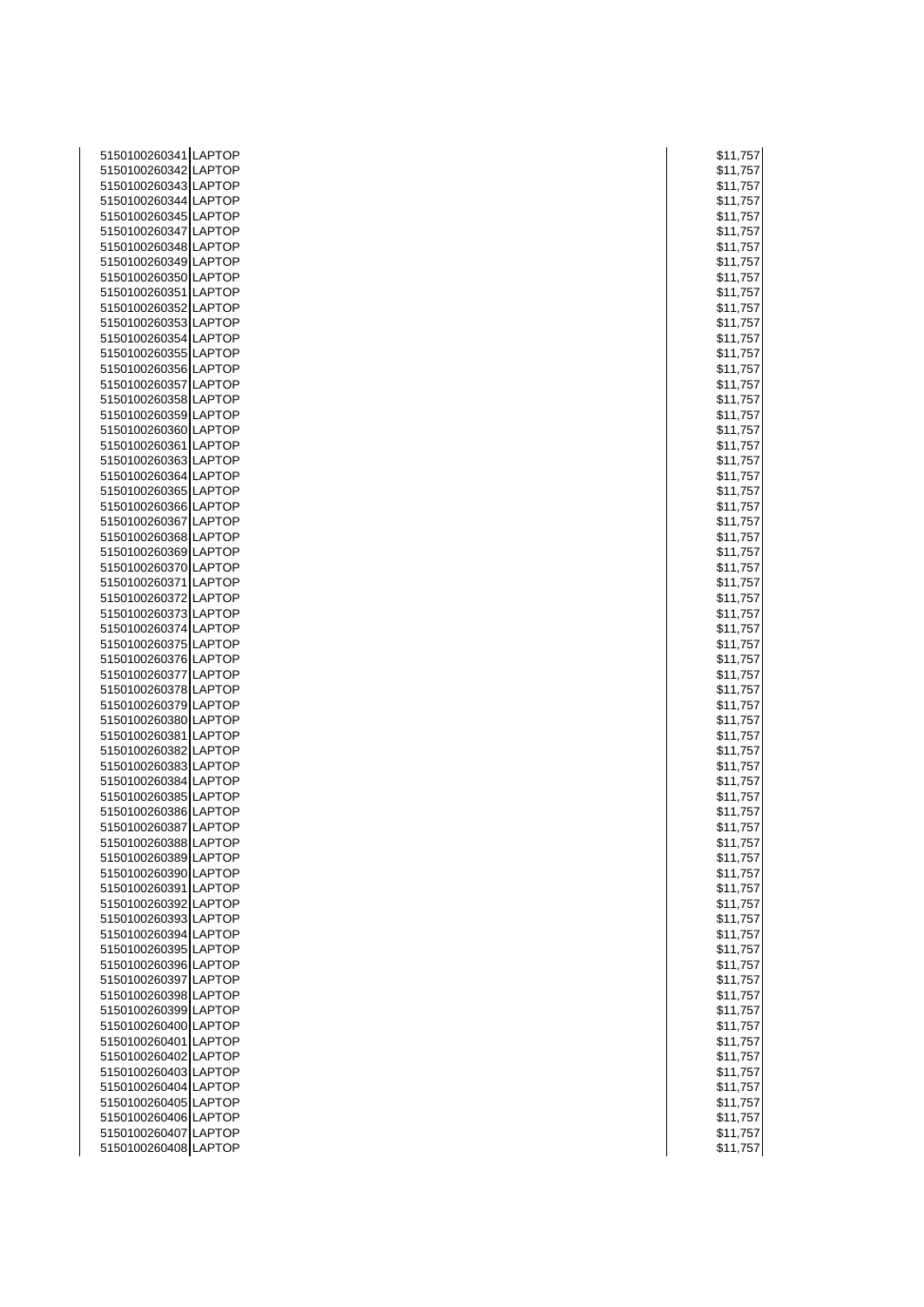| 5150100260409 LAPTOP       |                                                                | \$11,757           |
|----------------------------|----------------------------------------------------------------|--------------------|
| 5150100260410 LAPTOP       |                                                                | \$11,757           |
| 5150100260411 LAPTOP       |                                                                | \$11,757           |
| 5150100260412 LAPTOP       |                                                                | \$11,757           |
| 5150100260413 LAPTOP       |                                                                | \$11,757           |
| 5150100260414 LAPTOP       |                                                                | \$11,757           |
| 5150100260415 LAPTOP       |                                                                | \$11,757           |
| 5150100260416 LAPTOP       |                                                                | \$11,757           |
| 5150100260417 LAPTOP       |                                                                | \$11,757           |
| 5150100260418 LAPTOP       |                                                                | \$11,757           |
| 5150100260419 LAPTOP       |                                                                | \$11,757           |
| 5150100260420 LAPTOP       |                                                                | \$11,757           |
| 5150100260421 LAPTOP       |                                                                | \$11,757           |
| 5150100260422 LAPTOP       |                                                                | \$11,757           |
| 5150100260423 LAPTOP       |                                                                | \$11,757           |
| 5150100260424 LAPTOP       |                                                                | \$11,757           |
| 5150100260425 LAPTOP       |                                                                | \$11,757           |
| 5150100260426 LAPTOP       |                                                                | \$11,757           |
| 5150100260427 LAPTOP       |                                                                | \$11,757           |
| 5150100260428 LAPTOP       |                                                                | \$11,757           |
| 5150100260429 LAPTOP       |                                                                | \$11,757           |
| 5150100260430 LAPTOP       |                                                                | \$11,757           |
| 5150100260431 LAPTOP       |                                                                | \$11,757           |
| 5150100260432 LAPTOP       |                                                                | \$11,757           |
| 5150100260433 LAPTOP       |                                                                | \$11,757           |
| 5150100260434 LAPTOP       |                                                                | \$11,757           |
| 5150100260435 LAPTOP       |                                                                | \$11,757           |
| 5150100260436 LAPTOP       |                                                                | \$11,757           |
| 5150100260437 LAPTOP       |                                                                | \$11,757           |
| 5150100260438 LAPTOP       |                                                                | \$11,203           |
| 5150100260439 LAPTOP       |                                                                | \$11,203           |
|                            | 5150100260441 LAPTOP HP4430s                                   | \$11,757           |
|                            | 5150100260445 LAPTOP HO630                                     | \$11,113           |
|                            | 5150100260446 LAPTOP HP 6470B                                  | \$16,670           |
|                            | 5150100260447 LAPTOP HP 6470B                                  | \$16,670           |
|                            | 5150100260448 LAPTOP HP 6470B                                  | \$16,670           |
|                            | 5150100260450 LAPTOP HP 650                                    | \$11,203           |
|                            | 5150100260451 LAPTOP HP PROBOOK 6550B                          | \$15,353           |
|                            | 5150100260452 LAPTOP HP4430s                                   | \$11,757           |
|                            | 5150100260453 LAPTOP HP4430s                                   | \$11,757           |
|                            | 5150100260454 LAPTOP HP4430s                                   | \$11,757           |
| 5150100260456 LAPTOP HP630 |                                                                | \$11,113           |
| 5150100260457 LAPTOP HP630 |                                                                | \$11,113           |
| 5150100260458 LAPTOP HP630 |                                                                | \$11,113           |
| 5150100260459 LAPTOP HP630 |                                                                | \$11,113           |
| 5150100260460 LAPTOP HP630 |                                                                | \$11,113           |
| 5150100260461 LAPTOP HP630 |                                                                | \$11,113           |
| 5150100260462 LAPTOP HP630 |                                                                | \$11,113           |
| 5150100260463 LAPTOP HP630 |                                                                | \$11,113           |
| 5150100260464 LAPTOP HP630 |                                                                | \$11,113           |
|                            | 5150100260465 LAPTOP MACBOOk PRO                               | \$23,480           |
|                            | 5150100260467 LAPTOP PROBOOK 4430s                             | \$11,757           |
|                            | 5150100260468 LAPTOP PROBOOK 4430s                             | \$11,757           |
|                            | 5150100260469 MACBOOK AIR (apple)                              | \$14,343           |
|                            | 5150100260471 LAPTOP HP 240G3<br>5150100260472 LAPTOP HP 240G3 | \$8,900<br>\$8,900 |
|                            | 5150100260473 LAPTOP HP 240G3                                  | \$8,900            |
|                            | 5150100260474 LAPTOP HP 240G3                                  | \$8,900            |
|                            | 5150100260475 LAPTOP HP 240G3                                  | \$8,900            |
|                            | 5150100260476 LAPTOP HP 240G3                                  | \$8,900            |
|                            | 5150100260477 LAPTOP HP 240G3                                  | \$8,900            |
|                            | 5150100260478 LAPTOP HP 240G3                                  | \$8,900            |
|                            | 5150100260479 LAPTOP HP 240G3                                  | \$8,900            |
|                            | 5150100260480 LAPTOP HP 240G3                                  | \$8,900            |
|                            | 5150100260481 LAPTOP HP 240G3                                  | \$8,900            |
|                            | 5150100260482 LAPTOP HP 240G3                                  | \$8,900            |
|                            |                                                                |                    |

| \$11,757                         |         |                    |
|----------------------------------|---------|--------------------|
| \$11,757                         |         |                    |
| \$11,757                         |         |                    |
| \$1                              |         | 1,757              |
|                                  |         |                    |
| \$1                              |         | 1,757              |
| \$1                              |         | 1,757              |
| \$1                              |         | 1,757              |
| \$1                              |         | 1,757<br>1,757     |
| \$1                              |         |                    |
| \$11,757                         |         |                    |
|                                  |         |                    |
| \$1                              |         | 1,757              |
| \$1                              |         | 1,757              |
| \$11,757                         |         |                    |
| \$11,757                         |         |                    |
| \$1                              |         | 1,757              |
|                                  |         |                    |
| \$1                              |         | 1,757              |
| \$11,757                         |         |                    |
| \$11,757                         |         |                    |
| \$11,757                         |         |                    |
| \$11,757                         |         |                    |
|                                  |         |                    |
| \$11,757                         |         |                    |
|                                  |         |                    |
| \$11,757<br>\$11,757             |         |                    |
| \$11,757                         |         |                    |
| \$11,757                         |         |                    |
|                                  |         |                    |
| \$11,757                         |         |                    |
| \$11,757                         |         |                    |
| \$11,757                         |         |                    |
| \$11,757                         |         |                    |
| \$11,203                         |         |                    |
|                                  |         |                    |
| \$11,203                         |         |                    |
| \$11,757                         |         |                    |
|                                  |         |                    |
|                                  |         |                    |
| \$11,113                         |         |                    |
| \$16,670                         |         |                    |
| \$16,670                         |         |                    |
| \$16,670                         |         |                    |
|                                  |         |                    |
| \$11,203                         |         |                    |
| \$15,353                         |         |                    |
|                                  |         |                    |
| \$11,757<br>\$11,757             |         |                    |
| \$11,757                         |         |                    |
|                                  |         |                    |
| \$11,113                         |         |                    |
| \$11,113                         |         |                    |
|                                  |         |                    |
|                                  |         |                    |
|                                  |         |                    |
| \$11,113<br>\$11,113<br>\$11,113 |         |                    |
| \$11,113                         |         |                    |
| \$11,113                         |         |                    |
| \$11,113                         |         |                    |
| \$11,113                         |         |                    |
|                                  |         |                    |
| \$23,480                         |         |                    |
| \$11,757                         |         |                    |
| \$11,757                         |         |                    |
| \$14,343                         |         |                    |
|                                  |         | \$8,900            |
|                                  |         | )                  |
|                                  | \$8,900 |                    |
|                                  |         | \$8,900            |
|                                  |         | \$8,900            |
|                                  |         | \$8,900            |
|                                  |         | \$8,900            |
|                                  |         |                    |
|                                  |         | \$8,900            |
|                                  |         | \$8,900            |
|                                  |         | \$8,900            |
|                                  |         | \$8,900            |
|                                  |         |                    |
|                                  |         | \$8,900<br>\$8,900 |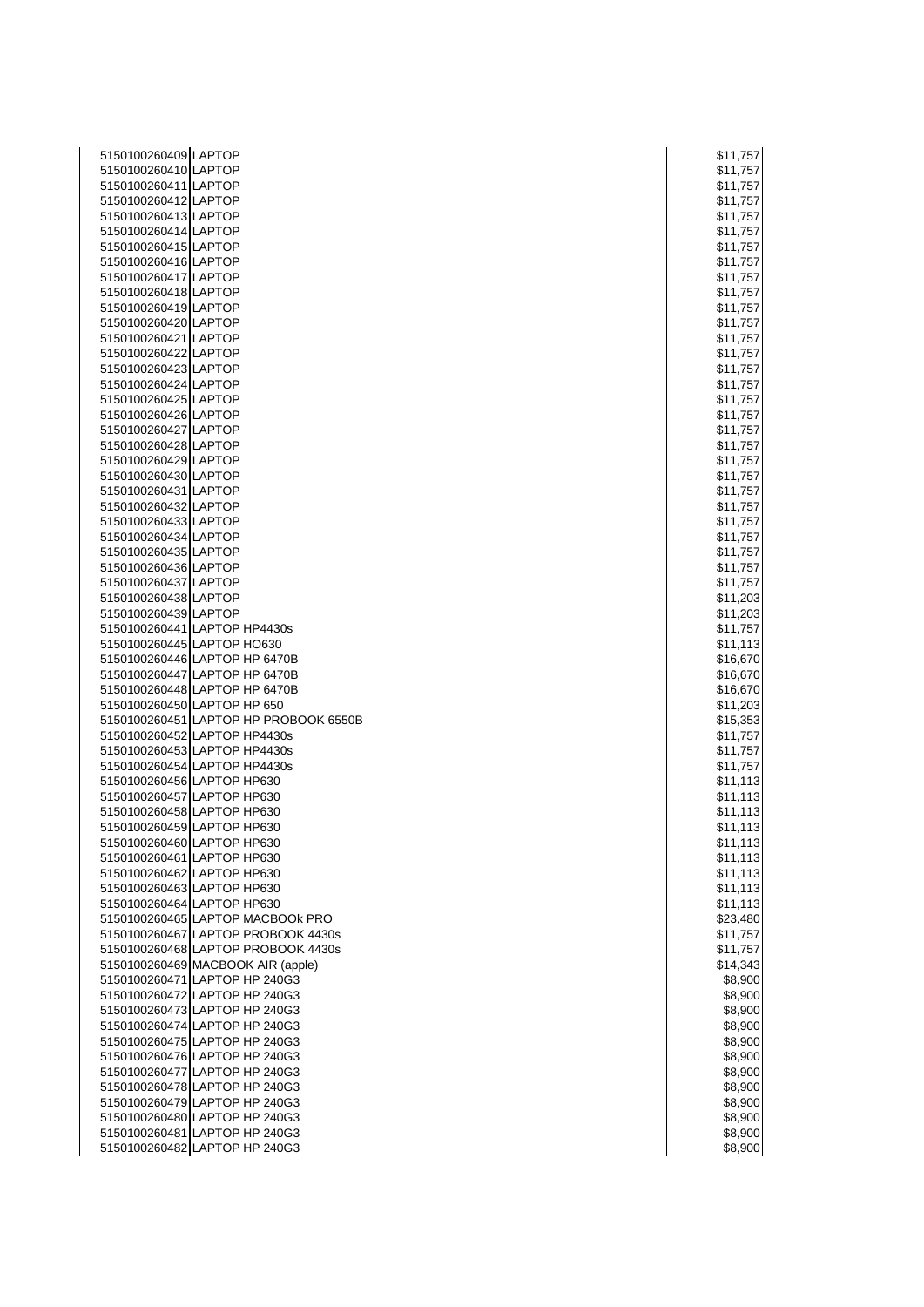| 5150100260483 LAPTOP HP 240G3                                  | \$8,900            |
|----------------------------------------------------------------|--------------------|
| 5150100260484 LAPTOP HP 240G3                                  | \$8,900            |
| 5150100260485 LAPTOP HP 240G3                                  | \$8,900            |
| 5150100260486 LAPTOP HP 240G3                                  | \$8,900            |
| 5150100260487 LAPTOP HP 240G3                                  | \$8,900            |
| 5150100260488 LAPTOP HP 240G3                                  | \$8,900            |
| 5150100260489 LAPTOP HP 240G3                                  | \$8,900            |
| 5150100260490 LAPTOP HP 240G3                                  | \$8,900            |
| 5150100260491 LAPTOP HP 240G3                                  | \$8,900            |
| 5150100260492 LAPTOP HP 240G3                                  | \$8,900            |
| 5150100260493 LAPTOP HP 240G3                                  | \$8,900            |
| 5150100260494 LAPTOP HP 240G3                                  | \$8,900            |
| 5150100260495 LAPTOP HP 240G3                                  | \$8,900            |
| 5150100260496 LAPTOP HP 240G3<br>5150100260497 LAPTOP HP 240G3 | \$8,900<br>\$8,900 |
| 5150100260498 LAPTOP HP 240G3                                  | \$8,900            |
| 5150100260499 LAPTOP HP 240G3                                  | \$8,900            |
| 5150100260500 LAPTOP HP 240G3                                  | \$8,900            |
| 5150100260501 LAPTOP HP 240G3                                  | \$8,900            |
| 5150100260502 LAPTOP HP 240G3                                  | \$8,900            |
| 5150100260503 LAPTOP HP 240G3                                  | \$8,900            |
| 5150100260504 LAPTOP HP 240G3                                  | \$8,900            |
| 5150100260505 LAPTOP HP 240G3                                  | \$8,900            |
| 5150100260506 LAPTOP HP 240G3                                  | \$8,900            |
| 5150100260507 LAPTOP HP 240G3                                  | \$8,900            |
| 5150100260508 LAPTOP HP 240G3                                  | \$8,900            |
| 5150100260509 LAPTOP HP 240G3                                  | \$8,900            |
| 5150100260510 LAPTOP HP 240G3                                  | \$8,900            |
| 5150100260511 LAPTOP HP 240G3                                  | \$8,900            |
| 5150100260512 LAPTOP HP 240G3                                  | \$8,900            |
| 5150100260513 LAPTOP HP 240G3                                  | \$8,900            |
| 5150100260514 LAPTOP HP 240G3                                  | \$8,900            |
| 5150100260515 LAPTOP HP 240G3                                  | \$8,900            |
| 5150100260516 LAPTOP HP 240G3                                  | \$8,900            |
| 5150100260517 LAPTOP HP 240G3                                  | \$8,900            |
| 5150100260518 LAPTOP HP 240G3                                  | \$8,900            |
| 5150100260519 LAPTOP HP 240G3                                  | \$8,900            |
| 5150100260520 LAPTOP HP 240G3                                  | \$8,900            |
| 5150100260521 LAPTOP HP 240G3                                  | \$8,900            |
| 5150100260522 LAPTOP HP 240G3                                  | \$8,900            |
| 5150100260523 LAPTOP HP 240G3<br>5150100260524 LAPTOP HP 240G3 | \$8,900            |
| 5150100260525 LAPTOP HP 240G3                                  | \$8,900            |
| 5150100260526 LAPTOP HP 240G3                                  | \$8,900<br>\$8,900 |
| 5150100260527 LAPTOP HP 240G3                                  | \$8,900            |
| 5150100260528 LAPTOP HP 240G3                                  | \$8,900            |
| 5150100260529 LAPTOP HP 240G3                                  | \$8,900            |
| 5150100260530 LAPTOP HP 240G3                                  | \$8,900            |
| 5150100260531 LAPTOP HP 240G3                                  | \$8,900            |
| 5150100260532 LAPTOP HP 240G3                                  | \$8,900            |
| 5150100260533 LAPTOP HP 240G3                                  | \$8,900            |
| 5150100260534 LAPTOP HP 240G3                                  | \$8,900            |
| 5150100260535 LAPTOP HP 240G3                                  | \$8,900            |
| 5150100260536 LAPTOP HP 240G3                                  | \$8,900            |
| 5150100260537 LAPTOP HP 240G3                                  | \$8,900            |
| 5150100260538 LAPTOP HP 240G3                                  | \$8,900            |
| 5150100260540 LAPTOP HP 240G3                                  | \$8,900            |
| 5150100260541 LAPTOP HP 240G3                                  | \$8,900            |
| 5150100260542 LAPTOP HP 240G3                                  | \$8,900            |
| 5150100260543 LAPTOP HP 240G3                                  | \$8,900            |
| 5150100260544 LAPTOP HP 240G3                                  | \$8,900            |
| 5150100260545 LAPTOP HP 240G3                                  | \$8,900            |
| 5150100260546 LAPTOP HP 240G3                                  | \$8,900            |
| 5150100260547 LAPTOP HP 240G3                                  | \$8,900            |
| 5150100260548 LAPTOP HP 240G3                                  | \$8,900            |
| 5150100260549 LAPTOP HP 240G3                                  | \$8,900            |

| \$8,9    | 900                    |
|----------|------------------------|
|          | 3,90<br>)(<br>)        |
|          | 3,900<br>)             |
|          | 8,900<br>)             |
|          |                        |
|          | 3,90<br>$\mathfrak{z}$ |
| 3,90     | )(<br>)                |
| 8,       | 900<br>)               |
|          | 3,900                  |
|          |                        |
| ă        | 3,900<br>)             |
| \$8,90   | )(<br>)                |
|          | 8,900                  |
|          |                        |
| ä        | 3.90<br>)(<br>)        |
| ξ        | 3,90<br>X<br>)         |
|          | 3,900<br>)             |
|          |                        |
| 8,9      | 900                    |
| ٤        | 3,90<br>X<br>)         |
|          | 8,90<br>)<br>)(        |
|          |                        |
| 3.9      | 900                    |
|          | 3,900<br>)             |
|          | 8,900<br>)             |
|          |                        |
| š        | 3,90<br>)(<br>)        |
|          | 8,900;                 |
| ì8       | 3,900<br>)             |
| 3.8      | J(<br>)(<br>)          |
|          |                        |
|          | 3,900                  |
|          | 8,900;                 |
| š        | 3,90<br>x<br>)         |
|          |                        |
|          | 3,90<br>X<br>)         |
|          | 3.900                  |
|          | 3,90<br>)(<br>)        |
|          |                        |
| \$8,90   | )(<br>)                |
| 3,9<br>δ | 900                    |
|          | 8,900;                 |
|          |                        |
| š        | 3,900<br>)             |
| 3.9      | K<br>J                 |
|          | 3,90<br>70<br>١        |
|          |                        |
|          | 3,90<br>)(             |
|          | 3,90<br>K<br>)         |
|          | 3,900<br>)             |
|          | ξ.                     |
|          |                        |
|          | 3,9<br>30<br>X<br>)    |
|          | ,900                   |
|          | 3.9<br>00              |
|          | 3,900<br>١             |
|          |                        |
|          | \$8,900<br>)           |
| ٥<br>۶,۱ | J<br>ונ                |
|          | \$8,900                |
|          |                        |
|          | \$8,900                |
|          | \$8,900<br>)           |
|          |                        |
|          |                        |
|          | \$8,900                |
|          | \$8,900                |
|          | ==,===<br>\$8,900<br>) |
|          |                        |
|          | \$8,900                |
|          | \$8,900                |
|          | \$8,900                |
|          | \$8,900                |
|          | \$8,900                |
|          |                        |
|          | \$8,900                |
|          | \$8,900                |
|          | \$8,900                |
|          |                        |
|          | \$8,900                |
|          | \$8,900                |
|          | \$8,900<br>)           |
|          |                        |
|          | \$8,900                |
|          | \$8,900                |
|          | \$8,900<br>)           |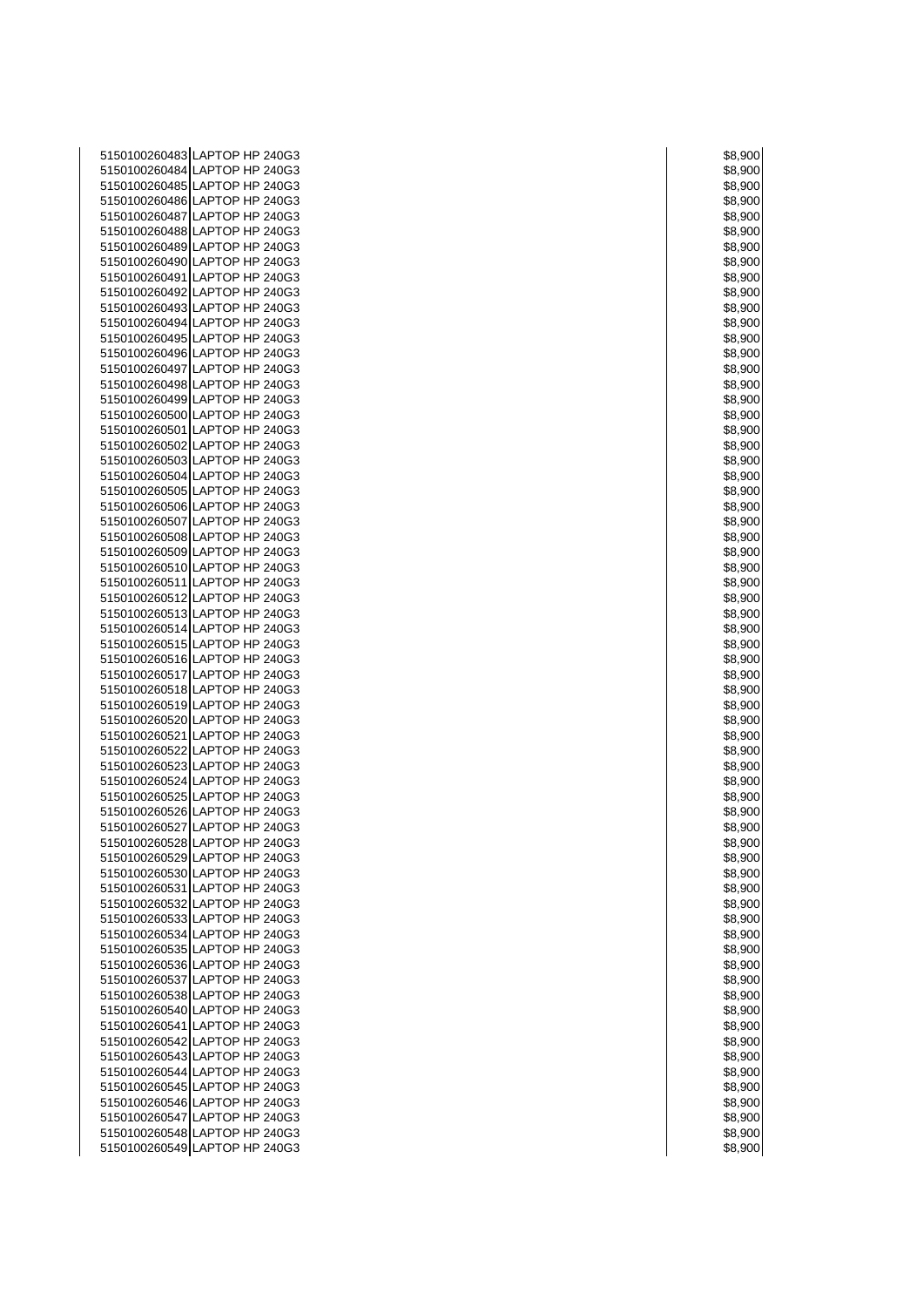| 5150100260550 LAPTOP HP 240G3 | \$8,900 |
|-------------------------------|---------|
| 5150100260551 LAPTOP HP 240G3 | \$8,900 |
| 5150100260552 LAPTOP HP 240G3 | \$8,900 |
| 5150100260553 LAPTOP HP 240G3 | \$8,900 |
| 5150100260554 LAPTOP HP 240G3 | \$8,900 |
| 5150100260555 LAPTOP HP 240G3 | \$8,900 |
| 5150100260556 LAPTOP HP 240G3 | \$8,900 |
| 5150100260557 LAPTOP HP 240G3 | \$8,900 |
| 5150100260558 LAPTOP HP 240G3 |         |
|                               | \$8,900 |
| 5150100260559 LAPTOP HP 240G3 | \$8,900 |
| 5150100260560 LAPTOP HP 240G3 | \$8,900 |
| 5150100260561 LAPTOP HP 240G3 | \$8,900 |
| 5150100260562 LAPTOP HP 240G3 | \$8,900 |
| 5150100260563 LAPTOP HP 240G3 | \$8,900 |
| 5150100260564 LAPTOP HP 240G3 | \$8,900 |
| 5150100260565 LAPTOP HP 240G3 | \$8,900 |
| 5150100260566 LAPTOP HP 240G3 | \$8,900 |
| 5150100260567 LAPTOP HP 240G3 | \$8,900 |
| 5150100260568 LAPTOP HP 240G3 | \$8,900 |
| 5150100260569 LAPTOP HP 240G3 | \$8,900 |
| 5150100260570 LAPTOP HP 240G3 | \$8,900 |
| 5150100260571 LAPTOP HP 240G3 | \$8,900 |
| 5150100260572 LAPTOP HP 240G3 | \$8,900 |
| 5150100260573 LAPTOP HP 240G3 | \$8,900 |
| 5150100260574 LAPTOP HP 240G3 | \$8,900 |
| 5150100260575 LAPTOP HP 240G3 | \$8,900 |
| 5150100260576 LAPTOP HP 240G3 | \$8,900 |
| 5150100260578 LAPTOP HP 240G3 | \$8,900 |
| 5150100260579 LAPTOP HP 240G3 | \$8,900 |
| 5150100260580 LAPTOP HP 240G3 | \$8,900 |
| 5150100260581 LAPTOP HP 240G3 | \$8,900 |
| 5150100260582 LAPTOP HP 240G3 | \$8,900 |
| 5150100260583 LAPTOP HP 240G3 | \$8,900 |
| 5150100260584 LAPTOP HP 240G3 | \$8,900 |
| 5150100260585 LAPTOP HP 240G3 | \$8,900 |
| 5150100260586 LAPTOP HP 240G3 | \$8,900 |
| 5150100260587 LAPTOP HP 240G3 | \$8,900 |
| 5150100260588 LAPTOP HP 240G3 | \$8,900 |
| 5150100260589 LAPTOP HP 240G3 | \$8,900 |
| 5150100260590 LAPTOP HP 240G3 | \$8,900 |
| 5150100260591 LAPTOP HP 240G3 | \$8,900 |
| 5150100260592 LAPTOP HP 240G3 | \$8,900 |
| 5150100260593 LAPTOP HP 240G3 | \$8,900 |
| 5150100260594 LAPTOP HP 240G3 | \$8,900 |
| 5150100260595 LAPTOP HP 240G3 | \$8,900 |
| 5150100260596 LAPTOP HP 240G3 | \$8,900 |
| 5150100260597 LAPTOP HP 240G3 | \$8,900 |
| 5150100260598 LAPTOP HP 240G3 | \$8,900 |
| 5150100260599 LAPTOP HP 240G3 | \$8,900 |
| 5150100260600 LAPTOP HP 240G3 | \$8,900 |
| 5150100260601 LAPTOP HP 240G3 | \$8,900 |
| 5150100260602 LAPTOP HP 240G3 | \$8,900 |
| 5150100260603 LAPTOP HP 240G3 | \$8,900 |
| 5150100260604 LAPTOP HP 240G3 | \$8,900 |
| 5150100260605 LAPTOP HP 240G3 | \$8,900 |
| 5150100260606 LAPTOP HP 240G3 | \$8,900 |
| 5150100260607 LAPTOP HP 240G3 | \$8,900 |
| 5150100260608 LAPTOP HP 240G3 | \$8,900 |
| 5150100260609 LAPTOP HP 240G3 | \$8,900 |
| 5150100260610 LAPTOP HP 240G3 | \$8,900 |
| 5150100260611 LAPTOP HP 240G3 | \$8,900 |
| 5150100260612 LAPTOP HP 240G3 | \$8,900 |
| 5150100260613 LAPTOP HP 240G3 | \$8,900 |
| 5150100260614 LAPTOP HP 240G3 | \$8,900 |
| 5150100260615 LAPTOP HP 240G3 | \$8,900 |
| 5150100260616 LAPTOP HP 240G3 | \$8,900 |

| 58     |                             |
|--------|-----------------------------|
|        | 3,900                       |
| Б٤     | 3,90<br>)<br>X              |
|        |                             |
|        | 3,900                       |
|        |                             |
|        | \$8,900                     |
| š      | 3,900<br>)                  |
| \$8,90 | )(<br>)                     |
|        |                             |
|        | 3,900<br>)                  |
|        |                             |
|        | 3,900<br>)                  |
|        | \$8,900                     |
|        |                             |
|        | \$8,900                     |
|        |                             |
|        | \$8,900                     |
|        | \$8,900<br>)                |
|        |                             |
| \$8,90 | )<br>)(                     |
| \$8    | 3,900                       |
|        |                             |
| \$8    | 3,900<br>)                  |
|        |                             |
| \$8,90 | )<br>X                      |
| \$8    | 3,90<br>)0                  |
|        |                             |
|        | \$8,900                     |
| š      | 3,900                       |
|        | )                           |
| \$8,90 | )(<br>)                     |
|        |                             |
| \$8.9  | 900                         |
|        | \$8,900                     |
|        |                             |
|        | \$8,900<br>)                |
|        |                             |
| \$8    | 3.90<br>$\mathfrak{c}$<br>) |
| \$8,90 | $\overline{0}$              |
|        |                             |
|        | \$8,900                     |
| \$8,90 | )<br>)(                     |
|        |                             |
|        | \$8,900                     |
|        |                             |
|        | \$8,900                     |
| \$8    | 3,90<br>)(<br>)             |
|        |                             |
| S8     | 3,900                       |
|        | \$8,900                     |
|        |                             |
| \$8    | 3,90<br>)<br>Х              |
|        |                             |
|        | \$8,900<br>)                |
|        | 900                         |
|        | 3.9<br>)                    |
|        |                             |
|        |                             |
|        | 8,900                       |
| š      | 3,900                       |
|        |                             |
|        | 3,90                        |
|        | 8,900                       |
|        |                             |
|        | 3,90                        |
|        | )                           |
|        | 3,90                        |
|        | 3,900                       |
|        |                             |
|        | 8,9                         |
|        | 3,90<br>)                   |
|        | $\overline{\mathbf{c}}$     |
|        | \$8,900                     |
|        | K<br>л<br>J                 |
| χ      | 3,                          |
|        | \$8,900                     |
|        |                             |
|        | \$8,900                     |
|        | \$8,900                     |
|        |                             |
|        | \$8,900                     |
|        |                             |
|        | \$8,900                     |
|        | \$8,900<br>)                |
|        |                             |
|        | \$8,900                     |
|        | \$8,900                     |
|        |                             |
| \$8,90 | -<br>)(<br>)                |
|        |                             |
|        | \$8,900                     |
|        | \$8,900                     |
|        |                             |
|        | \$8,900                     |
|        |                             |
|        | \$8,900                     |
|        | \$8,900                     |
|        |                             |
|        | \$8,900                     |
|        |                             |
|        | \$8,900                     |
|        | \$8,900                     |
|        |                             |
|        | \$8,900                     |
|        | \$8,900                     |
|        | \$8,900                     |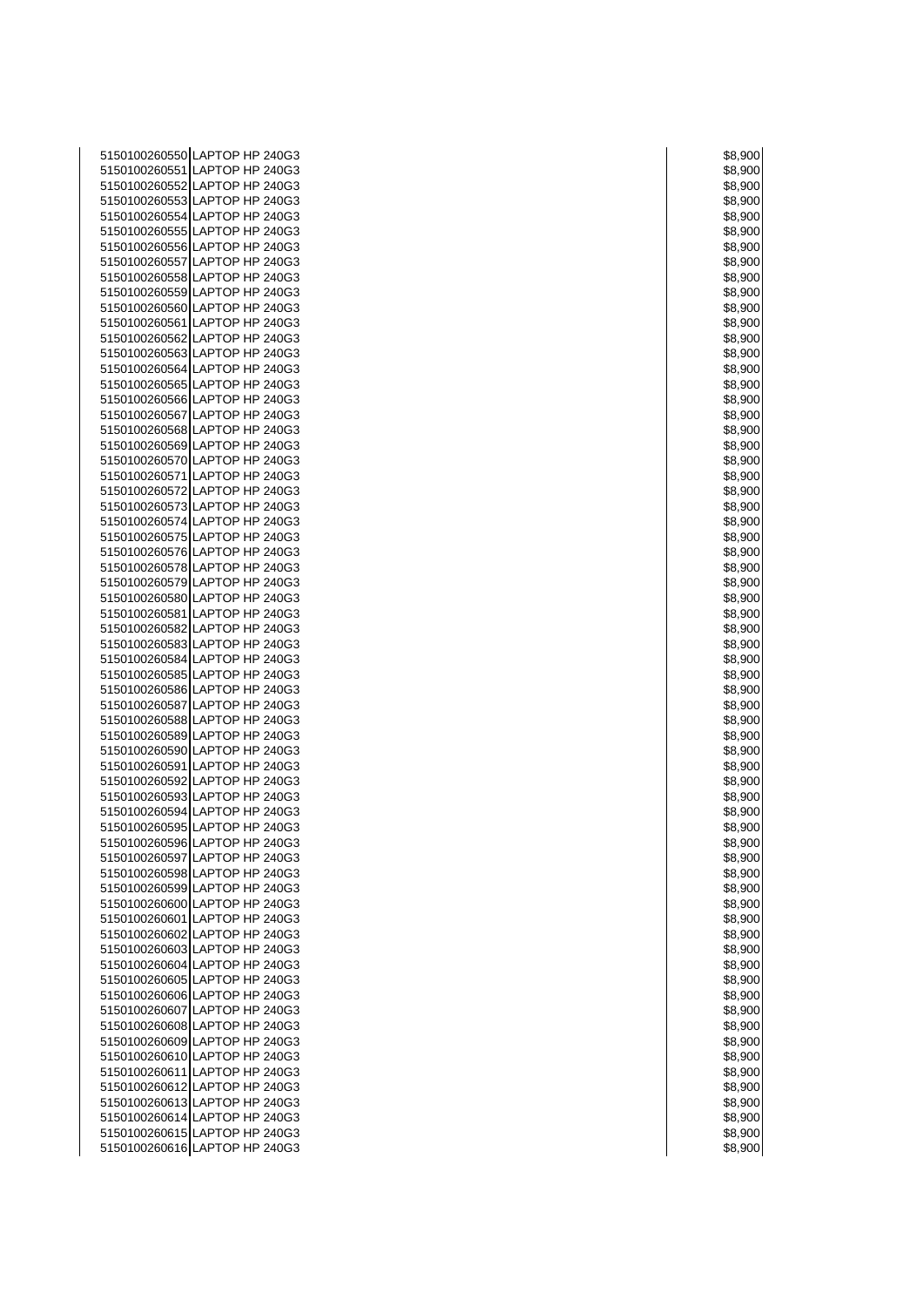| 5150100260617 LAPTOP HP 240G3 | \$8,900 |
|-------------------------------|---------|
| 5150100260618 LAPTOP HP 240G3 | \$8,900 |
| 5150100260619 LAPTOP HP 240G3 |         |
|                               | \$8,900 |
| 5150100260620 LAPTOP HP 240G3 | \$8,900 |
| 5150100260621 LAPTOP HP 240G3 | \$8,900 |
| 5150100260622 LAPTOP HP 240G3 | \$8,900 |
| 5150100260623 LAPTOP HP 240G3 | \$8,900 |
| 5150100260624 LAPTOP HP 240G3 | \$8,900 |
| 5150100260625 LAPTOP HP 240G3 |         |
|                               | \$8,900 |
| 5150100260626 LAPTOP HP 240G3 | \$8,900 |
| 5150100260627 LAPTOP HP 240G3 | \$8,900 |
| 5150100260628 LAPTOP HP 240G3 | \$8,900 |
| 5150100260629 LAPTOP HP 240G3 | \$8,900 |
| 5150100260630 LAPTOP HP 240G3 | \$8,900 |
| 5150100260631 LAPTOP HP 240G3 | \$8,900 |
|                               |         |
| 5150100260632 LAPTOP HP 240G3 | \$8,900 |
| 5150100260633 LAPTOP HP 240G3 | \$8,900 |
| 5150100260634 LAPTOP HP 240G3 | \$8,900 |
| 5150100260635 LAPTOP HP 240G3 | \$8,900 |
| 5150100260636 LAPTOP HP 240G3 | \$8,900 |
| 5150100260637 LAPTOP HP 240G3 | \$8,900 |
|                               |         |
| 5150100260638 LAPTOP HP 240G3 | \$8,900 |
| 5150100260639 LAPTOP HP 240G3 | \$8,900 |
| 5150100260640 LAPTOP HP 240G3 | \$8,900 |
| 5150100260641 LAPTOP HP 240G3 | \$8,900 |
| 5150100260642 LAPTOP HP 240G3 | \$8,900 |
| 5150100260643 LAPTOP HP 240G3 | \$8,900 |
| 5150100260644 LAPTOP HP 240G3 |         |
|                               | \$8,900 |
| 5150100260645 LAPTOP HP 240G3 | \$8,900 |
| 5150100260646 LAPTOP HP 240G3 | \$8,900 |
| 5150100260647 LAPTOP HP 240G3 | \$8,900 |
| 5150100260648 LAPTOP HP 240G3 | \$8,900 |
| 5150100260649 LAPTOP HP 240G3 | \$8,900 |
| 5150100260650 LAPTOP HP 240G3 | \$8,900 |
| 5150100260651 LAPTOP HP 240G3 |         |
|                               | \$8,900 |
| 5150100260652 LAPTOP HP 240G3 | \$8,900 |
| 5150100260653 LAPTOP HP 240G3 | \$8,900 |
| 5150100260654 LAPTOP HP 240G3 | \$8,900 |
| 5150100260655 LAPTOP HP 240G3 | \$8,900 |
| 5150100260656 LAPTOP HP 240G3 | \$8,900 |
| 5150100260657 LAPTOP HP 240G3 | \$8,900 |
|                               |         |
| 5150100260658 LAPTOP HP 240G3 | \$8,900 |
| 5150100260659 LAPTOP HP 240G3 | \$8,900 |
| 5150100260660 LAPTOP HP 240G3 | \$8,900 |
| 5150100260661 LAPTOP HP 240G3 | \$8,900 |
| 5150100260662 LAPTOP HP 240G3 | \$8,900 |
| 5150100260663 LAPTOP HP 240G3 | \$8,900 |
|                               |         |
| 5150100260664 LAPTOP HP 240G3 | \$8,900 |
| 5150100260665 LAPTOP HP 240G3 | \$8,900 |
| 5150100260666 LAPTOP HP 240G3 | \$8,900 |
| 5150100260667 LAPTOP HP 240G3 | \$8,900 |
| 5150100260668 LAPTOP HP 240G3 | \$8,900 |
| 5150100260669 LAPTOP HP 240G3 | \$8,900 |
| 5150100260670 LAPTOP HP 240G3 | \$8,900 |
|                               |         |
| 5150100260671 LAPTOP HP 240G3 | \$8,900 |
| 5150100260672 LAPTOP HP 240G3 | \$8,900 |
| 5150100260673 LAPTOP HP 240G3 | \$8,900 |
| 5150100260674 LAPTOP HP 240G3 | \$8,900 |
| 5150100260675 LAPTOP HP 240G3 | \$8,900 |
| 5150100260676 LAPTOP HP 240G3 | \$8,900 |
| 5150100260677 LAPTOP HP 240G3 |         |
|                               | \$8,900 |
| 5150100260678 LAPTOP HP 240G3 | \$8,900 |
| 5150100260679 LAPTOP HP 240G3 | \$8,900 |
| 5150100260680 LAPTOP HP 240G3 | \$8,900 |
| 5150100260681 LAPTOP HP 240G3 | \$8,900 |
| 5150100260682 LAPTOP HP 240G3 | \$8,900 |
|                               |         |

|        | \$8,900            |
|--------|--------------------|
| \$8,90 | J<br>x             |
|        |                    |
|        | \$8,900            |
|        | \$8,900            |
|        |                    |
| \$8    | ,900               |
|        | \$8,900            |
|        |                    |
|        | \$8,900            |
|        | \$8,900            |
|        |                    |
|        | \$8,900            |
|        | \$8,900            |
|        |                    |
|        | \$8,900            |
|        | \$8,900<br>)       |
|        |                    |
| \$8,90 | X<br>)             |
|        |                    |
|        | \$8,900            |
|        | \$8,900            |
|        | .<br>)(            |
| \$8,90 | )                  |
|        | \$8,900            |
|        |                    |
|        | \$8,900            |
|        | \$8,900            |
|        |                    |
|        | \$8,900            |
|        |                    |
|        | \$8,900            |
|        | \$8,900            |
|        |                    |
|        | \$8,900            |
|        | \$8,900<br>)       |
|        |                    |
|        | \$8,900            |
|        | \$8,900            |
|        |                    |
|        | \$8,900<br>J       |
|        | \$8,900            |
|        |                    |
|        | \$8,900            |
| \$8    | ,900               |
|        |                    |
|        | \$8,900            |
|        | \$8,900            |
|        |                    |
|        |                    |
|        |                    |
|        | \$8,900            |
|        | \$8,900            |
|        |                    |
|        | \$8,900            |
|        | \$8,900            |
|        |                    |
|        | \$8,900            |
|        | \$8,900<br>)       |
|        |                    |
|        | \$8,900            |
|        | )                  |
|        | \$8,900            |
| \$8.90 | x<br>)             |
|        | \$8,900            |
|        |                    |
|        | \$8,900            |
|        | )                  |
|        | \$8,900            |
|        | \$8,900            |
| Σč     | л<br>J             |
| ۶,     | 八                  |
|        | \$8,900            |
|        |                    |
|        | \$8,900            |
|        | \$8,900            |
|        |                    |
|        | \$8,900            |
|        | \$8,900            |
|        |                    |
|        | \$8,900            |
|        | \$8,900            |
|        |                    |
|        | \$8,900            |
|        |                    |
|        | \$8,900            |
|        | \$8,900            |
|        |                    |
|        |                    |
|        | \$8,900<br>\$8,900 |
|        |                    |
|        | \$8,900            |
|        | \$8,900            |
|        |                    |
|        | \$8,900            |
|        | \$8,900            |
|        |                    |
|        | \$8,900            |
|        | \$8,900            |
|        |                    |
|        | \$8,900            |
|        | \$8,900            |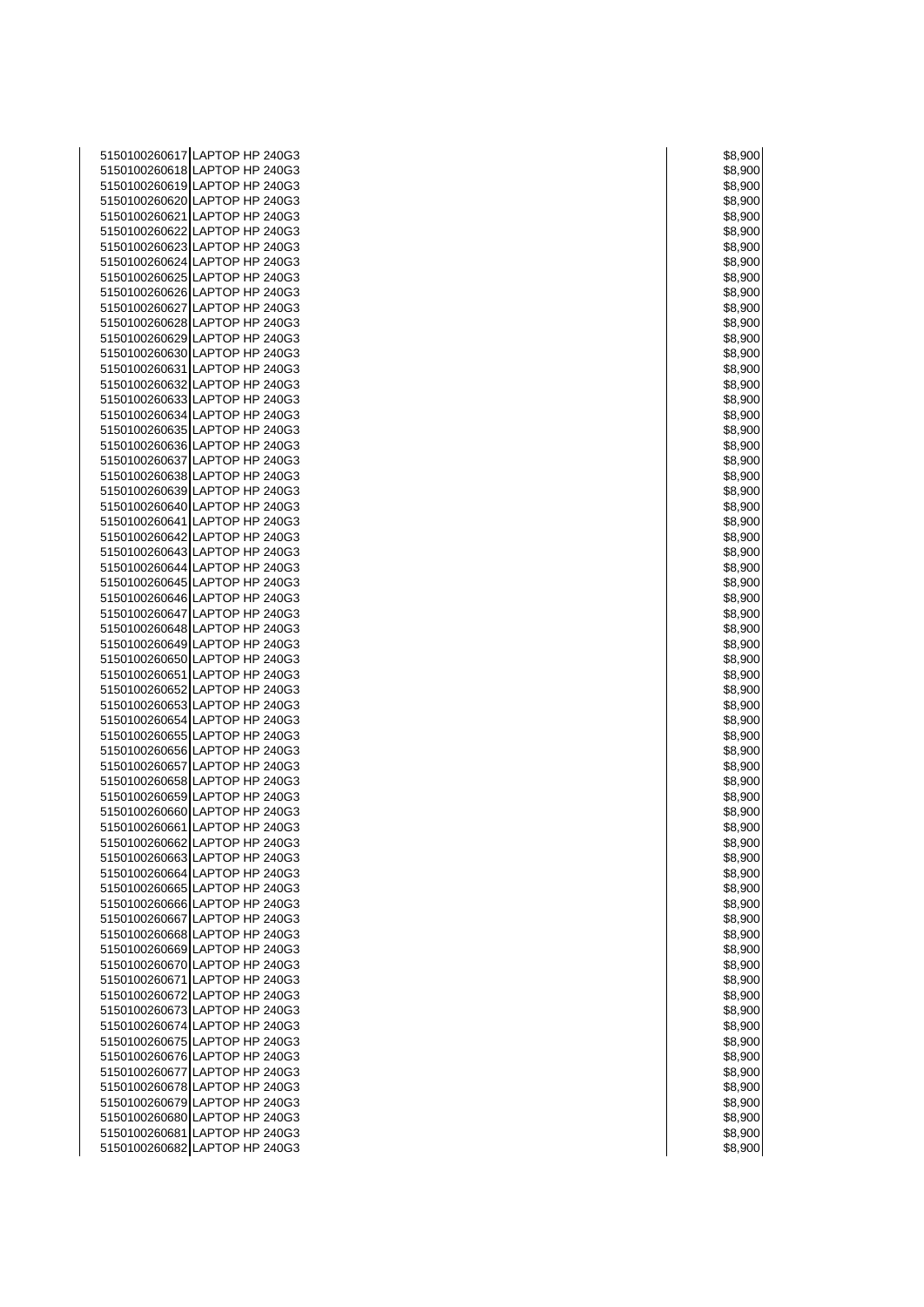| 5150100260683 LAPTOP HP 240G3                                  | \$8,900            |
|----------------------------------------------------------------|--------------------|
| 5150100260684 LAPTOP HP 240G3                                  | \$8,900            |
| 5150100260685 LAPTOP HP 240G3                                  | \$8,900            |
| 5150100260686 LAPTOP HP 240G3                                  | \$8,900            |
| 5150100260687 LAPTOP HP 240G3<br>5150100260688 LAPTOP HP 240G3 | \$8,900            |
| 5150100260690 LAPTOP HP 240G3                                  | \$8,900<br>\$8,900 |
| 5150100260691 LAPTOP HP 240G3                                  | \$8,900            |
| 5150100260692 LAPTOP HP 240G3                                  | \$8,900            |
| 5150100260693 LAPTOP HP 240G3                                  | \$8,900            |
| 5150100260694 LAPTOP HP 240G3                                  | \$8,900            |
| 5150100260695 LAPTOP HP 240G3                                  | \$8,900            |
| 5150100260696 LAPTOP HP 240G3                                  | \$8,900            |
| 5150100260697 LAPTOP HP 240G3                                  | \$8,900            |
| 5150100260698 LAPTOP HP 240G3                                  | \$8,900            |
| 5150100260699 LAPTOP HP 240G3                                  | \$8,900            |
| 5150100260700 LAPTOP HP 240G3                                  | \$8,900            |
| 5150100260701 LAPTOP HP 240G3                                  | \$8,900            |
| 5150100260702 LAPTOP HP 240G3<br>5150100260703 LAPTOP HP 240G3 | \$8,900            |
| 5150100260704 LAPTOP HP 240G3                                  | \$8,900<br>\$8,900 |
| 5150100260705 LAPTOP HP 240G3                                  | \$8,900            |
| 5150100260706 LAPTOP HP 240G3                                  | \$8,900            |
| 5150100260707 LAPTOP HP 240G3                                  | \$8,900            |
| 5150100260708 LAPTOP HP 240G3                                  | \$8,900            |
| 5150100260709 LAPTOP HP 240G3                                  | \$8,900            |
| 5150100260710 LAPTOP HP 240G3                                  | \$8,900            |
| 5150100260711 LAPTOP HP 240G3                                  | \$8,900            |
| 5150100260712 LAPTOP HP 240G3                                  | \$8,900            |
| 5150100260713 LAPTOP HP 240G3                                  | \$8,900            |
| 5150100260714 LAPTOP HP 240G3                                  | \$8,900            |
| 5150100260715 LAPTOP HP 240G3<br>5150100260716 LAPTOP HP 240G3 | \$8,900<br>\$8,900 |
| 5150100260717 LAPTOP HP 240G3                                  | \$8,900            |
| 5150100260718 LAPTOP HP 240G3                                  | \$8,900            |
| 5150100260719 LAPTOP HP 240G3                                  | \$8,900            |
| 5150100260720 LAPTOP HP 240G3                                  | \$8,900            |
| 5150100260721 LAPTOP HP 240G3                                  | \$8,900            |
| 5150100260722 LAPTOP HP 240G3                                  | \$8,900            |
| 5150100260723 LAPTOP HP 240G3                                  | \$8,900            |
| 5150100260724 LAPTOP HP 240G3                                  | \$8,900            |
| 5150100260725 LAPTOP HP 240G3                                  | \$8,900            |
| 5150100260726 LAPTOP HP 240G3<br>5150100260727 LAPTOP HP 240G3 | \$8,900<br>\$8,900 |
| 5150100260728 LAPTOP HP 240G3                                  | \$8,900            |
| 5150100260729 LAPTOP HP 240G3                                  | \$8,900            |
| 5150100260730 LAPTOP HP 240G3                                  | \$8,900            |
| 5150100260731 LAPTOP HP 240G3                                  | \$8,900            |
| 5150100260732 LAPTOP HP 240G3                                  | \$8,900            |
| 5150100260733 LAPTOP HP 240G3                                  | \$8,900            |
| 5150100260734 LAPTOP HP 240G3                                  | \$8,900            |
| 5150100260735 LAPTOP HP 240G3                                  | \$8,900            |
| 5150100260736 LAPTOP HP 240G3                                  | \$8,900            |
| 5150100260737 LAPTOP HP 240G3<br>5150100260738 LAPTOP HP 240G3 | \$8,900<br>\$8,900 |
| 5150100260739 LAPTOP HP 240G3                                  | \$8,900            |
| 5150100260740 LAPTOP HP 240G3                                  | \$8,900            |
| 5150100260741 LAPTOP HP 240G3                                  | \$8,900            |
| 5150100260742 LAPTOP HP 240G3                                  | \$8,900            |
| 5150100260743 LAPTOP HP 240G3                                  | \$8,900            |
| 5150100260744 LAPTOP HP 240G3                                  | \$8,900            |
| 5150100260745 LAPTOP HP 240G3                                  | \$8,900            |
| 5150100260746 LAPTOP HP 240G3                                  | \$8,900            |
| 5150100260747 LAPTOP HP 240G3                                  | \$8,900            |
| 5150100260748 LAPTOP HP 240G3                                  | \$8,900            |
| 5150100260749 LAPTOP HP 240G3                                  | \$8,900            |

|        | \$8,900                      |
|--------|------------------------------|
|        | 3,90<br>X<br>)               |
| 58     | 3,900                        |
|        | 8,900                        |
|        |                              |
|        | 3,900                        |
|        | \$8,900<br>)                 |
|        | s,s<br>900<br>)              |
|        | 8,900                        |
|        |                              |
| šξ     | 3,900                        |
| \$8,90 | X<br>)                       |
|        | \$8,900                      |
| S8     | 3,900                        |
|        | )                            |
| 58     | 3,90<br>x<br>)               |
|        | 3,900                        |
|        | 8,900                        |
|        | ,900                         |
| š      | )                            |
| \$8,90 | )(<br>)                      |
|        | 3,900                        |
|        | 3,900                        |
|        |                              |
|        | \$8,900<br>)                 |
| \$8    | 3,90<br>)(<br>)              |
|        | \$8,900                      |
|        |                              |
|        | 8,900;                       |
| \$8,90 | X<br>)                       |
|        | \$8,900                      |
|        | \$8,900                      |
|        |                              |
| \$8    | 3,90<br>X<br>)               |
|        | 3,900                        |
|        | \$8,900                      |
|        | 3,900                        |
|        |                              |
|        | \$8,900                      |
|        | \$8,900                      |
|        | \$8,900                      |
|        |                              |
| Sε     | 3,900                        |
|        |                              |
|        | 8,9<br>)(                    |
|        |                              |
|        | 3,900                        |
|        | 3,900                        |
|        | 3,90<br>X                    |
|        | 3,900                        |
|        |                              |
| 8,9    |                              |
|        | 3,90<br>X<br>)               |
|        | 3,900                        |
|        | 00                           |
|        | 9,                           |
|        | 3,900<br>)                   |
|        | \$8,900<br>)                 |
|        | J<br>ינ                      |
| 3,     |                              |
|        | \$8,900                      |
|        | \$8,900                      |
|        | \$8,900<br>)                 |
|        | \$8,900                      |
|        |                              |
|        |                              |
|        | \$8,900<br>\$8,900<br>.<br>) |
|        | \$8,900                      |
|        | \$8,900                      |
|        |                              |
|        | \$8,900                      |
|        | \$8,900                      |
|        | \$8,900                      |
|        |                              |
|        | \$8,900                      |
|        | \$8,900                      |
|        | \$8,900                      |
|        | \$8,900                      |
|        |                              |
|        | \$8,900                      |
|        | \$8,900<br>)                 |
|        | \$8,900                      |
|        |                              |
|        | \$8,900<br>\$8,900           |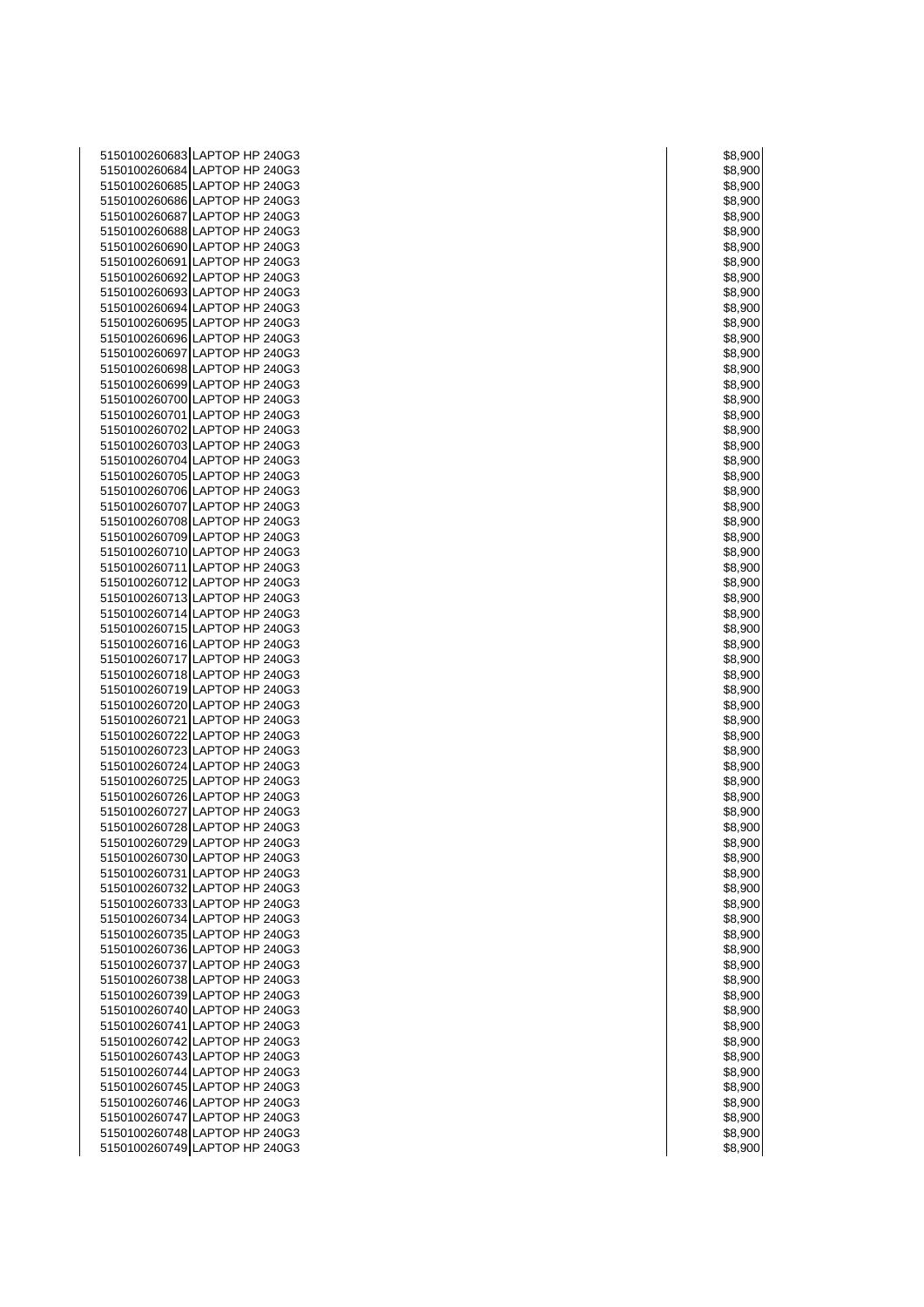| 5150100260750 LAPTOP HP 240G3                                  | \$8,900            |
|----------------------------------------------------------------|--------------------|
| 5150100260751 LAPTOP HP 240G3                                  | \$8,900            |
| 5150100260752 LAPTOP HP 240G3                                  | \$8,900            |
| 5150100260753 LAPTOP HP 240G3                                  | \$8,900            |
| 5150100260754 LAPTOP HP 240G3<br>5150100260755 LAPTOP HP 240G3 | \$8,900<br>\$8,900 |
| 5150100260756 LAPTOP HP 240G3                                  | \$8,900            |
| 5150100260757 LAPTOP HP 240G3                                  | \$8,900            |
| 5150100260758 LAPTOP HP 240G3                                  | \$8,900            |
| 5150100260759 LAPTOP HP 240G3                                  | \$8,900            |
| 5150100260760 LAPTOP HP 240G3                                  | \$8,900            |
| 5150100260761 LAPTOP HP 240G3                                  | \$8,900            |
| 5150100260763 LAPTOP HP 240G3                                  | \$8,900            |
| 5150100260764 LAPTOP HP 240G3                                  | \$8,900            |
| 5150100260765 LAPTOP HP 240G3                                  | \$8,900            |
| 5150100260766 LAPTOP HP 240G3                                  | \$8,900            |
| 5150100260767 LAPTOP HP 240G3                                  | \$8,900            |
| 5150100260768 LAPTOP HP 240G3                                  | \$8,900            |
| 5150100260769 LAPTOP HP 240G3                                  | \$8,900            |
| 5150100260770 LAPTOP HP 240G3<br>5150100260771 LAPTOP HP 240G3 | \$8,900            |
| 5150100260772 LAPTOP HP 240G3                                  | \$8,900<br>\$8,900 |
| 5150100260773 LAPTOP HP 240G3                                  | \$8,900            |
| 5150100260774 LAPTOP HP 240G3                                  | \$8,900            |
| 5150100260775 LAPTOP HP 240G3                                  | \$8,900            |
| 5150100260776 LAPTOP HP 240G3                                  | \$8,900            |
| 5150100260777 LAPTOP HP 240G3                                  | \$8,900            |
| 5150100260778 LAPTOP HP 240G3                                  | \$8,900            |
| 5150100260779 LAPTOP HP 240G3                                  | \$8,900            |
| 5150100260780 LAPTOP HP 240G3                                  | \$8,900            |
| 5150100260781 LAPTOP HP 240G3                                  | \$8,900            |
| 5150100260782 LAPTOP HP 240G3                                  | \$8,900            |
| 5150100260783 LAPTOP HP 240G3                                  | \$8,900            |
| 5150100260784 LAPTOP HP 240G3<br>5150100260785 LAPTOP HP 240G3 | \$8,900            |
| 5150100260786 LAPTOP HP 240G3                                  | \$8,900<br>\$8,900 |
| 5150100260787 LAPTOP HP 240G3                                  | \$8,900            |
| 5150100260788 LAPTOP HP 240G3                                  | \$8,900            |
| 5150100260789 LAPTOP HP 240G3                                  | \$8,900            |
| 5150100260790 LAPTOP HP 240G3                                  | \$8,900            |
| 5150100260791 LAPTOP HP 240G3                                  | \$8,900            |
| 5150100260792 LAPTOP HP 240G3                                  | \$8,900            |
| 5150100260793 LAPTOP HP 240G3                                  | \$8,900            |
| 5150100260794 LAPTOP HP 240G3                                  | \$8,900            |
| 5150100260795 LAPTOP HP 240G3                                  | \$8,900            |
| 5150100260796 LAPTOP HP 240G3                                  | \$8,900            |
| 5150100260797 LAPTOP HP 240G3<br>5150100260798 LAPTOP HP 240G3 | \$8,900            |
| 5150100260799 LAPTOP HP 240G3                                  | \$8,900<br>\$8,900 |
| 5150100260800 LAPTOP HP 240G3                                  | \$8,900            |
| 5150100260801 LAPTOP HP 240G3                                  | \$8,900            |
| 5150100260802 LAPTOP HP 240G3                                  | \$8,900            |
| 5150100260803 LAPTOP HP 240G3                                  | \$8,900            |
| 5150100260804 LAPTOP HP 240G3                                  | \$8,900            |
| 5150100260805 LAPTOP HP 240G3                                  | \$8,900            |
| 5150100260806 LAPTOP HP 240G3                                  | \$8,900            |
| 5150100260807 LAPTOP HP 240G3                                  | \$8,900            |
| 5150100260808 LAPTOP HP 240G3                                  | \$8,900            |
| 5150100260809 LAPTOP HP 240G3                                  | \$8,900            |
| 5150100260810 LAPTOP HP 240G3                                  | \$8,900            |
| 5150100260811 LAPTOP HP 240G3                                  | \$8,900            |
| 5150100260812 LAPTOP HP 240G3<br>5150100260813 LAPTOP HP 240G3 | \$8,900            |
| 5150100260814 LAPTOP HP 240G3                                  | \$8,900<br>\$8,900 |
| 5150100260815 LAPTOP HP 240G3                                  | \$8,900            |
| 5150100260816 LAPTOP HP 240G3                                  | \$8,900            |
|                                                                |                    |

|          | 900                     |
|----------|-------------------------|
| \$8,9    |                         |
|          | 3,90<br>K<br>)          |
|          | 3,900<br>)              |
|          | 8,900<br>)              |
|          |                         |
|          | 3,90<br>$\mathfrak{z}$  |
|          | 3,90<br>)(<br>)         |
| 8,       | 900<br>)                |
|          |                         |
|          | 3,900                   |
| ă        | 3,900<br>)              |
| \$8,90   | )(<br>)                 |
|          | 8,900                   |
|          |                         |
| ä        | 3.90<br>)(<br>)         |
| ξ        | 3,90<br>X<br>)          |
|          | 3,900<br>)              |
|          |                         |
| 8,9      | 900                     |
| ٤        | 3,90<br>X<br>)          |
|          | 8,90<br>)<br>)(         |
| 3.9      | 900                     |
|          |                         |
|          | 3,900<br>)              |
|          | 8,900<br>)              |
| š        | 3,90<br>)(<br>)         |
|          | 8,900;                  |
|          |                         |
| ì8       | 3,900<br>)              |
| 3.8      | J)<br>)(<br>)           |
|          | 3,900                   |
|          |                         |
|          | 8,900;                  |
| š        | 3,90<br>x<br>)          |
|          | 3,90<br>X<br>)          |
|          | 3.900                   |
|          |                         |
|          | 3,90<br>)(<br>)         |
| \$8,90   | )(<br>)                 |
| 3,9<br>δ | 900                     |
|          |                         |
|          | 8,900;                  |
| š        | 3,900<br>)              |
| 3.9      | K<br>J                  |
|          | 3,90<br>70<br>١         |
|          |                         |
|          | 3,90<br>)(              |
|          | 3,90<br>K<br>)          |
|          | 3,900<br>)              |
|          |                         |
|          | ξ.                      |
|          |                         |
|          | 3,9<br>30<br>X<br>)     |
|          |                         |
|          | ,900                    |
|          | 3.9<br>00               |
|          | 3,900<br>)              |
|          | \$8,900<br>)            |
| ٥        | J<br>ונ                 |
| ۶,۱      |                         |
|          | \$8,900                 |
|          | \$8,900                 |
|          | \$8,900<br>)            |
|          |                         |
|          | \$8,900                 |
|          | \$8,900                 |
|          | ==,===<br>\$8,900<br>)  |
|          | \$8,900                 |
|          |                         |
|          | \$8,900                 |
|          | \$8,900                 |
|          | \$8,900                 |
|          | \$8,900                 |
|          |                         |
|          | \$8,900                 |
|          | \$8,900                 |
|          | \$8,900                 |
|          |                         |
|          | \$8,900                 |
|          | \$8,900                 |
|          | \$8,900<br>)            |
|          | \$8,900                 |
|          |                         |
|          | \$8,900<br>\$8,900<br>) |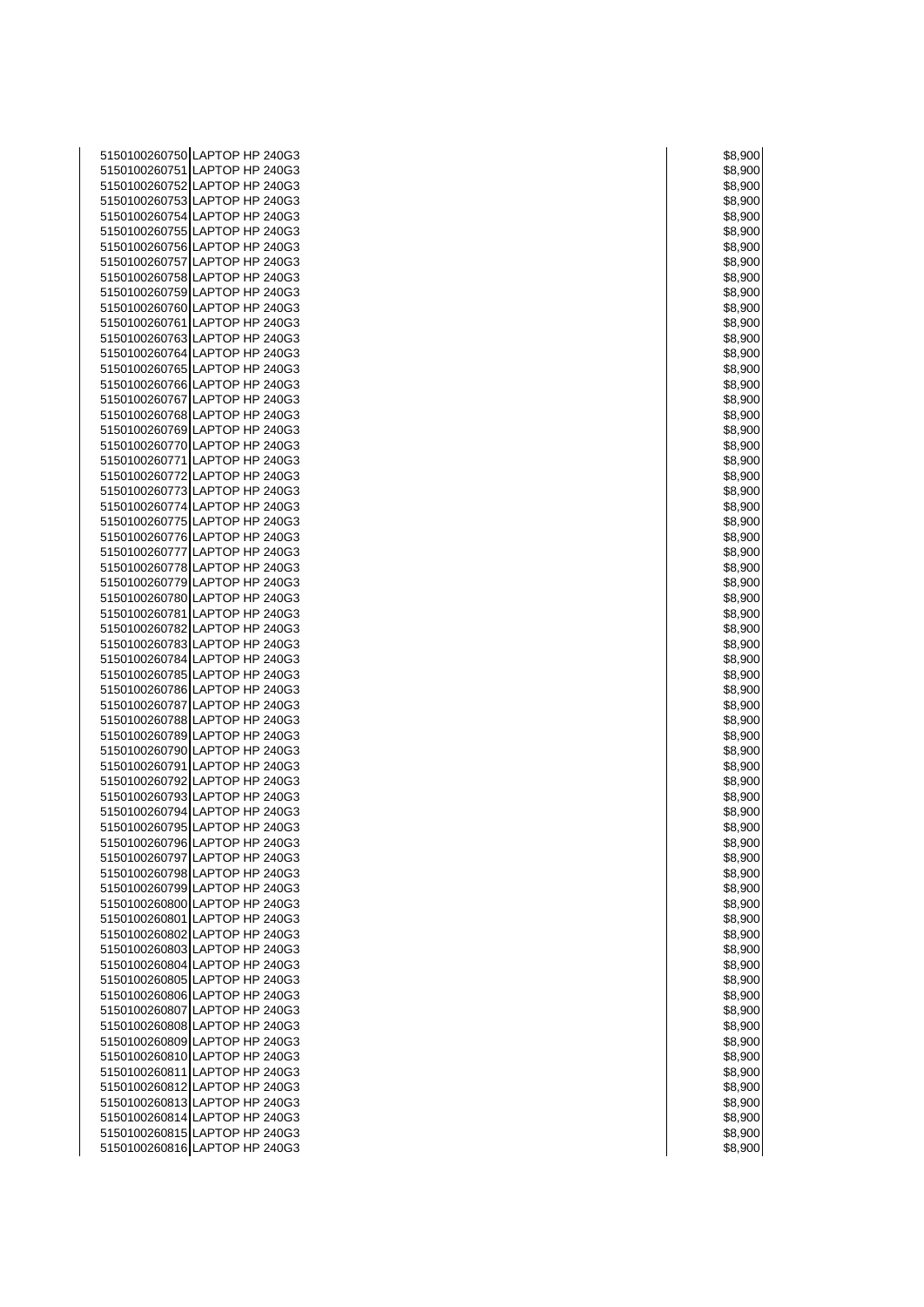5150100260817 LAPTOP HP 240G3 \$8,900 \$8,900 \$8,900 5150100260818 LAPTOP HP 240G3 \$8,900 5150100260819 LAPTOP HP 240G3 \$8,900 \$8,900 \$8,900 \$8,900 \$8,900 \$8,900 \$8,900 \$8,900 \$8,900 \$8,900 \$8,900 \$8, 5150100260820 LAPTOP HP 240G3 \$8,900 5150100260821 LAPTOP HP-PROBOOK 440G1 **120000 12000 12000 12000 12000 12000 12000** 12456 5150100260822 LAPTOP HP-PROBOOK 440G1 \$12,456 5150100260823 LAPTOP HP-PROBOOK 440G1 \$12,456  $\sim$  \$12,456 5150100260824 LAPTOP HP-PROBOOK 440G1 \$12,456 5150100260825 LAPTOP HP-PROBOOK 440G1 \$12,456  $\sim$  \$12,456 5150100260826 LAPTOP HP-PROBOOK 440G1 \$12,456 5150100260827 LAPTOP HP-PROBOOK 440G1 **120000 120000 120000 120000 120000 120000 120000 120000 120000 120000 12** 5150100260828 LAPTOP HP-PROBOOK 440G1 \$12,456 5150100260829 LAPTOP HP-PROBOOK 440G1 **\$12,456** \$12,456 5150100260830 LAPTOP HP-PROBOOK 440G1 **120000 12000 12000 12000 12000 12000 12000** 12000 12000 12000 12000 1200 5150100260831 LAPTOP HP-PROBOOK 440G1 **\$12,456** \$12,456 5150100260832 LAPTOP HP-PROBOOK 440G1 \$12,456 5150100260833 LAPTOP HP-PROBOOK 440G1 **\$12,456** \$12,456 5150100260834 LAPTOP HP-PROBOOK 440G1 **\$12,456**  $\frac{1}{2}$  \$12,456 5150100260835 LAPTOP HP-PROBOOK 440G1 **\$12,456** \$12,456 5150100260836 LAPTOP HP PROX2 410 G1 \$17,069  $\,$  \$17,069 5150100260837 LAPTOP HP PROX2 410 G1 \$17,069 NM \$17,069 5150100260838 LAPTOP HP PROX2 410 G1 \$17,069  $\vert$  \$17,069 5150100260839 LAPTOP HP PROX2 410 G1 \$17,069  $\sim$  \$17,069 5150100260841 LAPTOP HP PROX2 410 G1 \$17,069 5150100260842 LAPTOP HP PROX2 410 G1 \$17,069  $\,$  \$17,069 5150100260843 LAPTOP HP PROX2 410 G1 \$17,069 5150100260844 LAPTOP HP PROX2 410 G1 \$17,069  $\sim$  \$17,069 5150100260845 LAPTOP HP PROX2 410 G1 \$17,069  $\sim$  \$17,069 5150100260846 LAPTOP HP ELITEBOOK 840 G2 \$27,093 5150100260847 LAPTOP HP ELITEBOOK 840 G2 \$27,093 5150100260848 LAPTOP HP ELITEBOOK 840 G2 \$27,093 5150100260849 LAPTOP HP ELITEBOOK 840 G2 **120100260849** LAPTOP HP ELITEBOOK 840 G2 5150100260850 LAPTOP LENOVO THINK PAD T470 **\$32,123 123** 5150100260851 LAPTOP LENOVO THINK PAD T470 **\$32,123 \$32,123** 5150100260852 LAPTOP LENOVO THINK PAD T470 **\$32,123** ADDEDINING THINK PAD T470 5150100260853 LAPTOP LENOVO THINK PAD T470 **\$32,123 S32,123** 5150100260854 LAPTOP LENOVO THINK PAD T470 **\$32,123 123** 5150100260855 LAPTOP LENOVO THINK PAD T470 **\$32,1233** ASSAMENT RESEARCH \$32,123 5150100260856 LAPTOP LENOVO THINK PAD T470 **\$32,123 \$32,123** 5150100260857 LAPTOP LENOVO THINK PAD T470 \$32,123 5150100260858 LAPTOP LENOVO THINK PAD T470 **\$32,123** ASSAULT AND THINK PAD T470 5150100260859 LAPTOP LENOVO THINK PAD T470 **\$32,123 \$32,123** 5150100260860 LAPTOP LENOVO THINK PAD T470 **\$32,123 \$32,123** 5150100260861 LAPTOP LENOVO THINK PAD T470 **\$32,123 \$32,123** 5150100260862 LAPTOP LENOVO THINK PAD T470 **\$32,123 \$32,123** 5150100260863 LAPTOP LENOVO THINK PAD T470 **\$32,123 S150100260863** LAPTOP LENOVO THINK PAD T470 5150100260864 LAPTOP LENOVO THINK PAD T470 **\$32,123 \$32,123** 5150100260865 LAPTOP LENOVO THINK PAD T470 \$32,123 5150100260866 LAPTOP LENOVO THINK PAD T470 \$32,123 5150100260867 LAPTOP LENOVO THINK PAD T470 **\$32,123 \$32,123** 5150100260868 LAPTOP LENOVO THINK PAD E480 **S14,918 S14,918** \$14,918 5150100260869 LAPTOP LENOVO THINK PAD E480 **S14,918** NO 260260869 LAPTOP LENOVO THINK PAD E480 5150100260870 LAPTOP LENOVO THINK PAD E480 **\$150100260870** LAPTOP LENOVO THINK PAD E480 5150100260872 LAPTOP LENOVO THINK PAD E480 **\$150100260872** LAPTOP LENOVO THINK PAD E480 5150100260873 LAPTOP LENOVO THINK PAD E480 **\$150100260873** LAPTOP LENOVO THINK PAD E480 5150100260874 LAPTOP LENOVO THINK PAD E480 \$14,918 5150100260875 LAPTOP LENOVO THINK PAD E480 **\$150100260875** NM \$14,918 5150100260876 LAPTOP LENOVO THINK PAD E480 \$14,918 5150100260877 LAPTOP LENOVO THINK PAD E480 **\$150100260877** S14,918 5150100260878 LAPTOP LENOVO THINK PAD E480 **\$150100260878** LAPTOP LENOVO THINK PAD E480 5150100260879 LAPTOP LENOVO THINK PAD E480 \$150100260879 LAPTOP LENOVO THINK PAD E480 5150100260880 LAPTOP LENOVO THINK PAD E480 \$14,918 5150100260881 LAPTOP LENOVO THINK PAD E480 **\$150100260881** S14,918 5150100260882 LAPTOP LENOVO THINK PAD E480 \$14,918 5150100260883 LAPTOP LENOVO THINK PAD E480 **\$150100260883** LAPTOP LENOVO THINK PAD E480 5150100260884 LAPTOP LENOVO THINK PAD E480 **\$150100260884** LAPTOP LENOVO THINK PAD E480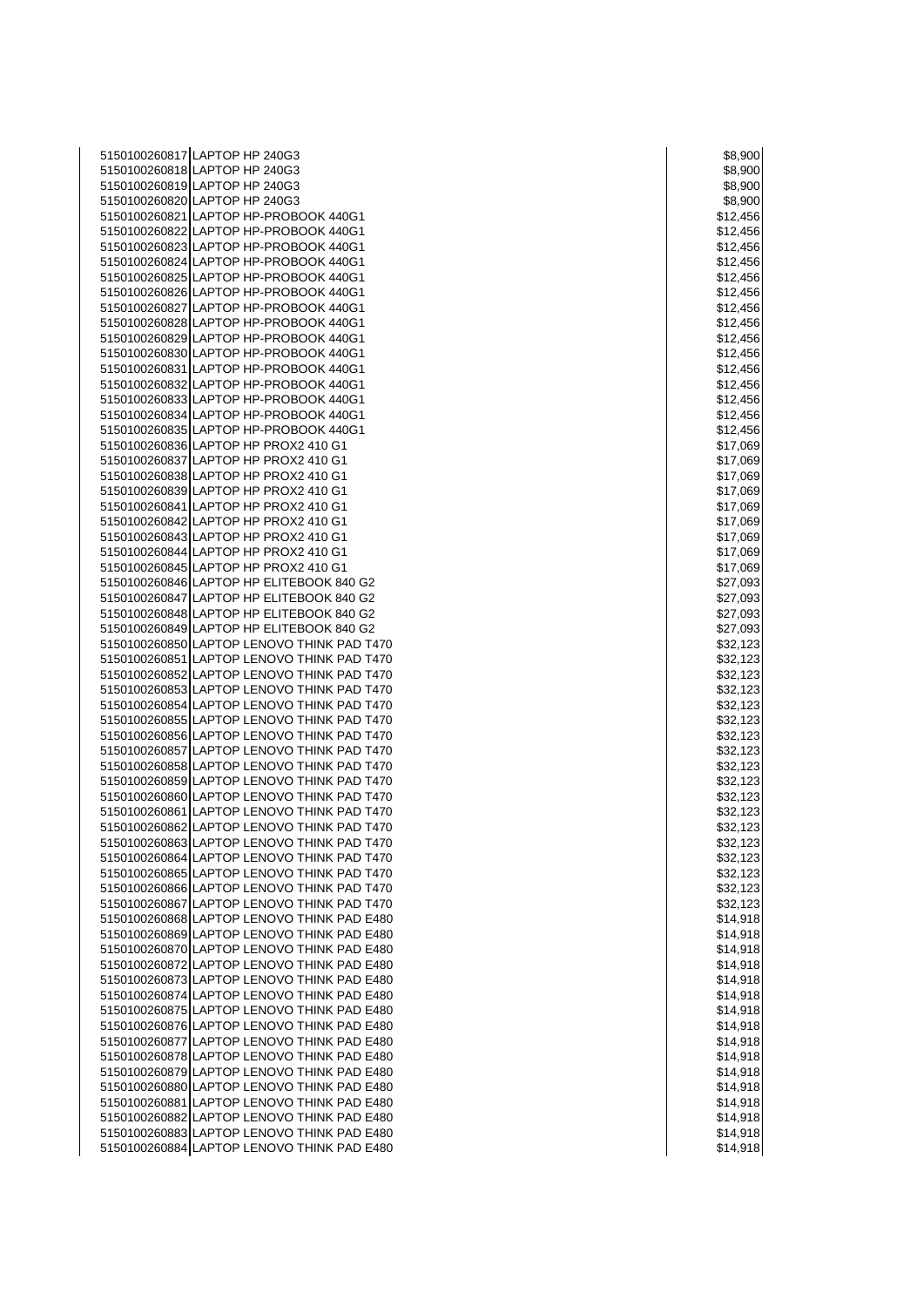5150100260885 LAPTOP LENOVO THINK PAD E480 **1998 12:31 12:318 12:318 12:318 12:318** 14:918 5150100260886 LAPTOP LENOVO THINK PAD E480 **\$150100260886** LAPTOP LENOVO THINK PAD E480 5150100260887 LAPTOP LENOVO THINK PAD E480 **\$14,918** \$14,918 5150100260888 LAPTOP LENOVO THINK PAD E480 **\$150100260888** LAPTOP LENOVO THINK PAD E480 5150100260889 LAPTOP LENOVO THINK PAD E480 **\$150100260889** LAPTOP LENOVO THINK PAD E480 5150100260890 LAPTOP LENOVO THINK PAD E480 **1999 12:00 12:00 12:00 12:00 12:00 12:00 12:00 12:00 13:14**,918 5150100260891 LAPTOP LENOVO THINK PAD E480 **\$14,918** \$14,918 5150100260892 LAPTOP LENOVO THINK PAD E480 \$14,918 5150100260893 LAPTOP LENOVO THINK PAD E480 **1998 12:00 12:00 12:00 12:00 12:00 12:00 12:00 12:00 13:00 14:00 14:00 14:00 14:00 14:00 14:00 14:00 14:00 14:00 14:00 14:00 14:00 14:00 14:00 14:00 14:00 14:00 14:00 14:00 14:00** 5150100260894 LAPTOP LENOVO THINK PAD E480 **\$150100260894** LAPTOP LENOVO THINK PAD E480 5150100260895 LAPTOP LENOVO THINK PAD E480 \$14,918 5150100260896 LAPTOP LENOVO THINK PAD E480 \$150100260896 LAPTOP LENOVO THINK PAD E480 5150100260897 LAPTOP LENOVO THINK PAD E480  $\vert$  \$14,918 5150100260898 LAPTOP LENOVO THINK PAD E480 **S14,918** NO 2009 2014 1918 5150100260899 LAPTOP LENOVO THINK PAD E480 **\$150100260899** LAPTOP LENOVO THINK PAD E480 5150100260900 LAPTOP LENOVO THINK PAD E480 **S14,918** \$14,918 5150100260901 LAPTOP LENOVO THINK PAD E480 \$150100260901 \$14,918 5150100260902 LAPTOP LENOVO THINK PAD E480 **\$150100260902** LAPTOP LENOVO THINK PAD E480 5150100260903 LAPTOP LENOVO THINK PAD E480 \$14,918 5150100260904 LAPTOP LENOVO THINK PAD E480 \$150100260904 LAPTOP LENOVO THINK PAD E480 5150100260905 LAPTOP LENOVO THINK PAD E480  $\vert$  \$14,918 5150100260906 LAPTOP LENOVO THINK PAD E480 **\$150100260906** LAPTOP LENOVO THINK PAD E480 5150100260907 LAPTOP LENOVO THINK PAD E480 **\$150100260907** LAPTOP LENOVO THINK PAD E480 5150100260908 LAPTOP LENOVO THINK PAD E480 **S14,918** 5150100260909 LAPTOP LENOVO THINK PAD E480  $\vert$  \$14,918 5150100260910 LAPTOP LENOVO THINK PAD E480 **\$150100260910** \$14,918 5150100260911 LAPTOP LENOVO THINK PAD E480 **\$150100260911** \$14,918 5150100260912 LAPTOP LENOVO THINK PAD E480 **\$150100260912** LAPTOP LENOVO THINK PAD E480 5150100260913 LAPTOP LENOVO THINK PAD E480 **\$150100260913** S14,918 5150100260914 LAPTOP LENOVO THINK PAD E480 \$150100260914 S14,918 5150100260915 LAPTOP LENOVO THINK PAD E480 **\$150100260915** NM \$14,918 5150100260916 LAPTOP LENOVO THINK PAD E480 **1999 12:00 12:00 12:00 12:00 12:00 12:00 12:00 12:00 12:00 12:00 12:00 12:00 12:00 12:00 12:00 12:00 12:00 12:00 12:00 12:00 12:00 12:00 12:00 12:00 12:00 12:00 12:00 12:00 12:00** 5150100260917 LAPTOP LENOVO THINK PAD E480  $\vert$  \$14,918 5150100260918 LAPTOP LENOVO THINK PAD E480 **\$150100260918** LAPTOP LENOVO THINK PAD E480 5150100260919 LAPTOP LENOVO THINK PAD E480 **\$150100260919** LAPTOP LENOVO THINK PAD E480 5150100260920 LAPTOP LENOVO THINK PAD E480 **\$150100260920** LAPTOP LENOVO THINK PAD E480 5150100260921 LAPTOP LENOVO THINK PAD E480 **\$14,918** \$14,918 5150100260922 LAPTOP LENOVO THINK PAD E480 \$14,918 5150100260923 LAPTOP LENOVO THINK PAD E480 **\$150100260923** LAPTOP LENOVO THINK PAD E480 5150100260924 LAPTOP LENOVO THINK PAD E480 **120 AU 2018 120 AU 2019** \$14,918 5150100260925 LAPTOP LENOVO THINK PAD E480 **\$150100260925** LAPTOP LENOVO THINK PAD E480 5150100260926 LAPTOP LENOVO THINK PAD E480  $\overline{\phantom{1}}$  \$14,918 5150100260927 LAPTOP LENOVO THINK PAD E480  $\vert$  \$14.918 5150100260928 LAPTOP LENOVO THINK PAD E480 \$14,918 5150100260929 LAPTOP LENOVO THINK PAD E480 **\$150100260929** LAPTOP LENOVO THINK PAD E480 5150100260930 LAPTOP LENOVO THINK PAD E480 \$150100260930 LAPTOP LENOVO THINK PAD E480 5150100260931 LAPTOP LENOVO THINK PAD E480 **\$150100260931** \$14,918 5150100260932 LAPTOP LENOVO THINK PAD E480 **120 ASSESSED ASSAULT** \$14,918 5150100260933 LAPTOP LENOVO THINK PAD E480 **\$150100260933** LAPTOP LENOVO THINK PAD E480 5150100260934 LAPTOP LENOVO THINK PAD E480 **\$150100260934** LAPTOP LENOVO THINK PAD E480 5150100260935 LAPTOP LENOVO THINK PAD E480 \$150100260935 LAPTOP LENOVO THINK PAD E480 5150100260936 LAPTOP LENOVO THINK PAD E480 \$14,918 5150100260937 LAPTOP LENOVO THINK PAD E480 **\$150100260937** LAPTOP LENOVO THINK PAD E480 5150100260938 LAPTOP LENOVO THINK PAD E480 \$150100260938 LAPTOP LENOVO THINK PAD E480 5150100260939 LAPTOP LENOVO THINK PAD E480 \$14,918 5150100260940 LAPTOP LENOVO THINK PAD E480 **120 AU 120 AU 120 AU 120 AU 120 AU 120 AU 120 AU 120 AU 120 AU 120** 5150100260941 LAPTOP LENOVO THINK PAD E480<br>5150100260942 LAPTOP LENOVO THINK PAD E480 \$14,918 5150100260942 LAPTOP LENOVO THINK PAD E480 \$14,918 5150100260943 LAPTOP LENOVO THINK PAD E480 **1998 12:00 12:00 12:00 12:00 12:00 12:00 12:00 12:00 13:00 14:00 14:00 14:00 14:00 14:00 14:00 14:00 14:00 14:00 14:00 14:00 14:00 14:00 14:00 14:00 14:00 14:00 14:00 14:00 14:00** 5150100260944 LAPTOP LENOVO THINK PAD E480  $\vert$  \$14,918 5150100260945 LAPTOP LENOVO THINK PAD E480 \$150100260945 LAPTOP LENOVO THINK PAD E480 5150100260946 LAPTOP LENOVO THINK PAD E480 **1999 12:00 12:00 12:00 12:00 12:00 12:00 12:00 12:00 13:00 14:00 14:00 14:00 14:00 14:00 14:00 14:00 14:00 14:00 14:00 14:00 14:00 14:00 14:00 14:00 14:00 14:00 14:00 14:00 14:00** 5150100260947 LAPTOP LENOVO THINK PAD E480 **\$150100260947** S14,918 5150100260948 LAPTOP LENOVO THINK PAD E480 **S14,918** \$14,918 5150100260949 LAPTOP LENOVO THINK PAD E480 **\$150100260949** LAPTOP LENOVO THINK PAD E480 5150100260950 LAPTOP LENOVO THINK PAD E480 **\$150100260950** LAPTOP LENOVO THINK PAD E480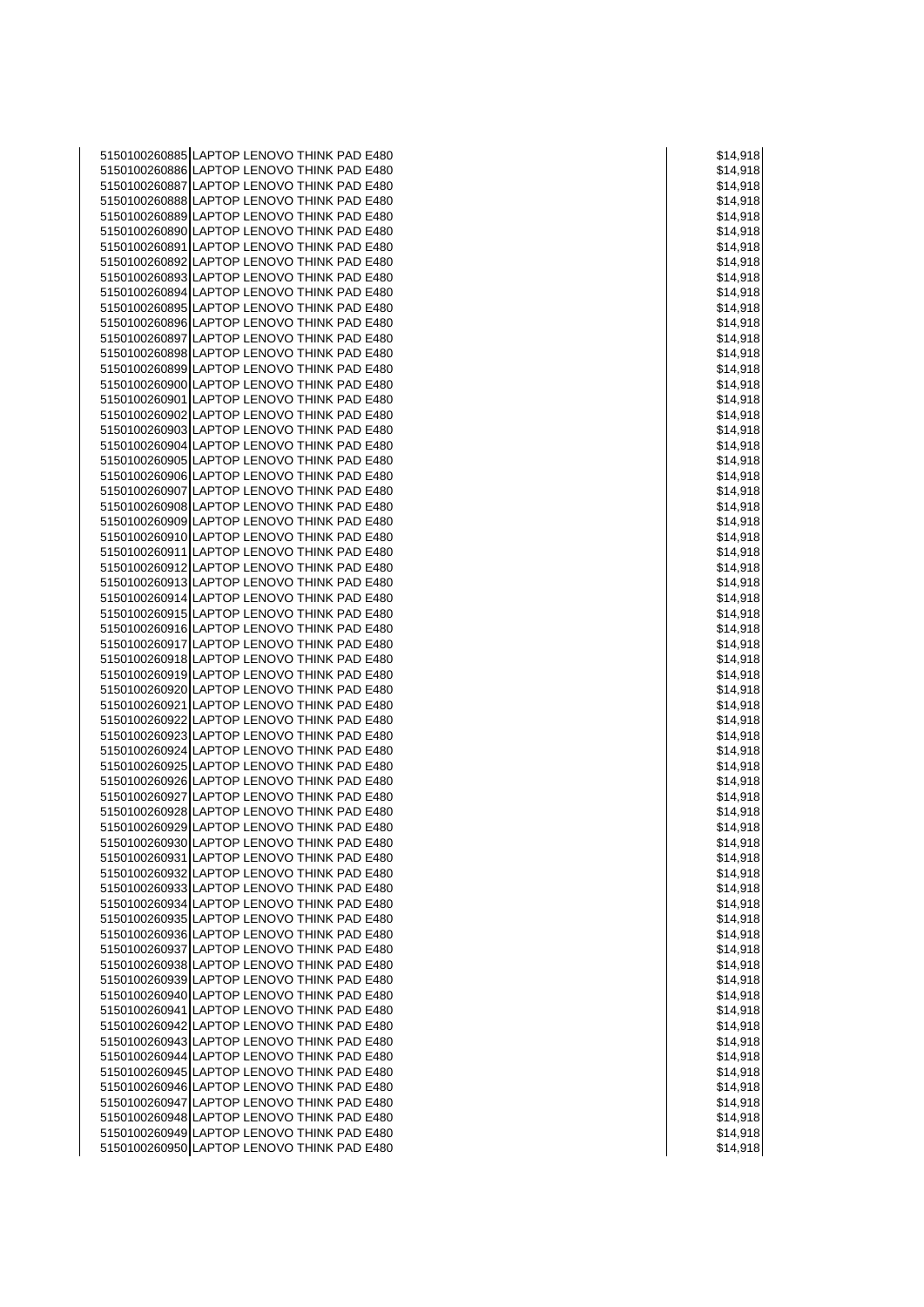5150100260951 LAPTOP LENOVO THINK PAD E480 **\$150100260951 LAPTOP LENOVO THINK PAD E480** 5150100260952 LAPTOP LENOVO THINK PAD E480 **\$150100260952 LAPTOP LENOVO THINK PAD E480** 5150100260953 LAPTOP LENOVO THINK PAD E480 \$14,918 5150100260954 LAPTOP LENOVO THINK PAD E480 **\$150100260954** LAPTOP LENOVO THINK PAD E480 5150100260955 LAPTOP LENOVO THINK PAD E480 **\$150100260955** LAPTOP LENOVO THINK PAD E480 5150100260956 LAPTOP LENOVO THINK PAD E480 **\$150100260956** LAPTOP LENOVO THINK PAD E480 5150100260957 LAPTOP LENOVO THINK PAD E480 **\$14,918** \$14,918 5150100260958 LAPTOP LENOVO THINK PAD E480 **\$150100260958** LAPTOP LENOVO THINK PAD E480 5150100260959 LAPTOP LENOVO THINK PAD E480 **1998 12:00 12:00 12:00 12:00 12:00 12:00 12:00 12:00 13:00 14:00 14:00 14:00 14:00 14:00 14:00 14:00 14:00 14:00 14:00 14:00 14:00 14:00 14:00 14:00 14:00 14:00 14:00 14:00 14:00** 5150100260960 LAPTOP LENOVO THINK PAD E480 **\$150100260960** LAPTOP LENOVO THINK PAD E480 5150100260961 LAPTOP LENOVO THINK PAD E480 **\$150100260961** \$14,918 5150100260962 LAPTOP LENOVO THINK PAD E480 **\$150100260962** LAPTOP LENOVO THINK PAD E480 5150100260963 LAPTOP LENOVO THINK PAD E480  $\vert$  \$14,918 5150100260964 LAPTOP LENOVO THINK PAD E480 \$150100260964 LAPTOP LENOVO THINK PAD E480 5150100260965 LAPTOP LENOVO THINK PAD E480 **\$150100260965** LAPTOP LENOVO THINK PAD E480 5150100260966 LAPTOP LENOVO THINK PAD E480 **S14,918** \$14,918 5150100260967 LAPTOP LENOVO THINK PAD E480 \$150100260967 LAPTOP LENOVO THINK PAD E480 5150100260968 LAPTOP LENOVO THINK PAD E480 **\$150100260968** LAPTOP LENOVO THINK PAD E480 5150100260969 LAPTOP LENOVO THINK PAD E480 **1999 12:00 12:00 12:00 12:00 12:00 12:00 13:00 14:018** 5150100260970 LAPTOP LENOVO THINK PAD E480 \$150100260970 LAPTOP LENOVO THINK PAD E480 5150100260971 LAPTOP LENOVO THINK PAD E480  $\vert$  \$14,918 5150100260972 LAPTOP LENOVO THINK PAD E480 \$150100260972 LAPTOP LENOVO THINK PAD E480 5150100260973 LAPTOP LENOVO THINK PAD E480 **\$150100260973** LAPTOP LENOVO THINK PAD E480 5150100260974 LAPTOP LENOVO THINK PAD E480 **120 AU 2018 12:00 12:00 12:00 12:00 12:00 12:00 12:00 12:00 12:00 12:00 12:00 12:00 12:00 12:00 12:00 12:00 12:00 12:00 12:00 12:00 12:00 12:00 12:00 12:00 12:00 12:00 12:00 12:0** 5150100260975 LAPTOP LENOVO THINK PAD E480 **\$150100260975** LAPTOP LENOVO THINK PAD E480 5150100260976 LAPTOP LENOVO THINK PAD E480 **\$150100260976** S14,918 5150100260977 LAPTOP LENOVO THINK PAD E480 **\$150100260977** S14,918 5150100260978 LAPTOP LENOVO THINK PAD E480 **S14,918** NO 260260978 LAPTOP LENOVO THINK PAD E480 5150100260979 LAPTOP LENOVO THINK PAD E480 **\$150100260979** LAPTOP LENOVO THINK PAD E480 5150100260980 LAPTOP LENOVO THINK PAD E480 **\$150100260980** LAPTOP LENOVO THINK PAD E480 5150100260981 LAPTOP LENOVO THINK PAD E480 **\$150100260981** \$14,918 5150100260982 LAPTOP LENOVO THINK PAD E480 **1999 12:00 12:00 12:00 12:00 12:00 12:00 12:00 12:00 12:00 12:00 12:00 12:00 12:00 12:00 12:00 12:00 12:00 12:00 12:00 12:00 12:00 12:00 12:00 12:00 12:00 12:00 12:00 12:00 12:00** 5150100260983 LAPTOP LENOVO THINK PAD E480  $\vert$  \$14,918 5150100260984 LAPTOP LENOVO THINK PAD E480 **\$150100260984** LAPTOP LENOVO THINK PAD E480 5150100260985 LAPTOP LENOVO THINK PAD E480  $\vert$  \$14,918 5150100260986 LAPTOP LENOVO THINK PAD E480 **\$150100260986** LAPTOP LENOVO THINK PAD E480 5150100260987 LAPTOP LENOVO THINK PAD E480 **\$150100260987** LAPTOP LENOVO THINK PAD E480 5150100260988 LAPTOP LENOVO THINK PAD E480 **1998 12:00 12:00 12:00 12:00 12:00 12:00 12:00 12:00 13:00 14:00 14:00 14:00 14:00 14:00 14:00 14:00 14:00 14:00 14:00 14:00 14:00 14:00 14:00 14:00 14:00 14:00 14:00 14:00 14:00** 5150100260989 LAPTOP LENOVO THINK PAD E480 \$14,918 5150100260990 LAPTOP LENOVO THINK PAD E480 **120 AU 120 AU 120 AU 120 AU 120 AU 120 AU 120 AU 120 AU 120 AU 120** 5150100260991 LAPTOP LENOVO THINK PAD E480 **\$150100260991** S14,918 5150100260992 LAPTOP LENOVO THINK PAD E480 \$150100260992 LAPTOP LENOVO THINK PAD E480 5150100260993 LAPTOP LENOVO THINK PAD E480  $\vert$  \$14,918 5150100260994 LAPTOP LENOVO THINK PAD E480 \$14,918 5150100260995 LAPTOP LENOVO THINK PAD E480 **\$150100260995** LAPTOP LENOVO THINK PAD E480 5150100260996 LAPTOP LENOVO THINK PAD E480 \$150100260996 LAPTOP LENOVO THINK PAD E480 5150100260997 LAPTOP LENOVO THINK PAD E480 **\$150100260997** LAPTOP LENOVO THINK PAD E480 5150100260998 LAPTOP LENOVO THINK PAD E480 **120 AU 120 AU 120 AU 120 AU 120 AU 120 AU 120 AU 120 AU 120 AU 120** 5150100260999 LAPTOP LENOVO THINK PAD E480 **\$150100260999** LAPTOP LENOVO THINK PAD E480 5150100261000 LAPTOP LENOVO THINK PAD E480 \$14,918 5150100261001 LAPTOP LENOVO THINK PAD E480 **\$150100261001** \$14,918 5150100261002 LAPTOP LENOVO THINK PAD E480 **1999 12:00 12:00 12:00 12:00 12:00 12:00 12:00 12:00 12:00 12:00 12:00 12:00 12:00 12:00 12:00 12:00 12:00 12:00 12:00 12:00 12:00 12:00 12:00 12:00 12:00 12:00 12:00 12:00 12:00** 5150100261003 LAPTOP LENOVO THINK PAD E480 \$150100261003 LAPTOP LENOVO THINK PAD E480 5150100261004 LAPTOP LENOVO THINK PAD E480 \$14,918 5150100261005 LAPTOP LENOVO THINK PAD E480 **\$150100261005** N \$14,918 5150100261006 LAPTOP LENOVO THINK PAD E480 **120 ASSESSED ASSAULT** \$14,918 5150100261007 LAPTOP LENOVO THINK PAD E480 **\$150100261007** S14,918 5150100261008 LAPTOP HP PB440G7 **And the State of the State of the State of State of State of State of State o** 5150100261009 LAPTOP HP PB440G7 **\$22,105 \$22,105** 5150100261010 LAPTOP HP PB440G7 **\$22,105**  $\frac{1}{2}$  \$22,105 5150100261011 LAPTOP HP PB440G7 **\$22,105** \$22,105 5150100261012 LAPTOP HP PB440G7 **\$22,105** 5150100261013 LAPTOP HP PB440G7 **\$22,105** and \$22,105 5150100261014 LAPTOP HP PB440G7 \$22,105 5150100261015 LAPTOP HP PB440G7 **\$22,105** and \$22,105 5150100261016 LAPTOP HP PB440G7 \$22,105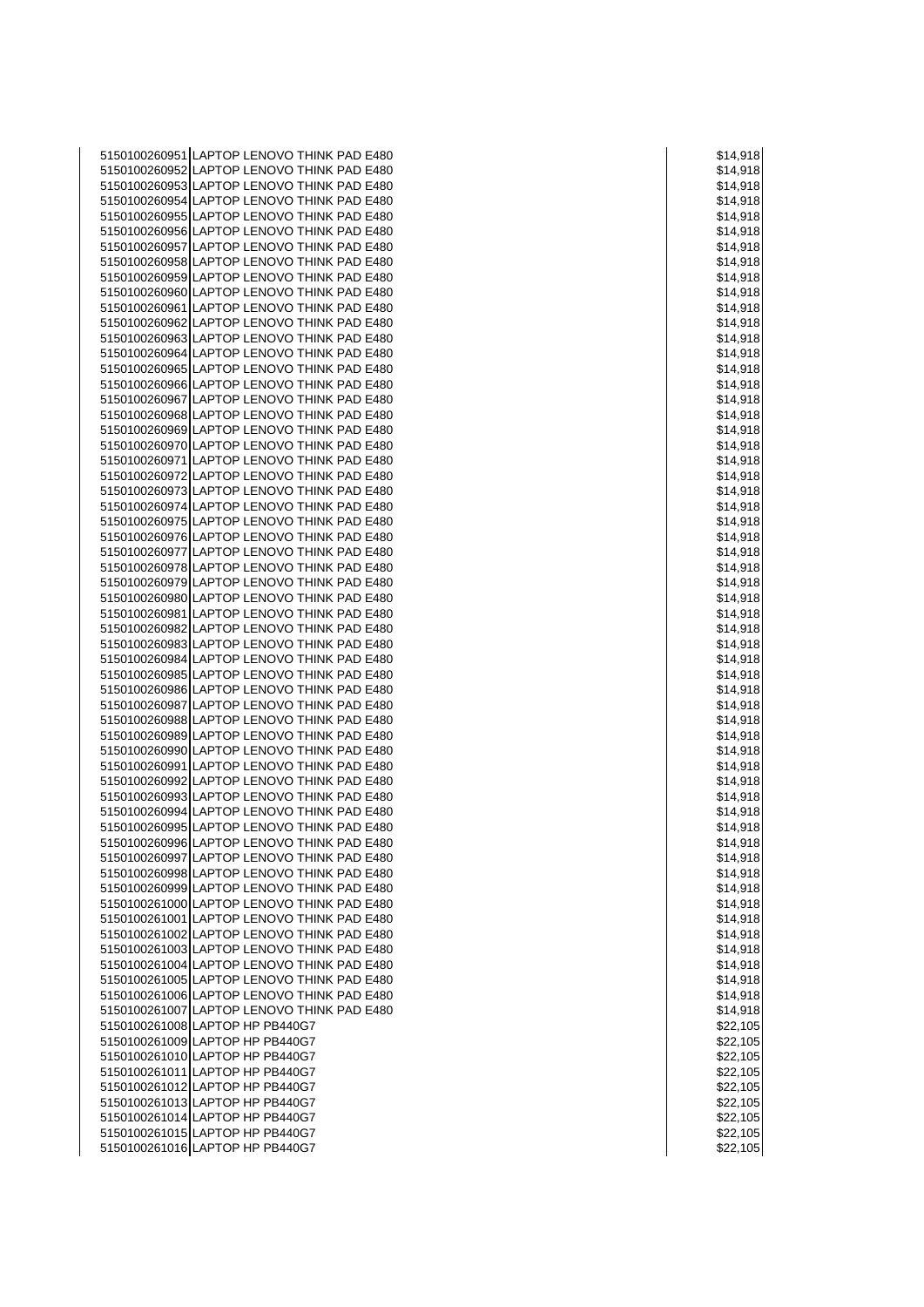| 5150100261017 LAPTOP HP PB440G7                                    | \$22,105             |
|--------------------------------------------------------------------|----------------------|
| 5150100261018 LAPTOP HP PB440G7                                    | \$22,105             |
| 5150100261019 LAPTOP HP PB440G7                                    | \$22,105             |
| 5150100261020 LAPTOP HP PB440G7                                    | \$22,105             |
| 5150100261021 LAPTOP HP PB440G7                                    | \$22,105             |
| 5150100261022 LAPTOP HP PB440G7<br>5150100261023 LAPTOP HP PB440G7 | \$22,105<br>\$22,105 |
| 5150100261024 LAPTOP HP PB440G7                                    | \$22,105             |
| 5150100261025 LAPTOP HP PB440G7                                    | \$22,105             |
| 5150100261026 LAPTOP HP PB440G7                                    | \$22,105             |
| 5150100261027 LAPTOP HP PB440G7                                    | \$22,105             |
| 5150100261028 LAPTOP HP PB440G7                                    | \$22,105             |
| 5150100261029 LAPTOP HP PB440G7                                    | \$22,105             |
| 5150100261030 LAPTOP HP PB440G7                                    | \$22,105             |
| 5150100261031 LAPTOP HP PB440G7                                    | \$22,105             |
| 5150100261032 LAPTOP HP PB440G7                                    | \$22,105             |
| 5150100261033 LAPTOP HP PB440G7                                    | \$22,105             |
| 5150100261034 LAPTOP HP PB440G7                                    | \$22,105             |
| 5150100261035 LAPTOP HP PB440G7                                    | \$22,105             |
| 5150100261036 LAPTOP HP PB440G7<br>5150100261037 LAPTOP HP PB440G7 | \$22,105<br>\$22,105 |
| 5150100261038 LAPTOP HP PB440G7                                    | \$22,105             |
| 5150100261039 LAPTOP HP PB440G7                                    | \$22,105             |
| 5150100261040 LAPTOP HP PB440G7                                    | \$22,105             |
| 5150100261041 LAPTOP HP PB440G7                                    | \$22,105             |
| 5150100261042 LAPTOP HP PB440G7                                    | \$22,105             |
| 5150100261043 LAPTOP HP PB440G7                                    | \$22,105             |
| 5150100261044 LAPTOP HP PB440G7                                    | \$22,105             |
| 5150100261045 LAPTOP HP PB440G7                                    | \$22,105             |
| 5150100261046 LAPTOP HP PB440G7                                    | \$22,105             |
| 5150100261047 LAPTOP HP PB440G7                                    | \$22,105             |
| 5150100261048 LAPTOP HP PB440G7<br>5150100261049 LAPTOP HP PB440G7 | \$22,105<br>\$22,105 |
| 5150100261050 LAPTOP HP PB440G7                                    | \$22,105             |
| 5150100261051 LAPTOP HP PB440G7                                    | \$22,105             |
| 5150100261052 LAPTOP HP PB440G7                                    | \$22,105             |
| 5150100261053 LAPTOP HP PB440G7                                    | \$22,105             |
| 5150100261054 LAPTOP HP PB440G7                                    | \$22,105             |
| 5150100261055 LAPTOP HP PB440G7                                    | \$22,105             |
| 5150100261056 LAPTOP HP PB440G7                                    | \$22,105             |
| 5150100261057 LAPTOP HP PB440G7                                    | \$22,105             |
| 5150100261058 LAPTOP HP PB440G7                                    | \$22,105             |
| 5150100261059 LAPTOP HP PB440G7<br>5150100261060 LAPTOP HP PB440G7 | \$22,105<br>\$22,105 |
| 5150100261061 LAPTOP HP PB440G7                                    | \$22,105             |
| 5150100261062 LAPTOP HP PB440G7                                    | \$22,105             |
| 5150100261063 LAPTOP HP PB440G7                                    | \$22,105             |
| 5150100261064 LAPTOP HP PB440G7                                    | \$22,105             |
| 5150100261065 LAPTOP HP PB440G7                                    | \$22,105             |
| 5150100261066 LAPTOP HP PB440G7                                    | \$22,105             |
| 5150100261067 LAPTOP HP PB440G7                                    | \$22,105             |
| 5150100261068 LAPTOP HP PB440G7                                    | \$22,105             |
| 5150100261069 LAPTOP HP PB440G7                                    | \$22,105             |
| 5150100261070 LAPTOP HP PB440G7<br>5150100261071 LAPTOP HP PB440G7 | \$22,105<br>\$22,105 |
| 5150100261072 LAPTOP HP PB440G7                                    | \$22,105             |
| 5150100261073 LAPTOP HP PB440G7                                    | \$22,105             |
| 5150100261074 LAPTOP HP PB440G7                                    | \$22,105             |
| 5150100261075 LAPTOP HP PB440G7                                    | \$22,105             |
| 5150100261076 LAPTOP HP PB440G7                                    | \$22,105             |
| 5150100261077 LAPTOP HP PB440G7                                    | \$22,105             |
| 5150100261078 LAPTOP HP PB440G7                                    | \$22,105             |
| 5150100261079 LAPTOP HP PB440G7                                    | \$22,105             |
| 5150100261080 LAPTOP HP PB440G7                                    | \$22,105             |
| 5150100261081 LAPTOP HP PB440G7<br>5150100261082 LAPTOP HP PB440G7 | \$22,105<br>\$22,105 |
|                                                                    |                      |

| \$22,105              |       |
|-----------------------|-------|
| \$22,105              |       |
| \$22,105              |       |
| $\overline{a}$<br>\$. | 2,105 |
| \$22,105              |       |
| \$22,105<br>\$22,105  |       |
|                       |       |
| \$22,105              |       |
| \$22,105              |       |
| \$22,105              |       |
| \$22,105              |       |
| \$22,105              |       |
| \$22,105              |       |
| \$22,105              |       |
| \$22,105              |       |
| \$22,105              |       |
| \$22,105              |       |
| \$22,105              |       |
| \$22,105              |       |
|                       |       |
| \$22,105<br>\$22,105  |       |
| \$22,105              |       |
| \$22,105              |       |
| \$22,105              |       |
| \$22,105              |       |
| \$22,105              |       |
| \$22,105              |       |
| \$22,105              |       |
| \$22,105              |       |
| \$22,105              |       |
| \$22,105              |       |
| 。<br>\$22,105         |       |
| \$22,105              |       |
| \$22,105              |       |
| 22,105<br>\$          |       |
| \$22,105              |       |
| \$22,105              |       |
| \$22,105              |       |
|                       |       |
| \$22,105              |       |
| \$22,105<br>\$22,105  |       |
|                       |       |
| \$22,105              |       |
| \$.<br>2              | 2,105 |
| \$22,105              |       |
| \$22,105              |       |
| \$<br>$\ddot{\cdot}$  | 1     |
| \$22,105              |       |
| \$22,105              |       |
| \$2                   | 2,105 |
| \$22,105              |       |
| \$22,105              |       |
| \$22,105              |       |
| \$22,105              |       |
| \$.<br>2              | 2,105 |
| \$22,105              |       |
| \$22,105              |       |
|                       |       |
| \$22,105              |       |
| \$22,105              |       |
|                       |       |
| \$22,105<br>\$.       | 2,105 |
| \$22,105              |       |
| 22,105<br>\$2         |       |
| 2,105<br>\$í          |       |
| 2,105<br>\$2          |       |
| \$22,105              |       |
| \$22,105              |       |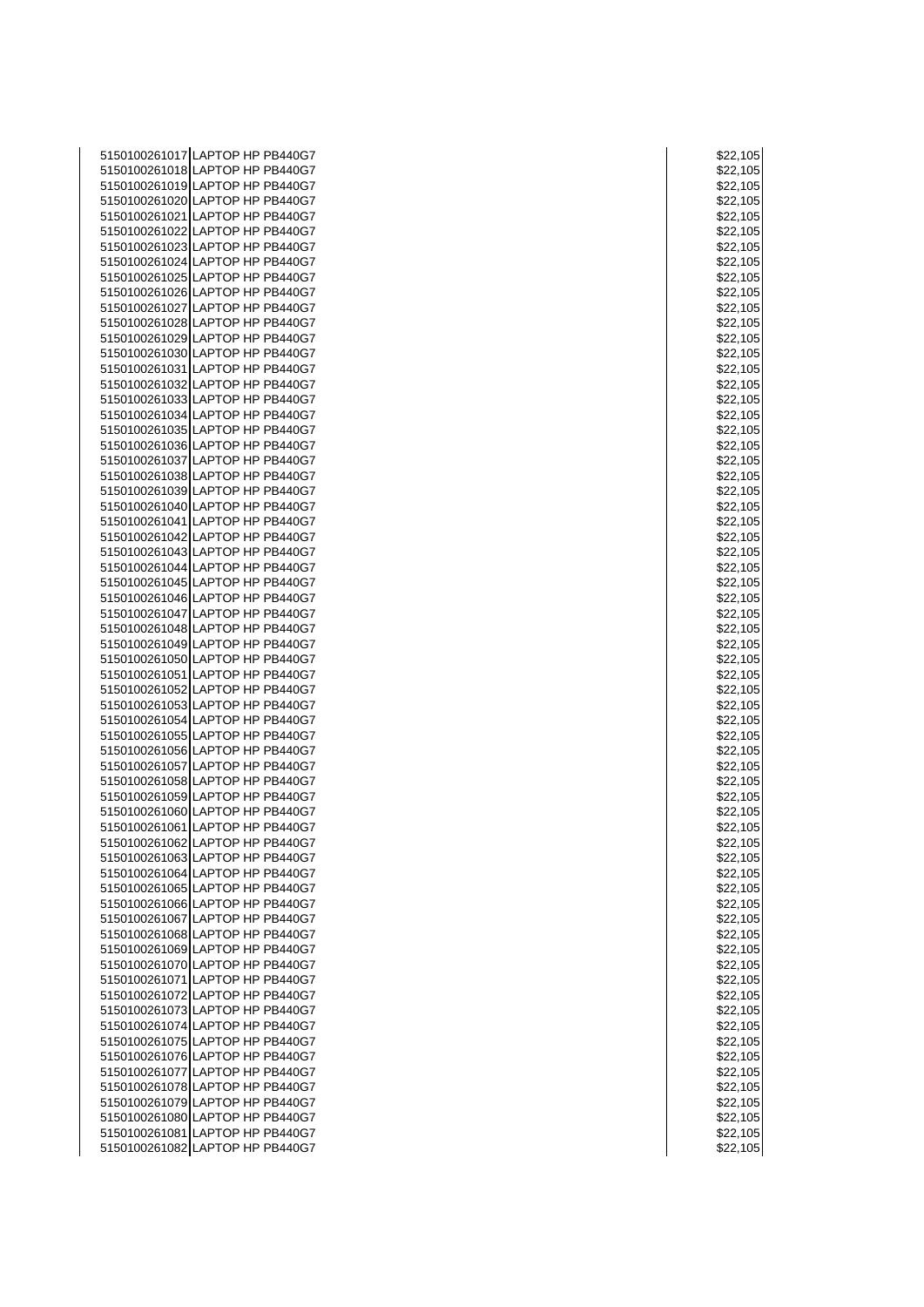|                       | 5150100261083 LAPTOP HP PB440G7                                                    | \$22,105               |
|-----------------------|------------------------------------------------------------------------------------|------------------------|
|                       | 5150100261084 LAPTOP HP PB440G7                                                    | \$22,105               |
|                       | 5150100261085 LAPTOP HP PB440G7                                                    | \$22,105               |
|                       | 5150100261086 LAPTOP HP PB440G7                                                    | \$22,105               |
|                       | 5150100261087 LAPTOP HP PB440G7                                                    | \$22,105               |
|                       | 5150100261088 LAPTOP SURFACE BOOK                                                  | \$47,641               |
|                       | 5150100261089 LAPTOP HP ZFIREFLY                                                   | \$29,136               |
|                       | 5150100270001 EQUIPO LECTOR DE ALVEOLOS                                            | \$166,750              |
|                       | 5150100270002 EQUIPO LECTOR DE ALVEOLOS                                            | \$166,750              |
|                       | 5150100270003 EQUIPO LECTOR DE ALVEOLOS                                            | \$166,750              |
|                       | 5150100270004 EQUIPO LECTOR DE ALVEOLOS                                            | \$166,750              |
|                       | 5150100270005 EQUIPO LECTOR DE ALVEOLOS                                            | \$166,750              |
|                       | 5150100270006 EQUIPO LECTOR DE ALVEOLOS                                            | \$166,750              |
|                       | 5150100270007 EQUIPO LECTOR DE ALVEOLOS<br>5150100270008 EQUIPO LECTOR DE ALVEOLOS | \$166,750              |
|                       | 5150100270009 EQUIPO LECTOR DE ALVEOLOS                                            | \$166,750<br>\$166,750 |
|                       | 5150100280001 LECTOR CODIGO DE ACCESO                                              | \$89,363               |
|                       | 5150100280002 LECTOR BIOMETRICO BOSCH                                              | \$18,259               |
|                       | 5150100280003 LECTOR BIOMETRICO BOSCH                                              | \$18,259               |
|                       | 5150100280004 LECTOR BIOMETRICO BOSCH                                              | \$18,259               |
|                       | 5150100280005 LECTOR BIOMETRICO BOSCH                                              | \$18,259               |
|                       | 5150100280006 LECTOR BIOMETRICO BOSCH                                              | \$18,259               |
|                       | 5150100280007 LECTOR DE PROXIMIDAD                                                 | \$45,480               |
|                       | 5150100280008 LECTOR DE PROXIMIDAD                                                 | \$45,480               |
|                       | 5150100280009 LECTOR DE PROXIMIDAD                                                 | \$45,480               |
|                       | 5150100280010 LECTOR DE PROXIMIDAD                                                 | \$12,559               |
|                       | 5150100290001 LECTOR CRYPTOSIGNBOX MIFARE USB                                      | \$89,363               |
|                       | 5150100300001 LECTOR DE CODIGO DE BARRAS                                           | \$89,363               |
|                       | 5150100300334 LECTOR DE CODIGO DE BARRAS                                           | \$12,041               |
|                       | 5150100300335 LECTOR DE CODIGO DE BARRAS                                           | \$17,779               |
|                       | 5150100300336 LECTOR DE CODIGO DE BARRAS                                           | \$17,779               |
|                       | 5150100320001 LECTORES OPTICOS                                                     | \$178,060              |
|                       | 5150100320002 LECTORES OPTICOS                                                     | \$92,707               |
|                       | 5150100320003 LECTORES OPTICOS                                                     | \$92,707               |
|                       | 5150100320004 LECTORES OPTICOS                                                     | \$92,707               |
|                       | 5150100320005 LECTORES OPTICOS                                                     | \$92,707               |
|                       | 5150100320006 LECTORES OPTICOS<br>5150100330001 SECURITY BUNDLE LICENSE            | \$92,707               |
| 5150100340136 MONITOR |                                                                                    | \$37,221<br>\$8,340    |
| 5150100340154 MONITOR |                                                                                    | \$8,340                |
| 5150100340232 MONITOR |                                                                                    | \$8,340                |
| 5150100340263 MONITOR |                                                                                    | \$8,340                |
| 5150100340264 MONITOR |                                                                                    | \$8,340                |
| 5150100340265 MONITOR |                                                                                    | \$8,340                |
| 5150100340286 MONITOR |                                                                                    | \$53,568               |
| 5150100340287 MONITOR |                                                                                    | \$53,568               |
|                       | 5150100340291 MONITOR 24"" HP ZR2440w"                                             | \$7,215                |
|                       | 5150100340292 MONITOR DE LCD                                                       | \$8,340                |
|                       | 5150100340304 MONITOR DE LCD                                                       | \$25,277               |
|                       | 5150100340305 MONITOR DE LCD                                                       | \$25,277               |
|                       | 5150100340306 MONITOR DE LCD                                                       | \$8,340                |
|                       | 5150100340307 MONITOR DE LCD                                                       | \$8,340                |
|                       | 5150100340308 MONITOR DE LCD                                                       | \$8,340                |
|                       | 5150100340309 MONITOR DE LCD                                                       | \$7,656                |
|                       | 5150100340310 MONITOR DE LCD                                                       | \$7,656                |
|                       | 5150100340311 MONITOR DE LCD                                                       | \$7,656                |
|                       | 5150100340312 MONITOR DE LCD                                                       | \$7,656                |
|                       | 5150100340313 MONITOR DE LCD VS11354                                               | \$8,340                |
|                       | 5150100340355 MONITOPR LG 25UM58                                                   | \$7,250                |
|                       | 5150100340356 MONITOPR LG 25UM58<br>5150100340357 MONITOR BENQ                     | \$7,250<br>\$9,274     |
|                       | 5150100340358 MONITOR BENQ                                                         | \$9,274                |
|                       | 5150100350001 Sistema Profesional de Monitoreo                                     | \$146,342              |
| 5150100380002 PLOTERS |                                                                                    | \$40,960               |
| 5150100380003 PLOTERS |                                                                                    | \$63,800               |
| 5150100380004 PLOTERS |                                                                                    | \$425,011              |
|                       |                                                                                    |                        |

|      | \$22,105               |
|------|------------------------|
|      | \$22,105               |
|      | \$22,105               |
|      | \$22,105               |
|      | \$22,105               |
|      | \$47,641               |
|      |                        |
|      | \$29,136               |
|      | \$166,750              |
|      |                        |
|      | \$166,750<br>\$166,750 |
|      |                        |
|      | \$166,750              |
|      | \$166,750              |
|      | \$166,750              |
|      |                        |
|      | \$166,750              |
|      | \$166,750              |
|      | \$166,750              |
|      | \$89,363               |
|      |                        |
|      | \$18,259               |
|      | \$18,259               |
|      | \$18,259               |
|      | \$18,259               |
|      |                        |
|      | \$18,259               |
|      | \$45,480               |
|      | \$45,480               |
|      | \$45,480               |
|      |                        |
|      | \$12,559               |
|      | \$89,363               |
|      | \$89,363               |
|      |                        |
|      | \$12,041               |
|      | \$17,779               |
|      | \$17,779               |
|      | \$178,060              |
|      |                        |
|      | \$92,707               |
|      | \$92,707               |
|      |                        |
|      |                        |
|      | \$92,707               |
|      | \$92,707               |
|      | \$92,707               |
|      | \$37,221               |
|      |                        |
|      | \$8,340                |
|      | \$8,340                |
| \$8, | 340                    |
|      | \$8,340                |
|      |                        |
|      | \$8,340                |
|      | \$8,340                |
|      | \$53,568               |
| 5    | 53,568                 |
|      |                        |
|      | \$7,215                |
|      | \$8,340                |
|      | \$25,277               |
|      | \$25,277               |
|      |                        |
|      | \$8,340                |
| \$8, | 340                    |
|      | \$8,340                |
|      |                        |
|      |                        |
| \$7  | \$7,656<br>\$7,656     |
|      | \$7,656                |
|      | \$7,656                |
|      | \$8,340                |
|      |                        |
|      | \$7,250                |
|      | \$7,250                |
|      | \$9,274                |
|      | \$9,274                |
|      |                        |
|      | \$146,342              |
|      | \$40,960               |
|      | \$63,800<br>\$425,011  |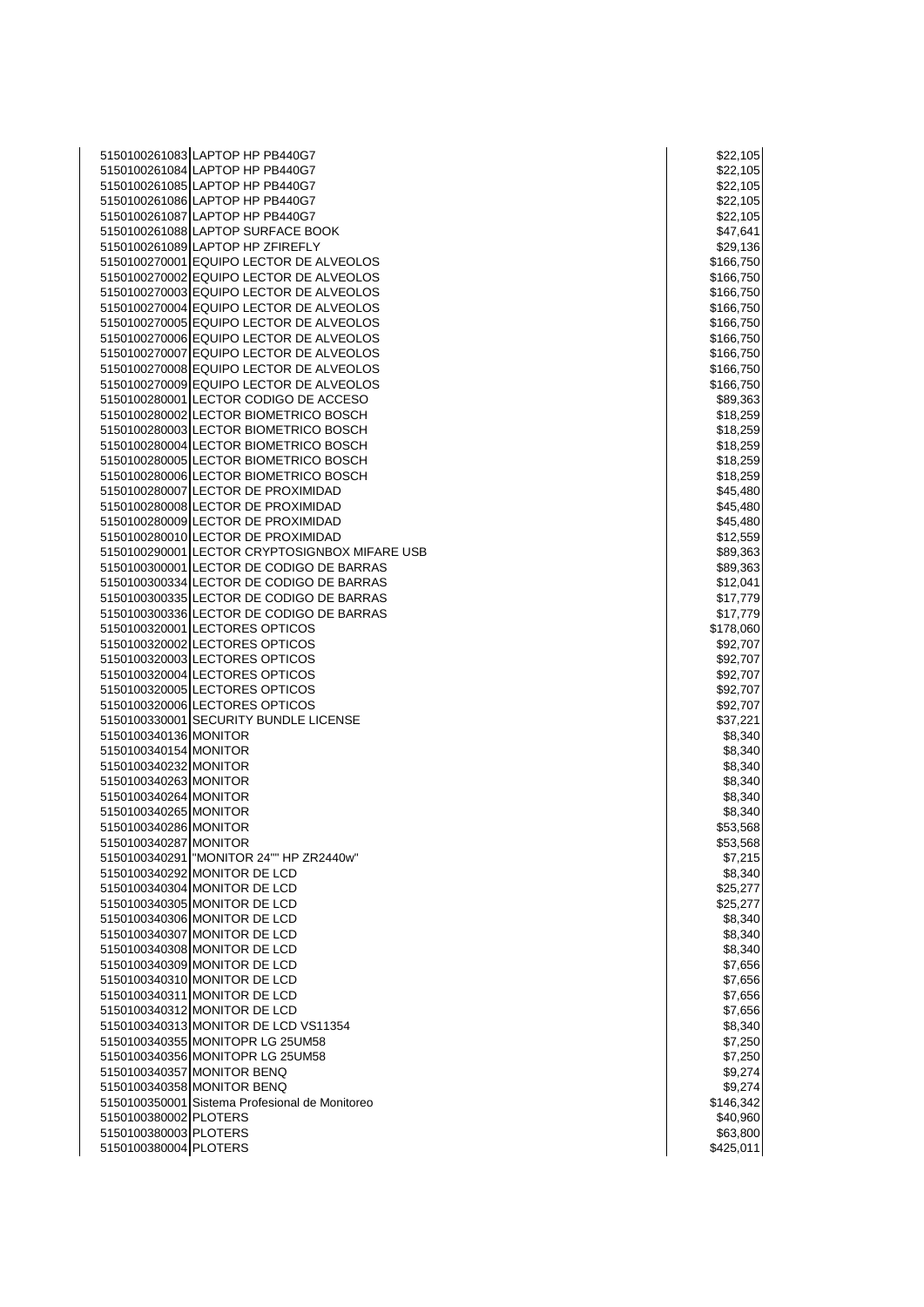| 5150100380005 PLOTTER HP DESINGJET T730                            | \$74,042 |
|--------------------------------------------------------------------|----------|
| 5150100390001 PROYECTOR EPSON H386A                                | \$12,064 |
| 5150100390002 PROYECTOR EPSON H386A                                | \$12,064 |
| 5150100390003 PROYECTOR EPSON H386A                                | \$12,064 |
| 5150100390004 PROYECTOR EPSON H386A                                | \$12,064 |
| 5150100390005 PROYECTOR PANASONYC                                  | \$27,237 |
| 5150100390006 PROJECTOR LCD                                        | \$24,489 |
| 5150100390007 VIDEOPROYECTOR                                       | \$17,704 |
| 5150100390008 PROYECTOR ACER LED K335                              | \$13,456 |
| 5150100390009 PROYECTOR ACER LED K335                              | \$13,456 |
| 5150100390010 PROYECTOR EPSON MODELO 1980WU                        | \$29,588 |
| 5150100390011 PROYECTOR EPSON MODELO 1980WU                        | \$29,588 |
| 5150100390012 PROYECTOR EPSON MODELO 1980WU                        | \$29,588 |
| 5150100390013 PROYECTOR EPSON MODELO 1980WU                        | \$29,588 |
| 5150100390014 PROYECTOR EPSON MODELO 1980WU                        | \$29,588 |
| 5150100390015 PROYECTOR LG PH30                                    | \$11,999 |
| 5150100400001 QUEMADOR EXTERNO                                     | \$8,340  |
| 5150100400003 QUEMADOR EXTERNO                                     | \$8,340  |
| 5150100400005 QUEMADOR EXTERNO                                     | \$8,340  |
| 5150100400008 QUEMADOR EXTERNO                                     | \$8,340  |
| 5150100400012 QUEMADOR EXTERNO                                     | \$8,340  |
| 5150100410001 RACK                                                 | \$38,964 |
| 5150100430001 UPS                                                  | \$8,340  |
| 5150100430004 UPS                                                  | \$80,874 |
| 5150100430005UPS                                                   | \$8,340  |
| 5150100430006 UPS                                                  | \$8,340  |
| 5150100430007 UPS                                                  | \$8,340  |
| 5150100430008 UPS                                                  | \$8,340  |
| 5150100430009 UPS                                                  | \$8,340  |
| 5150100430010 UPS                                                  | \$8,340  |
| 5150100430011 UPS                                                  | \$8,340  |
| 5150100430012UPS                                                   | \$8,340  |
| 5150100430013 UPS                                                  | \$8,340  |
| 5150100430014 UPS                                                  | \$8,340  |
| 5150100430015 UPS                                                  | \$8,340  |
| 5150100430016 UPS                                                  | \$8,340  |
| 5150100430017 UPS                                                  | \$8,340  |
| 5150100430018UPS                                                   | \$7,646  |
| 5150100430019 UPS                                                  | \$7,646  |
| 5150100430020 UPS                                                  | \$7,646  |
| 5150100430052UPS                                                   | \$63,768 |
| 5150100430053 UPS                                                  | \$63,768 |
| 5150100430054 UPS                                                  | \$63,768 |
| 5150100430060 UPS                                                  | \$21,576 |
| 5150100430061 UPS                                                  | \$21,576 |
| 5150100430062 UPS                                                  | \$21,576 |
| 5150100430063 UPS                                                  | \$21,576 |
| 5150100430064 UPS TRIPPLITE SMARTPRO ONDA Y MODULO DE BATERÍAS EXT | \$29,422 |
| 5150100430065 SITEMA DE RESPALDO UPS                               | \$9,913  |
| 5150100430066 EQUIPO DE RESPALDO DE ENERGIA                        | \$9,705  |
| 5150100440001 ROUTER                                               | \$26,283 |
| 5150100440002 ROUTER                                               | \$26,283 |
| 5150100440003 ROUTER                                               | \$26,283 |
| 5150100440004 ROUTER                                               | \$26,283 |
| 5150100440005 ROUTER                                               | \$6,881  |
| 5150100440006 ROUTER                                               | \$6,881  |
| 5150100440007 ROUTER                                               | \$6,881  |
| 5150100440008 ROUTER                                               | \$6,881  |
| 5150100440009 ROUTER                                               | \$6,881  |
| 5150100440010 ROUTER                                               | \$6,881  |
| 5150100440011 ROUTER                                               | \$6,881  |
| 5150100440012 ROUTER                                               | \$6,881  |
| 5150100440013 ROUTER                                               | \$6,881  |
| 5150100440014 ROUTER                                               | \$6,881  |
| 5150100440015 ROUTER                                               | \$6,881  |
| 5150100440016 ROUTER                                               | \$6,881  |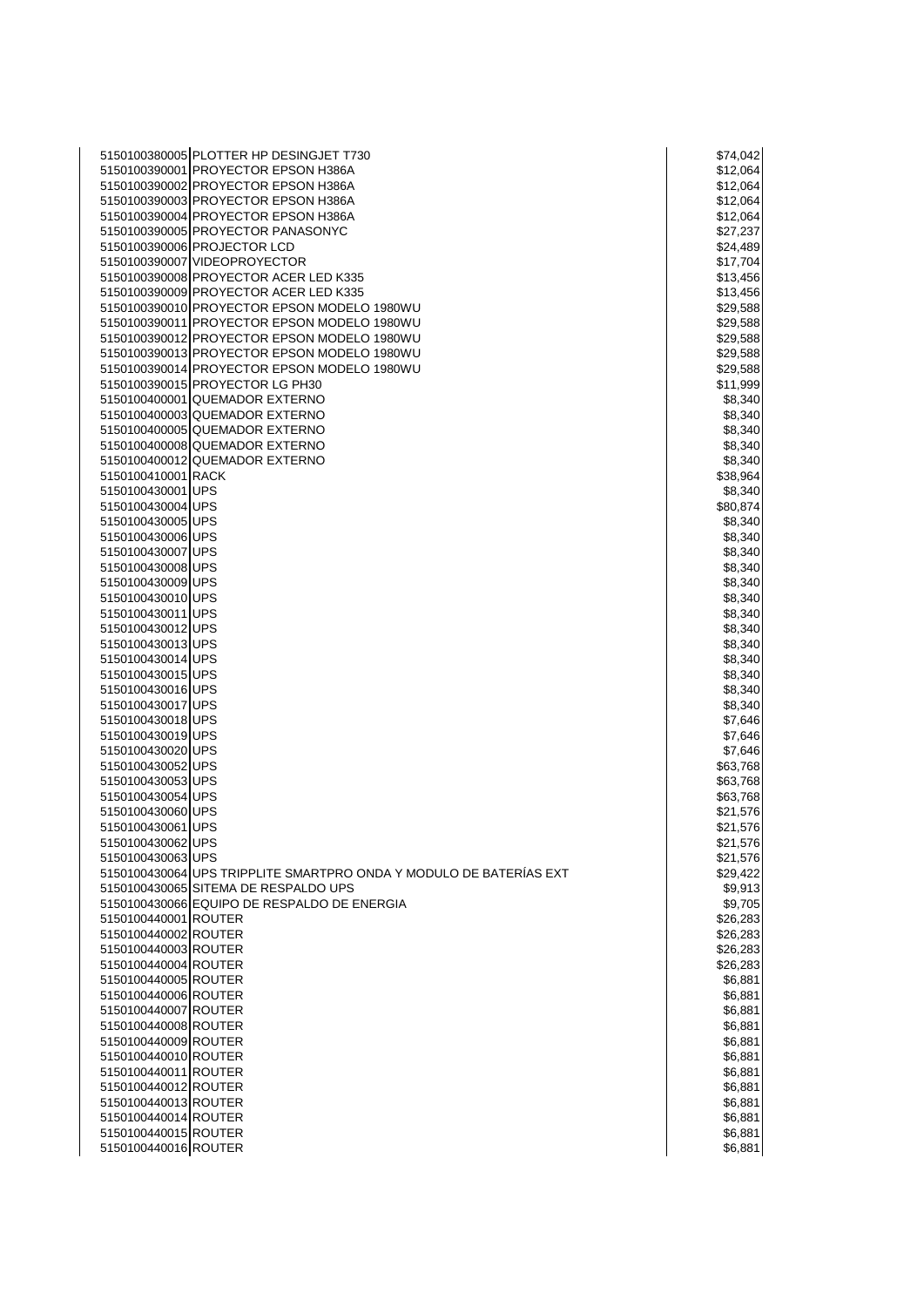| 5150100440017 ROUTER                                             | \$6,881   |
|------------------------------------------------------------------|-----------|
| 5150100440018 ROUTER                                             | \$6,881   |
| 5150100440019 ROUTER                                             | \$6,881   |
| 5150100440020 ROUTER                                             | \$6,881   |
| 5150100440021 ROUTER                                             | \$6,881   |
| 5150100440022 ROUTER                                             | \$6,881   |
| 5150100440023 ROUTER                                             | \$6,881   |
| 5150100440024 ROUTER                                             | \$6,881   |
| 5150100440025 ROUTER                                             | \$6,881   |
| 5150100440026 ROUTER                                             | \$6,881   |
| 5150100440027 ROUTER                                             | \$6,881   |
| 5150100440028 ROUTER                                             | \$6,881   |
| 5150100440029 ROUTER                                             | \$6,881   |
| 5150100440030 ROUTER                                             | \$6,881   |
| 5150100440031 ROUTER                                             |           |
|                                                                  | \$6,881   |
| 5150100440032 ROUTER                                             | \$6,881   |
| 5150100440033 ROUTER                                             | \$6,881   |
| 5150100440034 ROUTER                                             | \$6,881   |
| 5150100440035 ROUTER                                             | \$6,881   |
| 5150100440036 ROUTER                                             | \$6,881   |
| 5150100440037 ROUTER                                             | \$6,881   |
| 5150100440038 ROUTER                                             | \$6,881   |
| 5150100440039 ROUTER                                             | \$6,881   |
| 5150100440040 ROUTER                                             | \$6,881   |
| 5150100440041 ROUTER                                             | \$6,881   |
| 5150100440042 ROUTER                                             | \$6,881   |
| 5150100440043 ROUTER                                             | \$6,881   |
| 5150100440044 ROUTER                                             | \$6,881   |
| 5150100440045 ROUTER                                             | \$6,881   |
| 5150100440046 ROUTER                                             | \$6,881   |
| 5150100440047 ROUTER                                             | \$6,881   |
| 5150100440048 ROUTER                                             | \$6,881   |
| 5150100440049 ROUTER                                             | \$6,881   |
| 5150100440050 ROUTER                                             | \$26,979  |
| 5150100440051 ROUTER                                             | \$26,979  |
| 5150100440052 ROUTER                                             | \$26,979  |
| 5150100440053 ROUTER                                             | \$26,979  |
| 5150100440054 ROUTER                                             | \$25,138  |
| 5150100440055 ROUTER                                             | \$37,767  |
| 5150100440056 ROUTER                                             | \$45,241  |
| 5150100440057 ROUTER                                             | \$44,718  |
| 5150100440058 ROUTER                                             | \$55,966  |
| 5150100440059 ROUTER                                             | \$36,385  |
| 5150100440060 ROUTER                                             | \$26,283  |
| 5150100440064 ROUTER                                             | \$119,820 |
| 5150100440065 ROUTER                                             | \$38,647  |
| 5150100440066 ROUTER                                             | \$38,647  |
| 5150100440067 ROUTER                                             | \$38,647  |
| 5150100440068 ROUTER                                             |           |
|                                                                  | \$38,647  |
| 5150100440069 ROUTER                                             | \$38,647  |
| 5150100440070 ROUTER                                             | \$38,647  |
| 5150100440071 ROUTER                                             | \$37,315  |
| 5150100440072 ROUTER                                             | \$102,286 |
| 5150100440076 ROUTER 2800                                        | \$25,138  |
| 5150100440077 ROUTER 2801                                        | \$26,283  |
| 5150100440078 ROUTER 2801                                        | \$55,966  |
| 5150100440079 ROUTER 2811                                        | \$25,138  |
| 5150100440080 ROUTER 2811                                        | \$25,138  |
| 5150100440081 ROUTER 2901                                        | \$38,647  |
| 5150100440082 ROUTER 871                                         | \$6,881   |
| 5150100440083 ROUTER 871                                         | \$6,881   |
| 5150100440084 ROUTER 871                                         | \$6,881   |
| 5150100440085 ROUTER 871                                         | \$6,881   |
| 5150100440086 ROUTER AIRONET 1130A                               |           |
|                                                                  | \$26,283  |
| 5150100440089 ROUTER CATALYST 3560<br>5150100440092 ROUTER CISCO | \$41,570  |

|     |       | \$6,881              |  |
|-----|-------|----------------------|--|
|     |       | \$6,881              |  |
|     |       | \$6,881              |  |
|     |       | \$6,881<br>\$6,881   |  |
|     |       | \$6,881              |  |
|     |       | \$6,881              |  |
|     |       | \$6,881              |  |
|     |       | \$6,881              |  |
|     |       | \$6,881              |  |
|     |       | \$6,881<br>\$6,881   |  |
|     |       | \$6,881              |  |
|     |       | \$6,881              |  |
|     |       | \$6,881              |  |
|     |       | \$6,881              |  |
|     |       | \$6,881              |  |
|     |       | \$6,881<br>\$6,881   |  |
|     |       | \$6,881              |  |
|     |       | \$6,881              |  |
|     |       | \$6,881              |  |
|     |       | \$6,881              |  |
|     |       | \$6,881              |  |
|     |       | \$6,881              |  |
|     |       | \$6,881<br>\$6,881   |  |
|     |       | \$6,881              |  |
|     |       | \$6,881              |  |
|     |       | \$6,881              |  |
|     |       | \$6,881              |  |
|     |       | \$6,881              |  |
|     |       | \$6,881              |  |
|     |       |                      |  |
|     |       | \$26,979             |  |
| \$. |       | 26,979               |  |
|     |       | 26,979<br>\$26,979   |  |
| \$. |       | 25,138               |  |
|     |       | \$37,767             |  |
|     |       |                      |  |
|     |       | \$45,241<br>\$44,718 |  |
|     |       | \$55,966<br>\$36,385 |  |
|     | \$26, | 283                  |  |
|     |       | \$119,820            |  |
| \$  |       | 38,647               |  |
|     |       | \$38,647             |  |
|     |       | \$38,647             |  |
|     |       | \$38,647<br>\$38,647 |  |
|     |       | \$38,647             |  |
|     |       | \$37,315             |  |
|     |       | \$102,286            |  |
|     |       | \$25,138             |  |
|     |       | \$26,283             |  |
|     |       | \$55,966             |  |
|     |       | \$25,138<br>\$25,138 |  |
|     |       | \$38,647             |  |
|     |       | \$6,881              |  |
|     |       | \$6,881              |  |
|     |       | \$6,881              |  |
|     |       | \$6,881<br>\$26,283  |  |
|     |       | \$41,570             |  |
|     |       | \$6,881              |  |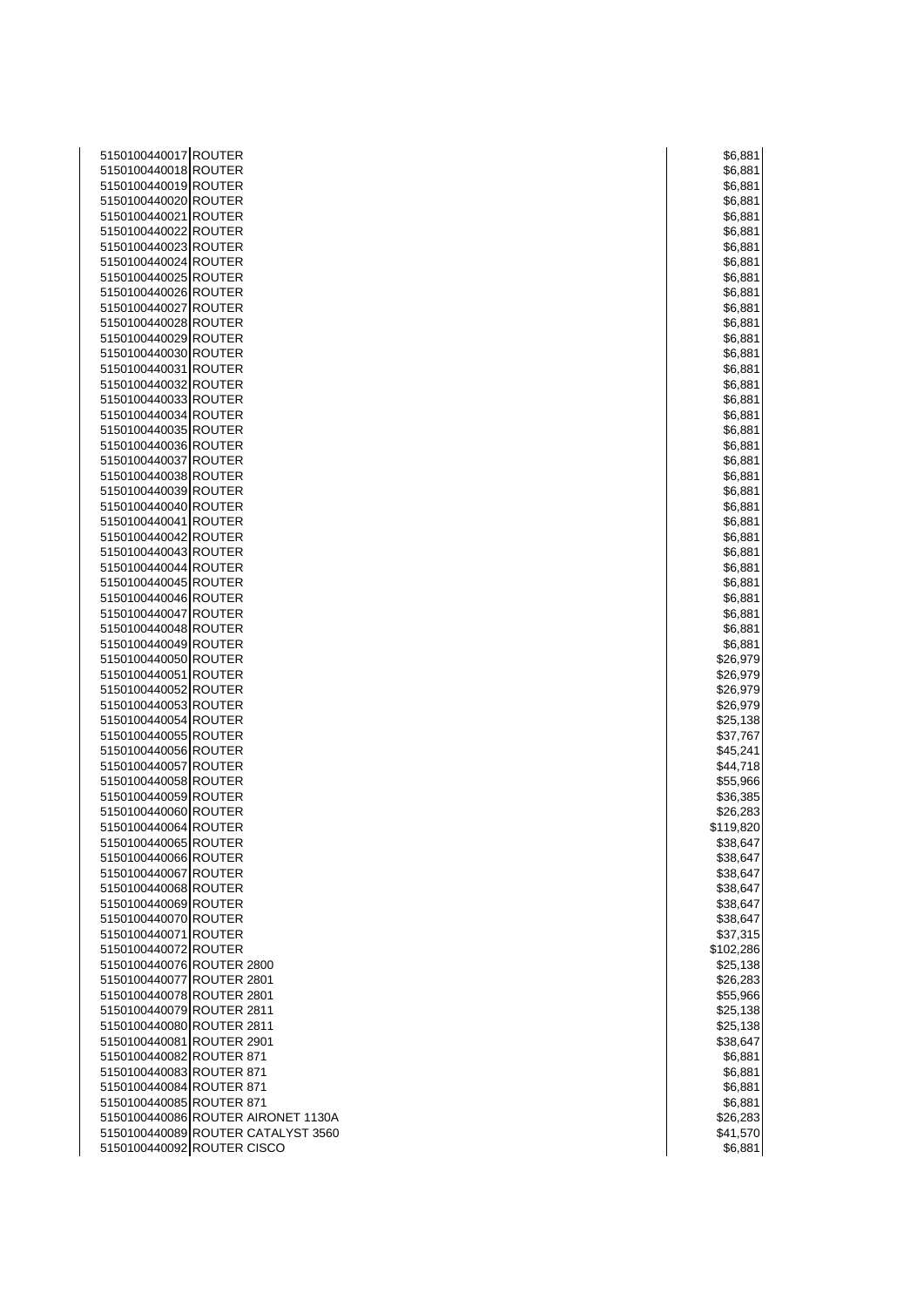| 5150100440095 ROUTER CISCO 1841<br>5150100440096 ROUTER CISCO 881<br>5150100440097 ROUTER CISCO 881G | \$17,105<br>\$15,226 |
|------------------------------------------------------------------------------------------------------|----------------------|
|                                                                                                      |                      |
|                                                                                                      |                      |
|                                                                                                      | \$15,226             |
| 5150100440099 ROUTER CISCO 881G                                                                      | \$15,226             |
| 5150100440100 ROUTER CISCO 881G                                                                      | \$16,558             |
| 5150100440101 ROUTER CISCO 881G                                                                      | \$16,558             |
| 5150100440102 ROUTER CISCO 881G                                                                      | \$16,558             |
| 5150100440103 ROUTER CISCO 881G                                                                      | \$15,226             |
| 5150100440104 ROUTER CISCO 881G                                                                      | \$15,226             |
| 5150100440105 ROUTER CISCO 881G                                                                      | \$15,226             |
| 5150100440106 ROUTER ROUTER CISCO 881G                                                               | \$15,226             |
| 5150100440107   "ROUTER W/2FE, 2WAN"                                                                 | \$26,283             |
| 5150100440108 "ROUTER W/2FE, 2WAN"                                                                   | \$26,283             |
| 5150100440109 CISCO CATALYST 3850 12 PORT-ACCES POINT                                                | \$857,016            |
| 5150100450003 SCANNER                                                                                | \$44,682             |
| 5150100450005 SCANNER                                                                                | \$44,682             |
| 5150100450007 SCANNER                                                                                |                      |
|                                                                                                      | \$44,682             |
| 5150100450009 SCANNER                                                                                | \$17,824             |
| 5150100450011 SCANNER                                                                                | \$12,558             |
| 5150100450012 SCANNER                                                                                | \$14,479             |
| 5150100450013 SCANNER                                                                                | \$20,835             |
| 5150100450014 SCANNER                                                                                | \$20,835             |
| 5150100450015 SCANNER                                                                                | \$20,835             |
| 5150100450016 SCANNER                                                                                | \$20,835             |
| 5150100450017 SCANNER                                                                                | \$20,835             |
| 5150100450018 SCANNER                                                                                | \$20,835             |
| 5150100450020 SCANNER                                                                                | \$20,835             |
| 5150100450021 SCANNER                                                                                | \$20,835             |
| 5150100450022 SCANNER                                                                                | \$20,835             |
| 5150100450023 SCANNER                                                                                | \$20,835             |
| 5150100450024 SCANNER                                                                                | \$20,835             |
| 5150100450025 SCANNER                                                                                | \$20,835             |
| 5150100450026 SCANNER                                                                                | \$20,835             |
| 5150100450027 SCANNER                                                                                | \$20,835             |
| 5150100450028 SCANNER                                                                                | \$20,835             |
| 5150100450029 SCANNER                                                                                | \$20,835             |
| 5150100450030 SCANNER                                                                                | \$20,835             |
| 5150100450031 SCANNER                                                                                | \$20,835             |
| 5150100450032 SCANNER                                                                                | \$20,835             |
| 5150100450033 SCANNER                                                                                | \$20,835             |
| 5150100450034 SCANNER                                                                                | \$20,835             |
| 5150100450035 SCANNER                                                                                | \$20,835             |
| 5150100450036 SCANNER                                                                                | \$20,835             |
| 5150100450037 SCANNER                                                                                | \$20,835             |
| 5150100450038 SCANNER                                                                                | \$20,835             |
| 5150100450039 SCANNER                                                                                | \$20,835             |
| 5150100450040 SCANNER                                                                                | \$20,835             |
|                                                                                                      |                      |
| 5150100450041 SCANNER                                                                                | \$20,835             |
| 5150100450042 SCANNER                                                                                | \$20,835             |
| 5150100450043 SCANNER                                                                                | \$20,835             |
| 5150100450044 SCANNER                                                                                | \$20,835             |
| 5150100450045 SCANNER                                                                                | \$20,835             |
| 5150100450046 SCANNER                                                                                | \$20,835             |
| 5150100450047 SCANNER                                                                                | \$20,835             |
| 5150100450048 SCANNER                                                                                | \$20,835             |
| 5150100450049 SCANNER                                                                                | \$20,835             |
| 5150100450050 SCANNER                                                                                | \$20,835             |
| 5150100450051 SCANNER                                                                                | \$20,835             |
| 5150100450052 SCANNER                                                                                | \$20,835             |
| 5150100450053 SCANNER                                                                                | \$20,835             |
| 5150100450054 SCANNER                                                                                | \$20,835             |
| 5150100450055 SCANNER                                                                                | \$27,604             |
| 5150100450056 SCANNER                                                                                | \$27,604             |
|                                                                                                      |                      |
| 5150100450057 SCANNER                                                                                | \$27,604             |

| \$6,881               |  |
|-----------------------|--|
| \$17,105              |  |
| \$15,226              |  |
| \$15,226              |  |
| \$15,226              |  |
| \$16,558              |  |
| \$16,558              |  |
| \$16,558              |  |
| \$15,226              |  |
|                       |  |
| \$15,226<br>\$15,226  |  |
|                       |  |
| \$15,226              |  |
| \$26,283              |  |
| \$26,283              |  |
| \$857,016             |  |
| \$44,682              |  |
| \$44,682              |  |
| \$44,682              |  |
| \$17,824              |  |
|                       |  |
| \$12,558              |  |
| \$14,479              |  |
| \$20,835              |  |
| \$20,835              |  |
| \$20,835<br>\$20,835  |  |
|                       |  |
| \$20,835              |  |
| \$20,835              |  |
| 20,835<br>\$          |  |
| \$20,835              |  |
| \$20,835              |  |
|                       |  |
| \$20,835              |  |
| \$20,835              |  |
| \$20,835              |  |
| \$20,835              |  |
| \$20,835              |  |
| 0,835<br>\$20         |  |
| \$20,835              |  |
| \$20,835              |  |
| \$.<br>,8<br>35<br>20 |  |
| \$20,835              |  |
|                       |  |
| \$20,835              |  |
| \$:<br>20,835         |  |
| \$20,835              |  |
| \$20,835              |  |
| \$20,835              |  |
| 20,83<br>ξĖ<br>5      |  |
| 20,835<br>\$.         |  |
| \$20,835              |  |
|                       |  |
| \$20,835<br>\$20,835  |  |
|                       |  |
| \$20,835              |  |
| \$20,835              |  |
| 20,835<br>\$:         |  |
| \$20,835              |  |
| \$20,835              |  |
| \$20,835              |  |
| \$20,835              |  |
| \$20,835              |  |
| \$20,835              |  |
| \$20,835              |  |
|                       |  |
| \$20,835              |  |
| \$20,835              |  |
| \$27,604              |  |
| \$.<br>27<br>,604     |  |
| \$27,604              |  |
| \$27,604              |  |
|                       |  |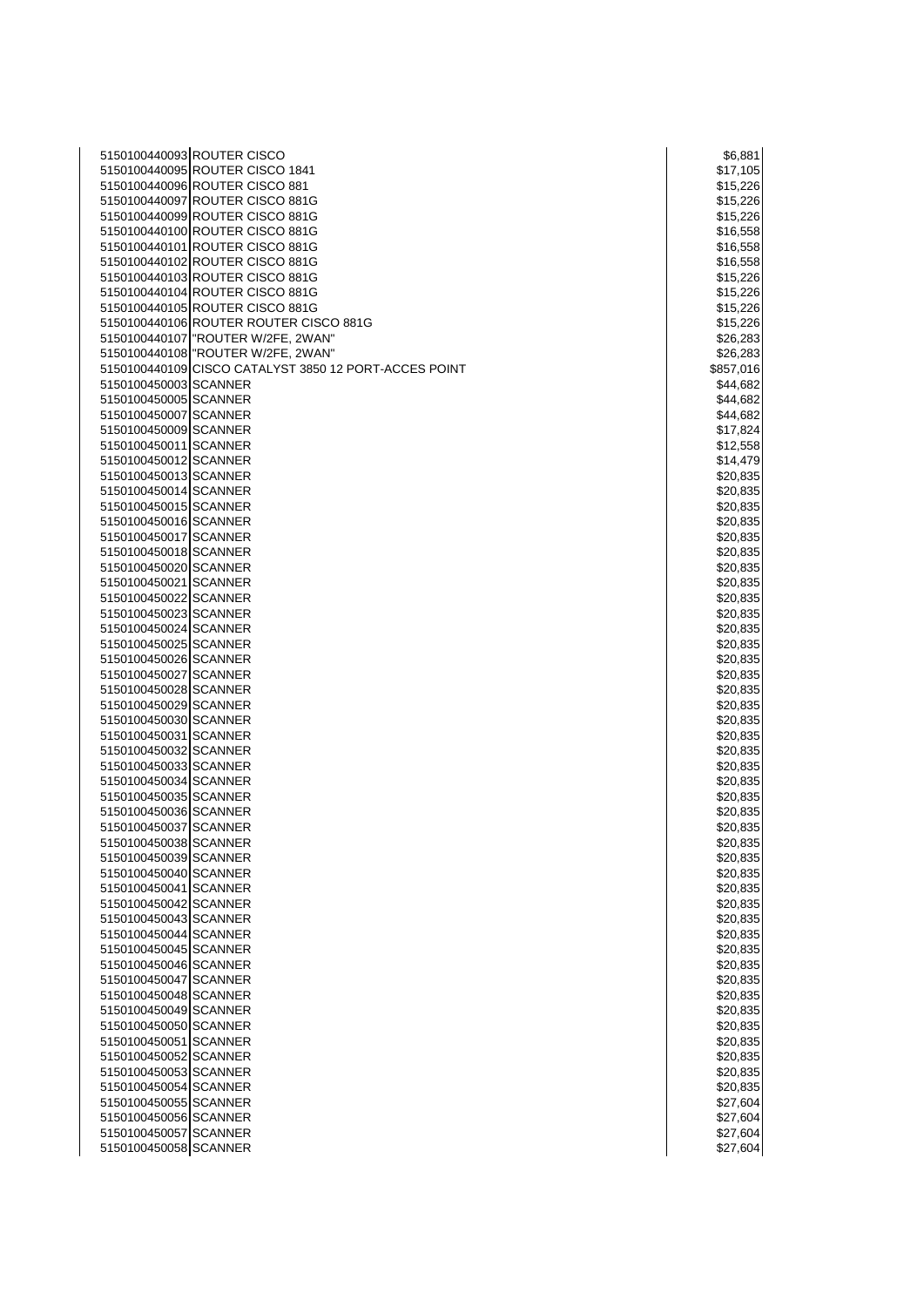| 5150100450059 SCANNER |                                     | \$27,604 |
|-----------------------|-------------------------------------|----------|
| 5150100450060 SCANNER |                                     | \$27,604 |
| 5150100450061 SCANNER |                                     | \$27,604 |
| 5150100450062 SCANNER |                                     | \$27,604 |
| 5150100450063 SCANNER |                                     |          |
|                       |                                     | \$27,604 |
| 5150100450064 SCANNER |                                     | \$27,604 |
| 5150100450065 SCANNER |                                     | \$27,604 |
| 5150100450066 SCANNER |                                     | \$27,604 |
| 5150100450067 SCANNER |                                     | \$27,604 |
| 5150100450068 SCANNER |                                     | \$27,604 |
| 5150100450069 SCANNER |                                     | \$27,604 |
| 5150100450070 SCANNER |                                     | \$27,604 |
| 5150100450071 SCANNER |                                     | \$27,604 |
|                       |                                     |          |
| 5150100450072 SCANNER |                                     | \$20,835 |
| 5150100450073 SCANNER |                                     | \$27,604 |
| 5150100450074 SCANNER |                                     | \$20,835 |
| 5150100450075 SCANNER |                                     | \$27,604 |
| 5150100450076 SCANNER |                                     | \$27,604 |
| 5150100450077 SCANNER |                                     | \$27,604 |
| 5150100450078 SCANNER |                                     | \$20,835 |
| 5150100450079 SCANNER |                                     | \$27,604 |
| 5150100450080 SCANNER |                                     | \$27,604 |
|                       |                                     |          |
|                       | 5150100450081 SCANNER SCANJET N7710 | \$44,682 |
|                       | 5150100450082 SCANNER SCANJET N8420 | \$14,479 |
|                       | 5150100450083 SCANNER SCANJET N8420 | \$14,479 |
|                       | 5150100450084 SCANER KODAK 12600    | \$15,602 |
|                       | 5150100450085 SCANER KODAK 12600    | \$15,602 |
|                       | 5150100450086 SCANER KODAK 12600    | \$15,602 |
|                       | 5150100450087 SCANER KODAK 12600    | \$15,602 |
|                       | 5150100450088 SCANER KODAK 12600    | \$15,602 |
|                       | 5150100450089 SCANER KODAK 12600    | \$15,602 |
|                       | 5150100450090 SCANER KODAK 12600    | \$15,602 |
|                       |                                     |          |
|                       | 5150100450091 SCANER KODAK 12600    | \$15,602 |
|                       | 5150100450092 SCANER KODAK 12600    | \$15,602 |
|                       | 5150100450093 SCANER KODAK 12600    | \$15,602 |
|                       | 5150100450094 SCANER KODAK 12600    | \$15,602 |
|                       | 5150100450095 SCANER KODAK 12600    | \$15,602 |
|                       | 5150100450096 SCANNER I2620         | \$17,275 |
|                       | 5150100450097 SCANNER I2620         | \$17,275 |
|                       | 5150100450098 SCANNER I2620         | \$17,275 |
|                       | 5150100450099 SCANNER I2620         | \$17,275 |
|                       | 5150100450100 SCANNER I2620         | \$17,275 |
|                       | 5150100450101 SCANNER I2620         | \$17,275 |
|                       |                                     |          |
|                       | 5150100450102 SCANNER I2620         | \$17,275 |
|                       | 5150100450103 SCANNER I2620         | \$17,275 |
|                       | 5150100450104 SCANNER I2620         | \$17,275 |
|                       | 5150100450105 SCANNER I2620         | \$17,275 |
|                       | 5150100450106 SCANNER I2620         | \$17,275 |
|                       | 5150100450107 SCANNER I2620         | \$17,275 |
|                       | 5150100450108 SCANNER I2620         | \$17,275 |
|                       | 5150100450109 SCANNER I2620         | \$17,275 |
|                       | 5150100450110 SCANNER I2620         | \$17,275 |
|                       | 5150100450111 SCANNER I2620         | \$17,275 |
|                       |                                     |          |
|                       | 5150100450112 SCANNER I2620         | \$17,275 |
|                       | 5150100450113 SCANNER I2620         | \$17,275 |
|                       | 5150100450114 SCANNER I2620         | \$17,275 |
|                       | 5150100450115 SCANNER I2620         | \$17,275 |
|                       | 5150100450116 SCANNER I2620         | \$17,275 |
|                       | 5150100450117 SCANNER I2620         | \$17,275 |
|                       | 5150100450118 SCANNER I2620         | \$17,275 |
|                       | 5150100450119 SCANNER I2620         | \$17,275 |
|                       | 5150100450120 SCANNER I2620         | \$17,275 |
|                       | 5150100450121 SCANNER I2620         |          |
|                       |                                     | \$17,275 |
|                       | 5150100450122 SCANNER I2620         | \$17,275 |
|                       | 5150100450123 SCANNER I2620         | \$17,275 |
|                       | 5150100450124 SCANNER I2620         | \$17,275 |

| \$27                            | ,604                              |
|---------------------------------|-----------------------------------|
|                                 | \$27,604                          |
|                                 | \$27,604                          |
| \$27                            | ,604                              |
|                                 | \$27,604                          |
|                                 | \$27,604                          |
| \$27                            | ,604                              |
| \$27                            | ,604                              |
| \$27,60                         | )4                                |
|                                 | \$27,604                          |
|                                 |                                   |
| 27                              | -<br>\$27,604<br>\$27,604<br>,604 |
|                                 | \$27,604                          |
|                                 | \$20,835                          |
|                                 | \$27,604                          |
|                                 | \$20,835                          |
|                                 | \$27,604                          |
|                                 | \$27,604                          |
|                                 | \$27,604                          |
|                                 | \$20,835                          |
|                                 | \$27,604                          |
|                                 |                                   |
|                                 | \$27,604                          |
|                                 | \$44,682                          |
|                                 | \$14,479                          |
|                                 | \$14,479                          |
|                                 | \$15,602                          |
|                                 | \$15,602                          |
|                                 | \$15,602                          |
|                                 | \$15,602                          |
|                                 | \$15,602                          |
|                                 | \$15,602                          |
|                                 | \$15,602                          |
|                                 | \$15,602                          |
| \$15,60                         | )2                                |
|                                 | \$15,602                          |
|                                 | \$15,602                          |
| \$15,60                         |                                   |
|                                 | \$17,275                          |
| \$17,2                          | 275                               |
| \$17                            | í,<br>$\overline{2}$<br>75        |
| \$17,2                          | 275                               |
|                                 | \$17,275                          |
| \$17                            | ,<br>275                          |
| \$17,                           | $^{27}$<br>5                      |
| .<br>\$17,                      | 275                               |
| \$<br>1                         | 5                                 |
| \$1<br>$\overline{\phantom{a}}$ | $\overline{\mathbf{c}}$<br>5      |
| \$1                             | 5                                 |
| l<br>\$1                        | İ<br>5<br>Ï                       |
| I<br>\$1                        | 5<br>I                            |
| $\overline{\phantom{a}}$        |                                   |
| \$1<br>\$1                      | 5<br>5                            |
| I                               | 1<br>5                            |
| \$1                             |                                   |
| \$1                             | 5                                 |
| \$1<br>I                        | 5<br>I                            |
| \$1<br>$\prime$                 | 5<br>5                            |
| \$1<br>$\prime$                 |                                   |
| \$1<br>7                        | 5                                 |
| \$1<br>$\overline{\prime}$      | 5<br>$\overline{\mathcal{C}}$     |
| \$1                             | 5                                 |
| \$1<br>j                        | 5                                 |
| \$1<br>l                        | 2<br>5                            |
| \$1<br>I                        | 5                                 |
| \$1<br>j                        | 5<br>Í                            |
| \$<br>1                         |                                   |
| \$1                             | J                                 |
|                                 |                                   |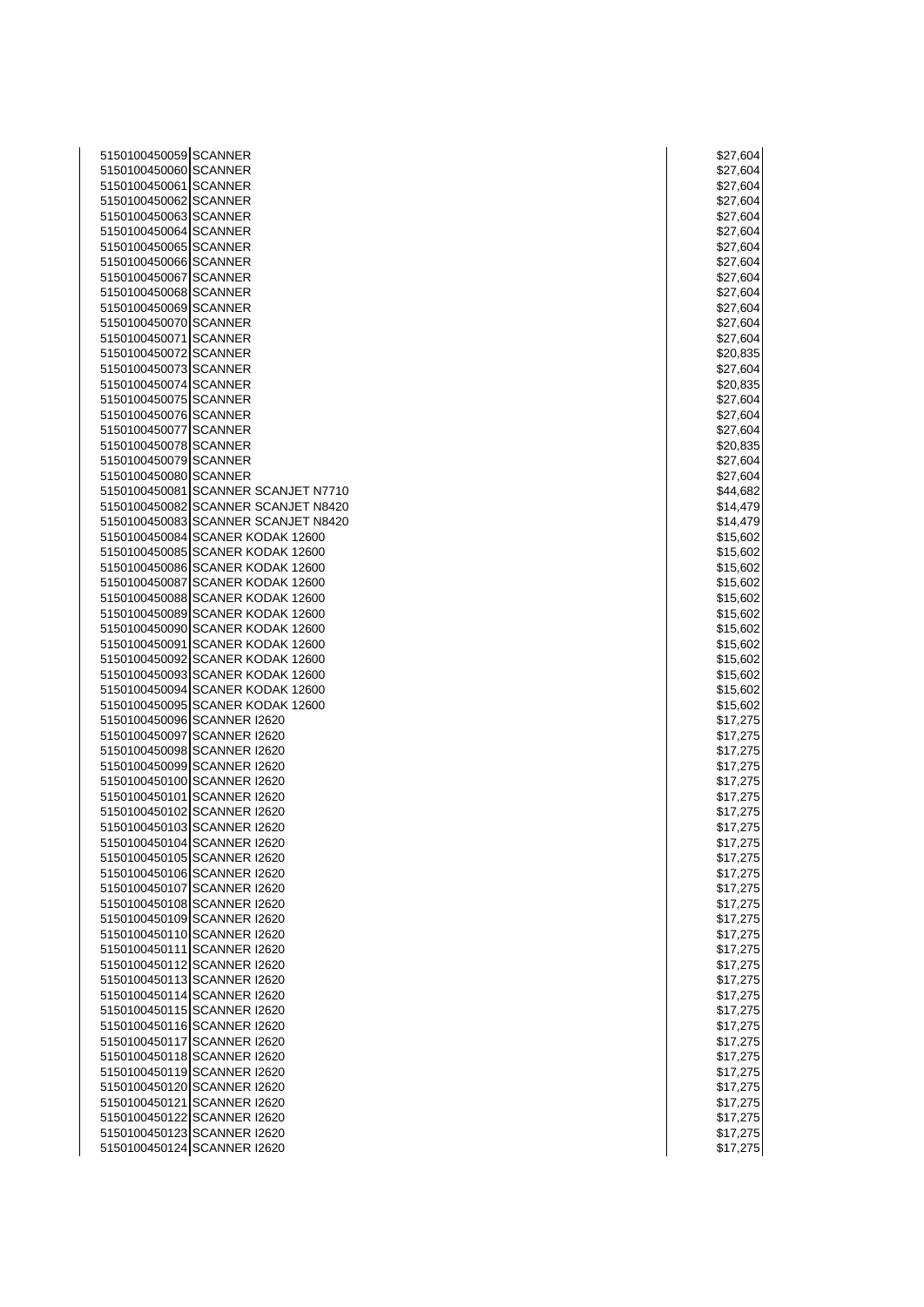| 5150100450125 SCANNER I2620         | \$17,275 |
|-------------------------------------|----------|
| 5150100450126 SCANNER I2620         | \$17,275 |
| 5150100450127 SCANNER I2620         | \$17,275 |
| 5150100450128 SCANNER I2620         | \$17,275 |
|                                     |          |
| 5150100450129 SCANNER I2620         | \$17,275 |
| 5150100450130 SCANNER I2620         | \$17,275 |
| 5150100450131 SCANNER I2620         | \$17,275 |
| 5150100450132 SCANNER I2620         | \$17,275 |
| 5150100450133 SCANNER I2620         | \$17,275 |
| 5150100450134 SCANNER I2620         | \$17,275 |
|                                     |          |
| 5150100450135 SCANNER I2620         | \$17,275 |
| 5150100450136 SCANNER I2620         | \$17,275 |
| 5150100450137 SCANNER I2620         | \$17,275 |
| 5150100450138 SCANNER I2620         | \$17,275 |
| 5150100450139 SCANNER I2620         | \$17,275 |
| 5150100450140 SCANNER I2620         | \$17,275 |
| 5150100450141 SCANNER I2620         | \$17,275 |
|                                     |          |
| 5150100450142 SCANNER I2620         | \$17,275 |
| 5150100450143 SCANNER I2620         | \$17,275 |
| 5150100450144 SCANNER I2620         | \$17,275 |
| 5150100450145 SCANNER I2620         | \$17,275 |
| 5150100450146 SCANNER I2620         | \$17,275 |
| 5150100450147 SCANNER I2620         | \$17,275 |
| 5150100450148 SCANNER I2620         | \$17,275 |
|                                     |          |
| 5150100450149 SCANNER I2620         | \$17,275 |
| 5150100450150 SCANNER I2620         | \$17,275 |
| 5150100450151 SCANNER I2620         | \$17,275 |
| 5150100450152 SCANNER I2620         | \$17,275 |
| 5150100450153 SCANNER I2620         | \$17,275 |
| 5150100450154 SCANNER I2620         | \$17,275 |
| 5150100450155 SCANNER I2620         |          |
|                                     | \$17,275 |
| 5150100450156 SCANNER I2620         | \$17,275 |
| 5150100450157 SCANNER I2620         | \$17,275 |
| 5150100450158 SCANNER I2620         | \$17,275 |
| 5150100450159 SCANNER I2620         | \$17,275 |
| 5150100450160 SCANNER I2620         | \$17,275 |
| 5150100450161 SCANNER I2620         | \$17,275 |
| 5150100450162 SCANNER I2620         |          |
|                                     | \$17,275 |
| 5150100450163 SCANNER I2620         | \$17,275 |
| 5150100450164 SCANNER I2620         | \$17,275 |
| 5150100450165 SCANNER I2620         | \$17,275 |
| 5150100450166 ESCANER DUPLEX ALARIS | \$19,646 |
| 5150100450167 SCANNER ALARIS S2050  | \$12,528 |
| 5150100450168 SCANNER ALARIS S2050  | \$12,528 |
| 5150100450169 SCANNER ALARIS S2050  | \$12,528 |
|                                     |          |
| 5150100450170 SCANNER ALARIS S2050  | \$12,528 |
| 5150100450171 SCANNER ALARIS S2050  | \$12,528 |
| 5150100450172 SCANNER ALARIS S2050  | \$12,528 |
| 5150100450173 SCANNER ALARIS S2050  | \$12,528 |
| 5150100450174 SCANNER ALARIS S2050  | \$12,528 |
| 5150100450175 SCANNER ALARIS S2050  | \$12,528 |
| 5150100450176 SCANNER ALARIS S2050  |          |
|                                     | \$12,528 |
| 5150100450177 SCANNER ALARIS S2050  | \$12,528 |
| 5150100450178 SCANNER ALARIS S2050  | \$12,528 |
| 5150100450179 SCANNER ALARIS S2050  | \$12,528 |
| 5150100450180 SCANNER ALARIS S2050  | \$12,528 |
| 5150100450181 SCANNER ALARIS S2050  | \$12,528 |
| 5150100450182 SCANNER ALARIS S2050  | \$12,528 |
|                                     |          |
| 5150100450183 SCANNER ALARIS S2050  | \$12,528 |
| 5150100450184 SCANNER ALARIS S2050  | \$12,528 |
| 5150100450185 SCANNER ALARIS S2050  | \$12,528 |
| 5150100450186 SCANNER ALARIS S2050  | \$12,528 |
| 5150100450187 SCANNER ALARIS S2050  | \$12,528 |
| 5150100450188 SCANNER ALARIS S2050  | \$12,528 |
| 5150100450189 SCANNER ALARIS S2050  | \$12,528 |
|                                     |          |
| 5150100450190 SCANNER ALARIS S2050  | \$12,528 |

| \$1  | 7.<br>,275                                         |
|------|----------------------------------------------------|
| \$17 | ,275<br>,275                                       |
| \$17 |                                                    |
| \$17 | ,,<br>275                                          |
| \$17 | 275                                                |
| \$1  | 5                                                  |
| \$1  | 5<br>27<br>7                                       |
| \$17 | $\frac{1}{2}$<br>'5                                |
| \$1  | 75<br>2                                            |
| \$1  | í<br>5<br>7                                        |
| \$1  | 75                                                 |
| \$1  | 7<br>75                                            |
|      | $\mathcal{I}$                                      |
| \$17 | ;<br>$^{27}$<br>Έ                                  |
| \$1  | ŗ,<br>275<br>7                                     |
| \$1  | ,275<br>7                                          |
| \$1  | ,275<br>,275<br>7                                  |
| \$1  | 5<br>$\overline{7}$                                |
| \$17 | ,275                                               |
| \$17 | 275                                                |
| \$1  | ,275                                               |
| \$1  | ,<br>27<br>5<br>7                                  |
| \$17 | 275                                                |
| \$1  | 275<br>$\overline{\prime}$                         |
| \$17 | ,27<br>΄5                                          |
| \$1  | 275<br>7                                           |
| \$1  | ,275<br>7                                          |
|      | Έ                                                  |
| \$17 |                                                    |
| \$1  | 275<br>7                                           |
| \$17 | 275<br>;                                           |
| \$17 | 275                                                |
| \$1  | $\ddot{\phantom{0}}$<br>275<br>$\overline{\prime}$ |
| \$1  | ļ.<br>275<br>7                                     |
| \$17 | $\overline{27}$<br>75                              |
| \$1  | 275                                                |
|      |                                                    |
|      |                                                    |
|      | \$17,27<br>5                                       |
|      | \$17,275                                           |
| \$1  | ŗ,<br>275<br>$\overline{\prime}$                   |
| \$1  | Έ<br>7                                             |
| \$1  | 275<br>7                                           |
| \$1  | 5                                                  |
| \$1  | , 27<br>5<br>7                                     |
|      | \$19,646                                           |
| \$1  | 2,52<br>28                                         |
| \$1  | 2,5<br>28                                          |
| \$1: | 2,52<br>28                                         |
| \$1  | 2,52<br>$^{28}$<br>$\overline{\phantom{a}}$        |
|      | \$12,528                                           |
|      | \$12,528                                           |
|      |                                                    |
|      | \$12,528                                           |
|      | \$12,528                                           |
|      | \$12,528                                           |
|      | \$12,528                                           |
|      | \$12,528                                           |
|      | \$12,528                                           |
|      |                                                    |
|      | \$12,528<br>\$12,528                               |
|      | \$12,528                                           |
|      | \$12,528                                           |
|      | \$12,528                                           |
|      | \$12,52<br>28                                      |
|      | \$12,528                                           |
|      | \$12,528                                           |
|      |                                                    |
|      | \$12,528<br>\$12,5<br>28                           |
|      |                                                    |
|      | \$12,528<br>\$12,528                               |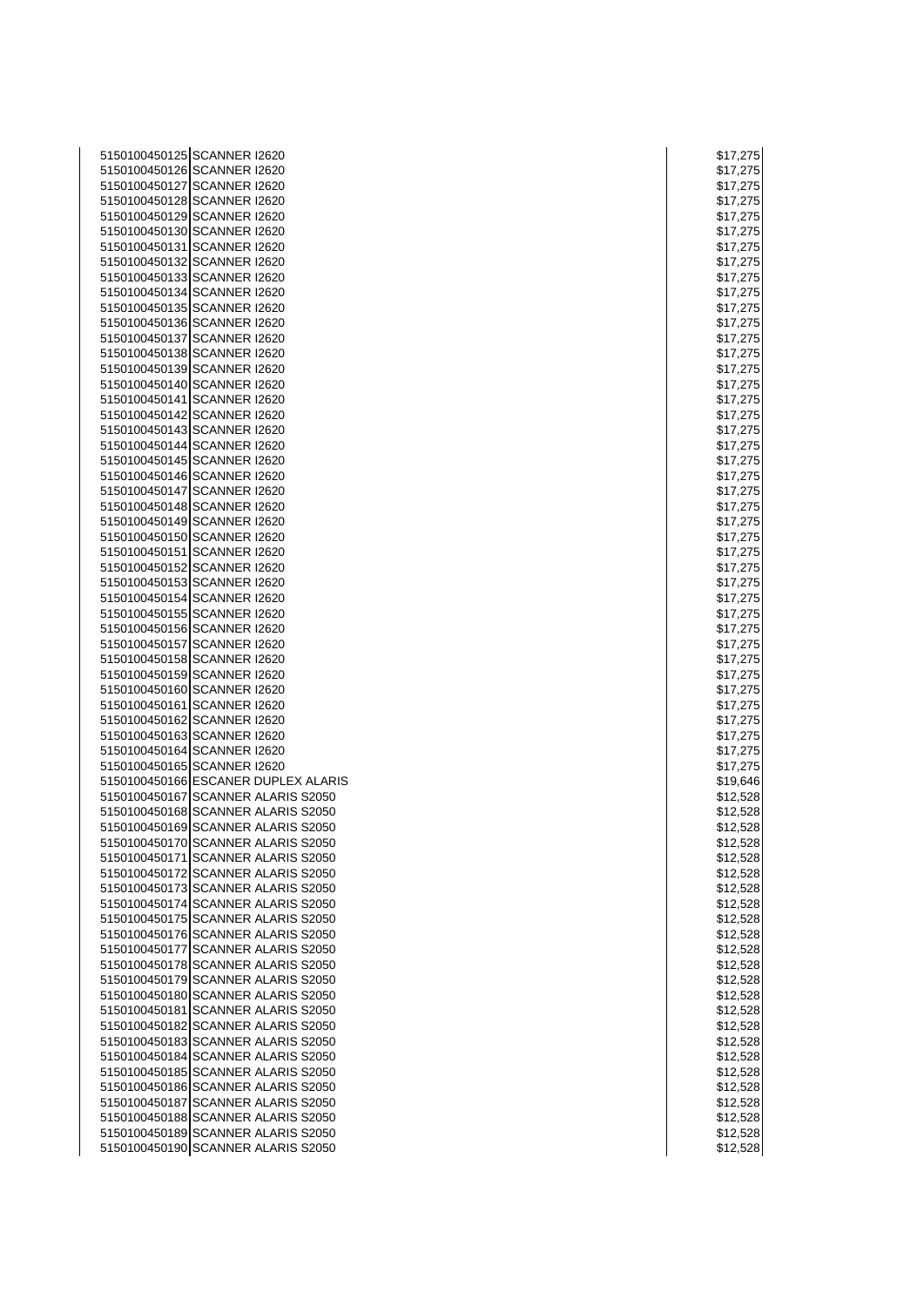| 5150100450191 SCANNER ALARIS S2050                                         | \$12,528  |
|----------------------------------------------------------------------------|-----------|
| 5150100450192 SCANNER ALARIS S2050                                         | \$12,528  |
| 5150100450193 SCANNER ALARIS S2050                                         | \$12,528  |
| 5150100450194 SCANNER ALARIS S2050                                         | \$12,528  |
| 5150100450195 SCANNER ALARIS S2050                                         | \$12,528  |
| 5150100450196 SCANNER ALARIS S2050                                         | \$12,528  |
| 5150100450197 SCANNER ALARIS S3120                                         | \$99,986  |
| 5150100460010 SERVIDOR                                                     | \$19,725  |
| 5150100460020 SERVIDOR                                                     | \$290,000 |
| 5150100460021 SERVIDOR                                                     |           |
|                                                                            | \$290,000 |
| 5150100460022 SERVIDOR                                                     | \$228,909 |
| 5150100460023 SERVIDOR                                                     | \$17,770  |
| 5150100460024 SERVIDOR                                                     | \$17,770  |
| 5150100460025 SERVIDOR                                                     | \$17,770  |
| 5150100460026 SERVIDOR PROLIANT DL360R05                                   | \$82,944  |
| 5150100460028 SERVIDOR CENTER 7825                                         | \$141,705 |
| 5150100460029 SERVIDOR CENTER 7825                                         | \$141,705 |
| 5150100460030 SERVIDOR CENTER 7825                                         | \$141,705 |
| 5150100460031 SERVIDOR DL360 G5                                            | \$82,944  |
| 5150100460032 SERVIDOR DL380G7                                             | \$71,447  |
| 5150100460033 SERVIDOR PROLIANT DL360R05                                   | \$82,944  |
| 5150100460034 SERVIDOR PROLIANT DL360R05                                   | \$82,944  |
| 5150100460050 SERVIDOR PROLIANT ML35                                       | \$43,820  |
| 5150100460051 SERVIDOR PROLIANT ML35                                       | \$44,245  |
| 5150100460052 SERVIDOR PROLIANT ML35                                       | \$68,741  |
| 5150100460055 SERVIDOR                                                     | \$114,366 |
| 5150100460056 SERVIDOR                                                     | \$89,909  |
| 5150100460057 SERVIDOR DL360G7                                             |           |
|                                                                            | \$89,909  |
| 5150100460058 SERVIDOR DL360G7                                             | \$89,909  |
| 5150100460059 SERVIDOR DL360G7                                             | \$89,909  |
| 5150100460060 HP DL160 GEN8 NHP LFF CTO SERVER                             | \$50,533  |
| 5150100460061 HP DL160 GEN8 NHP LFF CTO SERVER                             | \$50,533  |
| 5150100460062 HP ML350P GEN8 E5-2620V2 FIO KIT                             | \$41,885  |
| 5150100460063 HP DL360P GEN8 10-SFF CTO SERVER                             | \$193,019 |
| 5150100460064 HP DL360P GEN8 10-SFF CTO SERVER                             | \$193,019 |
| 5150100460065 1 CONSOLA, MONITOR Y SWITCH KVM PARA RACK DE SERVIDORES      | \$51,516  |
| 5150100460066 HP D2700 DISK ENCLOSURE-7CE437P0JS                           | \$201,564 |
| 5150100460067 EQUIPOS ASA 5515-X WITH SERVICE                              | \$842,115 |
| 5150100460068 HP D2700 DISK ENCLOSURE-7CE437P0FL                           | \$201,564 |
| 5150100460069 SERVIDOR HP PROLIANT D160 GEN9/2M250014W                     | \$44,266  |
| 5150100460070 SERVIDOR-BIBLIOTECA C/AUTO CARGADOR HP 1/8 G2 LTO-6 ULT 6250 | \$364,431 |
| 5150100460071 SERVIDOR-EQUIPO PARA RESPALDOS HP DL360P GRN9                | \$364,431 |
| 5150100460072 SERVIDOR HP PROLIANT D160 GEN9/2M2506005W                    | \$44,266  |
| 5150100460073 SERVIDOR DELL POWEREDGE T320 XEON                            | \$158,514 |
| 5150100460074 NIAGRA GOSTREAM S EQUIPO HD-SDI                              | \$312,003 |
| 5150100460075 HPE PROLIANT SERVER DL580 GEN 10                             | \$487,064 |
| 5150100460076 HPE PROLIANT SERVER DL360 GEN 10                             | \$128,507 |
| 5150100460077 HPE PROLIANT SERVER DL360 GEN 10                             | \$128,507 |
| 5150100460078 HPE PROLIANT SERVER DL360 GEN 10                             | \$86,332  |
| 5150100460079 HPE PROLIANT SERVER DL360 GEN 10                             | \$86,332  |
|                                                                            |           |
| 5150100460080 SERVIDOR PROLIANT DL 360                                     | \$76,728  |
| 5150100460081 SERVIDOR PROLIANT DL 360                                     | \$76,728  |
| 5150100460082 SERVIDOR PROLIANT DL 360                                     | \$76,728  |
| 5150100460083 SERVIDOR PROLIANT DL 360                                     | \$76,728  |
| 5150100480056 SWITCH                                                       | \$225,476 |
| 5150100480064 SWITCH 24 PUERTOS CATALIST EXPRESS                           | \$8,718   |
| 5150100480065 SWITCH 24 PUERTOS CATALIST EXPRESS                           | \$8,718   |
| 5150100480067 SWITCH 24 PUERTOS                                            | \$40,068  |
| 5150100480069 SWITCH 24 PUERTOS                                            | \$50,577  |
| 5150100480070 SWITCH 24 PUERTOS                                            | \$50,577  |
| 5150100480071 SWITCH 24 PUERTOS                                            | \$50,577  |
| 5150100480073 SWITCH AIP-SSM-20                                            | \$144,900 |
| 5150100480074 SWITCH AIP-SSM-20                                            | \$144,900 |
| 5150100480087 SWITCH CISCO CATALYST 2960S 24GigE                           | \$23,108  |
| 5150100480088 SWITCH CISCO CATALYST 2960S 24GigE                           | \$23,108  |
| 5150100480089 SWITCH CISCO CATALYST 3560                                   | \$47,408  |
|                                                                            |           |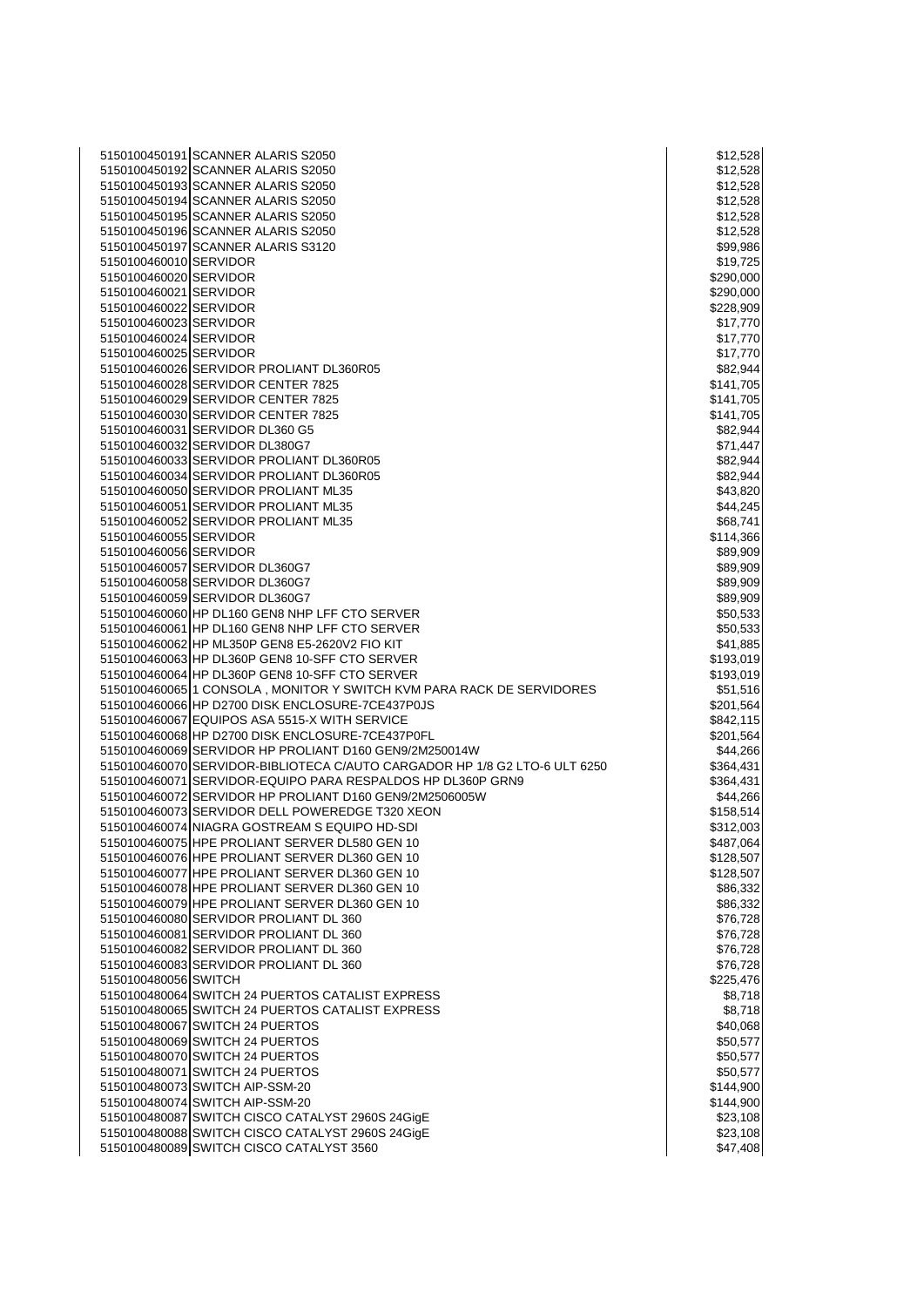|                             | 5150100480090 SWITCH CISCO CATALYST 3560                         | \$47,408  |
|-----------------------------|------------------------------------------------------------------|-----------|
|                             | 5150100480111 SWITCH DE RED                                      | \$65,867  |
|                             | 5150100480112 SWITCH DE RED                                      | \$65,867  |
|                             | 5150100480113 SWITCH DE RED                                      | \$109,815 |
|                             | 5150100480114 SWITCH DE RED                                      | \$14,228  |
|                             | 5150100480115 SWITCH DE RED                                      | \$14,228  |
|                             | 5150100480116 SWITCH DE RED                                      | \$14,228  |
|                             | 5150100480117 SWITCH DE RED                                      | \$14,228  |
|                             |                                                                  |           |
|                             | 5150100480118 SWITCH DE RED                                      | \$14,228  |
|                             | 5150100480121 SWITCH DE RED 2901                                 | \$38,647  |
|                             | 5150100480125 SWITCH DE RED 3COM                                 | \$51,606  |
| 5150100480130 SWITCHER      |                                                                  | \$68,536  |
|                             | 5150100480131 SWITCH CISCO CATALYST 3650                         | \$138,179 |
|                             | 5150100480132 SWITCH CISCO CATALYST 3650                         | \$138,179 |
|                             | 5150100480133 SWITCH CISCO CATALYST 3650                         | \$138,179 |
|                             |                                                                  |           |
|                             | 5150100480134 SWITCH CISCO CATALYST 3650                         | \$138,179 |
|                             | 5150100480135 CATALYST 2960-X 24                                 | \$65,438  |
|                             | 5150100490002 TORRE DUPLICADORA DE 12 QUEMADORES                 | \$9,257   |
|                             | 5150100500001 IPAD 4GEN APPLE 64GB BLACK                         | \$13,920  |
|                             | 5150100500003 IPAD AIR WI FI CEL 128 GB PLATA                    | \$16,398  |
|                             | 5150100500004 TIPAD APPLE 32GB, BLACK"                           | \$11,099  |
|                             | 5150100500005 IPAD APPLE 3GEN 32GB                               | \$11,099  |
|                             |                                                                  |           |
| 5150100500006 lpad2 32 GB   |                                                                  | \$10,499  |
| 5150100500007 lpad2 32 GB   |                                                                  | \$10,499  |
| 5150100500009 IPAD2 64GB    |                                                                  | \$14,500  |
|                             | 5150100500010 IPAD MINI 4 WI-FI CELL 64 GB GOLD                  | \$11,739  |
| 5150100500011 IPAD PRO 9.7" |                                                                  | \$18,699  |
|                             | 5150100510001 IPAD SAMNSUNG GALAXY P3700                         | \$11,494  |
|                             | 5150100510002 APPLE IPAD PRO 10.5 WIFI CL 64GB GRAY-CLA          | \$18,976  |
|                             | 5150100510003 TABLET iPAD PRO 10.5 WIFI+CELULAR 256GB            | \$20,879  |
|                             |                                                                  |           |
|                             | 5150100510004 IPAD PRO 11 WI-FI,64 GB GRIS                       | \$18,999  |
|                             | 5150100510005 IPAD AIR 3 256GB ORO                               | \$18,999  |
|                             | 5150100510006 TABLET SAMSUNG GALAXY ACTIVE PRO                   | \$15,138  |
|                             | 5150100510007 TABLET SAMSUNG GALAXY S5E                          | \$10,196  |
|                             | 5150100520001 TARJETA-EQUIPO DE EDICION                          | \$8,340   |
|                             | 5150100540001 TECLADO CONTROLADOR DE FUNCIONES DE DOMO           | \$9,315   |
|                             | 5150100540003 IPAD PRO 9.7" 128 GB                               | \$18,999  |
|                             | 5150100540004 APPLE MAGIC KEYBOARD 11                            |           |
|                             |                                                                  | \$7,563   |
|                             | 5150100540005 APPLE MAGIC KEYBOARD IPAD AIR                      | \$7,599   |
|                             | 5150100550001 TERMINAL PUNTO DE VENTA ST-A20                     | \$67,022  |
|                             | 5150100550002 TERMINAL PUNTO DE VENTA ST-A20                     | \$67,022  |
|                             | 5150100550003 TERMINAL PUNTO DE VENTA ST-A20                     | \$26,104  |
|                             | 5150100550004 TERMINAL PUNTO DE VENTA ST-A20                     | \$26,104  |
|                             | 5150100550005 TERMINAL PUNTO DE VENTA ST-A20                     | \$26,104  |
|                             | 5150100550006 TERMINAL PUNTO DE VENTA ST-A20                     | \$26,104  |
|                             |                                                                  |           |
|                             | 5150100550007 RENOVACIÓN Y ACTUALIZACIÓN DE RELOJ IBIX U-CONTROL | \$48,002  |
|                             | 5150100560001 TERMINAL WISE                                      | \$9,422   |
|                             | 5150100570002 URNA ELECTRONICA TOSHIBA ST-C10                    | \$25,512  |
|                             | 5150100570003 URNA ELECTRONICA TOSHIBA ST-C10                    | \$25,512  |
|                             | 5150100570004 URNA ELECTRONICA TOSHIBA ST-C10                    | \$25,512  |
|                             | 5150100570005 URNA ELECTRONICA TOSHIBA ST-C10                    | \$25,512  |
|                             | 5150100570006 URNA ELECTRONICA TOSHIBA ST-C10                    | \$25,512  |
|                             | 5150100570007 URNA ELECTRONICA TOSHIBA ST-C10                    | \$25,512  |
|                             |                                                                  |           |
|                             | 5150100640001 LECTOR BIOMETRICO BOSCH                            | \$34,962  |
|                             | 5150100640002 LECTOR BIOMETRICO BOSCH                            | \$34,962  |
|                             | 5150100640003 LECTOR BIOMETRICO                                  | \$37,120  |
|                             | 5150100650005 APPLE iPAD 9.7" WIFI-CELULAR DE 32GB, GRIS         | \$11,716  |
|                             | 5150100650010 IPAD 11 PRO 11" 256 GB                             | \$23,999  |
|                             | 5150100650011 IPAD 11 PRO 11" 256 GB                             | \$27,399  |
|                             | 5150100650012 IPAD AIR 10.9" 256 GB GRIS                         | \$20,699  |
|                             | 5150100650013 IPAD AIR 4 256 GB PLATA                            | \$18,629  |
|                             |                                                                  |           |
|                             | 5150100650014 IPAD AIR 256 GB                                    | \$24,000  |
|                             | 5150100660001 IMAC 27"/3.8QC/8GB/2TB FD/RP580-SPA                | \$53,396  |
|                             | 5150100690001 MACBOOK PRO 15.4                                   | \$53,673  |
|                             | 5150100690002 MACBOOK AIR 13" 256 GB ORO                         | \$31,448  |
|                             | 5150100690003 MACBOOK PRO 13"                                    | \$51,388  |
|                             |                                                                  |           |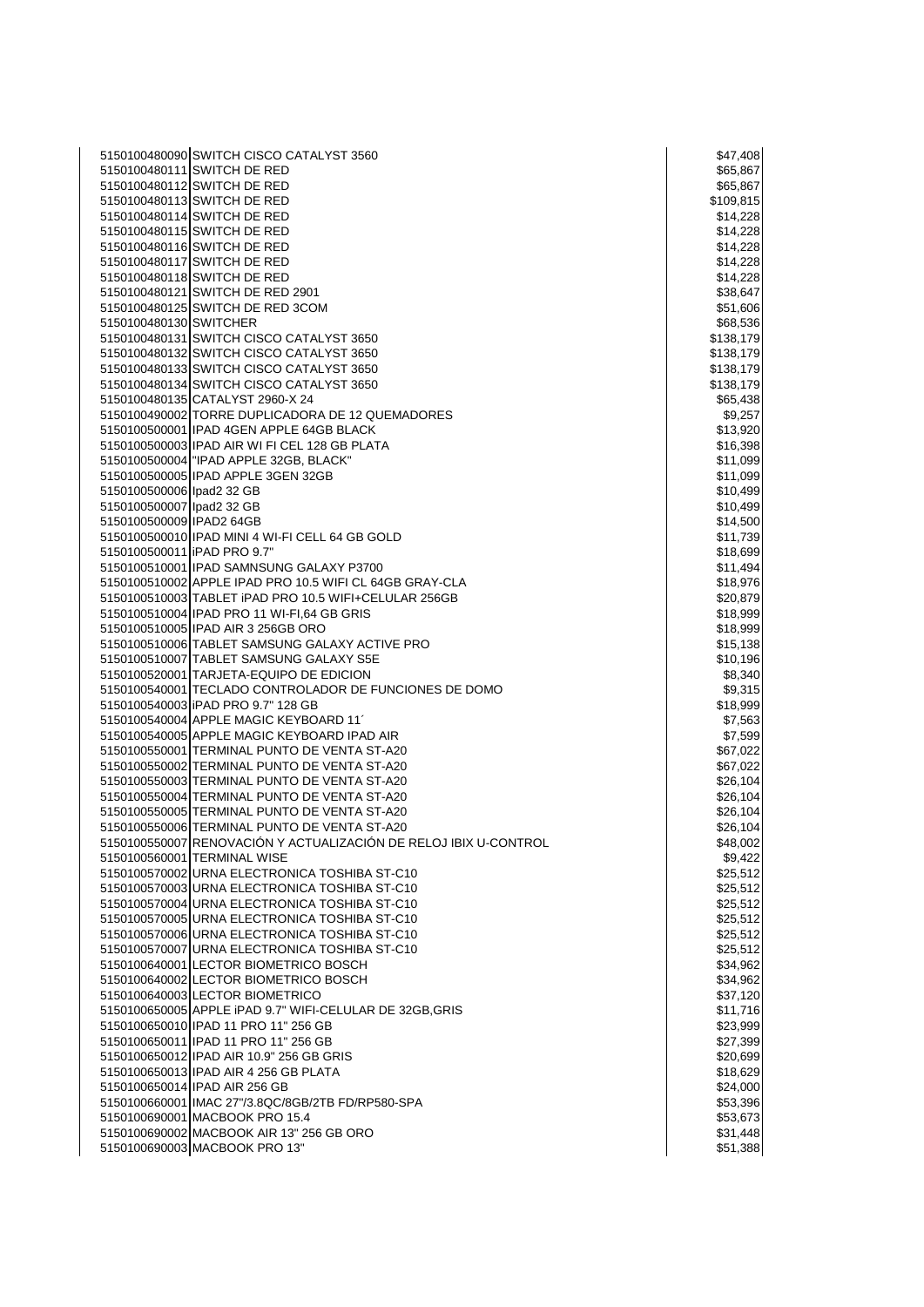| 5150100690004 MACBOOK PRO 13"                                                                                          | \$51,388              |
|------------------------------------------------------------------------------------------------------------------------|-----------------------|
| 5150100690005 MACBOOK PRO 14"                                                                                          | \$59,995              |
| 5150100710001 Cisco Catalyst 3650 Series WS-C3650-48PS-S                                                               | \$156,894             |
| 5150100710002 Cisco Catalyst 3650 Series WS-C3650-48PS-S                                                               | \$156,893             |
| 5150100710003 Cisco Catalyst 3650 Series WS-C3650-48PS-S                                                               | \$156,893             |
| 5150100710004 Cisco Catalyst 3650 Series WS-C3650-48PS-S                                                               | \$156,893             |
| 5150100710005 Cisco Catalyst 3650 Series WS-C3650-48PS-S                                                               | \$156,893             |
| 5150100710006 Cisco Catalyst 3650 Series WS-C3650-48PS-S<br>5150100710007 CISCO CATALYST 2960X SERIES WS-C2960X-24PS-L | \$156,893<br>\$56,054 |
| 5150100710008 CISCO CATALYST 2960X SERIES WS-C2960X-24PS-L                                                             | \$56,054              |
| 5150100710009 CISCO CATALYST 2960X SERIES WS-C2960X-24PS-L                                                             | \$56,054              |
| 5150100710010 CISCO CATALYST 2960X SERIES WS-C2960X-24PS-L                                                             | \$56,054              |
| 5150100710011 CISCO AIRONET 1850 AIR-AP-1852I-A-K9                                                                     | \$13,135              |
| 5150100710012 CISCO AIRONET 1850 AIR-AP-1852I-A-K9                                                                     | \$13,135              |
| 5150100710013 CISCO AIRONET 1850 AIR-AP-1852I-A-K9                                                                     | \$13,135              |
| 5150100710014 CISCO AIRONET 1850 AIR-AP-1852I-A-K9                                                                     | \$13,135              |
| 5150100710015 CISCO AIRONET 1850 AIR-AP-1852I-A-K9                                                                     | \$13,135              |
| 5150100710016 CISCO AIRONET 1850 AIR-AP-1852I-A-K9                                                                     | \$13,135              |
| 5150100710017 CISCO AIRONET 1850 AIR-AP-1852I-A-K9                                                                     | \$13,135              |
| 5150100710019 CISCO CATALYST 2960-X                                                                                    | \$56,054              |
| 5150100710020 CISCO CATALYST 2960-X                                                                                    | \$56,054              |
| 5150100710021 CISCO CATALYST 2960X SERIES WS-C2960X                                                                    | \$42,419              |
| 5150100710022 CISCO CATALYST 2960X SERIES WS-C2960X<br>5150100710023 CISCO CATALYST 2960X SERIES WS-C2960X             | \$42,419              |
| 5150100710024 CISCO CATALYST 2960X SERIES WS-C2960X                                                                    | \$42,419<br>\$42,419  |
| 5150100710025 CISCO CATALYST 2960X SERIES WS-C2960X                                                                    | \$42,419              |
| 5150100710026 CISCO CATALYST 2960X SERIES WS-C2960X                                                                    | \$42,419              |
| 5150100710027 CISCO CATALYST 2960X SERIES WS-C2960X                                                                    | \$42,419              |
| 5150100710028 CISCO CATALYST 2960X SERIES WS-C2960X                                                                    | \$42,419              |
| 5150100710029 CISCO CATALYST 2960X SERIES WS-C2960X                                                                    | \$42,419              |
| 5150100710030 CISCO CATALYST 2960X SERIES WS-C2960X                                                                    | \$42,419              |
| 5150100710031 CISCO CATALYST 2960X SERIES WS-C2960X                                                                    | \$42,419              |
| 5150100710032 CISCO CATALYST 2960X SERIES WS-C2960X                                                                    | \$42,419              |
| 5150100710033 CISCO CATALYST 2960X SERIES WS-C2960X                                                                    | \$42,419              |
| 5150100710034 CISCO CATALYST 2960X SERIES WS-C2960X                                                                    | \$42,419              |
| 5150100710035 CISCO CATALYST 2960X SERIES WS-C2960X                                                                    | \$42,419              |
| 5150100710036 CISCO CATALYST 2960X SERIES WS-C2960X                                                                    | \$42,419              |
| 5150100710037 CISCO CATALYST 2960X SERIES WS-C2960X<br>5150100710038 CISCO CATALYST 2960X SERIES WS-C2960X             | \$42,419              |
| 5150100710039 CISCO CATALYST 2960X Series WS-C2960X-24PS-L                                                             | \$42,419<br>\$42,419  |
| 5150100710040 CISCO CATALYST 2960X Series WS-C2960X-24PS-L                                                             | \$42,419              |
| 5150100710041 CISCO CATALYST 2960X Series WS-C2960X-24PS-L                                                             | \$42,419              |
| 5150100710042 CISCO CATALYST 2960X Series WS-C2960X-24PS-L                                                             | \$42,419              |
| 5150100710043 MERAKI MS210-24P 1G L2 CLD-MNGD 24X GIGE 370W                                                            | \$62,390              |
| 5150100710044 MERAKI MS210-24P 1G L2 CLD-MNGD 24X GIGE 370W                                                            | \$62,390              |
| 5150100710045 MERAKI MS210-24P 1G L2 CLD-MNGD 24X GIGE 370W                                                            | \$62,390              |
| 5150100710046 MERAKI MS210-24P 1G L2 CLD-MNGD 24X GIGE 370W                                                            | \$62,390              |
| 5150100710047 MERAKI MS210-24P 1G L2 CLD-MNGD 24X GIGE 370W                                                            | \$62,390              |
| 5150100710048 MERAKI MS210-24P 1G L2 CLD-MNGD 24X GIGE 370W                                                            | \$62,390              |
| 5150100710049 MERAKI MS210-24P 1G L2 CLD-MNGD 24X GIGE 370W                                                            | \$62,390              |
| 5150100710050 MERAKI MS210-24P 1G L2 CLD-MNGD 24X GIGE 370W                                                            | \$62,390              |
| 5150100710051 CISCO MERAKI MS120 MS120-24P-HW                                                                          | \$38,102              |
| 5150100710052 CISCO MERAKI MS120 MS120-24P-HW<br>5150100710053 CISCO MERAKI MS120 MS120-24P-HW                         | \$38,102<br>\$38,102  |
| 5150100710054 CISCO MERAKI MS120 MS120-24P-HW                                                                          | \$38,102              |
| 5150100710055 CISCO MERAKI MS120 MS120-24P-HW                                                                          | \$38,102              |
| 5150100710056 CISCO MERAKI MS120 MS120-24P-HW                                                                          | \$38,102              |
| 5150100710057 CISCO MERAKI MS120 MS120-24P-HW                                                                          | \$38,102              |
| 5150100710058 CISCO MERAKI MS120 MS120-24P-HW                                                                          | \$38,102              |
| 5150100710059 CISCO MERAKI MS120 MS120-24P-HW                                                                          | \$38,102              |
| 5150100710060 CISCO MERAKI MS120 MS120-24P-HW                                                                          | \$38,102              |
| 5150100710061 CISCO MERAKI MS120 MS120-24P-HW                                                                          | \$38,102              |
| 5150100710062 CISCO MERAKI MS120 MS120-24P-HW                                                                          | \$38,102              |
| 5150100710063 CISCO MERAKI MS120 MS120-24P-HW                                                                          | \$38,102              |
| 5150100710064 CISCO MERAKI MS120 MS120-24P-HW                                                                          | \$38,102              |
| 5150100710065 CISCO MERAKI MS120 MS120-24P-HW                                                                          | \$38,102              |

| \$51,388                              |
|---------------------------------------|
| \$59,995<br>\$156,894                 |
| \$156,893                             |
| \$156,89<br>3                         |
| \$156,893                             |
| \$156,893<br>\$156,893                |
| \$56,054                              |
| \$56,054                              |
| \$56,054<br>\$56,054                  |
| \$13,135                              |
| \$13,135                              |
| \$13,135<br>3,1<br>\$1<br>35          |
| \$13,135                              |
| \$13,135                              |
| 3,135<br>\$1<br>\$56,054              |
| \$56,054                              |
| \$42,419                              |
| \$42,419                              |
| \$4.<br>2,419<br>\$42,419             |
| \$42,419                              |
| \$42,419                              |
| \$42,419<br>\$42,419                  |
| \$42,419                              |
| \$42,419                              |
| \$42,419<br>\$42,419                  |
| \$42,419                              |
| \$42,419                              |
| \$42,419<br>\$42,419                  |
| \$42,419                              |
| \$42,419                              |
| \$42,419<br>\$4:<br>2,419             |
| \$42,419                              |
| \$42,419                              |
| \$62,390                              |
| \$62,390<br>ъt<br>J.<br>2,<br>3,<br>J |
| \$62,390                              |
| \$62,390                              |
| \$62,390<br>\$62,390                  |
| \$62,390                              |
| \$38,102                              |
| \$38,102<br>\$38,102                  |
| $\overline{2}$<br>\$<br>38,10         |
| \$38,102                              |
| \$38,102<br>\$38,102                  |
| \$38,102                              |
| \$38,102                              |
| \$38,102                              |
| \$38,102<br>\$38,10<br>2              |
| \$38,102                              |
| \$38,102                              |
| \$38,102                              |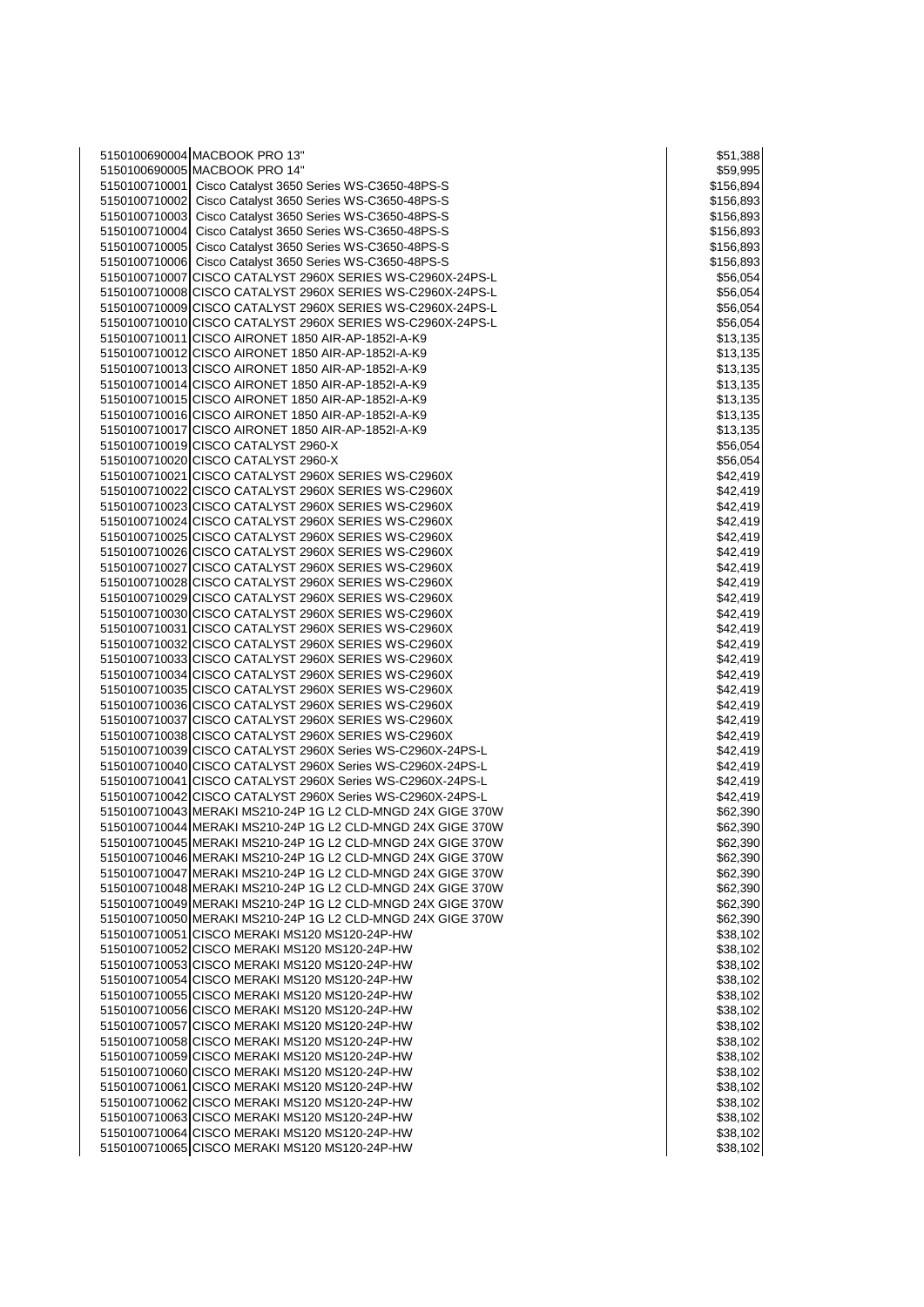CISCO MERAKI MS120 MS120-24P-HW \$38,102 CISCO MERAKI MS120 MS120-24P-HW \$38,102 CISCO MERAKI MS120 MS120-24P-HW \$38,102 CISCO MERAKI MS120 MS120-24P-HW \$38,102 CISCO MERAKI MS120 MS120-24P-HW \$38,102 5150100710071 CISCO MERAKI MS120 MS120-24P-HW \$38,102 5150100710072 CISCO MERAKI MS120 MS120-24P-HW \$38,102 NO S38,102 CISCO MERAKI MS120 MS120-24P-HW \$38,102 CISCO MERAKI MS120 MS120-24P-HW \$38,102 CISCO MERAKI MS120 MS120-24P-HW \$38,102 CISCO MERAKI MS120 MS120-24P-HW \$38,102 CISCO MERAKI MS120 MS120-24P-HW \$38,102 CISCO MERAKI MS120 MS120-24P-HW \$38,102 CISCO MERAKI MS120 MS120-24P-HW \$38,102 CISCO MERAKI MS120 MS120-24P-HW \$38,102 CISCO MERAKI MS120 MS120-24P-HW \$38,102 5150100710082 CISCO MERAKI MS120 MS120-24P-HW<br>5150100710083 CISCO MERAKI MS120 MS120-24P-HW \$38,102 5150100710083 CISCO MERAKI MS120 MS120-24P-HW CISCO MERAKI MS120 MS120-24P-HW \$38,102 CISCO MERAKI MS120 MS120-24P-HW \$38,102 CISCO MERAKI MS120 MS120-24P-HW \$38,102 CISCO MERAKI MS120 MS120-24P-HW \$38,102 CISCO MERAKI MS120 MS120-24P-HW \$38,102 CISCO MERAKI MS120 MS120-24P-HW \$38,102 5150100710090 CISCO MERAKI MS120 MS120-24P-HW<br>5150100710091 CISCO MERAKI MS120 MS120-24P-HW \$38,102 5150100710091 CISCO MERAKI MS120 MS120-24P-HW 5150100710092 CISCO AIRONET 1850 AIR-AP-1852I-A-K9<br>5150100710093 CISCO AIRONET 1850 AIR-AP-1852I-A-K9 \$13.135 \$13.135 CISCO AIRONET 1850 AIR-AP-1852I-A-K9 \$13,135 5150100710094 CISCO AIRONET 1850 AIR-AP-1852I-A-K9 \$13,135 MERAKI MR52 CLOUD MANAGED AP \$21,598 5150100720002 MERAKI MR52 CLOUD MANAGED AP \$21,598 (\$21,598) MERAKI MR52 CLOUD MANAGED AP \$21,598 MERAKI MR52 CLOUD MANAGED AP \$21,598 5150100720005 MERAKI MR52 CLOUD MANAGED AP MERAKI MR52 CLOUD MANAGED AP \$21,598 MERAKI MR52 CLOUD MANAGED AP \$21,598 MERAKI MR52 CLOUD MANAGED AP \$21,598 MERAKI MR52 CLOUD MANAGED AP \$21,598 5150100720010 MERAKI MR52 CLOUD MANAGED AP \$21,598 MBHz = \$21,598 5150100720011 CISCO CATALYST 2960-X **\$42,419** \$42,419 CISCO CATALYST 2960-X \$42,419 CISCO CATALYST 2960-X \$42,419 CISCO CATALYST 2960-X \$42,419 5150100720015 CISCO CATALYST 2960-X MERAKI MR45 CLOUD MANAGED INDOOR AP \$20,274 MERAKI MR45 CLOUD MANAGED INDOOR AP \$20,274 MERAKI MR45 CLOUD MANAGED INDOOR AP \$20,274 5150100720019 MERAKI MR45 CLOUD MANAGED INDOOR AP \$20.274 MERAKI MR45 CLOUD MANAGED INDOOR AP \$20,274 MERAKI MR45 CLOUD MANAGED INDOOR AP \$20,274 MERAKI MR45 CLOUD MANAGED INDOOR AP \$20,274 MERAKI MR45 CLOUD MANAGED INDOOR AP \$20,274 MERAKI MR45 CLOUD MANAGED INDOOR AP \$20,274 MERAKI MR45 CLOUD MANAGED INDOOR AP \$20,274 5150100720026 MERAKI MR55 CLOUD MANAGED INDOOR AP \$25,337 MERAKI MR55 CLOUD MANAGED INDOOR AP \$25,337 5150100720028 MERAKI MR55 CLOUD MANAGED INDOOR AP \$25,337 5150100720029 MERAKI MR55 CLOUD MANAGED INDOOR AP \$25.337 5150100720030 MERAKI MR55 CLOUD MANAGED INDOOR AP \$25,337 \$25,337 5150100720031 MERAKI MR55 CLOUD MANAGED INDOOR AP \$25,337 \$25,337 5150100720032 MERAKI MR55 CLOUD MANAGED INDOOR AP \$25,337 5150100720033 MERAKI MR55 CLOUD MANAGED INDOOR AP \$25,337 5150100720034 MERAKI MR55 CLOUD MANAGED INDOOR AP \$25,337 5150100720035 MERAKI MR55 CLOUD MANAGED INDOOR AP \$25,337 5150100720036 MERAKI MR55 CLOUD MANAGED INDOOR AP \$25,337 MERAKI MR55 CLOUD MANAGED INDOOR AP \$25,337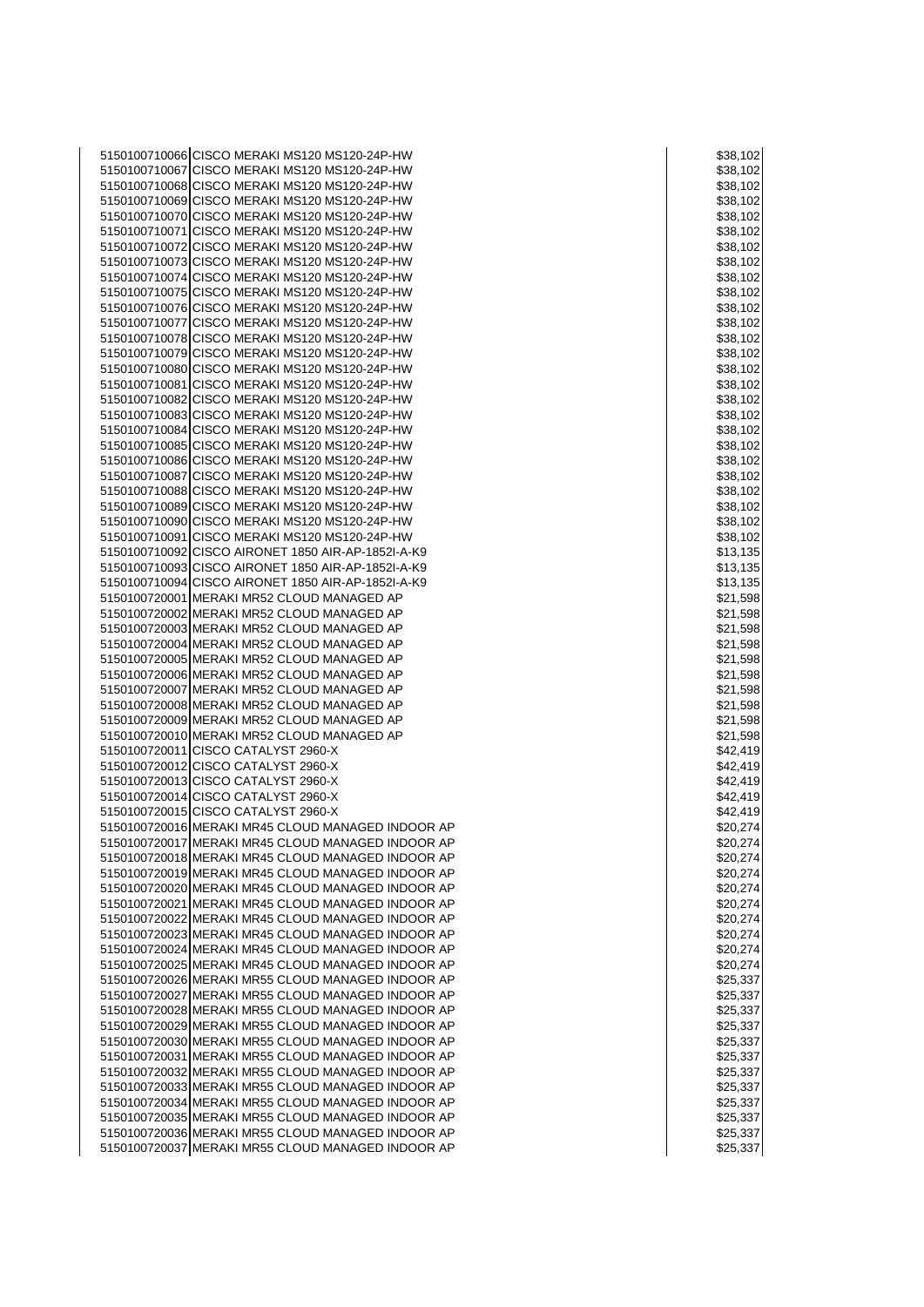| 5150100720038 MERAKI MR55 CLOUD MANAGED INDOOR AP                     | \$25,337  |
|-----------------------------------------------------------------------|-----------|
| 5150100720039 MERAKI MR55 CLOUD MANAGED INDOOR AP                     | \$25,337  |
|                                                                       |           |
| 5150100720040 MERAKI MR55 CLOUD MANAGED INDOOR AP                     | \$25,337  |
| 5150100730001 MERAKI MX64 CLOUD MANAGED SECURITY APPLIANCE            | \$17,284  |
| 5150100730002 MERAKI MX64 CLOUD MANAGED SECURITY APPLIANCE            | \$17,284  |
| 5150100730003 MERAKI MX64 CLOUD MANAGED SECURITY APPLIANCE            | \$17,284  |
| 5150100730004 MERAKI MX64 CLOUD MANAGED SECURITY APPLIANCE            | \$17,284  |
| 5150100730005 MERAKI MX64 CLOUD MANAGED SECURITY APPLIANCE            | \$17,284  |
|                                                                       |           |
| 5150100730006 MERAKI MX64 CLOUD MANAGED SECURITY APPLIANCE            | \$17,284  |
| 5150100730007 MERAKI MX64 CLOUD MANAGED SECURITY APPLIANCE            | \$17,284  |
| 5150100730008 MERAKI MX64 CLOUD MANAGED SECURITY APPLIANCE            | \$17,284  |
| 5150100730009 MERAKI MX64 CLOUD MANAGED SECURITY APPLIANCE            | \$17,284  |
| 5150100730010 MERAKI MX64 CLOUD MANAGED SECURITY APPLIANCE            | \$17,284  |
|                                                                       |           |
| 5150100730011 MERAKI MX84 CLOUD MANAGED SECURITY APPLIANCE            | \$44,400  |
| 5150100730012 MERAKI MX84 CLOUD MANAGED SECURITY APPLIANCE            | \$44,400  |
| 5150100730013 MERAKI MX84 CLOUD MANAGED SECURITY APPLIANCE            | \$44,400  |
| 5150100730014 MERAKI MX84 CLOUD MANAGED SECURITY APPLIANCE            | \$44,400  |
| 5150100730015 MERAKI MX84 CLOUD MANAGED SECURITY APPLIANCE            | \$44,400  |
| 5150100730016 MERAKI MX84 CLOUD MANAGED SECURITY APPLIANCE            | \$44,400  |
|                                                                       |           |
| 5150100730017 Meraki MX100 Cloud Managed Security Appliance           | \$110,678 |
| 5150100730018 Meraki MX100 Cloud Managed Security Appliance           | \$110,678 |
| 5150100730019 CISCO MERAKI MX100                                      | \$110,678 |
| 5150100730020 CISCO MERAKI MX100                                      | \$110,678 |
| 5150100740001 CONFIGURACIÓN Y SOPORTE EN SOLUCIONES TIPO 2            | \$216,021 |
| 5150100740002 CONFIGURACIÓN Y SOPORTE EN SOLUCIONES TIPO 1            |           |
|                                                                       | \$576,056 |
| 5150100760001 CISCO ISR 4331 (3GE, 2NIM, 1SM, 4G FLASH, 4G DRAM, IPB) | \$56,304  |
| 5150100760002 CISCO ISR 4331 (3GE, 2NIM, 1SM, 4G FLASH, 4G DRAM, IPB) | \$56,304  |
| 5150100760003 CISCO ISR 4331 (3GE, 2NIM, 1SM, 4G FLASH, 4G DRAM, IPB) | \$56,304  |
| 5150100760004 CISCO ISR 4331 (3GE, 2NIM, 1SM, 4G FLASH, 4G DRAM, IPB) | \$56,304  |
| 5150100760005 CISCO ISR 4331 (3GE, 2NIM, 1SM, 4G FLASH, 4G DRAM, IPB) | \$56,304  |
|                                                                       |           |
| 5150100760006 CISCO ISR 4331 (3GE, 2NIM, 1SM, 4G FLASH, 4G DRAM, IPB) | \$56,304  |
| 5150100760007 CISCO ISR 4331 (3GE, 2NIM, 1SM, 4G FLASH, 4G DRAM, IPB) | \$56,304  |
| 5150100760008 CISCO ISR 4331 (3GE, 2NIM, 1SM, 4G FLASH, 4G DRAM, IPB) | \$56,304  |
| 5150100760009 CISCO ISR 4331 (3GE, 2NIM, 1SM, 4G FLASH, 4G DRAM, IPB) | \$56,304  |
| 5150100760010 CISCO ISR 4331 (3GE, 2NIM, 1SM, 4G FLASH, 4G DRAM, IPB) | \$56,304  |
|                                                                       |           |
| 5150100760011 CISCO ISR 4331 (3GE, 2NIM, 1SM, 4G FLASH, 4G DRAM, IPB) | \$56,304  |
| 5150100760012 CISCO ISR 4331 (3GE, 2NIM, 1SM, 4G FLASH, 4G DRAM, IPB) | \$56,304  |
| 5150100760013 CISCO ISR 4331 (3GE, 2NIM, 1SM, 4G FLASH, 4G DRAM, IPB) | \$56,304  |
| 5150100760014 CISCO ISR 4331 (3GE, 2NIM, 1SM, 4G FLASH, 4G DRAM, IPB) | \$56,304  |
| 5150100760015 CISCO ISR 4331 (3GE, 2NIM, 1SM, 4G FLASH, 4G DRAM, IPB) | \$56,304  |
| 5150100760016 CISCO ISR 4331 (3GE, 2NIM, 1SM, 4G FLASH, 4G DRAM, IPB) | \$56,304  |
|                                                                       |           |
| 5150100760017 CISCO ISR 4331 (3GE, 2NIM, 1SM, 4G FLASH, 4G DRAM, IPB) | \$56,304  |
| 5150100760018 CISCO ISR 4331 (3GE, 2NIM, 1SM, 4G FLASH, 4G DRAM, IPB) | \$56,304  |
| 5150100760019 CISCO ISR 4000 Series ISR4331/K9                        | \$51,119  |
| 5150100760020 CISCO ISR 4000 Series ISR4331/K9                        | \$51,119  |
| 5150100760021 CISCO ISR 4000 Series ISR4331/K9                        | \$51,119  |
| 5150100760022 CISCO ISR 4000 Series ISR4331/K9                        | \$51,119  |
|                                                                       |           |
| 5150100760023 CISCO ISR 4000 Series ISR4331/K9                        | \$51,119  |
| 5150100760024 CISCO ISR 4000 Series ISR4331/K9                        | \$51,119  |
| 5150100760025 CISCO ISR 4000 Series ISR4331/K9                        | \$51,119  |
| 5150100760026 CISCO ISR 4000 Series ISR4331/K9                        | \$51,119  |
| 5150100760027 CISCO ISR 4331 (3GE, 2NIM, 1SM, 4G FLASH, 4G DRAM, IPB) | \$56,304  |
| 5150100760028 CISCO ISR 4331 (3GE, 2NIM, 1SM, 4G FLASH, 4G DRAM, IPB) |           |
|                                                                       | \$56,304  |
| 5150100780001 MERAKI MR42 CLOUD MANAGED AP                            | \$20,824  |
| 5150100780002 MERAKI MR42 CLOUD MANAGED AP                            | \$20,824  |
| 5150100780003 MERAKI MR42 CLOUD MANAGED AP                            | \$20,824  |
| 5150100780004 MERAKI MR42 CLOUD MANAGED AP                            | \$20,824  |
| 5150100780005 MERAKI MR42 CLOUD MANAGED AP                            | \$20,824  |
|                                                                       |           |
| 5150100780006 MERAKI MR42 CLOUD MANAGED AP                            | \$20,824  |
| 5150100780007 MERAKI MR42 CLOUD MANAGED AP                            | \$20,824  |
| 5150100780008 MERAKI MR42 CLOUD MANAGED AP                            | \$20,824  |
| 5150100780009 MERAKI MR42 CLOUD MANAGED AP                            | \$20,824  |
| 5150100780010 MERAKI MR42 CLOUD MANAGED AP                            | \$20,824  |
| 5150100790001 CLONADOR Y BORRADOR AUTÓNOMO DE UNIDADES DE USB         | \$27,428  |
|                                                                       |           |
| 5150100790002 CLONADOR Y BORRADOR AUTÓNOMO DE UNIDADES DE USB         | \$27,428  |
| 5150100800001 LIBRERIA DE CINTAS DE RESPALDO HPE                      | \$178,949 |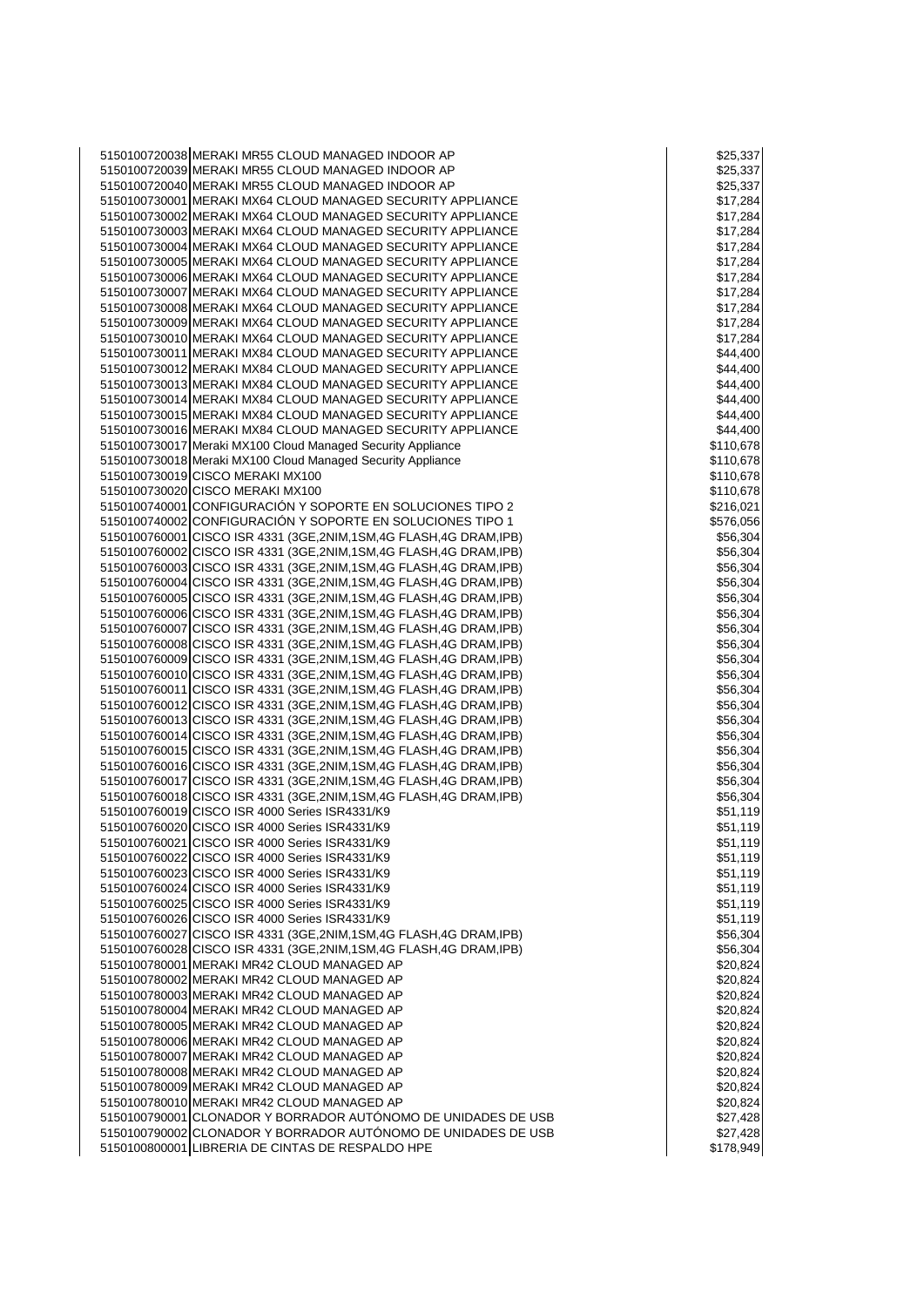| 5150100820001 IMPRESORA TAGS RFID                                                   | \$38,280           |
|-------------------------------------------------------------------------------------|--------------------|
| 5150100830001 LECTOR ESCANER RFID                                                   | \$64,786           |
| 5190100040001 RELOJ DIGITAL CITSA DC-1041/NTP                                       | \$6,670            |
| 5190100040002 RELOJ DIGITAL CITSA DC-1041/NTP                                       | \$6,670            |
| 5190100040003 RELOJ DIGITAL CITSA DC-1041/NTP                                       | \$6,670            |
| 5190100040004 RELOJ DIGITAL CITSA DC-1041/NTP                                       | \$6,670            |
| 5190100040005 RELOJ DIGITAL CITSA DC-1041/NTP                                       | \$6,670            |
| 5190100040006 RELOJ DIGITAL CITSA DC-1041/NTP                                       | \$6,670            |
| 5190100040007 RELOJ DIGITAL CITSA DC-1041/NTP                                       | \$6,670            |
| 5190100040008 RELOJ DIGITAL CITSA DC-1041/NTP                                       | \$6,670            |
| 5190100040009 RELOJ DIGITAL CITSA DC-1041/NTP                                       | \$6,670            |
| 5190100040010 RELOJ DIGITAL CITSA DC-1041/NTP<br>5190100040011 RELOJ CHECADOR ES700 | \$6,670            |
| 5190100040012 RELOJ CHECADOR ES900                                                  | \$8,697<br>\$8,369 |
| 5190100040013 RELOJ CHECADOR ES900                                                  | \$8,369            |
| 5190100040014 RELOJ CHECADOR ES900                                                  | \$8,369            |
| 5190100040015 RELOJ CHECADOR ES900                                                  | \$8,369            |
| 5190100040016 RELOJ CHECADOR ES900                                                  | \$8,369            |
| 5190100040017 RELOJ CHECADOR ES900                                                  | \$8,369            |
| 5190100040018 RELOJ CHECADOR ES900                                                  | \$8,369            |
| 5190100040019 RELOJ CHECADOR ES900                                                  | \$8,369            |
| 5190100040020 RELOJ CHECADOR ES900                                                  | \$8,369            |
| 5190100040021 RELOJ CHECADOR ES900                                                  | \$8,369            |
| 5190100040022 RELOJ CHECADOR ES900                                                  | \$8,369            |
| 5190100040023 RELOJ CHECADOR ES900                                                  | \$8,369            |
| 5190100040024 RELOJ CHECADOR ES900                                                  | \$8,369            |
| 5190100040025 RELOJ CHECADOR ES900                                                  | \$8,369            |
| 5190100040026 RELOJ CHECADOR ES900                                                  | \$8,369            |
| 5190100040027 RELOJ CHECADOR ES900                                                  | \$8,369            |
| 5190100040028 RELOJ CHECADOR ES900                                                  | \$8,369            |
| 5190100040029 RELOJ CHECADOR ES900<br>5190100040030 RELOJ CHECADOR ES900            | \$8,369            |
| 5190100040031 RELOJ CHECADOR ES900                                                  | \$8,369<br>\$8,369 |
| 5190100040032 RELOJ CHECADOR ES900                                                  | \$8,369            |
| 5190100040033 RELOJ CHECADOR ES900                                                  | \$8,369            |
| 5190100040034 RELOJ CHECADOR ES900                                                  | \$8,369            |
| 5190100040035 RELOJ CHECADOR ES900                                                  | \$8,369            |
| 5190100040036 RELOJ CHECADOR ES900                                                  | \$8,369            |
| 5190100040037 RELOJ CHECADOR ES900                                                  | \$8,369            |
| 5190100040038 RELOJ CHECADOR ES900                                                  | \$8,369            |
| 5190100040039 RELOJ CHECADOR ES900                                                  | \$8,369            |
| 5190100040040 RELOJ CHECADOR ES900                                                  | \$8,369            |
| 5190100040041 RELOJ CHECADOR ES900                                                  | \$8,369            |
| 5190100040042 RELOJ CHECADOR ES900                                                  | \$8,369            |
| 5190100040043 RELOJ CHECADOR ES900                                                  | \$8,369            |
| 5190100040044 RELOJ CHECADOR ES900                                                  | \$8,369            |
| 5190100040045 RELOJ CHECADOR ES900                                                  | \$8,369            |
| 5190100040046 RELOJ CHECADOR ES900                                                  | \$8,369            |
| 5190100040047 RELOJ CHECADOR ES900<br>5190100040048 RELOJ CHECADOR ES900            | \$8,369<br>\$8,369 |
| 5190100040049 RELOJ CHECADOR ES900                                                  | \$8,369            |
| 5190100040050 RELOJ CHECADOR ES900                                                  | \$8,369            |
| 5190100040051 RELOJ CHECADOR ES900                                                  | \$8,369            |
| 5190100040052 RELOJ CHECADOR ES900                                                  | \$8,369            |
| 5190100040053 RELOJ CHECADOR ES900                                                  | \$8,369            |
| 5190100040054 RELOJ CHECADOR ES900                                                  | \$8,369            |
| 5190100040055 RELOJ CHECADOR ES900                                                  | \$8,369            |
| 5190100040056 RELOJ CHECADOR ES900                                                  | \$8,369            |
| 5190100040057 RELOJ CHECADOR ES900                                                  | \$8,369            |
| 5190100040058 RELOJ CHECADOR ES900                                                  | \$8,369            |
| 5190100040059 RELOJ CHECADOR ES900                                                  | \$8,369            |
| 5190100040060 RELOJ CHECADOR ES900                                                  | \$8,369            |
| 5190100040061 RELOJ CHECADOR ES900                                                  | \$8,369            |
| 5190100040062 RELOJ CHECADOR ES900                                                  | \$8,369            |
| 5190100040063 RELOJ CHECADOR ES900                                                  | \$8,369            |
| 5190100040064 RELOJ CHECADOR ES900                                                  | \$8,369            |

| \$38,280 |    |         |     |     |
|----------|----|---------|-----|-----|
| \$64,786 |    |         |     |     |
| \$6,670  |    |         |     |     |
| \$6,670  |    |         |     |     |
| \$6,670  |    |         |     |     |
| \$6,670  |    |         |     |     |
| \$6,670  |    |         |     |     |
|          |    | \$6,670 |     |     |
| \$6,670  |    |         |     |     |
| \$6,670  |    |         |     |     |
| \$6,670  |    |         |     | )   |
| \$6,670  |    |         |     |     |
| \$8,697  |    |         |     |     |
| \$8,3    |    |         | 369 | €   |
|          |    |         |     | 369 |
| \$8,     |    |         |     |     |
| \$8,369  |    |         |     |     |
| \$8,     |    |         |     | 369 |
| \$8,369  |    |         |     |     |
| \$8,369  |    |         |     |     |
| \$8,     |    |         | 369 |     |
| \$8,369  |    |         |     |     |
| \$8,369  |    |         |     |     |
| \$8,369  |    |         |     |     |
| \$8,     |    |         |     | 369 |
| \$8,     |    |         |     | 369 |
| \$8,369  |    |         |     |     |
|          |    |         |     |     |
| \$8,369  |    |         |     |     |
| \$8,     |    |         |     | 369 |
| \$8,369  |    |         |     |     |
| \$8,     |    |         |     | 369 |
| \$8,     |    |         |     | 369 |
| \$8,369  |    |         |     |     |
| \$8,     |    |         |     | 369 |
| \$8,     |    |         |     | 369 |
| \$8,369  |    |         |     |     |
| \$8,     |    |         | 369 |     |
|          |    |         |     |     |
| \$8,     |    |         |     | 369 |
| \$8,369  |    |         |     |     |
| \$8,     |    |         | 369 |     |
| \$8,     |    |         |     | 369 |
| \$8,     |    |         |     | 369 |
| \$8      | 3, |         |     | 369 |
| \$8,369  |    |         |     |     |
| \$8,369  |    |         |     |     |
| \$8,     |    |         | 369 |     |
| \$8,369  |    |         |     |     |
| \$8,369  |    |         |     |     |
| \$8,369  |    |         |     |     |
|          |    |         |     |     |
| \$8,369  |    |         |     |     |
| \$8,369  |    |         |     |     |
| \$8,369  |    |         |     |     |
| \$8,369  |    |         |     |     |
| \$8,     |    |         |     | 369 |
| \$8,369  |    |         |     |     |
| \$8,369  |    |         |     |     |
| \$8,     |    |         |     | 369 |
| \$8,369  |    |         |     |     |
| \$8,369  |    |         |     |     |
| \$8,369  |    |         |     |     |
| \$8,369  |    |         |     |     |
|          |    |         |     |     |
| \$8,369  |    |         |     |     |
| \$8,369  |    |         |     |     |
| \$8,369  |    |         |     |     |
| \$8,     |    |         |     | 369 |
| \$8,369  |    |         |     |     |
| \$8,369  |    |         |     |     |
|          |    |         |     |     |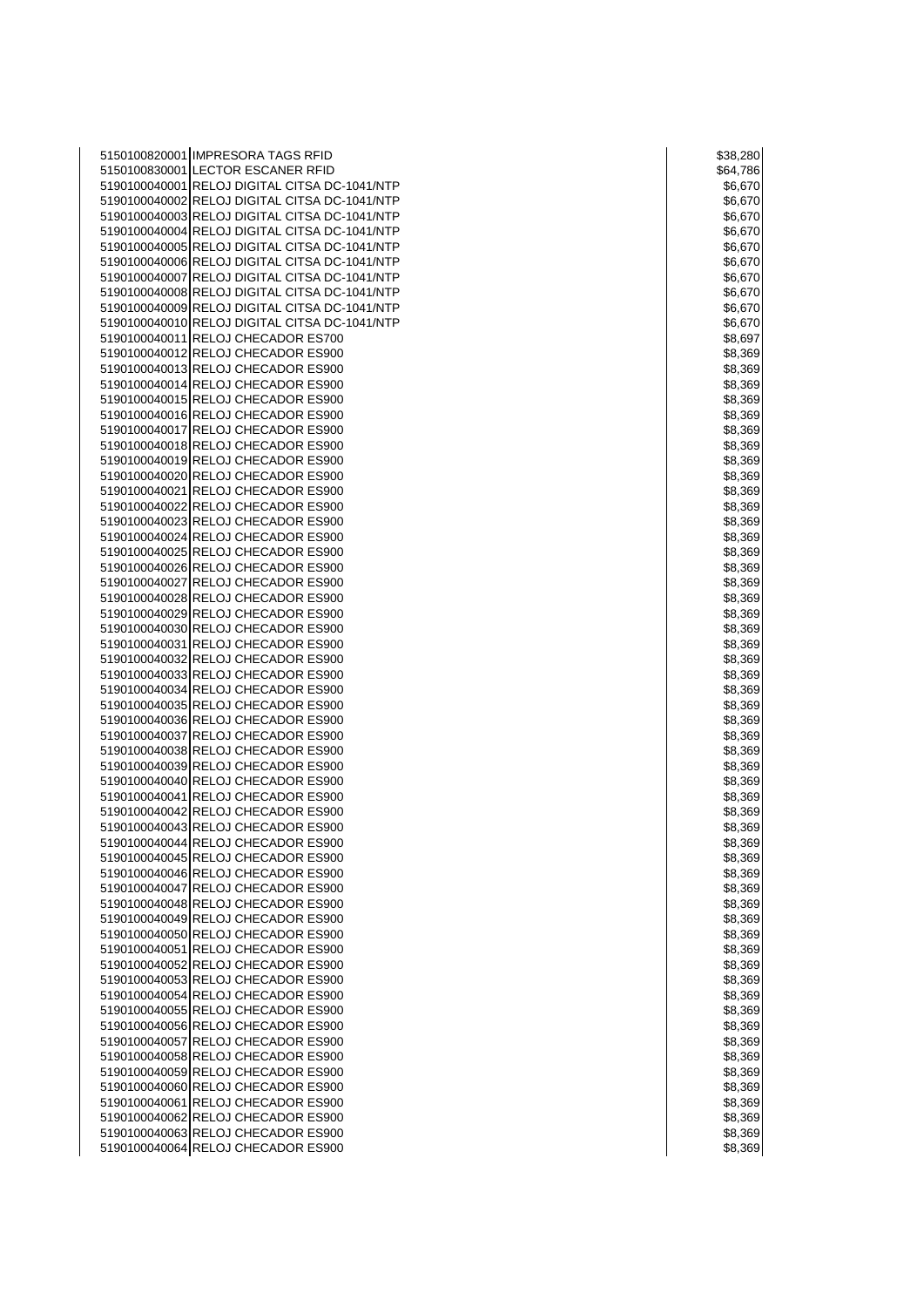| 5190100040065 RELOJ CHECADOR ES900                                                 | \$8,369            |
|------------------------------------------------------------------------------------|--------------------|
| 5190100040066 RELOJ CHECADOR ES900                                                 | \$8,369            |
| 5190100040067 RELOJ CHECADOR ES900                                                 | \$8,369            |
| 5190100040068 RELOJ CHECADOR ES900                                                 | \$8,369            |
| 5190100040069 RELOJ CHECADOR ES900                                                 | \$8,369            |
| 5190100040070 RELOJ CHECADOR ES900                                                 | \$8,369            |
| 5190100040071 RELOJ CHECADOR ES900                                                 | \$8,369            |
| 5190100040072 RELOJ CHECADOR ES900                                                 | \$8,369            |
| 5190100040073 RELOJ CHECADOR ES900                                                 | \$8,369            |
| 5190100040074 RELOJ CHECADOR ES900                                                 | \$8,369            |
| 5190100040075 RELOJ CHECADOR ES900                                                 | \$8,369            |
| 5190100040076 RELOJ CHECADOR ES900                                                 | \$8,369            |
| 5190100040077 RELOJ CHECADOR ES900                                                 | \$8,369            |
| 5190100040078 RELOJ CHECADOR ES900                                                 | \$8,369            |
| 5190100040079 RELOJ CHECADOR ES900                                                 | \$8,369            |
| 5190100040080 RELOJ CHECADOR ES900                                                 | \$8,369            |
| 5190100040081 RELOJ CHECADOR ES900                                                 | \$8,369            |
| 5190100040082 RELOJ CHECADOR ES900                                                 | \$8,369            |
|                                                                                    |                    |
| 5190100040083 RELOJ CHECADOR ES900                                                 | \$8,369            |
| 5190100040084 RELOJ CHECADOR ES900                                                 | \$8,369            |
| 5190100040085 RELOJ CHECADOR ES900                                                 | \$8,369            |
| 5190100040086 RELOJ CHECADOR ES900                                                 | \$8,369            |
| 5190100040087 RELOJ CHECADOR ES900                                                 | \$8,369            |
| 5190100040088 RELOJ CHECADOR ES900                                                 | \$8,369            |
| 5190100040089 RELOJ CHECADOR ES900                                                 | \$8,369            |
| 5190100040090 RELOJ CHECADOR ES900                                                 | \$8,369            |
| 5190100040091 RELOJ CHECADOR ES900                                                 | \$8,369            |
| 5190100040092 RELOJ CHECADOR ES900                                                 | \$8,369            |
| 5190100040093 RELOJ CHECADOR ES900                                                 | \$8,369            |
| 5190100040094 RELOJ CHECADOR ES900                                                 | \$8,369            |
| 5190100040095 RELOJ CHECADOR ES900                                                 | \$8,369            |
| 5190100040096 RELOJ CHECADOR ES900                                                 | \$8,369            |
| 5190100050001 SOFA CAMA JOYCE CHAMPION                                             | \$12,899           |
| 5190100050002 PODIUM DE MADERA CON PANTALLA DE LED FRONTAL DE 32                   | \$66,990           |
| 5190100060001 SMART TV SONY 70 4K ANDROID TV                                       | \$29,348           |
| 5190100060002 SMART TV SONY 70 4K ANDROID TV                                       | \$29,348           |
| 5190100060003 SMART TV SONY 70 4K ANDROID TV                                       | \$29,348           |
| 5190100060004 SMART TV SONY 70 4K ANDROID TV                                       | \$29,348           |
| 5210100020002 AIRPODS PRO                                                          | \$6,648            |
| 5210100100001 DVD                                                                  | \$8,008            |
| 5210100140001 LIBRERIA DE CINTAS                                                   |                    |
| 5210100160013 MEZCLADORA                                                           | \$194,648          |
|                                                                                    | \$13,649           |
| 5210100160015 MEZCLADORA                                                           | \$35,044           |
| 5210100160016 MEZCLADORA                                                           | \$25,069           |
| 5210100160017 MEZCLADORA                                                           | \$25,069           |
| 5210100160018 MEZCLADORA                                                           | \$25,069           |
| 5210100160019 MEZCLADORA                                                           |                    |
|                                                                                    | \$25,069           |
| 5210100170001 MIXER DE VIDEO                                                       | \$33,418           |
| 5210100180013 MICROFONO DE MANO SHURE BERA87A                                      | \$11,483           |
| 5210100180014 MICROFONO DE MANO SHURE BERA87A                                      | \$11,483           |
| 5210100180015 MICROFONO DE MANO SHURE BERA87A                                      | \$11,483           |
| 5210100190001 MICROFONO CUELLO DE GANSO Y BASE                                     | \$6,537            |
| 5210100190002 MICROFONO CUELLO DE GANSO Y BASE                                     | \$6,537            |
|                                                                                    | \$6,537            |
| 5210100190003 MICROFONO CUELLO DE GANSO Y BASE                                     |                    |
| 5210100190004 MICROFONO CUELLO DE GANSO Y BASE                                     | \$6,537            |
| 5210100190005 MICROFONO CUELLO DE GANSO Y BASE                                     | \$6,537            |
| 5210100190006 MICROFONO CUELLO DE GANSO Y BASE                                     | \$6,537            |
| 5210100190007 MICROFONO CUELLO DE GANSO Y BASE                                     | \$6,537            |
| 5210100190008 MICROFONO CUELLO DE GANSO Y BASE                                     | \$6,537            |
| 5210100190009 MICROFONO CUELLO DE GANSO Y BASE                                     | \$6,537            |
| 5210100190010 MICROFONO CUELLO DE GANSO Y BASE                                     | \$6,537            |
| 5210100210001 MICROFONOS DE CONDENSADOR                                            | \$8,304            |
| 5210100210002 MICROFONOS DE CONDENSADOR                                            | \$8,304            |
| 5210100210003 MICROFONOS DE CONDENSADOR                                            | \$8,304            |
| 5210100210004 MICROFONOS DE CONDENSADOR<br>5210100210005 MICROFONOS DE CONDENSADOR | \$8,304<br>\$8,304 |

|     |      | \$8,369            |
|-----|------|--------------------|
|     |      |                    |
|     | \$8, | 369                |
|     |      | \$8,369            |
|     |      | \$8,369            |
|     | \$8, | 369                |
|     |      | \$8,369            |
|     |      |                    |
|     |      | \$8,369            |
|     |      | \$8,369            |
|     |      | \$8,369            |
|     |      | \$8,369            |
|     |      | \$8,369            |
|     |      | \$8,369            |
|     |      |                    |
|     | \$8, | 369                |
|     |      | \$8,369            |
|     |      | \$8,369            |
|     | \$8, | 369                |
|     |      | \$8,369            |
|     |      |                    |
|     |      | \$8,369            |
|     |      | \$8,369            |
|     |      | \$8,369            |
|     | \$8, | 369                |
|     |      | \$8,369            |
|     |      | \$8,369            |
|     |      |                    |
|     |      | \$8,369            |
|     |      | \$8,369            |
|     |      | \$8,369            |
|     | \$8, | 369                |
|     |      | \$8,369            |
|     |      |                    |
|     |      | \$8,369            |
|     | \$8, | 369                |
|     |      | \$8,369            |
|     |      | \$8,369            |
|     |      | \$12,899           |
|     |      |                    |
|     |      | \$66,990           |
|     |      |                    |
|     | 29,  | 348                |
|     |      | \$29,348           |
|     |      |                    |
|     |      | \$29,348           |
| \$. |      | 29,348             |
|     |      | \$6,648            |
|     |      | \$8,008            |
|     |      | \$194,648          |
|     |      | \$13,649           |
|     |      |                    |
|     |      | \$35,044           |
|     |      | \$25,069           |
|     |      | \$25,069           |
| \$  | 25,0 | Jţ<br>х,           |
|     |      | \$25,069           |
|     |      | \$33,418           |
|     |      | \$11,483           |
|     |      |                    |
|     |      | \$11,483           |
|     |      | \$11,483           |
|     |      | \$6,537            |
|     |      | \$6,537            |
|     |      | \$6,537            |
|     |      |                    |
|     |      | \$6,537            |
|     |      | \$6,537            |
|     |      | \$6,537            |
|     |      | \$6,537            |
|     |      | \$6,537            |
|     |      | \$6,537            |
|     |      |                    |
|     |      | \$6,537            |
|     |      | \$8,304            |
|     |      | \$8,304            |
|     |      | \$8,304            |
|     |      | \$8,304<br>\$8.304 |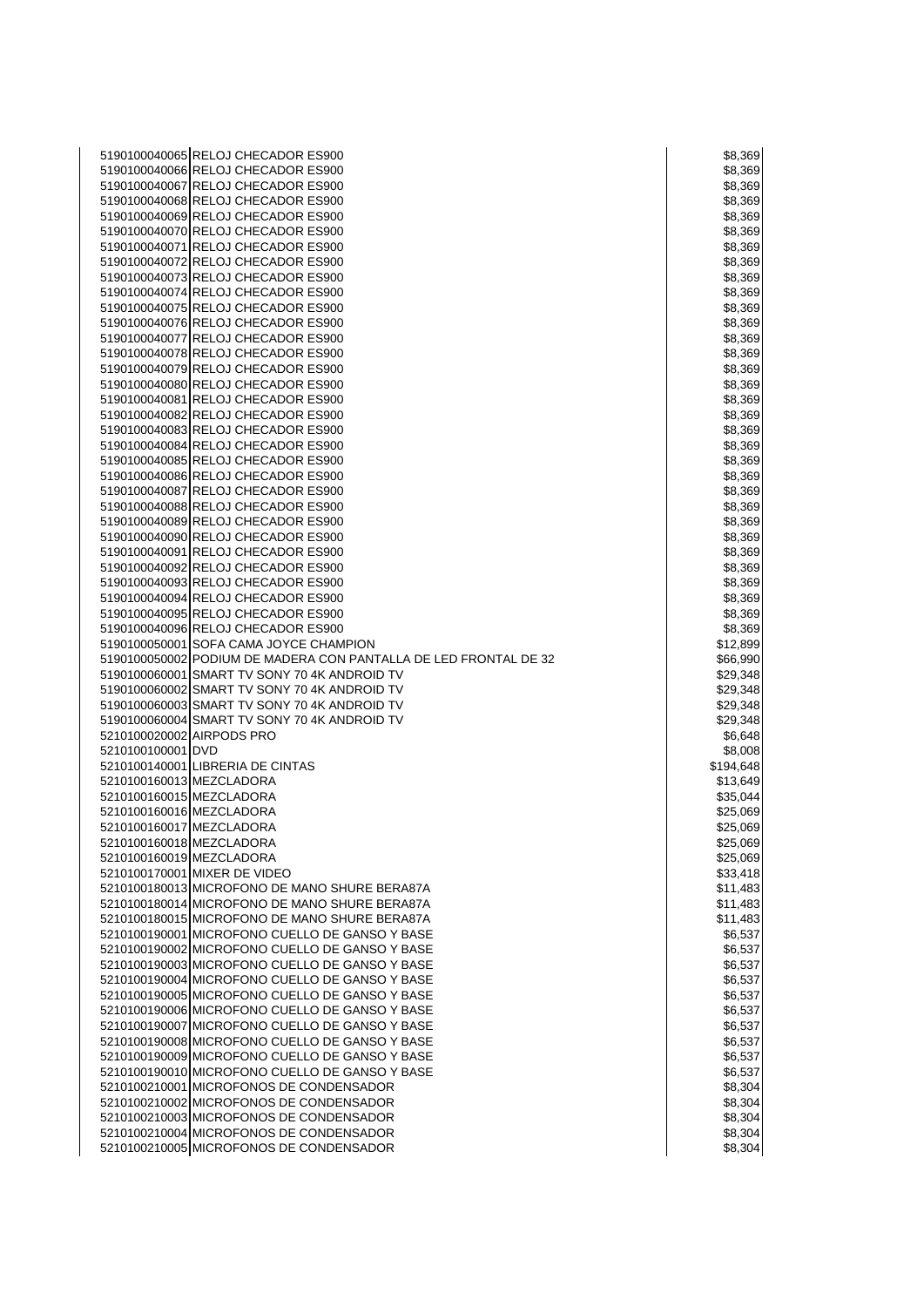|                         | 5210100220001 Sistema de Microfono                                         | \$19,189  |
|-------------------------|----------------------------------------------------------------------------|-----------|
|                         | 5210100230001 Sistema Inalambrico de Mano                                  | \$10,194  |
|                         | 5210100230002 Sistema Inalambrico de Mano                                  | \$10,194  |
|                         | 5210100260007 PANTALLA DE PARED                                            | \$10,530  |
|                         | 5210100260024 PANTALLA DE PROYECCION                                       | \$9,570   |
|                         |                                                                            |           |
|                         | 5210100260027 PANTALLA LCD TV 32                                           | \$6,500   |
|                         | 5210100260028 PANTALLA LCD TV 32                                           | \$6,500   |
|                         | 5210100260029 PANTALLA LCD TV 32                                           | \$6,500   |
|                         | 5210100260030 PANTALLA LCD TV 32                                           | \$6,500   |
|                         | 5210100260031 PANTALLA LCD TV 32                                           | \$6,500   |
|                         | 5210100260032 PANTALLA LCD TV 32                                           | \$6,500   |
|                         | 5210100260033 PANTALLA LCD TV 32                                           | \$6,500   |
|                         | 5210100260034 PANTALLA LCD TV 32                                           | \$6,500   |
|                         | 5210100260035 PANTALLA LCD TV 32                                           | \$6,500   |
|                         | 5210100260036 PANTALLA LCD TV 32                                           | \$6,500   |
|                         | 5210100260037 PANTALLA LCD TV 32                                           | \$6,500   |
|                         | 5210100260038 PANTALLA LCD TV 32                                           | \$6,500   |
|                         | 5210100260039 PANTALLA LCD TV 32                                           | \$6,500   |
|                         | 5210100260040 PANTALLA LCD TV 32                                           | \$6,500   |
|                         | 5210100260041 PANTALLA LCD TV 32                                           | \$6,500   |
|                         | 5210100260042 PANTALLA LCD TV 32                                           | \$6,500   |
|                         | 5210100260043 PANTALLA LCD TV 32                                           | \$6,500   |
|                         | 5210100260044 PANTALLA LCD TV 32                                           | \$6,500   |
|                         | 5210100260045 PANTALLA LCD TV 32                                           | \$6,500   |
|                         | 5210100260046 PANTALLA LCD TV 32                                           | \$6,500   |
|                         | 5210100260047 PANTALLA LCD TV 32                                           | \$6,500   |
|                         |                                                                            |           |
|                         | 5210100260048 PANTALLA LCD TV 32                                           | \$6,500   |
|                         | 5210100260049 PANTALLA LCD TV 32                                           | \$6,500   |
|                         | 5210100260050 PANTALLA LCD TV 32                                           | \$6,500   |
|                         | 5210100260051 PANTALLA LCD TV 32                                           | \$6,500   |
|                         | 5210100260052 PANTALLA LCD TV 32                                           | \$6,500   |
|                         | 5210100260053 PANTALLA LCD TV 32                                           | \$6,500   |
|                         | 5210100260061 PANTALLA LCD TV 32                                           | \$6,090   |
|                         | 5210100260062 PANTALLA LCD TV 32                                           | \$6,090   |
|                         | 5210100260063 PANTALLA LCD TV 40                                           | \$8,499   |
|                         | 5210100260064 PANTALLA LCD TV 40                                           | \$8,499   |
|                         | 5210100260065 PANTALLA LED                                                 | \$31,436  |
|                         | 5210100260067 PANTALLA ELECTRICA 2.44X1.93 MTS/PROYECCION                  | \$6,587   |
|                         | 5210100260068 PANTALLA LED DE 65" LG                                       | \$22,481  |
|                         | 5210100260069 PANTALLA LED DE 65" LG                                       | \$22,481  |
|                         | 5210100260070 PANTALLA LED DE 65" LG                                       | \$22,481  |
|                         | 5210100260071 PANTALLA LED DE 65" LG                                       | \$22,481  |
|                         | 5210100260072 PANTALLA LED DE 65" LG                                       | \$22,481  |
|                         | 5210100260073 PANTALLA LED DE 65" LG                                       | \$22,481  |
|                         | 5210100320001 REFLECTORES DE LUZ                                           | \$10,512  |
|                         | 5210100320002 REFLECTORES DE LUZ                                           | \$10,512  |
|                         | 5210100320004 REFLECTORES DE LUZ                                           | \$10,512  |
|                         | 5210100320005 REFLECTORES DE LUZ                                           | \$6,804   |
|                         | 5210100320006 REFLECTORES DE LUZ                                           | \$6,804   |
|                         | 5210100320007 REFLECTORES DE LUZ                                           | \$6,804   |
|                         | 5210100320008 REFLECTORES DE LUZ                                           | \$6,804   |
|                         |                                                                            |           |
|                         | 5210100320009 REFLECTORES DE LUZ                                           | \$6,804   |
|                         | 5210100320010 REFLECTORES DE LUZ                                           | \$6,804   |
|                         | 5210100320011 REFLECTORES DE LUZ                                           | \$6,804   |
|                         | 5210100320012 REFLECTORES DE LUZ                                           | \$6,804   |
|                         | 5210100360046 GRABADORA PORTÁTIL ZOOM H6 HANDY AUDIO RECORDE               | \$7,224   |
|                         | 5210100360047 GRABADORA PORTÁTIL ZOOM H2N HANDY RECORDER W/5 BUILT-IN MICS | \$7,224   |
|                         | 5210100370001   "GRABADORA DIGITAL" "POCKET MEMO"""                        | \$10,965  |
|                         | 5210100380001 KIT DE TRANSCRIPCION PHILIPS                                 | \$7,721   |
|                         | 5210100390001 CONSOLA DE AUDIO MARCA ALLEN & HEATH                         | \$149,988 |
|                         | 5210100390002 MEZCLADORA DE RACK - EXPANSION MARCA ALLEN&HEATH GLD-AR2412  | \$28,838  |
|                         | 5210100390003 MEZCLADORA DE RACK - EXPANSION MARCA ALLEN& HEATH GLD-AR84   | \$17,307  |
|                         | 5210100400002 MEZCLADORA DE RACK - EXPANSION MARCA ALLEN& HEATH GLD-AR84   | \$17,307  |
|                         | 5230100010098 CAMARA MULTIFORMATO                                          | \$96,688  |
| 5230100010099 CAMARA P2 |                                                                            | \$252,667 |
| 5230100010100 CAMARA P2 |                                                                            | \$252,667 |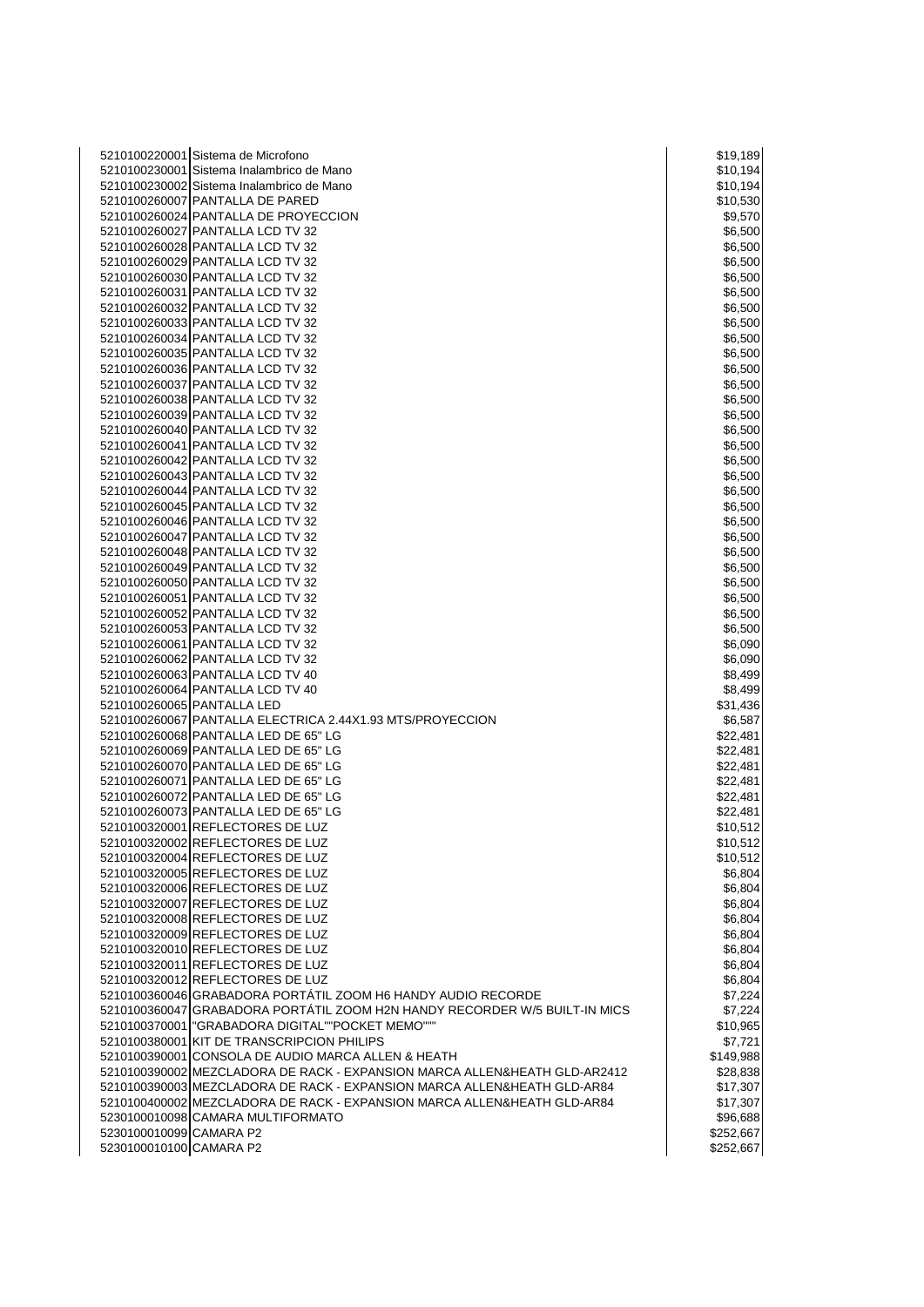| 5230100010101 CAMARA P2    |                                                                           | \$8,343     |
|----------------------------|---------------------------------------------------------------------------|-------------|
|                            | 5230100020006 CAMARA FOTOGRAFICA                                          | \$7,092     |
|                            |                                                                           |             |
|                            | 5230100020007 CAMARA FOTOGRAFICA                                          | \$6,544     |
|                            | 5230100020010 Camara Fotografica Canon EOS7D                              | \$63,290    |
|                            | 5230100020011 Camara Fotografica Canon EOS7D                              | \$63,290    |
|                            | 5230100020012 CAMARAS FOTOGRAFICAS                                        | \$7,092     |
|                            |                                                                           |             |
|                            | 5230100020018 CAMARA FOTOGRAFICA CANON EOS 6D MARKII                      | \$48,592    |
|                            | 5230100020019 CAMARA FOTOGRAFICA CANON EOS 6D MARKII                      | \$48,592    |
|                            | 5230100030002 FLASH CANON SPEEDLITE 600EX- II-RT                          | \$14,999    |
|                            |                                                                           |             |
|                            | 5230100030003 FLASH CANON SPEEDLITE 600EX- II-RT                          | \$14,999    |
|                            | 5230100030004 FLASH STUDIO GODOX MODELO AD200 KIT                         | \$8,909     |
|                            | 5230100030005 FLASH CON TRASMISOR Y RECEPTOR GODOX                        | \$13,520    |
| 5230100040002 LENTE CAMARA |                                                                           | \$43,442    |
|                            |                                                                           |             |
| 5230100040003 LENTE CAMARA |                                                                           | \$43,442    |
|                            | 5230100050001 VIEWFINDER 1.5                                              | \$23,081    |
|                            | 5230100050002 VIEWFINDER 1.5                                              | \$23,081    |
|                            |                                                                           |             |
|                            | 5230100050003 LENTE SIGMA 24-105 MM F4.0 CANON                            | \$20,984    |
|                            | 5230100050004 LENTE SIGMA 24-105 MM F4.0 CANON                            | \$20,984    |
| 5230100060003 TRIPIE       |                                                                           | \$132,999   |
| 5230100060005 TRIPIE       |                                                                           | \$12,642    |
|                            |                                                                           |             |
| 5230100060006 TRIPIE       |                                                                           | \$6,882     |
|                            | 5230100060010 TRIPIE MARCA LIBEC                                          | \$10,765    |
|                            | 5230100060011 AMPLIFICADOR PORTÁTIL DE VIDEO ANALÓGICO                    | \$6,706     |
|                            |                                                                           |             |
|                            | 5230100060013 TRIPIE MARCA LIBEC                                          | \$10,765    |
|                            | 5230100060014 TRIPIE MARCA LIBEC                                          | \$10,765    |
|                            | 5230100070001 BTR PANASONIC DVC PRO                                       | \$8,343     |
| 5230100070002 CAMARA MEVO  |                                                                           | \$10,208    |
|                            |                                                                           |             |
|                            | 5230100080001 CAMARA DE VIDEO CIRCUITO CERRADO                            | \$8,343     |
|                            | 5230100080002 CAMARA DE VIDEO CIRCUITO CERRADO                            | \$8,343     |
|                            | 5230100080003 CAMARA DE VIDEO CIRCUITO CERRADO                            | \$8,343     |
|                            |                                                                           |             |
|                            | 5230100080005 CAMARA DE VIDEO CIRCUITO CERRADO                            | \$8,343     |
|                            | 5230100080006 CAMARA DE VIDEO CIRCUITO CERRADO                            | \$8,343     |
|                            | 5230100080008 CAMARA DE VIDEO CIRCUITO CERRADO                            | \$8,343     |
|                            | 5230100080009 CAMARA DE VIDEO CIRCUITO CERRADO                            | \$8,343     |
|                            |                                                                           |             |
|                            | 5230100080027 Camara de Video y Cargador de Bateria                       | \$188,676   |
|                            | 5230100080028 CENTRO DE VIDEOVIGILANCIA IP Y SEGURIDAD DIGITAL            | \$4,636,250 |
|                            | 5230100080029 REFORZAMIENTO DEL CENTRO DE VIGILANCIA Y SEGURIDAD DIGITAL  | \$1,194,113 |
| 5230100090001 VIDEO CAMARA |                                                                           | \$8,343     |
|                            |                                                                           |             |
| 5230100090003 VIDEOCAMARA  |                                                                           | \$8,343     |
| 5230100090004 VIDEOCAMARA  |                                                                           | \$8,343     |
|                            | 5230100090005 VIDEOCASETERA                                               | \$8,343     |
|                            |                                                                           |             |
|                            | 5230100090010 SISTEMA DE PRODUCCIÓN EN VIVO TRICASTER                     | \$720,653   |
|                            | 5230100090011 VIDEO CÁMARA AG-AC160AP                                     | \$77,152    |
|                            | 5230100090012 VIDEO CÁMARA AG-AC160AP                                     | \$77,152    |
|                            | 5230100090013 VIDEO CÁMARA AG-AC160AP                                     | \$77,152    |
|                            |                                                                           |             |
|                            | 5230100090014 CONFERENCE CAM                                              | \$11,145    |
|                            | 5230100090015 CONFERENCE CAM                                              | \$11,145    |
|                            | 5230100100002 WORK STATION                                                | \$20,939    |
|                            | 5230100100003 WORK STATION                                                | \$90,306    |
|                            |                                                                           |             |
| 5230100100004 WORK STATION |                                                                           | \$19,372    |
|                            | 5230100120001 EQUIPO Y ENLACE DE VIDEO VIGILANCIA IP                      | \$893,463   |
|                            | 5230100120002 SUMINISTRO E INSTALACIÓN DE EQ. DE VIDEO VIGILANCIA CME MTY | \$838,984   |
|                            |                                                                           |             |
|                            | 5230100120003 ADECUACIONES DE SEGURIDAD                                   | \$490,464   |
|                            | 5230100140001 DRONE DJI PHANTOM 4 PRO.                                    | \$37,920    |
|                            | 5230100150001 VIDEO CAMARA MERAKI MV21 CLOUD MANAGED INDOOR HD            | \$26,286    |
|                            | 5230100150002 VIDEO CAMARA MERAKI MV21 CLOUD MANAGED INDOOR HD            | \$26,285    |
|                            |                                                                           |             |
|                            | 5230100150003 VIDEO CAMARA MERAKI MV21 CLOUD MANAGED INDOOR HD            | \$26,285    |
|                            | 5230100150004 VIDEO CAMARA MERAKI MV21 CLOUD MANAGED INDOOR HD            | \$26,285    |
|                            | 5230100150005 VIDEO CAMARA MERAKI MV21 CLOUD MANAGED INDOOR HD            | \$26,285    |
|                            | 5230100150006 VIDEO CAMARA MERAKI MV21 CLOUD MANAGED INDOOR HD            |             |
|                            |                                                                           | \$26,285    |
|                            | 5230100150007 VIDEO CAMARA MERAKI MV21 CLOUD MANAGED INDOOR HD            | \$26,285    |
|                            | 5230100150008 VIDEO CAMARA MERAKI MV21 CLOUD MANAGED INDOOR HD            | \$26,285    |
|                            | 5230100150009 VIDEO CAMARA MERAKI MV21 CLOUD MANAGED INDOOR HD            | \$26,285    |
|                            |                                                                           |             |
|                            | 5230100150010 VIDEO CAMARA MERAKI MV21 CLOUD MANAGED INDOOR HD            | \$26,285    |
|                            | 5230100150011 VIDEO CAMARA MERAKI MV21 CLOUD MANAGED INDOOR HD            | \$26,285    |
|                            | 5230100150012 VIDEO CAMARA MERAKI MV21 CLOUD MANAGED INDOOR HD            | \$26,285    |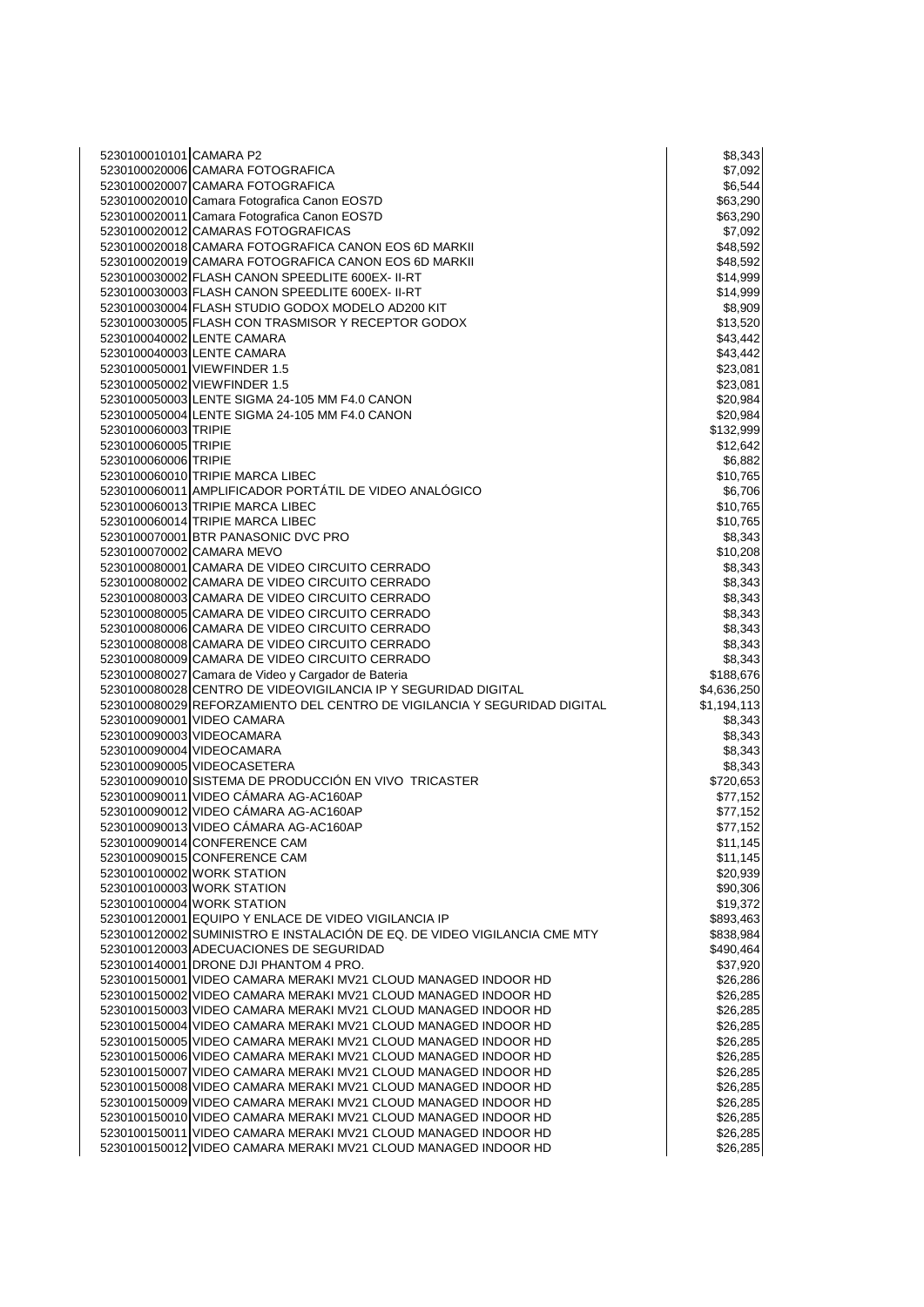|  | 5230100150013 VIDEO CAMARA MERAKI MV71 CLOUD MANAGED OUTDOOR HD            | \$29,294  |
|--|----------------------------------------------------------------------------|-----------|
|  | 5230100150014 VIDEO CAMARA MERAKI MV71 CLOUD MANAGED OUTDOOR HD            | \$29,294  |
|  | 5230100150015 VIDEO CAMARA MERAKI MV71 CLOUD MANAGED OUTDOOR HD            |           |
|  |                                                                            | \$29,294  |
|  | 5230100150016 VIDEO CAMARA MERAKI MV71 CLOUD MANAGED OUTDOOR HD            | \$29,294  |
|  | 5230100150017 VIDEO CAMARA MERAKI MV71 CLOUD MANAGED OUTDOOR HD            | \$29,294  |
|  | 5230100150018 VIDEO CAMARA MERAKI MV71 CLOUD MANAGED OUTDOOR HD            | \$29,294  |
|  | 5230100150019 VIDEO CAMARA MERAKI MV71 CLOUD MANAGED OUTDOOR HD            | \$29,294  |
|  |                                                                            |           |
|  | 5230100150020 VIDEO CAMARA MERAKI MV71 CLOUD MANAGED OUTDOOR HD            | \$29,294  |
|  | 5230100150021 VIDEO CAMARA MERAKI MV71 CLOUD MANAGED OUTDOOR HD            | \$29,294  |
|  | 5230100150022 VIDEO CAMARA MERAKI MV71 CLOUD MANAGED OUTDOOR HD            | \$29,294  |
|  | 5230100150023 VIDEO CAMARA MERAKI MV71 CLOUD MANAGED OUTDOOR HD            | \$29,294  |
|  |                                                                            |           |
|  | 5230100150024 VIDEO CAMARA MERAKI MV71 CLOUD MANAGED OUTDOOR HD            | \$29,294  |
|  | 5230100160090 CAMARA DE VIDEO CONF. 4K LOGITECH MEETUP CON SOPORTE MONTAJE | \$26,991  |
|  | 5230100160091 CAMARA DE VIDEO CONF.LIGITECH                                | \$9,637   |
|  | 5410100010001 SENTRA CUSTOM CVT                                            | \$217,070 |
|  | 5410100010002 SENTRA CUSTOM CVT                                            |           |
|  |                                                                            | \$217,070 |
|  | 5410100030001 TSURU GS1 2008                                               | \$103,345 |
|  | 5410100030002 TSURU GS1 2008                                               | \$103,345 |
|  | 5410100030003 TSURU GS1 2008                                               | \$103,345 |
|  | 5410100030004 TSURU GS1 2008                                               |           |
|  |                                                                            | \$103,345 |
|  | 5410100030006 TSURU GS1 2008                                               | \$103,345 |
|  | 5410100030008 TSURU GS1 2008                                               | \$103,345 |
|  | 5410100030009 TSURU GS1 2008                                               | \$103,345 |
|  | 5410100030011 TSURU GS1 2008                                               | \$103,345 |
|  |                                                                            |           |
|  | 5410100030012 TSURU GS1 2008                                               | \$103,345 |
|  | 5410100030013 TSURU GS1 2008                                               | \$103,345 |
|  | 5410100030017 TSURU GS1 2008                                               | \$103,345 |
|  | 5410100030018 TSURU GS1 2008                                               | \$103,345 |
|  |                                                                            |           |
|  | 5410100030019 TSURU GS1 2008                                               | \$103,345 |
|  | 5410100030020 TSURU GS1 2008                                               | \$103,345 |
|  | 5410100030021 TSURU GS1 2008                                               | \$103,345 |
|  | 5410100030023 TSURU GS1 2008                                               | \$103,345 |
|  | 5410100030026 TSURU GS1 2008                                               |           |
|  |                                                                            | \$103,345 |
|  | 5410100030027 TSURU GS1 2008                                               | \$103,345 |
|  | 5410100040001 TSURU GS1 2011                                               | \$126,210 |
|  | 5410100040002 TSURU GS1 2011                                               | \$126,210 |
|  | 5410100040003 TSURU GS1 2011                                               | \$126,210 |
|  |                                                                            |           |
|  | 5410100050001 TSURU GS1 2013                                               | \$131,975 |
|  | 5410100060001 CAMION 3.5 TON 2008                                          | \$272,315 |
|  | 5410100070001 CAMIONETA SUBURBAN 2003                                      | \$369,700 |
|  | 5410100080001 CAMIONETA SUBURBAN 2005                                      | \$195,500 |
|  |                                                                            |           |
|  | 5410100090001 DURANGO 2007                                                 | \$245,643 |
|  | 5410100100001 ESCAPE UOC XLS                                               | \$287,224 |
|  | 5410100100002 ESCAPE UOC XLS                                               | \$287,224 |
|  | 5410100120001 ESTAQUITA 2008                                               | \$124,450 |
|  | 5410100120002 ESTAQUITAS 2008                                              | \$124,450 |
|  |                                                                            |           |
|  | 5410100120003 ESTAQUITAS 2008                                              | \$124,450 |
|  | 5410100120004 ESTAQUITAS 2008                                              | \$124,450 |
|  | 5410100130001 ESTAQUITAS 2011                                              | \$175,028 |
|  | 5410100130002 ESTAQUITAS 2011                                              | \$175,028 |
|  |                                                                            |           |
|  | 5410100130003 ESTAQUITAS 2011                                              | \$175,028 |
|  | 5410100130004 ESTAQUITAS 2011                                              | \$175,028 |
|  | 5410100140001 FRONTIER 2008                                                | \$215,600 |
|  | 5410100150001 SILVERADO 2008                                               | \$217,000 |
|  | 5410100160001 URVAN 2008                                                   | \$277,115 |
|  |                                                                            |           |
|  | 5410100180001 VISION MT 2016                                               | \$174,000 |
|  | 5410100180002 VISION MT 2016                                               | \$174,000 |
|  | 5410100180003 VISION MT 2016                                               | \$174,000 |
|  | 5410100180004 VISION MT 2016                                               | \$174,000 |
|  |                                                                            |           |
|  | 5410100180005 VISION MT 2016                                               | \$174,000 |
|  | 5410100180006 VISION MT 2016                                               | \$174,000 |
|  | 5410100180007 VISION MT 2016                                               | \$174,000 |
|  | 5410100180008 VISION MT 2016                                               | \$174,000 |
|  |                                                                            |           |
|  | 5410100180009 VISION MT 2016                                               | \$174,000 |
|  | 5410100180010 VISION MT 2016                                               | \$174,000 |
|  | 5410100180011 VISION MT 2016                                               | \$174,000 |
|  |                                                                            |           |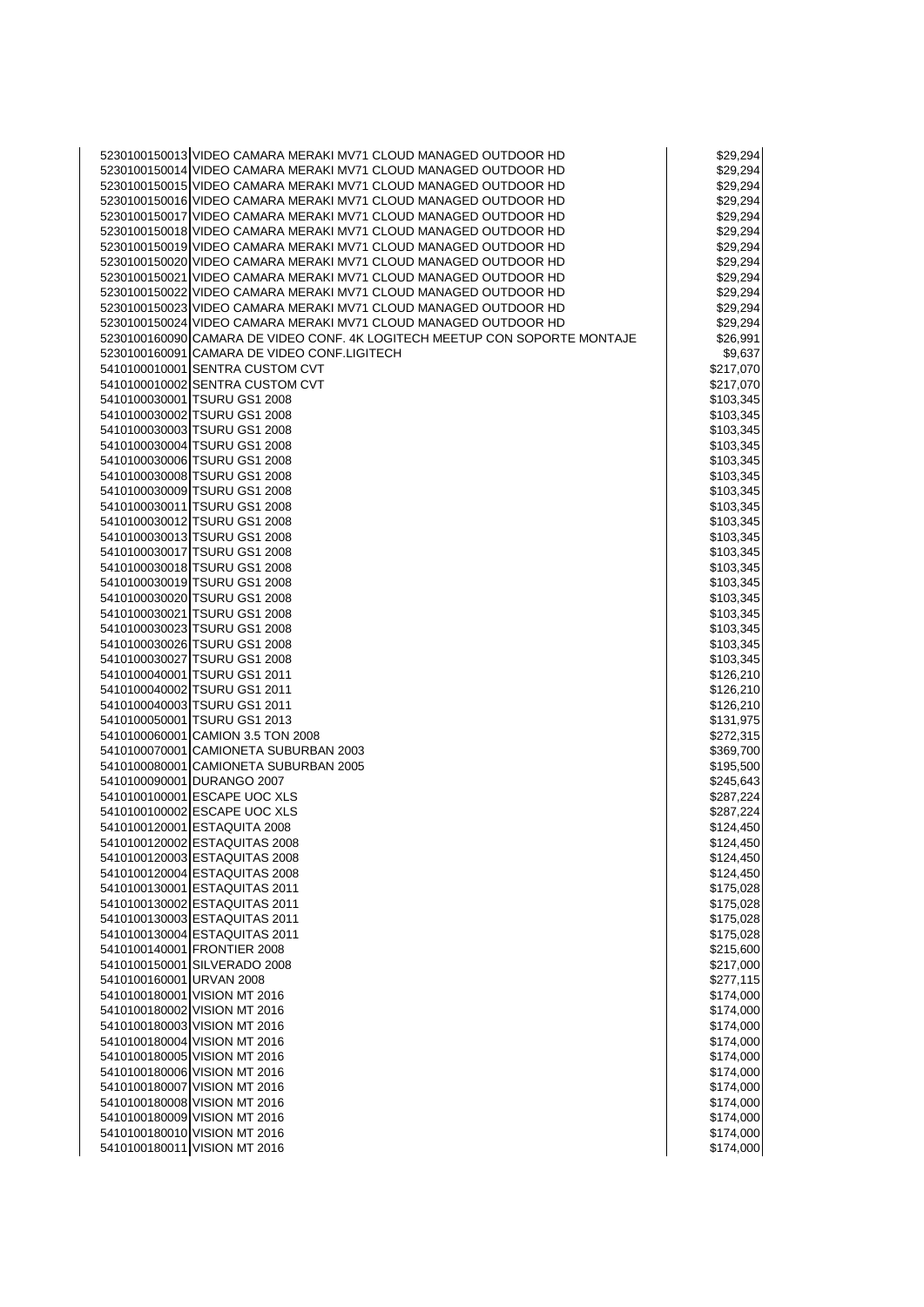|                           | 5410100180012 VISION MT 2016                                        | \$174,000   |
|---------------------------|---------------------------------------------------------------------|-------------|
|                           | 5410100180013 VISION MT 2016                                        | \$174,000   |
|                           |                                                                     |             |
|                           | 5410100180014 VISION MT 2016                                        | \$174,000   |
|                           | 5410100180015 VISION MT 2016                                        | \$174,000   |
|                           | 5410100200001 PATRIOT SPORT FWD 2016                                | \$296,906   |
|                           | 5410100200002 PATRIOT SPORT FWD 2016                                | \$296,906   |
|                           |                                                                     |             |
|                           | 5410100200003 PATRIOT SPORT FWD 2016                                | \$296,906   |
|                           | 5410100200004 PATRIOT SPORT FWD 2016                                | \$296,906   |
|                           | 5410100200005 PATRIOT SPORT FWD 2016                                | \$296,906   |
|                           | 5410100200006 PATRIOT SPORT FWD 2016                                | \$296,906   |
|                           |                                                                     |             |
|                           | 5410100200007 PATRIOT SPORT FWD 2016                                | \$296,906   |
|                           | 5410100230001 HONDA CIVIC EX AT 2016                                | \$305,662   |
|                           | 5410100240001 RAM 4000 CHASIS PLANO LARGLO"PL"167.5"/V8 5MT 4X2 201 | \$439,212   |
|                           |                                                                     |             |
|                           | 5410100260001 DURANGO XT PLUS 2015                                  | \$505,500   |
|                           | 5410100270001 EXTENSIO DE CHASIS NUMERO DE FOLIO 27147 RAM4000      | \$34,600    |
|                           | 5420100010001 ESCENARIO MOVIL                                       | \$1,096,200 |
|                           | 5620100010001 ELEVADOR MONTACARGAS BODEGA REFORMA                   | \$1,084,600 |
|                           |                                                                     |             |
| 5640100010010 AIRE LAVADO |                                                                     | \$6,889     |
|                           | 5640100020001 CLIMA DE PRECISION                                    | \$12,423    |
|                           | 5640100020002 MINISPLIT TRANE DE 1.5 TONELADAS                      | \$9,350     |
|                           | 5640100020003 MINISPLIT TRANE DE 1.5 TONELADAS                      | \$9,350     |
|                           |                                                                     |             |
|                           | 5640100020004 MINISPLIT TRANE DE 1.5 TONELADAS                      | \$9,350     |
|                           | 5640100020005 MINISPLIT TRANE DE 1.5 TONELADAS                      | \$9,350     |
|                           | 5640100020006 MINISPLIT TRANE DE 1.5 TONELADAS                      | \$9,350     |
|                           | 5640100020007 MINISPLIT TRANE DE 1.5 TONELADAS                      |             |
|                           |                                                                     | \$9,350     |
|                           | 5640100020008 MINISPLIT TRANE DE 1.5 TONELADAS                      | \$9,350     |
|                           | 5640100020009 MINISPLIT TRANE DE 1.5 TONELADAS                      | \$9,350     |
|                           | 5640100020010 MINISPLIT TRANE DE 1.5 TONELADAS                      | \$9,350     |
|                           |                                                                     |             |
|                           | 5640100020011 MINISPLIT TRANE 1.5 TONELADAS                         | \$12,018    |
|                           | 5640100020012 MINISPLIT TRANE 2.5 TONELADAS                         | \$20,103    |
|                           | 5640100020013 MINISPLIT TRANE 2.5 TONELADAS                         | \$20,103    |
|                           | 5640100020014 MINISPLIT TRANE 2 TONELADAS                           | \$14,036    |
|                           |                                                                     |             |
|                           | 5640100020015 MINISPLIT TRANE 2 TONELADAS                           | \$14,036    |
|                           | 5640100020016 MINISPLIT TRANE 2 TONELADAS                           | \$14,036    |
|                           | 5640100020017 MINISPLIT TRANE 2 TONELADAS                           | \$14,036    |
|                           |                                                                     |             |
|                           | 5640100020018 MINISPLIT TRANE 2 TONELADAS                           | \$14,036    |
|                           | 5640100030001 CLIMA DE VENTANA                                      | \$12,423    |
|                           | 5640100030002 CLIMA DE VENTANA                                      | \$12,423    |
|                           | 5640100030004 MINISPLIT TRANE 2 TONELADAS                           | \$11,136    |
|                           |                                                                     |             |
|                           | 5640100030005 MINISPLIT TRANE 2 TONELADAS                           | \$11,136    |
|                           | 5640100030006 MINISPLIT TRANE 2 TONELADAS                           | \$11,136    |
|                           | 5640100040001 CLIMA CENTRAL                                         | \$33,937    |
|                           |                                                                     |             |
|                           | 5640100040002 CLIMA CENTRAL                                         | \$271,017   |
|                           | 5640100040003 CLIMA CENTRAL                                         | \$271,017   |
|                           | 5640100040004 CLIMA CENTRAL                                         | \$119,170   |
|                           | 5640100040005 CLIMA CENTRAL                                         |             |
|                           |                                                                     | \$119,170   |
|                           | 5640100040006 CLIMA CENTRAL                                         | \$271,017   |
|                           | 5640100040007 CLIMA CENTRAL                                         | \$271,017   |
|                           | 5640100040008 CLIMA CENTRAL                                         | \$271,017   |
|                           |                                                                     |             |
|                           | 5640100040009 CLIMA CENTRAL                                         | \$271,017   |
|                           | 5640100040011 CLIMA CENTRAL                                         | \$441,473   |
|                           | 5640100040012 CLIMA CENTRAL                                         | \$441,473   |
|                           | 5640100040013 CLIMA CENTRAL                                         | \$441,473   |
|                           |                                                                     |             |
|                           | 5640100040014 CLIMA CENTRAL                                         | \$441,473   |
|                           | 5640100040015 CLIMA CENTRAL                                         | \$441,473   |
|                           | 5640100040017 CLIMA CENTRAL                                         | \$441,473   |
|                           | 5640100040018 CLIMA CENTRAL                                         |             |
|                           |                                                                     | \$441,473   |
|                           | 5640100040027 CLIMA CENTRAL DAIKIN                                  | \$119,170   |
| 5640100050001 MINI SPLIT  |                                                                     | \$12,423    |
| 5640100050002 MINISPLIT   |                                                                     | \$12,423    |
|                           |                                                                     |             |
| 5640100050003 MINISPLIT   |                                                                     | \$12,356    |
| 5640100050004 MINISPLIT   |                                                                     | \$8,836     |
| 5640100050006 MINISPLIT   |                                                                     | \$12,423    |
| 5640100050007 MINISPLIT   |                                                                     | \$12,423    |
|                           |                                                                     |             |
| 5640100050008 MINISPLIT   |                                                                     | \$12,423    |
| 5640100050009 MINISPLIT   |                                                                     | \$12,423    |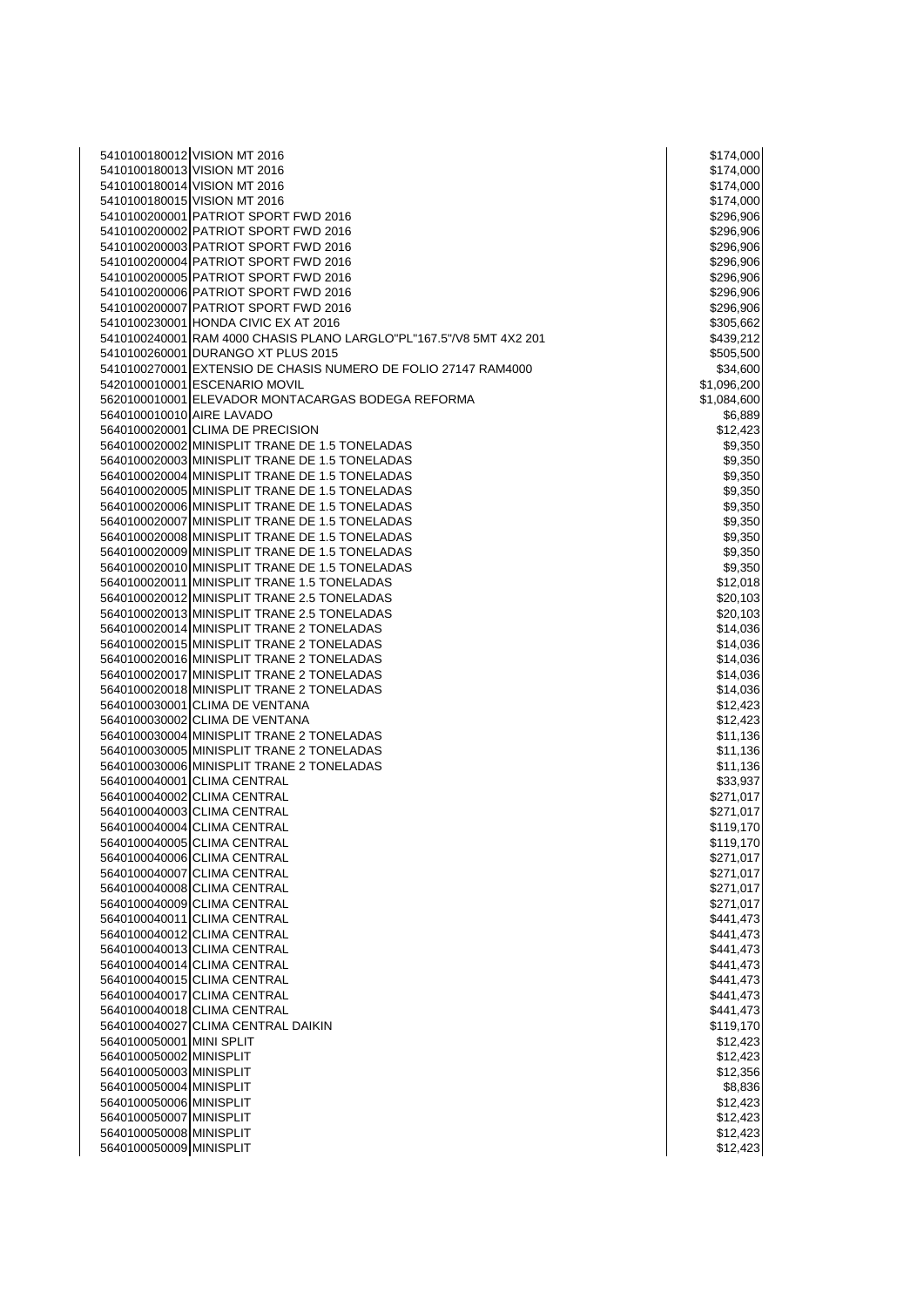| 5640100050010 MINISPLIT | \$12,423 |
|-------------------------|----------|
| 5640100050011 MINISPLIT | \$12,423 |
| 5640100050012 MINISPLIT | \$12,423 |
| 5640100050013 MINISPLIT | \$12,423 |
| 5640100050014 MINISPLIT | \$12,423 |
| 5640100050015 MINISPLIT | \$12,423 |
|                         |          |
| 5640100050016 MINISPLIT | \$12,423 |
| 5640100050017 MINISPLIT | \$12,423 |
| 5640100050018 MINISPLIT | \$12,423 |
| 5640100050019 MINISPLIT | \$12,423 |
| 5640100050020 MINISPLIT | \$12,423 |
| 5640100050021 MINISPLIT | \$12,423 |
| 5640100050022 MINISPLIT | \$12,423 |
| 5640100050023 MINISPLIT | \$12,423 |
| 5640100050024 MINISPLIT | \$12,423 |
| 5640100050025 MINISPLIT | \$12,423 |
| 5640100050026 MINISPLIT | \$12,423 |
| 5640100050027 MINISPLIT | \$12,423 |
| 5640100050028 MINISPLIT | \$12,423 |
| 5640100050029 MINISPLIT | \$12,423 |
| 5640100050030 MINISPLIT | \$12,423 |
| 5640100050031 MINISPLIT | \$12,423 |
| 5640100050032 MINISPLIT |          |
|                         | \$12,423 |
| 5640100050033 MINISPLIT | \$12,423 |
| 5640100050034 MINISPLIT | \$12,423 |
| 5640100050035 MINISPLIT | \$12,423 |
| 5640100050036 MINISPLIT | \$12,423 |
| 5640100050037 MINISPLIT | \$12,423 |
| 5640100050038 MINISPLIT | \$12,423 |
| 5640100050039 MINISPLIT | \$12,423 |
| 5640100050040 MINISPLIT | \$12,423 |
| 5640100050041 MINISPLIT | \$12,423 |
| 5640100050042 MINISPLIT | \$12,423 |
| 5640100050043 MINISPLIT | \$12,423 |
| 5640100050044 MINISPLIT | \$12,423 |
| 5640100050045 MINISPLIT | \$12,423 |
| 5640100050046 MINISPLIT | \$12,423 |
| 5640100050047 MINISPLIT | \$12,423 |
| 5640100050048 MINISPLIT | \$12,423 |
| 5640100050049 MINISPLIT | \$12,423 |
| 5640100050050 MINISPLIT | \$12,423 |
|                         |          |
| 5640100050051 MINISPLIT | \$12,423 |
| 5640100050052 MINISPLIT | \$12,423 |
| 5640100050053 MINISPLIT | \$12,423 |
| 5640100050054 MINISPLIT | \$12,423 |
| 5640100050055 MINISPLIT | \$12,423 |
| 5640100050056 MINISPLIT | \$12,423 |
| 5640100050057 MINISPLIT | \$12,423 |
| 5640100050058 MINISPLIT | \$12,423 |
| 5640100050059 MINISPLIT | \$12,423 |
| 5640100050060 MINISPLIT | \$12,423 |
| 5640100050061 MINISPLIT | \$12,423 |
| 5640100050062 MINISPLIT | \$12,423 |
| 5640100050063 MINISPLIT | \$12,423 |
| 5640100050064 MINISPLIT | \$12,423 |
| 5640100050065 MINISPLIT | \$12,423 |
| 5640100050066 MINISPLIT | \$12,423 |
| 5640100050067 MINISPLIT | \$12,423 |
| 5640100050068 MINISPLIT |          |
|                         | \$12,423 |
| 5640100050070 MINISPLIT | \$12,423 |
| 5640100050071 MINISPLIT | \$12,423 |
| 5640100050072 MINISPLIT | \$12,423 |
| 5640100050073 MINISPLIT | \$12,423 |
| 5640100050074 MINISPLIT | \$12,423 |
| 5640100050075 MINISPLIT | \$12,423 |
| 5640100050076 MINISPLIT | \$12,423 |

|      |         | \$12,423                           |
|------|---------|------------------------------------|
|      |         | \$12,42<br>3                       |
|      |         |                                    |
|      |         | \$12,42<br>3                       |
| \$1  |         | 2,423                              |
|      |         |                                    |
|      |         | \$12,42<br>3                       |
|      |         | \$12,423                           |
|      |         |                                    |
|      |         | \$12,42<br>3                       |
| \$1: | 2,4     | 2<br>3                             |
|      |         |                                    |
|      |         | \$12,423                           |
|      |         |                                    |
|      |         | \$12,423                           |
|      |         | \$12,42<br>3                       |
|      |         | \$12,423                           |
|      |         |                                    |
|      |         | \$12,42<br>3                       |
|      |         | \$12,42                            |
|      |         | 3                                  |
|      |         | \$12,423                           |
|      |         | \$12,423                           |
|      |         |                                    |
| \$1: |         | 2,423                              |
|      |         | \$12,423                           |
|      |         |                                    |
|      |         | \$12,42<br>3                       |
|      |         |                                    |
|      |         | \$12,42<br>3                       |
|      |         | \$12,423                           |
|      |         |                                    |
|      |         | \$12,423                           |
|      |         | \$12,423                           |
|      |         |                                    |
|      | \$12,4  | 23                                 |
| \$1  |         | 2,42<br>3                          |
|      |         |                                    |
| \$1  |         | 2,423                              |
|      |         | \$12,423                           |
|      |         |                                    |
|      |         | \$12,42<br>3                       |
|      |         | \$12,423                           |
|      |         |                                    |
|      |         | \$12,42<br>3                       |
|      |         | \$12,42<br>3                       |
|      |         |                                    |
| \$1  |         | 2,423                              |
|      | \$12,4  | 2<br>3                             |
|      |         |                                    |
|      |         |                                    |
|      |         |                                    |
|      |         | \$12,423                           |
|      |         | \$12,42<br>3                       |
|      |         |                                    |
| \$1  |         | 2,42<br>3                          |
|      | \$12,42 | 3                                  |
|      |         |                                    |
|      | \$12,42 | 3                                  |
|      |         | \$12,42<br>3                       |
|      |         |                                    |
| \$1  | 2,4     | 3<br>2                             |
|      |         | \$12.42<br>š                       |
|      |         |                                    |
| \$1  |         | 2,42<br>3                          |
| \$1  |         | 2,42<br>3                          |
|      |         |                                    |
|      | \$12.42 | Ŝ                                  |
|      |         | \$12,42<br>3                       |
|      |         |                                    |
|      |         | \$12,423                           |
|      |         | \$12,423                           |
|      |         |                                    |
|      |         | \$12,423                           |
|      |         |                                    |
|      |         |                                    |
|      |         | \$12,42 <mark>3</mark><br>\$12,423 |
|      |         | \$12,423                           |
|      |         |                                    |
|      |         | \$12,423                           |
|      |         | \$12,423                           |
|      |         |                                    |
|      |         | \$12,423                           |
|      |         | \$12,423                           |
|      |         |                                    |
|      |         | \$12,423                           |
|      |         | \$12,423                           |
|      |         | 3                                  |
|      |         | \$12,42                            |
|      |         | \$12,423                           |
|      |         |                                    |
|      |         | \$12,423                           |
|      |         | \$12,423                           |
|      |         |                                    |
|      |         | \$12,423                           |
|      |         |                                    |
|      |         |                                    |
|      |         | \$12,423<br>\$12,423               |
|      |         | \$12,423                           |
|      |         | \$12,423                           |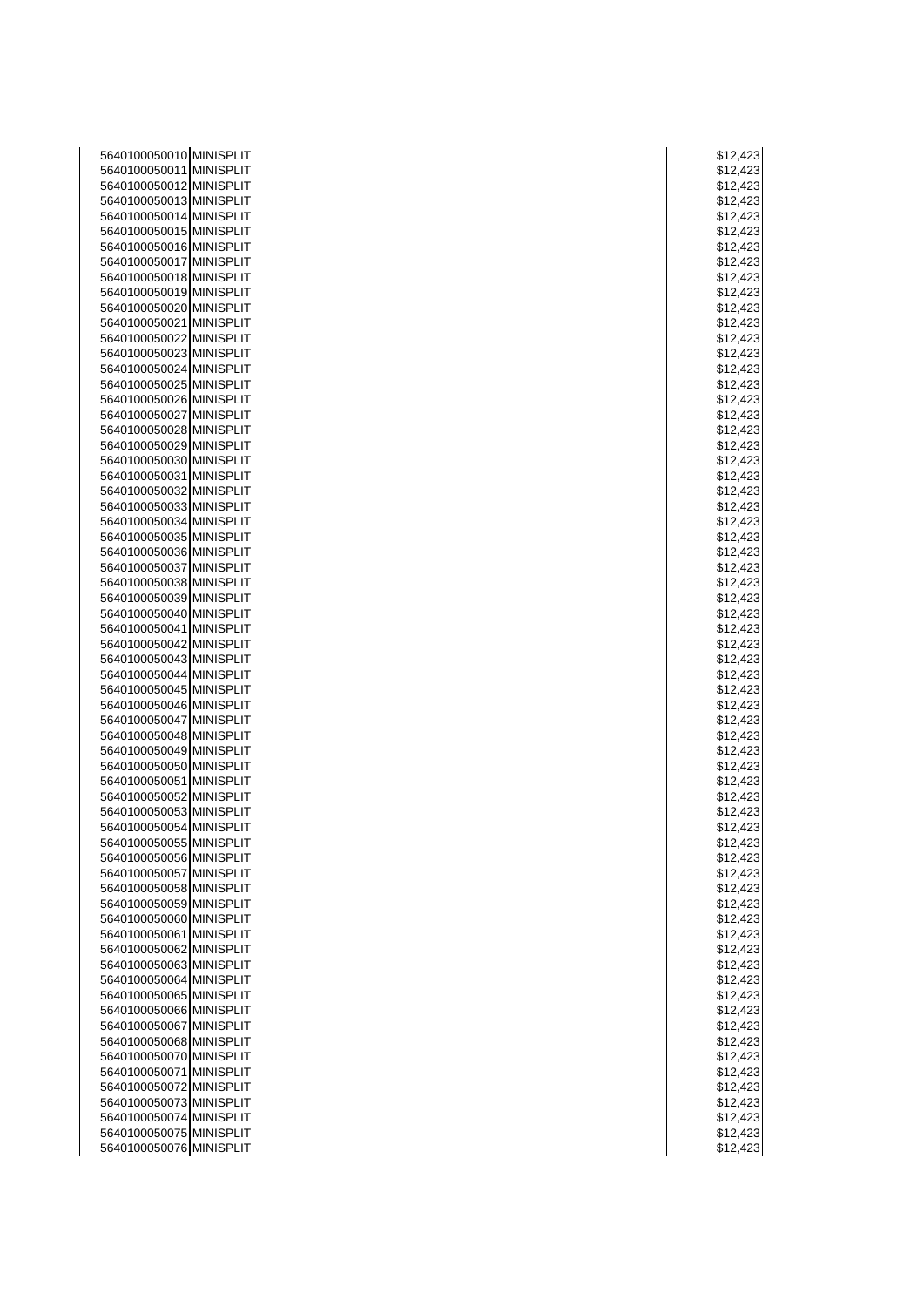| 5640100050077 MINISPLIT                            |                                                                                                                        | \$12,423             |
|----------------------------------------------------|------------------------------------------------------------------------------------------------------------------------|----------------------|
| 5640100050078 MINISPLIT                            |                                                                                                                        | \$12,423             |
| 5640100050079 MINISPLIT                            |                                                                                                                        | \$12,423             |
| 5640100050080 MINISPLIT                            |                                                                                                                        | \$12,423             |
| 5640100050081 MINISPLIT                            |                                                                                                                        | \$12,423             |
| 5640100050082 MINISPLIT                            |                                                                                                                        | \$12,423             |
| 5640100050083 MINISPLIT                            |                                                                                                                        | \$12,423             |
| 5640100050084 MINISPLIT                            |                                                                                                                        | \$12,423             |
| 5640100050085 MINISPLIT                            |                                                                                                                        | \$12,423             |
| 5640100050086 MINISPLIT                            |                                                                                                                        | \$12,423             |
| 5640100050087 MINISPLIT                            |                                                                                                                        | \$12,423             |
| 5640100050088 MINISPLIT                            |                                                                                                                        | \$12,423             |
| 5640100050089 MINISPLIT                            |                                                                                                                        | \$12,423             |
| 5640100050090 MINISPLIT                            |                                                                                                                        | \$12,423             |
| 5640100050091 MINISPLIT                            |                                                                                                                        | \$12,423             |
| 5640100050093 MINISPLIT                            |                                                                                                                        | \$12,423             |
| 5640100050094 MINISPLIT<br>5640100050095 MINISPLIT |                                                                                                                        | \$12,423             |
| 5640100050096 MINISPLIT                            |                                                                                                                        | \$12,423<br>\$12,423 |
| 5640100050097 MINISPLIT                            |                                                                                                                        | \$12,423             |
| 5640100050098 MINISPLIT                            |                                                                                                                        | \$12,423             |
| 5640100050099 MINISPLIT                            |                                                                                                                        | \$12,423             |
| 5640100050100 MINISPLIT                            |                                                                                                                        | \$12,423             |
| 5640100050101 MINISPLIT                            |                                                                                                                        | \$12,423             |
| 5640100050102 MINISPLIT                            |                                                                                                                        | \$12,423             |
| 5640100050103 MINISPLIT                            |                                                                                                                        | \$12,423             |
| 5640100050104 MINISPLIT                            |                                                                                                                        | \$12,423             |
| 5640100050105 MINISPLIT                            |                                                                                                                        | \$12,423             |
| 5640100050106 MINISPLIT                            |                                                                                                                        | \$12,423             |
| 5640100050107 MINISPLIT                            |                                                                                                                        | \$12,423             |
| 5640100050108 MINISPLIT                            |                                                                                                                        | \$12,423             |
| 5640100050109 MINISPLIT                            |                                                                                                                        | \$12,423             |
| 5640100050110 MINISPLIT                            |                                                                                                                        | \$8,844              |
|                                                    | 5640100050112 MINISPLIT 2 TONS SOLO FRÍO TRANE                                                                         | \$10,440             |
|                                                    | 5640100050113 MINISPLIT 2 TONS SOLO FRÍO TRANE                                                                         | \$10,440             |
|                                                    | 5640100050114 MINISPLIT 2 TONS SOLO FRÍO TRANE                                                                         | \$10,440             |
|                                                    | 5640100050115 MINISPLIT 2 TONS SOLO FRÍO TRANE                                                                         | \$10,440             |
|                                                    | 5640100050116 MINISPLIT 2 TONS SOLO FRÍO TRANE<br>5640100050117 MINISPLIT 2 TONS SOLO FRÍO TRANE                       | \$10,440             |
|                                                    | 5640100050118 MINISPLIT 1.5 TON.SOLO FRIO TRANE                                                                        | \$10,440<br>\$9,350  |
|                                                    | 5640100050119 MINISPLIT 1.5 TON.SOLO FRIO TRANE                                                                        | \$9,350              |
|                                                    | 5640100050120 MINISPLIT 1.5 TON.SOLO FRIO TRANE                                                                        | \$9,350              |
|                                                    | 5640100050121 MINISPLIT 1.5 TON.SOLO FRIO TRANE                                                                        | \$9,350              |
|                                                    | 5640100060002 MINISPLIT 2 TONS SOLO FRÍO/CALOR TRANE                                                                   | \$11,211             |
|                                                    | 5640100070007 MINISPLIT DE 1 TONELADA (12,000 BTU)"                                                                    | \$6,380              |
|                                                    | 5640100070008   "MINISPLIT DE 1 TONELADA (12,000 BTU)"                                                                 | \$6,380              |
|                                                    | 5640100070009 MINISPLIT DE 1 TONELADA (12,000 BTU)"                                                                    | \$6,380              |
|                                                    | 5640100070010 MINISPLIT DE 1TON. SOLO FRIO                                                                             | \$12,423             |
|                                                    | 5640100080001 MINISPLIT DE 1TON. FRIO CALOR                                                                            | \$12,423             |
|                                                    | 5640100090030 MINISPLIT DE 1.5 TON. SOLO FRIO                                                                          | \$6,171              |
|                                                    | 5640100090031 MINISPLIT DE 1.5 TON. SOLO FRIO                                                                          | \$6,171              |
|                                                    | 5640100090032 MINISPLIT DE 1.5 TON. SOLO FRIO                                                                          | \$7,340              |
|                                                    | 5640100090033 MINISPLIT DE 1.5 TON. SOLO FRIO                                                                          | \$7,340              |
|                                                    | 5640100090034 MINISPLIT DE 1.5 TON. SOLO FRIO                                                                          | \$7,340              |
|                                                    | 5640100090035 MINISPLIT DE 1.5 TON. SOLO FRIO                                                                          | \$7,340              |
|                                                    | 5640100090036 MINISPLIT DE 1.5 TON. SOLO FRIO                                                                          | \$7,340              |
|                                                    | 5640100090037 MINISPLIT DE 1.5 TON. SOLO FRIO                                                                          | \$7,340              |
|                                                    | 5640100090038 MINISPLIT DE 1.5 TON. SOLO FRIO                                                                          | \$7,340              |
|                                                    | 5640100090039   "MINISPLIT DE 1.5 TONELADAS (18,000 BTU)"                                                              | \$12,423             |
|                                                    | 5640100090040   "MINISPLIT DE 1.5 TONELADAS (18,000 BTU)"<br>5640100090041   "MINISPLIT DE 1.5 TONELADAS (18,000 BTU)" | \$12,423<br>\$6,925  |
|                                                    | 5640100090042   "MINISPLIT DE 1.5 TONELADAS (18,000 BTU)"                                                              | \$6,925              |
|                                                    | 5640100090043   "MINISPLIT DE 1.5 TONELADAS (18,000 BTU)"                                                              | \$6,925              |
|                                                    | 5640100090044   "MINISPLIT DE 1.5 TONELADAS (18,000 BTU)"                                                              | \$6,925              |
|                                                    | 5640100090045   "MINISPLIT DE 1.5 TONELADAS (18,000 BTU)"                                                              | \$6,925              |
|                                                    | 5640100090047   "MINISPLIT DE 1.5 TONELADAS (18,000 BTU)"                                                              | \$6,925              |
|                                                    |                                                                                                                        |                      |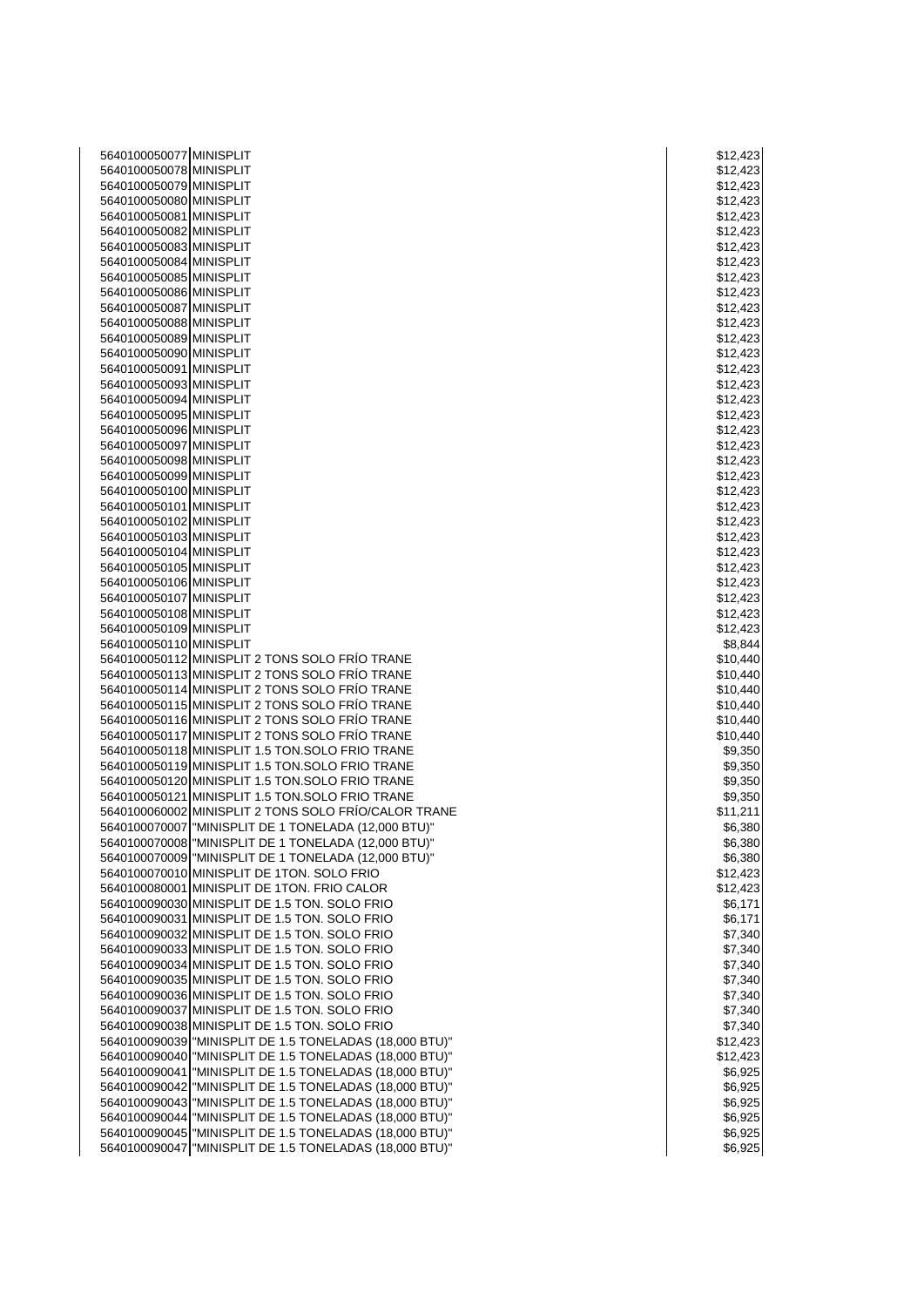| 5640100090048   "MINISPLIT DE 1.5 TONELADAS (18,000 BTU)" | \$6,925  |
|-----------------------------------------------------------|----------|
|                                                           |          |
| 5640100090049   "MINISPLIT DE 1.5 TONELADAS (18,000 BTU)" | \$6,925  |
| 5640100090050   "MINISPLIT DE 1.5 TONELADAS (18,000 BTU)" | \$6,925  |
| 5640100090051   "MINISPLIT DE 1.5 TONELADAS (18,000 BTU)" | \$6,925  |
| 5640100090052   "MINISPLIT DE 1.5 TONELADAS (18,000 BTU)" | \$6,926  |
|                                                           |          |
| 5640100090053   "MINISPLIT DE 1.5 TONELADAS (18,000 BTU)" | \$6,926  |
| 5640100090054   "MINISPLIT DE 1.5 TONELADAS (18,000 BTU)" | \$6,926  |
| 5640100090055   "MINISPLIT DE 1.5 TONELADAS (18,000 BTU)" | \$6,926  |
| 5640100090056   "MINISPLIT DE 1.5 TONELADAS (18,000 BTU)" | \$6,926  |
| 5640100090057   "MINISPLIT DE 1.5 TONELADAS (18,000 BTU)" | \$6,926  |
| 5640100090058   "MINISPLIT DE 1.5 TONELADAS (18,000 BTU)" |          |
|                                                           | \$6,926  |
| 5640100090059   "MINISPLIT DE 1.5 TONELADAS (18,000 BTU)" | \$6,926  |
| 5640100090060   "MINISPLIT DE 1.5 TONELADAS (18,000 BTU)" | \$6,926  |
| 5640100090061   "MINISPLIT DE 1.5 TONELADAS (18,000 BTU)" | \$6,926  |
| 5640100090062   "MINISPLIT DE 1.5 TONELADAS (18,000 BTU)" | \$6,926  |
| 5640100090063   "MINISPLIT DE 1.5 TONELADAS (18,000 BTU)" | \$6,926  |
| 5640100090064   "MINISPLIT DE 1.5 TONELADAS (18,000 BTU)" | \$6,926  |
|                                                           |          |
| 5640100090065   "MINISPLIT DE 1.5 TONELADAS (18,000 BTU)" | \$6,926  |
| 5640100090066   "MINISPLIT DE 1.5 TONELADAS (18,000 BTU)" | \$6,926  |
| 5640100090067   "MINISPLIT DE 1.5 TONELADAS (18,000 BTU)" | \$6,926  |
| 5640100090068   "MINISPLIT DE 1.5 TONELADAS (18,000 BTU)" | \$6,926  |
| 5640100090069   "MINISPLIT DE 1.5 TONELADAS (18,000 BTU)" | \$6,926  |
| 5640100090070   "MINISPLIT DE 1.5 TONELADAS (18,000 BTU)" | \$6,926  |
| 5640100090071   "MINISPLIT DE 1.5 TONELADAS (18,000 BTU)" |          |
|                                                           | \$6,926  |
| 5640100090072   "MINISPLIT DE 1.5 TONELADAS (18,000 BTU)" | \$6,926  |
| 5640100090073   "MINISPLIT DE 1.5 TONELADAS (18,000 BTU)" | \$6,926  |
| 5640100090074   "MINISPLIT DE 1.5 TONELADAS (18,000 BTU)" | \$6,926  |
| 5640100090075   "MINISPLIT DE 1.5 TONELADAS (18,000 BTU)" | \$6,926  |
| 5640100090076   "MINISPLIT DE 1.5 TONELADAS (18,000 BTU)" | \$6,926  |
| 5640100090077   "MINISPLIT DE 1.5 TONELADAS (18,000 BTU)" | \$6,926  |
|                                                           |          |
| 5640100090078   "MINISPLIT DE 1.5 TONELADAS (18,000 BTU)" | \$6,926  |
| 5640100090079   "MINISPLIT DE 1.5 TONELADAS (18,000 BTU)" | \$6,926  |
| 5640100090080   "MINISPLIT DE 1.5 TONELADAS (18,000 BTU)" | \$6,926  |
| 5640100090081   "MINISPLIT DE 1.5 TONELADAS (18,000 BTU)" | \$6,926  |
| 5640100090082   "MINISPLIT DE 1.5 TONELADAS (18,000 BTU)" | \$6,926  |
| 5640100090083   "MINISPLIT DE 1.5 TONELADAS (18,000 BTU)" | \$6,926  |
| 5640100090084   "MINISPLIT DE 1.5 TONELADAS (18,000 BTU)" | \$6,926  |
|                                                           |          |
| 5640100090085   "MINISPLIT DE 1.5 TONELADAS (18,000 BTU)" | \$6,926  |
| 5640100090086   "MINISPLIT DE 1.5 TONELADAS (18,000 BTU)" | \$6,926  |
| 5640100090087   "MINISPLIT DE 1.5 TONELADAS (18,000 BTU)" | \$6,926  |
| 5640100090088 MINISPLIT INVERTER 1.5 TONELADAS.F/C        | \$19,915 |
| 5640100090089 MINISPLIT INVERTER 1 TONELADA F/C           | \$16,915 |
| 5640100100001 MINISPLIT DE 2 TON (24,000 BTU)"            | \$12,423 |
|                                                           |          |
| 5640100100004 MINISPLIT DE 2 TON (24,000 BTU)"            | \$12,423 |
| 5640100100008   "MINISPLIT DE 2 TONELADAS (24,000 BTU)"   | \$9,617  |
| 5640100100011   "MINISPLIT DE 2 TONELADAS (24,000 BTU)"   | \$9,617  |
| 5640100100012 MINISPLIT DE 2 TONELADAS (24,000 BTU)"      | \$9,617  |
| 5640100100013 MINISPLIT DE 2 TONELADAS (24,000 BTU)"      | \$9,617  |
| 5640100100014   "MINISPLIT DE 2 TONELADAS (24,000 BTU)"   | \$9,617  |
| 5640100100015   "MINISPLIT DE 2 TONELADAS (24,000 BTU)"   | \$9,617  |
|                                                           |          |
| 5640100100016 MINISPLIT DE 2 TONELADAS (24,000 BTU)"      | \$9,617  |
| 5640100100017   "MINISPLIT DE 2 TONELADAS (24,000 BTU)"   | \$9,617  |
| 5640100100018   "MINISPLIT DE 2 TONELADAS (24,000 BTU)"   | \$9,617  |
| 5640100100019   "MINISPLIT DE 2 TONELADAS (24,000 BTU)"   | \$9,617  |
| 5640100100020 MINISPLIT DE 2 TONELADAS (24,000 BTU)"      | \$9,617  |
| 5640100100021   "MINISPLIT DE 2 TONELADAS (24,000 BTU)"   | \$9,617  |
| 5640100100022   "MINISPLIT DE 2 TONELADAS (24,000 BTU)"   | \$9,617  |
| 5640100100023   "MINISPLIT DE 2 TONELADAS (24,000 BTU)"   |          |
|                                                           | \$9,617  |
| 5640100100024   "MINISPLIT DE 2 TONELADAS (24,000 BTU)"   | \$9,617  |
| 5640100100025   "MINISPLIT DE 2 TONELADAS (24,000 BTU)"   | \$9,617  |
| 5640100100027   "MINISPLIT DE 2 TONELADAS (24,000 BTU)"   | \$9,617  |
| 5640100100028   "MINISPLIT DE 2 TONELADAS (24,000 BTU)"   | \$9,617  |
| 5640100100029   "MINISPLIT DE 2 TONELADAS (24,000 BTU)"   | \$9,617  |
| 5640100100030   "MINISPLIT DE 2 TONELADAS (24,000 BTU)"   | \$9,617  |
|                                                           |          |
| 5640100100032   "MINISPLIT DE 2 TONELADAS (24,000 BTU)"   | \$9,617  |
| 5640100100033 MINISPLIT DE 2 TONELADAS (24,000 BTU)"      | \$9,617  |

|          | \$6,925           |        |   |                          |
|----------|-------------------|--------|---|--------------------------|
|          | °°,∘29<br>\$6,925 |        |   |                          |
|          |                   |        |   |                          |
|          | \$6,925           |        |   |                          |
|          | \$6,925           |        |   |                          |
|          | \$6,92            |        |   | 26                       |
|          | \$6,926           |        |   |                          |
|          | \$6,926           |        |   |                          |
|          | \$6,9             |        |   | 26                       |
|          |                   |        |   |                          |
|          | \$6,926           |        |   |                          |
|          | \$6,9             |        |   | 26                       |
|          | \$6,926           |        |   |                          |
|          | \$6,92            |        |   | 26                       |
|          | \$6,92            |        |   | 26                       |
|          |                   |        |   |                          |
|          | \$6,926           |        |   |                          |
|          | \$6,926           |        |   |                          |
|          | \$6,9:            |        |   | 26                       |
|          | \$6,9             |        |   | 26                       |
|          | \$6,926           |        |   |                          |
|          | \$6,92            |        |   | 26                       |
|          |                   |        |   |                          |
|          | \$6,926           |        |   |                          |
|          | \$6,926           |        |   |                          |
|          | \$6,926           |        |   |                          |
|          | \$6,926           |        |   |                          |
|          | \$6,9             |        |   | 26                       |
|          |                   |        |   |                          |
|          | \$6,926           |        |   |                          |
|          | \$6,926           |        |   |                          |
|          | \$6,926           |        |   |                          |
|          | \$6,926           |        |   |                          |
|          | \$6,92            |        |   | 26                       |
|          | \$6,9             |        |   | 26                       |
|          |                   |        |   |                          |
|          | \$6,926           |        |   |                          |
|          | \$6,926           |        |   |                          |
|          | \$6,9:            |        |   | 26                       |
|          | \$6,926           |        |   |                          |
|          | \$6,92            |        |   | 26                       |
|          |                   |        |   |                          |
|          | \$6,926           |        |   |                          |
|          | \$6,926           |        |   |                          |
|          | \$6,92            |        |   | 26                       |
|          | \$6,92            |        |   | 26                       |
|          | \$6,926           |        |   |                          |
| \$19,915 |                   |        |   |                          |
|          |                   |        |   |                          |
| \$16,915 |                   |        |   |                          |
| \$12     |                   | 2,4:   |   | 23                       |
| \$1      |                   | 2,42   |   | 3                        |
|          | \$9,617           |        |   |                          |
|          |                   |        |   | I                        |
|          | 59,61             |        | I |                          |
|          | \$9,61            |        |   | Ĩ                        |
|          | \$9,61            |        |   |                          |
|          | \$9,61            |        |   |                          |
|          |                   | \$9,61 |   |                          |
|          |                   |        |   |                          |
|          |                   |        |   |                          |
|          | \$9,61            |        |   |                          |
|          | \$9,61            |        |   | l                        |
|          | \$9,61            |        |   |                          |
|          | \$9,61            |        |   | $\overline{\phantom{a}}$ |
|          | \$9,61            |        |   | l                        |
|          |                   |        |   |                          |
|          | \$9,61            |        |   | l                        |
|          | \$9,61            |        |   |                          |
|          | \$9,61            |        |   |                          |
|          | \$9,61            |        |   | ı                        |
|          | \$9,61            |        |   | Î                        |
|          |                   |        |   |                          |
|          | \$9,61            |        |   |                          |
|          | \$9,61            |        |   |                          |
|          | \$9,61            |        |   | Í                        |
|          | \$9,61            |        |   |                          |
|          | \$9,61            |        |   |                          |
|          | \$9,61            |        |   |                          |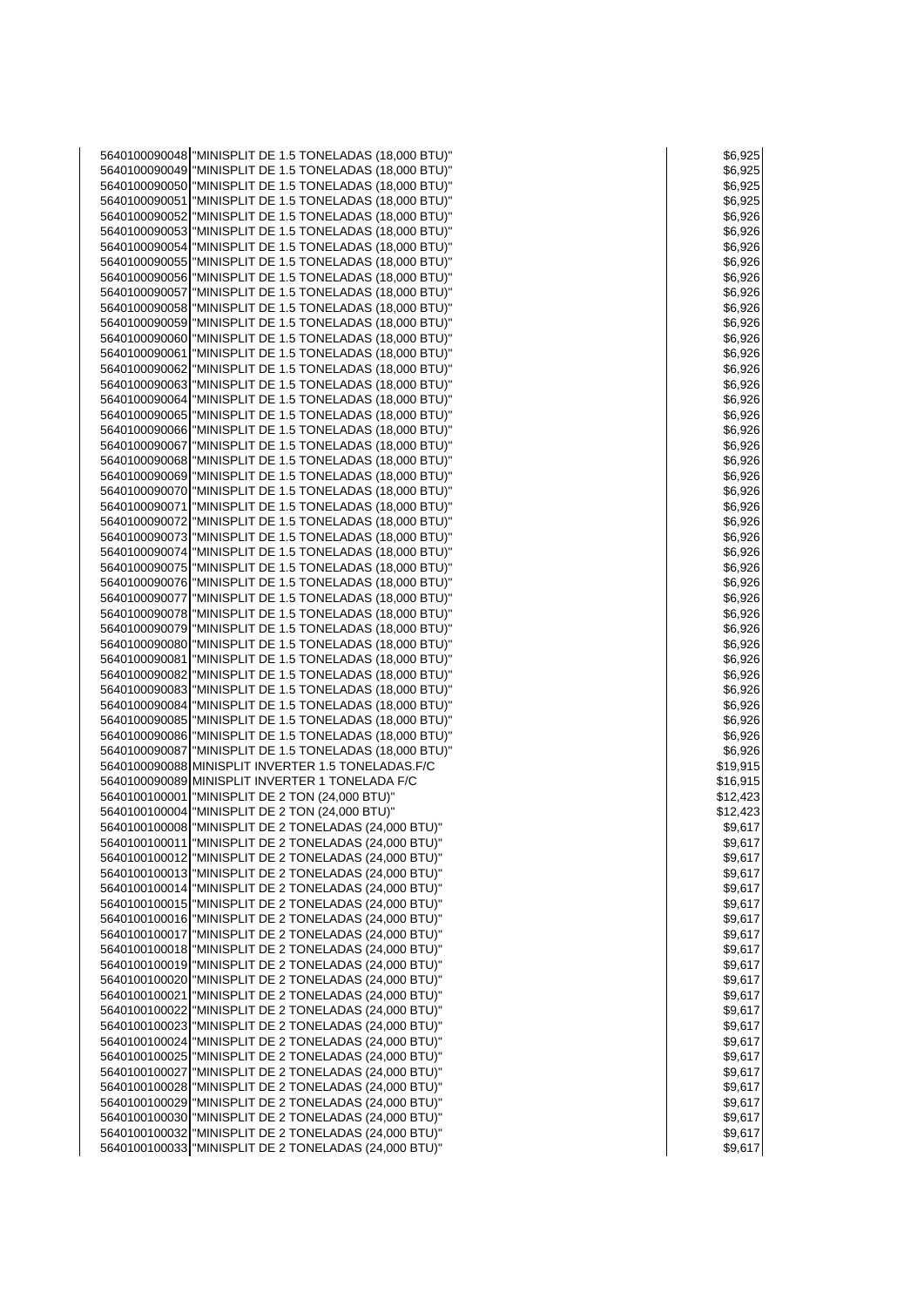"MINISPLIT DE 2 TONELADAS (24,000 BTU)" \$9,617 "MINISPLIT DE 2 TONELADAS (24,000 BTU)" \$9,617 "MINISPLIT DE 2.5 TONELADAS (30,000 BTU)" \$11,025 "MINISPLIT DE 2.5 TONELADAS (30,000 BTU)" \$11,025 "MINISPLIT DE 2.5 TONELADAS (30,000 BTU)" \$11,025 "MINISPLIT DE 2.5 TONELADAS (30,000 BTU)" \$11,025 "MINISPLIT DE 2.5 TONELADAS (30,000 BTU)" \$11,025 "MINISPLIT DE 2.5 TONELADAS (30,000 BTU)" \$11,025 "MINISPLIT DE 2.5 TONELADAS (30,000 BTU)" \$11,025 "MINISPLIT DE 2.5 TONELADAS (30,000 BTU)" \$11,025 "MINISPLIT DE 2.5 TONELADAS (30,000 BTU)" \$11,025 "MINISPLIT DE 2.5 TONELADAS (30,000 BTU)" \$11,025 "MINISPLIT DE 2.5 TONELADAS (30,000 BTU)" \$11,025 "MINISPLIT DE 2.5 TONELADAS (30,000 BTU)" \$11,025 "MINISPLIT DE 2.5 TONELADAS (30,000 BTU)" \$11,025 "MINISPLIT DE 2.5 TONELADAS (30,000 BTU)" \$11,025 5640100120001 "MINISPLIT DE 3 TON (36,000 BTU)"<br>5640100120002 "MINISPLIT DE 3 TON (36,000 BTU)" \$12,423 5640100120002 "MINISPLIT DE 3 TON (36,000 BTU)" "MINISPLIT DE 4 TONELADAS (48,000 BTU)" \$28,031 MINISPLIT 4 TONELADAS \$12,423 MINISPLIT 4 TONELADAS \$12,423 MINISPLIT 4 TONELADAS \$12,423 MINISPLIT 4 TONELADAS \$12,423 MINISPLIT 4 TONELADAS \$12,423 5640100130007 MINISPLIT 4 TONELADAS<br>5640100140002 MINISPLIT DE 5TON. SOLO FRIO MINISPLIT DE 5TON. SOLO FRIO \$20,991 MINISPLIT DE 5TON. SOLO FRIO \$20,991 SUMINISTRO E INSTALACIÓN DE COMPRESOR \$39,034 5640100200001 CLIMA PORTATIL DE 1 TONELADA HISENSE AP-12CR1SEJS \$6,902 CLIMA PORTATIL DE 1 TONELADA HISENSE AP-12CR1SEJS \$6,902 CLIMA PORTATIL DE 1 TONELADA HISENSE AP-12CR1SEJS \$6,902 5640100200004 CLIMA PORTATIL DE 1 TONELADA HISENSE AP-12CR1SEJS **\$6,902** \$6,902 CLIMA PORTATIL DE 1 TONELADA HISENSE AP-12CR1SEJS \$6,902 CLIMA PORTATIL DE 1 TONELADA HISENSE AP-12CR1SEJS \$6,902 5640100200007 TRIPP LITE UNIDAD DE AIRE ACONDICIONADO SMARTRACK \$21,678<br>5640100200008 TRIPP LITE UNIDAD DE AIRE ACONDICIONADO SMARTRACK \$21,678 TRIPP LITE UNIDAD DE AIRE ACONDICIONADO SMARTRACK \$21,678 TRIPP LITE UNIDAD DE AIRE ACONDICIONADO SMARTRACK \$21,678 MINISPLIT TRANE 3 TON. \$18,942 MINISPLIT TRANE 3 TON. \$18,942 MINISPLIT TRANE 3 TON. \$18,942 MINISPLIT TRANE 3 TON. \$18,942 MINISPLIT TRANE 3 TON. \$18,942 MINISPLIT TRANE 3 TON. \$18,942 MINISPLIT TRANE 2.5 TON. \$14,971 MINISPLIT TRANE 2 TON. \$10,708 MINISPLIT TRANE 2 TON. \$10,708 5640100200019 MINISPLIT TRANE 2 TON. \$10,708 MINISPLIT TRANE 1.5 TON. \$8,369 MINISPLIT TRANE 1.5 TON. \$8,369 MINISPLIT TRANE 1.5 TON. \$8,369 MINISPLIT TRANE 1.5 TON. \$8,369 MINISPLIT TRANE 1.5 TON. \$8,369 MINISPLIT TRANE 1.5 TON. \$8,369 MINISPLIT TRANE 1.5 TON. \$8,369 MINISPLIT TRANE 1.5 TON. \$8,369 5640100200028 MINISPLIT TRANE 1.5 TON.<br>5640100200029 MINISPLIT TRANE 1.5 TON. \$8,369 NOTE: \$8,369 NOTE: \$8,369 S 5640100200029 MINISPLIT TRANE 1.5 TON.<br>5640100200030 MINISPLIT TRANE 1.5 TON. \$8.369 MINISPLIT TRANE 1.5 TON. \$8,369 MINISPLIT TRANE 1.5 TON. \$8,369 MINISPLIT TRANE 1.5 TON. \$8,369 MINISPLIT TRANE 1.5 TON. \$8,369 5640100200034 MINISPLIT TRANE 1.5 TON \$9,164 MINISPLIT TRANE 1.5 TON 5640100200035 MINISPLIT TRANE 1.5 TON \$9,164 AM SERVER TRANE 1.5 TON MINISPLIT TRANE 1.5 TON \$9,164 5640100200037 MINISPLIT TRANE 1.5 TON \$9,164 MINISPLIT TRANE 1.5 TON \$9,164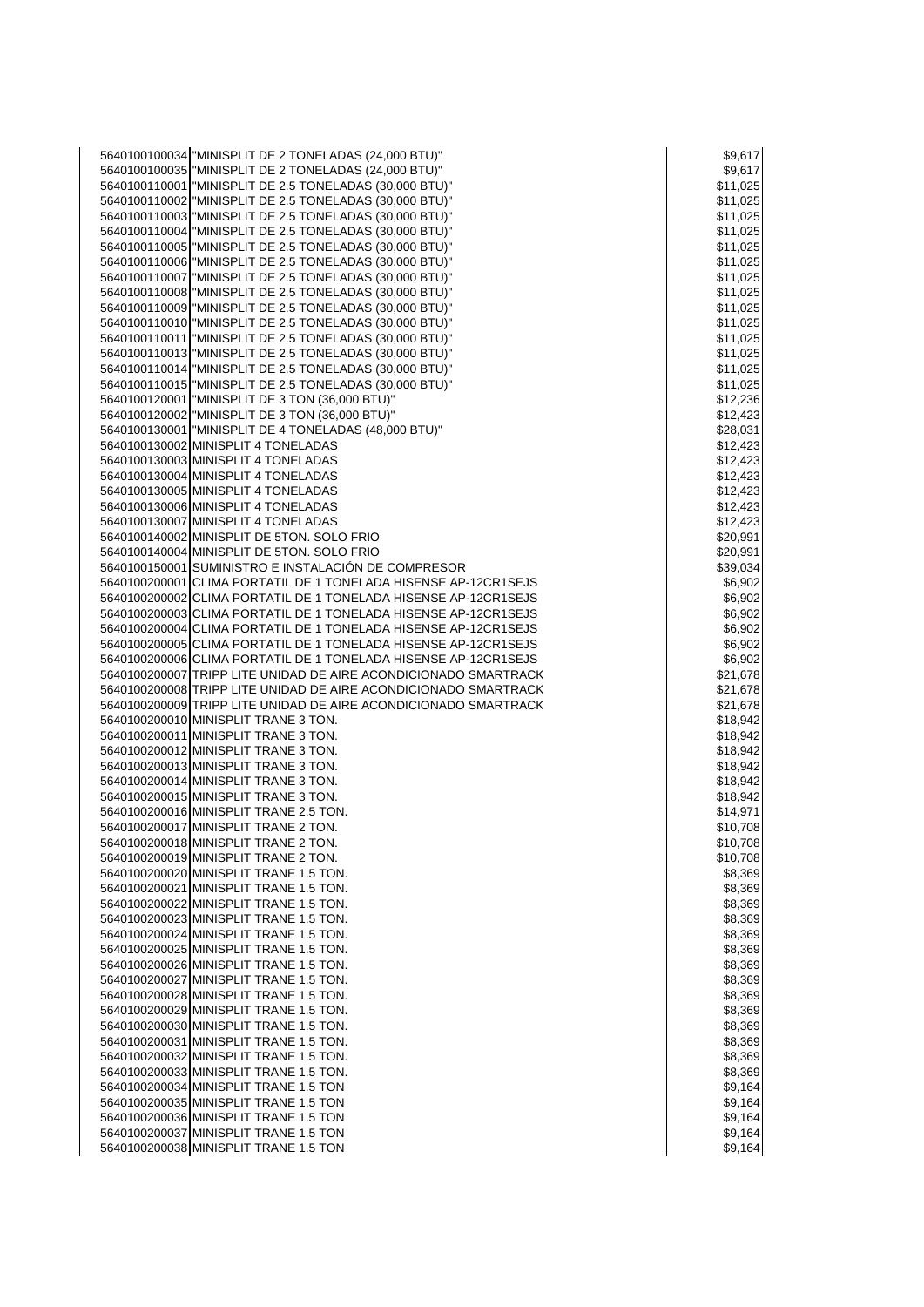| 5640100200039 MINISPLIT TRANE 1.5 TON                                                                    | \$9,164              |
|----------------------------------------------------------------------------------------------------------|----------------------|
| 5640100200040 MINISPLIT TRANE 1.5 TON                                                                    | \$9,164              |
| 5640100200041 MINISPLIT TRANE 1.5 TON                                                                    | \$9,164              |
| 5640100200042 MINISPLIT TRANE 1.5 TON                                                                    | \$9,164              |
| 5640100200043 MINISPLIT TRANE 1.5 TON                                                                    | \$9,164              |
| 5640100200044 MINISPLIT TRANE 2 TON F/C                                                                  | \$13,096             |
| 5640100200045 MINISPLIT TRANE 2 TON F/C                                                                  | \$13,096             |
| 5640100200046 MINISPLIT TRANE 1 TON                                                                      | \$12,702             |
| 5640100200047 MINISPLIT TRANE 1.5 TON                                                                    | \$16,704             |
| 5640100200048 MINISPLIT TRANE 2 TON<br>5640100200049 MINISPLIT TRANE 1.5 TON                             | \$18,096             |
| 5640100200050 MINISPLIT INVERTER 3 TON                                                                   | \$16,588<br>\$60,521 |
| 5640100200051 MINISPLIT INVERTER 3 TON                                                                   | \$60,521             |
| 5640100200052 MINISPLIT INVERTER 3 TON                                                                   | \$60,521             |
| 5650100030001 BASE MESTRA DOS CANALES                                                                    | \$13,342             |
| 5650100040001 BATERIA DIGITAL 14V 140W/H                                                                 | \$8,340              |
| 5650100040002 BATERIA DIGITAL 14V 140W/H                                                                 | \$8,340              |
| 5650100050001 INTERCOMUNICADOR                                                                           | \$8,340              |
| 5650100050002 INTERCOMUNICADOR                                                                           | \$8,340              |
| 5650100050003 INTERCOMUNICADOR                                                                           | \$9,788              |
| 5650100080001 TELEFONO CISCO 2960G                                                                       | \$15,411             |
| 5650100080002 TELEFONO CISCO 2960G                                                                       | \$15,411             |
| 5650100080003 TELEFONO CISCO 2960G                                                                       | \$15,411             |
| 5650100080004 TELEFONO CISCO 2960G                                                                       | \$15,411             |
| 5650100080005 TELEFONO CISCO 2960G                                                                       | \$15,411             |
| 5650100080006 TELEFONO CISCO 2960G                                                                       | \$15,411             |
| 5650100080007 TELEFONO CISCO UNIFIED WIRELESS 8821                                                       | \$13,231             |
| 5650100080008 TELEFONO CISCO UNIFIED WIRELESS 8821                                                       | \$13,231             |
| 5650100080009 TELEFONO CISCO UNIFIED WIRELESS 8821<br>5650100080010 TELEFONO CISCO UNIFIED WIRELESS 8821 | \$13,231<br>\$13,231 |
| 5650100080011 TELEFONO CISCO UNIFIED WIRELESS 8821                                                       |                      |
| 5650100080012 TELEFONO CISCO UNIFIED WIRELESS 8821                                                       | \$13,231<br>\$13,231 |
| 5650100080013 TELEFONO CISCO UNIFIED WIRELESS 8821                                                       | \$13,231             |
| 5650100080014 TELEFONO CISCO UNIFIED WIRELESS 8821                                                       | \$13,231             |
| 5650100080015 TELEFONO CISCO UNIFIED WIRELESS 8821                                                       | \$13,231             |
| 5650100080016 TELEFONO CISCO UNIFIED WIRELESS 8821                                                       | \$13,231             |
| 5650100110073 TELEFONO CISCO 8831 WIRED MICROPHONE KIT                                                   | \$30,117             |
| 5650100110074 TELEFONO CISCO 8831 WIRED MICROPHONE KIT                                                   | \$30,117             |
| 5650100150001 TELEFONO CISCO 7942                                                                        | \$6,373              |
| 5650100150002 TELEFONO CISCO 7942G                                                                       | \$7,055              |
| 5650100150003 TELEFONO CISCO 7942G                                                                       | \$7,053              |
| 5650100150004 TELEFONO CISCO 7942G                                                                       | \$7,468              |
| 5650100150005 TELEFONO CISCO 7942G                                                                       | \$7,468              |
| 5650100150006 TELEFONO CISCO 7942G                                                                       | \$7,468              |
| 5650100150007 TELEFONO CISCO 7942G                                                                       | \$7,468              |
| 5650100150008 TELEFONO CISCO 7942G                                                                       | \$7,468              |
| 5650100200001 TELEFONO INALAM CISCO 7921                                                                 | \$40,893             |
| 5650100200002 TELEFONO INALAM CISCO 7921G<br>5650100200003 TELEFONO INALAM CISCO 7921G                   | \$10,816<br>\$10,816 |
| 5650100200005 TELEFONO INALAM CISCO 7921G                                                                | \$10,799             |
| 5650100210001 TELEFONO INALAM CISCO 7925 G                                                               | \$10,740             |
| 5650100210002 TELEFONO INALAM CISCO 7925G                                                                | \$12,372             |
| 5650100210003 TELEFONO INALAM CISCO 7925G                                                                | \$12,372             |
| 5650100210004 TELEFONO INALAM CISCO 7925G                                                                | \$11,258             |
| 5650100210006 TELEFONO INALAM CISCO7925G                                                                 | \$11,272             |
| 5650100210007 TELEFONO INALAM CISCO7925G                                                                 | \$10,740             |
| 5650100210008 TELEFONO INALAM CISCO7925G                                                                 | \$10,740             |
| 5650100210009 TELEFONO INALAM CISCO7925G                                                                 | \$10,740             |
| 5650100210010 TELEFONO INALAM CISCO7925G                                                                 | \$10,740             |
| 5650100220001 TELEPROMPTER                                                                               | \$88,872             |
| 5650100220045 TRIPIE CON CABEZA FLUIDA MANFROTO MODELO MVH500AH/75XBK                                    | \$11,258             |
| 5650100230001 TELEFONO CISCO 7841-K9                                                                     | \$7,169              |
| 5650100230002 TELEFONO CISCO 7841-K9                                                                     | \$7,169              |
| 5650100230003 TELEFONO CISCO 7841-K9                                                                     | \$7,169              |
| 5650100230004 TELEFONO CISCO 7841-K9                                                                     | \$7,169              |
| 5650100230005 TELEFONO CISCO 7841-K9                                                                     | \$7,169              |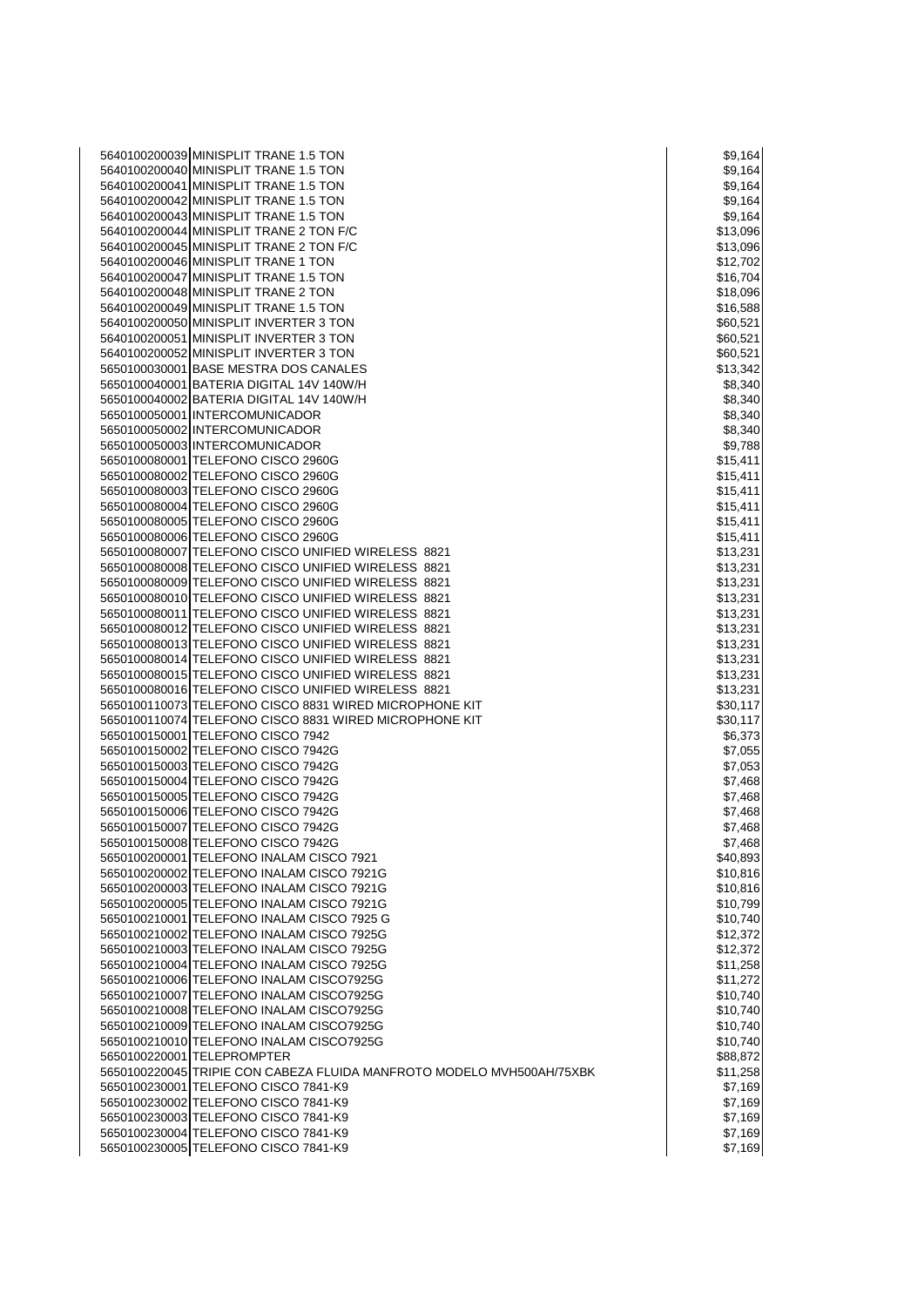| 5650100230006 TELEFONO CISCO 7841-K9                                         | \$7,169            |
|------------------------------------------------------------------------------|--------------------|
| 5650100230007 TELEFONO CISCO 7841-K9                                         | \$7,169            |
| 5650100230008 TELEFONO CISCO 7841-K9                                         | \$7,169            |
| 5650100230009 TELEFONO CISCO 7841-K9                                         | \$7,169            |
| 5650100230010 TELEFONO CISCO 7841-K9<br>5650100230011 TELEFONO CISCO 7841-K9 | \$7,169<br>\$7,169 |
| 5650100230012 TELEFONO CISCO 7841-K9                                         | \$7,169            |
| 5650100230013 TELEFONO CISCO 7841-K9                                         | \$7,169            |
| 5650100230014 TELEFONO CISCO 7841-K9                                         | \$7,169            |
| 5650100230015 TELEFONO CISCO 7841-K9                                         | \$7,169            |
| 5650100230016 TELEFONO CISCO 7841-K9                                         | \$7,169            |
| 5650100230017 TELEFONO CISCO 7841-K9                                         | \$7,169            |
| 5650100230018 TELEFONO CISCO 7841-K9                                         | \$7,169            |
| 5650100230019 TELEFONO CISCO 7841-K9                                         | \$7,169            |
| 5650100230020 TELEFONO CISCO 7841-K9                                         | \$7,169            |
| 5650100230021 TELEFONO CISCO 7841-K9                                         | \$7,169            |
| 5650100230022 TELEFONO CISCO 7841-K9                                         | \$7,169            |
| 5650100230023 TELEFONO CISCO 7841-K9                                         | \$7,169            |
| 5650100230024 TELEFONO CISCO 7841-K9                                         | \$7,169            |
| 5650100230025 TELEFONO CISCO 7841-K9                                         | \$7,169            |
| 5650100230026 TELEFONO CISCO 7841-K9<br>5650100230027 TELEFONO CISCO 7841-K9 | \$7,169<br>\$7,169 |
| 5650100230028 TELEFONO CISCO 7841-K9                                         | \$7,169            |
| 5650100230029 TELEFONO CISCO 7841-K9                                         | \$7,169            |
| 5650100230030 TELEFONO CISCO 7841-K9                                         | \$7,169            |
| 5650100230031 TELEFONO CISCO 7841-K9                                         | \$7,169            |
| 5650100230032 TELEFONO CISCO 7841-K9                                         | \$7,169            |
| 5650100230033 TELEFONO CISCO 7841-K9                                         | \$7,169            |
| 5650100230034 TELEFONO CISCO 7841-K9                                         | \$7,169            |
| 5650100230035 TELEFONO CISCO 7841-K9                                         | \$7,169            |
| 5650100230036 TELEFONO CISCO 7841-K9                                         | \$7,169            |
| 5650100230037 TELEFONO CISCO 7841-K9                                         | \$7,169            |
| 5650100230038 TELEFONO CISCO 7841-K9                                         | \$7,169            |
| 5650100230039 TELEFONO CISCO 7841-K9                                         | \$7,169            |
| 5650100230040 TELEFONO CISCO 7841-K9                                         | \$7,169            |
| 5650100230041 TELEFONO CISCO 7841-K9                                         | \$7,169            |
| 5650100230042 TELEFONO CISCO 7841-K9<br>5650100230043 TELEFONO CISCO 7841-K9 | \$7,169<br>\$7,169 |
| 5650100230057 TELEFONO CISCO 7841                                            | \$9,009            |
| 5650100230058 TELEFONO CISCO 7841                                            | \$9,008            |
| 5650100230059 TELEFONO CISCO 7841                                            | \$9,008            |
| 5650100230060 TELEFONO CISCO 7841                                            | \$9,008            |
| 5650100230061 TELEFONO CISCO 7841                                            | \$9,008            |
| 5650100230062 TELEFONO CISCO 7841                                            | \$9,008            |
| 5650100230063 TELEFONO CISCO 7841                                            | \$9,008            |
| 5650100230064 TELEFONO CISCO 7841                                            | \$9,008            |
| 5650100230065 TELEFONO CISCO 7841                                            | \$9,008            |
| 5650100230086 TELEFONO CISCO 7841                                            | \$9,457            |
| 5650100230087 TELEFONO CISCO 7841                                            | \$9,008            |
| 5650100230088 TELEFONO CISCO 7841                                            | \$9,457            |
| 5650100230089 TELEFONO CISCO 7841<br>5650100230090 TELEFONO CISCO 7841       | \$9,457<br>\$9,457 |
| 5650100230091 TELEFONO CISCO 7841                                            | \$9,008            |
| 5650100230092 TELEFONO CISCO 7841                                            | \$9,008            |
| 5650100230093 TELEFONO CISCO 7841                                            | \$9,008            |
| 5650100230094 TELEFONO CISCO 7841                                            | \$9,457            |
| 5650100230095 TELEFONO CISCO 7841                                            | \$9,457            |
| 5650100230096 TELEFONO CISCO 7841                                            | \$9,008            |
| 5650100230097 TELEFONO CISCO 7841                                            | \$9,008            |
| 5650100230098 TELEFONO CISCO 7841                                            | \$9,008            |
| 5650100230099 TELEFONO CISCO 7841                                            | \$9,008            |
| 5650100230101 TELEFONO CISCO 7841                                            | \$9,008            |
| 5650100230102 TELEFONO CISCO 7841                                            | \$9,008            |
| 5650100230131 TELEFONO CISCO 7841                                            | \$9,008            |
| 5650100230132 TELEFONO CISCO 7841<br>5650100230133 TELEFONO CISCO 7841       | \$9,008<br>\$9,008 |
|                                                                              |                    |

| \$<br>$\overline{\mathcal{U}}$ | ,169 |
|--------------------------------|------|
| \$7                            | ,169 |
| \$7                            | ,169 |
| \$7                            | 169  |
| \$7<br>,                       | 169  |
| \$7<br>,                       | 169  |
| ,<br>\$                        | 169  |
| \$7<br>,                       | 169  |
| \$7<br>,                       | 169  |
| \$7<br>,                       | 169  |
| \$7<br>,                       | 169  |
| \$7<br>,                       | 169  |
| \$7<br>,                       | 169  |
| ,<br>\$7                       | 169  |
| \$<br>,                        | 169  |
| \$7<br>,                       | 169  |
| \$7<br>,                       | 169  |
| \$7<br>,                       | 169  |
| \$7<br>,                       | 169  |
| \$7<br>,                       | 169  |
| ,<br>\$7                       | 169  |
| \$7                            | 169  |
| \$7<br>,                       | 169  |
| \$7<br>,                       | 169  |
| \$7<br>,                       | 169  |
| \$7<br>,                       | 169  |
| ,<br>\$7                       | 169  |
| ,<br>\$7                       | 169  |
| \$                             | 169  |
| \$7                            | ,169 |
| \$7                            | ,169 |
| ,<br>\$7                       | 169  |
| \$7<br>,                       | 169  |
| \$7<br>,                       | 169  |
| \$7<br>,                       | 169  |
| \$7                            | ,169 |
| \$7<br>,                       | 169  |
| \$7                            | ,169 |
| \$9,009                        | €    |
| \$9,008                        |      |
| \$9,008                        |      |
| \$9,008                        |      |
| \$9,008                        |      |
| \$9,008                        |      |
| \$9,008                        |      |
| \$9,0<br>)(                    | 18   |
| \$9,008                        |      |
| \$9,457                        |      |
| \$9,008                        |      |
| \$9,457                        |      |
| \$9,45                         | 7    |
| \$9,457                        |      |
| \$9,008                        |      |
| \$9,008                        |      |
| \$9,008                        |      |
| \$9,457                        |      |
| \$9,45                         | 7    |
| \$9,008                        |      |
| \$9,008                        |      |
| \$9,008                        |      |
| \$9,008                        |      |
|                                |      |
| \$9,0                          | )08  |
| \$9,008                        |      |
| \$9,008                        |      |
| \$9,008                        |      |
| \$9,008                        |      |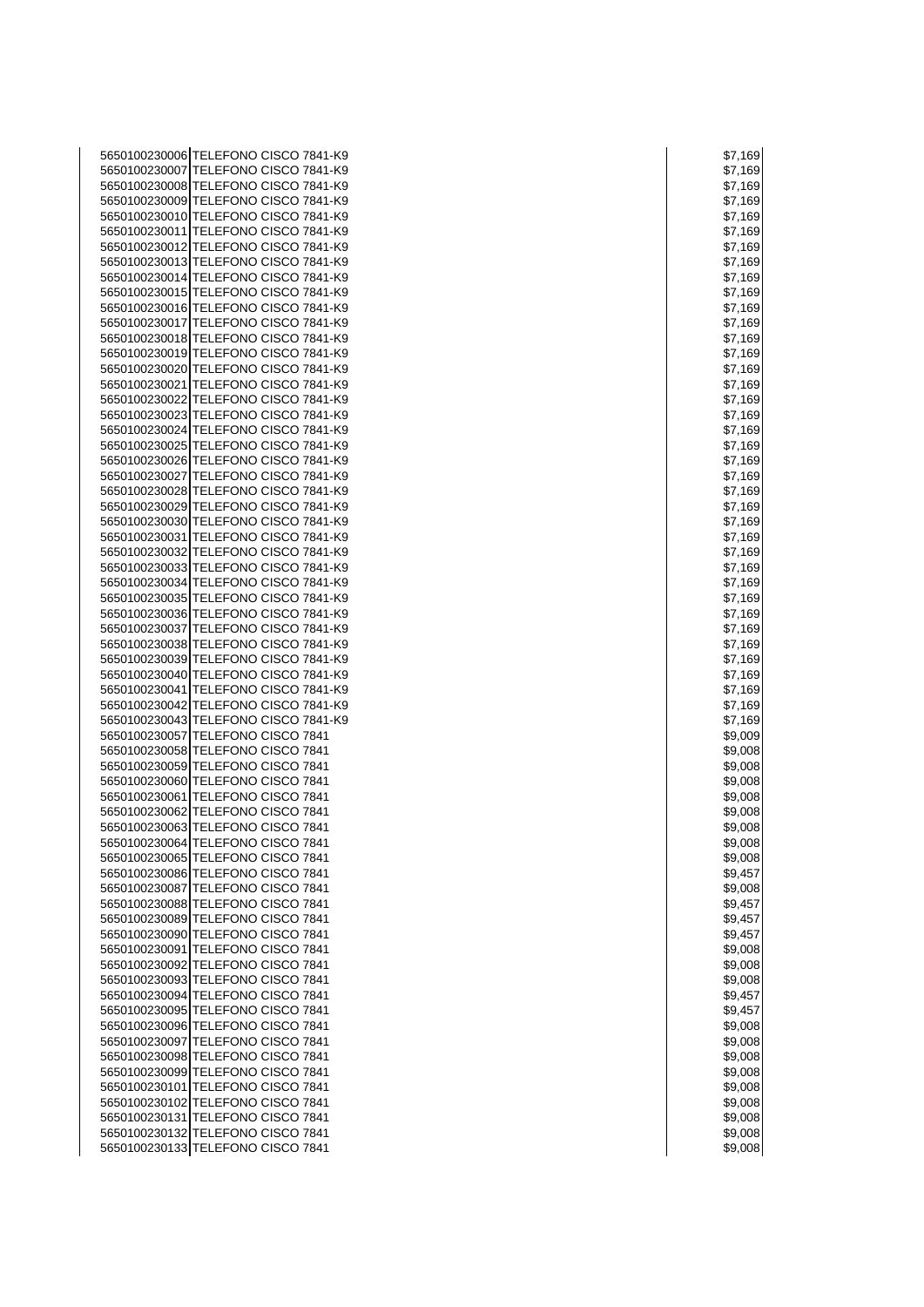| 5650100230134 TELEFONO CISCO 7841                             | \$9,008     |
|---------------------------------------------------------------|-------------|
| 5650100230135 TELEFONO CISCO 7841                             | \$9,008     |
| 5650100230136 TELEFONO CISCO 7841                             | \$9,008     |
| 5650100230137 TELEFONO CISCO 7841                             | \$9,008     |
| 5650100230138 TELEFONO CISCO 7841                             | \$9,008     |
| 5650100230139 TELEFONO CISCO 7841                             | \$9,008     |
| 5650100230140 TELEFONO CISCO 7841                             | \$9,008     |
| 5650100230161 TELEFONO CISCO 7841                             | \$9,008     |
| 5650100240001 APPLE IPHONE 6 16 GB                            | \$12,924    |
| 5650100240002 iPHONE 6 16 GB                                  | \$11,989    |
| 5650100250001 IPHONE 6 PLUS DE 64GB                           | \$15,835    |
| 5650100260001 IPHONE 5 S 16 GB                                | \$10,715    |
| 5650100260002 APPLE IPHONE SE SPACE GRAY 16GB-LAE             | \$8,179     |
| 5650100260005 SAMSUNG GALAXY S7 EDGE                          | \$11,599    |
| 5650100260006 SAMSUNG GALAXY S7 EDGE                          | \$15,069    |
| 5650100260007 SAMSUMG LTE-J730GM NEGRO                        | \$6,859     |
| 5650100340001 TELEFONO CELULAR APPLE IPHONE 6s 64GB           | \$15,885    |
| 5650100340002 APPLE IPHONE SE SILVER 64GB                     | \$11,238    |
| 5650100340003 APPLE IPHONE 6S SILVER 16GB                     |             |
| 5650100340004 IPHONE 6S 128GB GRIS                            | \$12,809    |
|                                                               | \$17,298    |
| 5650100340005 IPHONE SE,32 GB GRIS ESPACIAL                   | \$9,798     |
| 5650100340104   iPHONE 8 PLUS, 64GB GRIS ESPACIAL             | \$18,999    |
| 5650100340106 IPHONE XR DE 128 GB                             | \$19,699    |
| 5650100340107 IPHONE 11 128 GB RED                            | \$18,499    |
| 5650100340108 IPHONE 11 PRO MAX 512GB PLATA                   | \$35,999    |
| 5650100340109 IPHONE XR 128GB NEGRO                           | \$15,999    |
| 5650100340110 IPHONE XR 128GB NEGRO                           | \$15,999    |
| 5650100340111 IPHONE SE 256 GB NEGRO                          | \$14,499    |
| 5650100340112 IPHONE SE 128 GB NEGRO                          | \$11,999    |
| 5650100340113 IPHONE XS 256 GB SILVER                         | \$21,999    |
| 5650100340114 IPHONE 11 PRO 256 GB SILVER                     | \$28,000    |
| 5650100340115 IPHONE 12 128GB                                 | \$23,999    |
| 5650100360001 GATEWAY DE VOZ                                  | \$171,698   |
| 5650100360002 GATEWAY DE VOZ                                  | \$171,698   |
| 5650100420001 DISTRIBUIDOR DE SEÑAL SHURE UA845-SWB           | \$20,398    |
| 5650100430001 ANTENA DIRECCIONAL P EQ.AUDIO SHURE UA97WB      | \$8,377     |
| 5650100430002 ANTENA DIRECCIONAL P EQ.AUDIO SHURE UA97WB      | \$8,377     |
| 5650100440001 RECEPTOR SHURE QLXD4-G50 P MICROFONO            | \$16,185    |
| 5650100440002 RECEPTOR SHURE QLXD4-G50 P MICROFONO            | \$16,185    |
| 5650100440003 RECEPTOR SHURE QLXD4-G50 P MICROFONO            | \$16,185    |
| 5650100450001 MERAKI MS120-24P-HW                             | \$35,248    |
| 5650100450002 MERAKI MS120-24P-HW                             | \$35,248    |
| 5650100450003 MERAKI MS120-24P-HW                             | \$35,248    |
| 5650100450004 MERAKI MS120-24P-HW                             | \$35,248    |
| 5650100450005 MERAKI MR76-HW                                  | \$30,076    |
| 5650100450006 MERAKI MR76-HW                                  | \$30,076    |
| 5650100450007 MERAKI MR76-HW                                  | \$30,076    |
| 5650100450008 MERAKI MR76-HW                                  | \$30,076    |
| 5650100450009 MERAKI MR76-HW                                  | \$30,076    |
| 5650100450010 MERAKI MR56-HW                                  | \$33,643    |
| 5650100450011 MERAKI MR56-HW                                  | \$33,643    |
| 5650100450012 MERAKI MR56-HW                                  | \$33,643    |
| 5650100450013 MERAKI MR56-HW                                  | \$33,643    |
| 5650100450014 MERAKI MR42-HW                                  | \$15,472    |
| 5650100450015 MINI CONVERTIDOR HDMI                           | \$7,766     |
| 5650100450016 CONVERTIDOR ESCALADOR HDMI                      | \$8,989     |
| 5650100450017 SENSOR WATER LEAK                               | \$7,893     |
| 5650100450018 SENSOR WATER LEAK                               | \$7,893     |
| 5650100450019 SWITCH CISCO MERAKI GIGABIT                     | \$151,067   |
| 5650100450020 SWITCH CISCO MERAKI GIGABIT                     | \$151,067   |
| 5650100460000 EQUIPAMIENTO DE RED DE TELECOMUNICACIONES SIPRE | \$2,994,831 |
| 5650100460001 SISTEMA DE COMUNICACIÓN DIGITAL OPERATIVO       | \$771,176   |
| 5660100010001 LUPS (INVERSION DE CORRIENTE)                   | \$14,674    |
| 5660100010002 LUPS (INVERSION DE CORRIENTE)                   | \$14,674    |
| 5660100010003 LUPS (INVERSION DE CORRIENTE)                   | \$14,674    |
| 5660100010004 LUPS (INVERSION DE CORRIENTE)                   | \$14,674    |
|                                                               |             |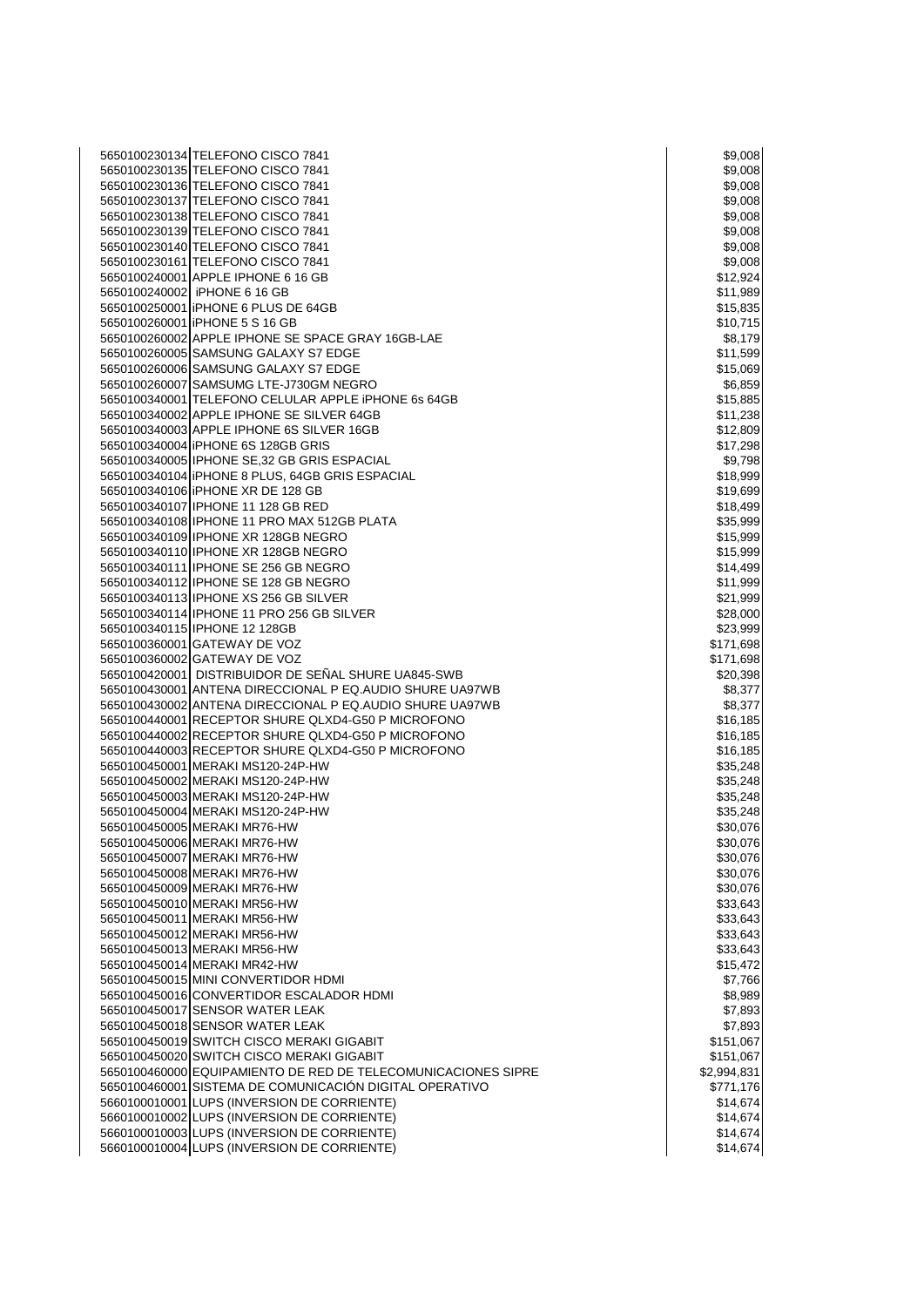| 5660100010006 LUPS (INVERSION DE CORRIENTE) | \$27,807 |
|---------------------------------------------|----------|
| 5660100010007 LUPS (INVERSION DE CORRIENTE) | \$14,674 |
| 5660100010008 LUPS (INVERSION DE CORRIENTE) | \$27,807 |
| 5660100010009 LUPS (INVERSION DE CORRIENTE) | \$14,674 |
| 5660100010010 UPS TRIPLITE                  | \$20,487 |
|                                             |          |
| 5660100010011 UPS TRIPLITE                  | \$20,487 |
| 5660100010012 UPS TRIPLITE                  | \$20,487 |
| 5660100010013 UPS TRIPLITE                  | \$20,487 |
| 5660100010014 UPS TRIPLITE                  | \$20,487 |
| 5660100010015 UPS TRIPLITE                  | \$20,487 |
| 5660100010016 UPS TRIPLITE                  | \$20,487 |
| 5660100010017 UPS TRIPLITE                  | \$20,487 |
| 5660100010018 UPS TRIPLITE                  | \$20,487 |
| 5660100010019 UPS TRIPLITE                  | \$20,487 |
| 5660100010020 UPS TRIPLITE                  | \$20,487 |
| 5660100010021 UPS TRIPLITE                  | \$20,487 |
| 5660100010022 UPS TRIPLITE                  | \$20,487 |
| 5660100010023 UPS TRIPLITE                  |          |
|                                             | \$20,487 |
| 5660100010024 UPS TRIPLITE                  | \$20,487 |
| 5660100010025 UPS TRIPLITE                  | \$20,487 |
| 5660100010026 UPS TRIPLITE                  | \$20,487 |
| 5660100010027 UPS TRIPLITE                  | \$20,487 |
| 5660100010028 UPS TRIPLITE                  | \$20,487 |
| 5660100010029 UPS TRIPLITE                  | \$20,487 |
| 5660100010030 UPS TRIPLITE                  | \$20,487 |
| 5660100010031 UPS TRIPLITE                  | \$20,487 |
| 5660100010032 UPS TRIPLITE                  | \$20,487 |
| 5660100010033 UPS TRIPLITE                  | \$20,487 |
| 5660100010034 UPS TRIPLITE                  | \$20,487 |
| 5660100010035 UPS TRIPLITE                  | \$20,487 |
| 5660100010036 UPS TRIPLITE                  | \$20,487 |
| 5660100010037 UPS TRIPLITE                  |          |
|                                             | \$20,487 |
| 5660100010038 UPS TRIPLITE                  | \$20,487 |
| 5660100010039 UPS TRIPLITE                  | \$20,487 |
| 5660100010040 UPS TRIPLITE                  | \$20,487 |
| 5660100010041 UPS TRIPLITE                  | \$20,487 |
| 5660100010042 UPS TRIPLITE                  | \$20,487 |
| 5660100010043 UPS TRIPLITE                  | \$20,487 |
| 5660100010044 UPS TRIPLITE                  | \$20,487 |
| 5660100010045 UPS TRIPLITE                  | \$20,487 |
| 5660100010046 UPS TRIPLITE                  | \$20,487 |
| 5660100010047 UPS TRIPLITE                  | \$20,487 |
| 5660100010048 UPS TRIPLITE                  | \$20,487 |
| 5660100010049 UPS TRIPLITE                  | \$20,487 |
| 5660100010050 UPS TRIPLITE                  | \$20,487 |
| 5660100010051 UPS TRIPLITE                  | \$20,487 |
|                                             |          |
| 5660100010052 UPS TRIPLITE                  | \$20,487 |
| 5660100010053 UPS TRIPLITE                  | \$20,487 |
| 5660100010054 UPS TRIPLITE                  | \$20,487 |
| 5660100010055 UPS TRIPLITE                  | \$20,487 |
| 5660100010056 UPS TRIPLITE                  | \$20,487 |
| 5660100010057 UPS TRIPLITE                  | \$20,487 |
| 5660100010058 UPS TRIPLITE                  | \$20,487 |
| 5660100010059 UPS TRIPLITE                  | \$20,487 |
| 5660100010060 UPS TRIPLITE                  | \$20,487 |
| 5660100010061 UPS TRIPLITE                  | \$20,487 |
| 5660100010062 UPS TRIPLITE                  | \$20,487 |
| 5660100010063 UPS TRIPLITE                  | \$20,487 |
| 5660100010064 UPS TRIPLITE                  | \$20,487 |
| 5660100010065 UPS TRIPLITE                  | \$20,487 |
|                                             |          |
| 5660100010066 UPS TRIPLITE                  | \$20,487 |
| 5660100010067 UPS TRIPLITE                  | \$20,487 |
| 5660100010068 UPS TRIPLITE                  | \$20,487 |
| 5660100010069 UPS TRIPLITE                  | \$20,487 |
| 5660100010070 UPS TRIPLITE                  | \$20,487 |
| 5660100010071 UPS TRIPLITE                  | \$20,487 |

| \$2  |    |         | 7,80           |    |   |
|------|----|---------|----------------|----|---|
|      |    |         | \$14,67        |    |   |
| \$:  |    |         | 27,80          |    |   |
|      |    |         | \$14,67        |    |   |
| \$   |    |         | 20,48          |    |   |
|      |    |         | 20,48          |    |   |
| \$.  |    |         |                |    |   |
|      |    |         | 20,48          |    |   |
|      |    |         | 20.48          |    |   |
|      |    |         | 20,48          |    |   |
| \$.  |    |         | 20,48          |    |   |
|      |    |         | 20,48          |    |   |
|      |    |         | 20,48          |    |   |
| \$   |    |         | 20,48          |    |   |
|      |    |         | 20,48          |    |   |
|      |    |         | \$20,48        |    |   |
| \$20 |    |         | ,48            |    |   |
|      |    |         | 20,48          |    |   |
| \$.  |    |         | 20,48          |    |   |
| \$   |    | 20      | ,48            |    |   |
| \$.  |    |         | 20,48          |    |   |
|      |    |         | 20,48          |    |   |
| \$.  |    |         | 20,48          |    |   |
|      |    |         | \$20,48        |    |   |
| \$.  |    |         | 20,48          |    |   |
| \$.  |    |         | 20,48          |    |   |
|      |    |         |                |    |   |
|      |    |         | 20.48          |    |   |
| \$   |    |         | 20,48          |    |   |
|      |    |         | 20,48          |    |   |
| \$   |    |         | 20.48          |    |   |
|      | 20 |         | ,48            |    |   |
| \$.  |    |         | 20,48          |    |   |
| \$.  |    |         | 20,48          |    |   |
| \$.  |    |         | 20,48          | 3  |   |
| \$.  |    |         | 20,48          |    |   |
|      |    |         | 20.48          |    |   |
|      |    | 20,     |                | 48 |   |
|      |    |         | 20,48          |    |   |
| \$   |    |         | 20,48          |    |   |
|      |    |         | 20,48          |    |   |
|      |    |         | 20,48          |    |   |
|      |    | ).      |                | 48 |   |
|      |    | 0.      | 48             |    |   |
|      |    | 0.      | 48             |    |   |
|      |    | ).<br>( | 48             |    |   |
|      |    |         | \$20.48        |    |   |
|      |    |         |                |    |   |
| \$.  |    |         | 20,48          | 31 |   |
|      |    |         | \$20,487       |    |   |
|      |    |         | \$20,487       |    |   |
|      |    |         | \$20,487       |    |   |
|      |    |         | \$20,487       |    |   |
|      |    |         | \$20,487       |    |   |
| \$.  |    |         | 20,487         |    |   |
|      |    |         | \$20,487       |    |   |
|      |    |         | \$20,487       |    |   |
|      |    |         | \$20,487       |    |   |
|      |    |         | \$20,487       |    |   |
|      |    |         | \$20,487       |    |   |
| \$.  |    |         | – - ,<br>20,48 |    | 7 |
|      |    |         | \$20,487       |    |   |
|      |    |         | \$20,487       |    |   |
|      |    |         | \$20,48        |    |   |
|      |    |         | \$20,487       |    |   |
|      |    |         | \$20,487       |    |   |
|      |    |         | \$20,487       |    |   |
|      |    |         |                |    |   |
|      |    |         | \$20,487       |    |   |
|      |    |         | \$20,487       |    |   |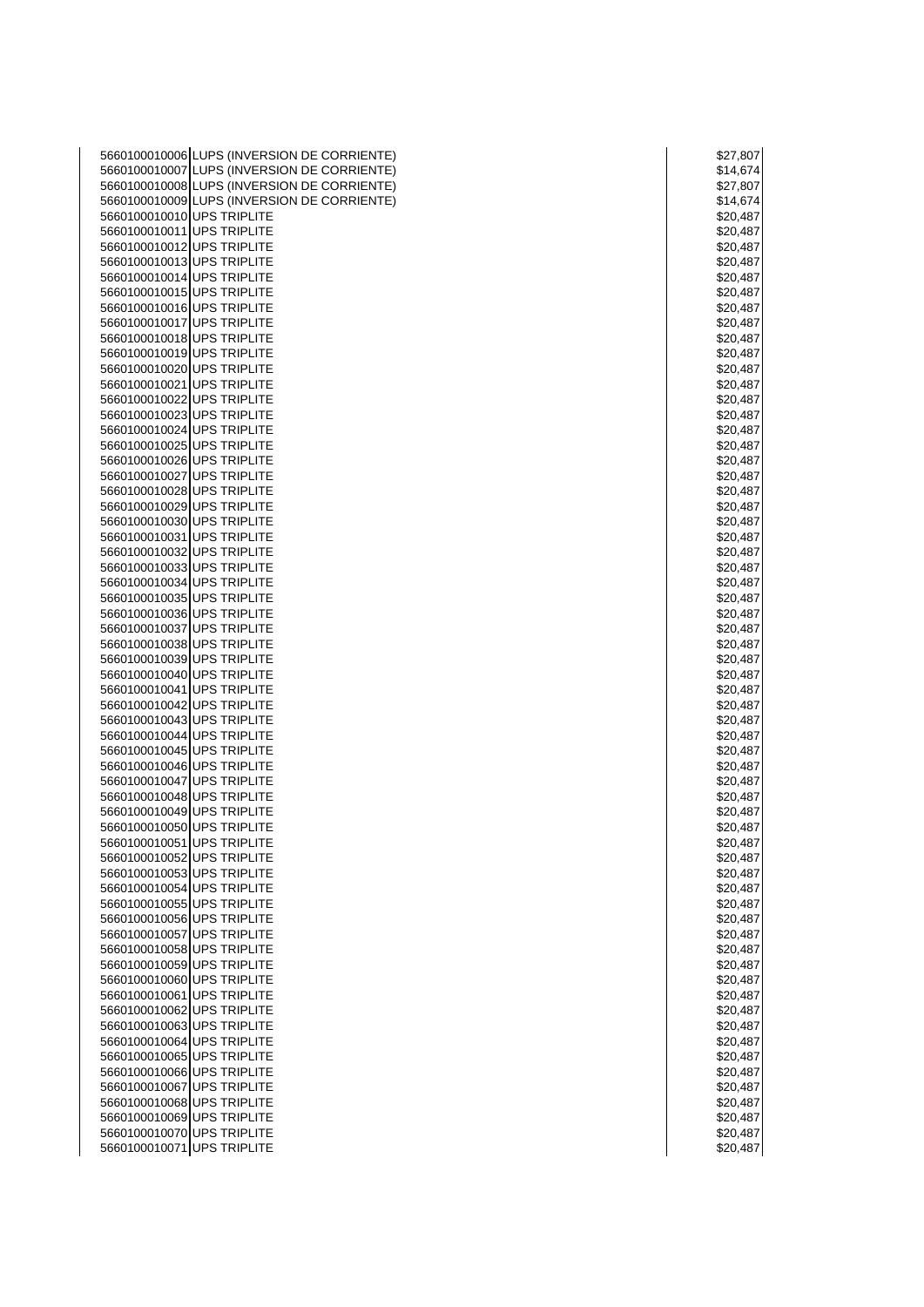| 5660100010072 UPS TRIPLITE                                                                                | \$20,487    |
|-----------------------------------------------------------------------------------------------------------|-------------|
| 5660100010073 UPS TRIPLITE                                                                                | \$20,487    |
| 5660100010074 UPS TRIPLITE                                                                                | \$20,487    |
| 5660100010075 UPS TRIPLITE                                                                                | \$20,487    |
| 5660100020001 PLANTA DE EMERGENCIA                                                                        | \$302,935   |
| 5660100020002 PLANTA DE EMERGENCIA                                                                        | \$568,357   |
| 5660100030001 TRANSFORMADOR                                                                               | \$689,190   |
| 5660100060001 BANCO DE BATERIAS                                                                           | \$290,000   |
| 5660100070001 EQUIPO UPS MITSUBISHI SERIE:17-7M85727-03                                                   | \$613,116   |
| 5660100080001 SUBESTACIÓN ELÉCTRICA                                                                       | \$1,074,175 |
| 5660100090001 ACONDICIONADOR DE VOLTAJE PARA SIST CCTV                                                    | \$50,627    |
| 5670100010001 TRITURADORA FELLOWES PS-79 CI                                                               | \$6,492     |
| 5670100010002 TRITURADORA FELLOWES PS-79 CI                                                               | \$6,705     |
| 5670100010003 TRITURADORA DE PAPEL-OFCINA MEDIANA FELLOWES                                                | \$9,744     |
| 5690100160001   IMPRESORA, ROTULADORA Y DUPLICADORA DE DISCOS DVD/CD/                                     | \$84,999    |
| 5690200010007 EQUIPO PARA SANITIZACION                                                                    | \$18,560    |
| 5690200010008 EQUIPO PARA SANITIZACION                                                                    | \$18,560    |
| 5690200010009 EQUIPO PARA SANITIZACION                                                                    | \$18,560    |
| 5690200020004 CAJA FUERTE DIGITAL STACK ON ELITE                                                          | \$12,318    |
| 5690200040001 ARCO DETECTOR DE METAL                                                                      | \$67,992    |
| 5690200040002 ARCO DETECTOR DE METAL                                                                      | \$67,992    |
| 5690200070004 HIDROLAVADORA ALTA PRESION KARCHER                                                          | \$21,460    |
| 5690200090001 MONTACARGAS ELECTRICO                                                                       | \$75,400    |
| 5690200090002 MONTACARGAS CLARK                                                                           | \$680,688   |
| 5690200100001 MULTIMETRO                                                                                  | \$8,340     |
| 5690200140001 PISTOLA TRIAC S                                                                             | \$9,384     |
| 5690200200002 SISTEMA CONTRA INCENDIO                                                                     | \$907,434   |
| 5690200200003 REFORZAMIENTO DEL SISTEMA DE ALARMA CONTRA INCENDIOS                                        | \$428,646   |
| 5690200210001 CONTROL DE ACCESO VEHICULAR AUTOMATIZADO                                                    | \$56,340    |
| 5690200220001 CONTROL DE VELOCIDAD Y MOVIMIENTO (DRIVE) PARA ELEVADOR                                     | \$164,316   |
| 5690200230001 SISTEMA DE ALARMAS CONTRA INCENDIO PARA LA BODEGA DE LA CEE                                 |             |
| 5690200240001 EQ REFORZAMIENTO SISTEMA DE ALARMA CONTRAINCENDIOS CME MTY                                  | \$663,996   |
|                                                                                                           | \$55,975    |
| 5690200250001 GABINETE CERRADO EQUIPADO<br>5690200260001 TORRE TIPO ARRIOSTRADA                           | \$25,359    |
|                                                                                                           | \$28,646    |
| 5690200260002 CONTROL DE ACCESOS A INMUEBLE<br>5690200260003 COMPLEMENTO DE CONTROL DE ACCESOS A INMUEBLE | \$691,887   |
| 5690200260004 CAMARA IP TIPO BAJA PARA DETECCION DE TEMPERATURA CORPORAL                                  | \$168,997   |
|                                                                                                           | \$283,531   |
| 5690200260005 CAMARA PORTATIL PARA MEDICION DE TEMPERATURA CORPORAL                                       | \$160,585   |
| 5690200260006 BIOMETRICO FACIAL PARA MEDICION DE TEMPERATURA CORPORAL                                     | \$132,037   |
| 5690200260007 TORNIQUETE BIDIRECCIONAL DE DOBLE CARRIL                                                    | \$293,840   |
| 5690200260008 SISTEMA DE CONTROL DE ACCESOS                                                               | \$1,206,583 |
| 5690200270001 ENLACE DE COMUNICACIÓN INALAMBRICA                                                          | \$529,039   |
| 5690200270002 CENTRO DE VIGILANCIA Y SEGURIDAD DIGITAL                                                    | \$6,320,465 |
| 5970100010001 LICENCIAS                                                                                   | \$16,434    |
| 5970100010002 LICENCIAS                                                                                   | \$74,464    |
| 5970100010003 LICENCIAS                                                                                   | \$170,267   |
| 5970100010004 LICENCIAS                                                                                   | \$73,429    |
| 5970100010005 LICENCIAS                                                                                   | \$46,883    |
| 5970100010006 LICENCIAS                                                                                   | \$80,136    |
| 5970100010008 LICENCIAS                                                                                   | \$14,904    |
| 5970100010009 LICENCIAS                                                                                   | \$8,510     |
| 5970100010011 LICENCIAS                                                                                   | \$32,635    |
| 5970100010012 LICENCIAS                                                                                   | \$16,317    |
| 5970100010013 LICENCIAS                                                                                   | \$8,326     |
| 5970100010014 LICENCIAS                                                                                   | \$104,387   |
| 5970100010015 LICENCIAS                                                                                   | \$6,822     |
| 5970100010016 LICENCIAS                                                                                   | \$8,446     |
| 5970100010018 LICENCIAS                                                                                   | \$104,387   |
| 5970100010019 LICENCIAS                                                                                   | \$11,842    |
| 5970100010020 LICENCIAS                                                                                   | \$23,749    |
| 5970100010024 LICENCIAS                                                                                   | \$21,165    |
| 5970100010025 LICENCIAS                                                                                   | \$16,200    |
| 5970100010028 LICENCIAS                                                                                   | \$6,562     |
| 5970100010029 LICENCIAS                                                                                   | \$6,562     |
| 5970100010030 LICENCIAS                                                                                   | \$6,562     |
| 5970100010031 LICENCIAS                                                                                   | \$13,124    |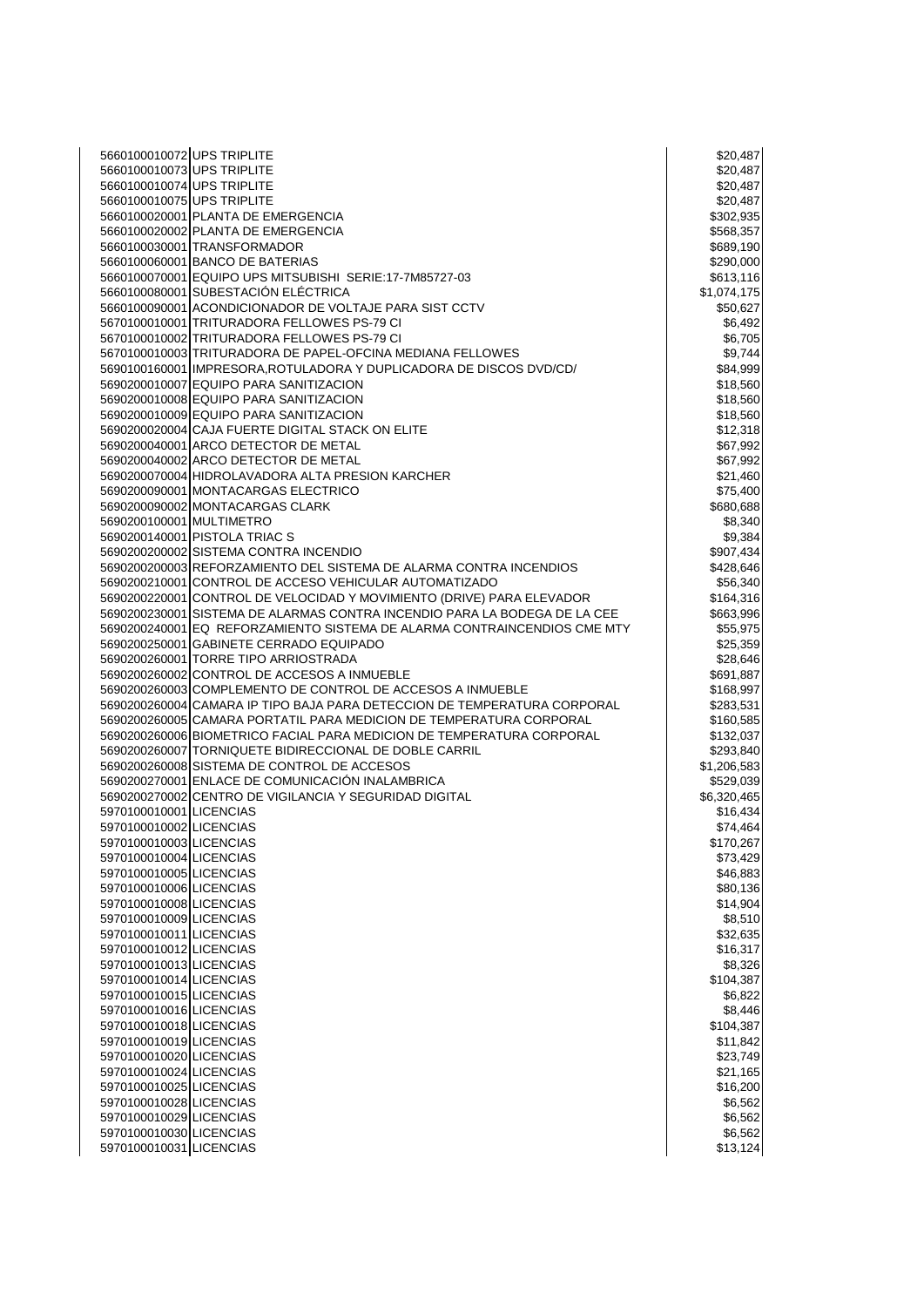| 5970100010033 LICENCIAS                                                                      | \$18,184              |
|----------------------------------------------------------------------------------------------|-----------------------|
| 5970100010037 LICENCIAS                                                                      | \$105,447             |
| 5970100010038 LICENCIAS                                                                      | \$65,616              |
| 5970100010039 LICENCIAS                                                                      | \$10,388              |
| 5970100010040 LICENCIAS                                                                      | \$57,426              |
| 5970100010041 LICENCIAS                                                                      | \$268,809             |
| 5970100010042 LICENCIAS                                                                      | \$7,815               |
| 5970100010044 LICENCIAS                                                                      | \$276,666             |
| 5970100010045 LICENCIAS                                                                      | \$52,900              |
| 5970100010046 LICENCIAS                                                                      | \$12,644              |
| 5970100010047 LICENCIAS                                                                      | \$20,556              |
| 5970100010049 LICENCIAS                                                                      | \$26,133              |
| 5970100010050 LICENCIAS                                                                      | \$23,904              |
| 5970100010051 LICENCIAS                                                                      | \$26,680              |
| 5970100010052 LICENCIAS                                                                      | \$72,209              |
| 5970100010053 LICENCIAS                                                                      | \$31,026              |
| 5970100010054 LICENCIAS                                                                      | \$121,739             |
| 5970100010055 LICENCIAS                                                                      | \$13,024              |
| 5970100010056 LICENCIAS<br>5970100010057 LICENCIAS                                           | \$31,269              |
| 5970100010058 LICENCIAS                                                                      | \$11,213<br>\$51,547  |
| 5970100010059 LICENCIAS                                                                      | \$173,431             |
| 5970100010060 LICENCIAS                                                                      | \$10,429              |
| 5970100010061 LICENCIAS                                                                      | \$280,224             |
| 5970100010062 LICENCIAS                                                                      | \$24,150              |
| 5970100010063 LICENCIAS                                                                      | \$9,199               |
| 5970100010064 LICENCIAS                                                                      | \$7,073               |
| 5970100010065 LICENCIAS                                                                      | \$10,551              |
| 5970100010068 LICENCIAS                                                                      | \$44,822              |
| 5970100010069 LICENCIAS                                                                      | \$537,004             |
| 5970100010070 LICENCIAS                                                                      | \$190,120             |
| 5970100010072 LICENCIAS                                                                      | \$8,649               |
| 5970100010073 LICENCIAS                                                                      | \$12,122              |
| 5970100010076 LICENCIA ADOBE CREATIVE DESIGN PREMIUM SUITE 5                                 | \$27,748              |
| 5970100010077 LICENCIA AUTO CAD LT 2012                                                      | \$23,856              |
| 5970100010078 LICENCIA                                                                       | \$14,757              |
| 5970100010079 LICENCIA ADOBE COPY                                                            | \$22,046              |
| 5970100010080 LICENCIA PREZI TRES USUARIOS                                                   | \$8,632               |
| 5970100010081 LICENCIA CONTPAQ i CONTABILIDAD                                                | \$13,885              |
| 5970100010082 LICENCIAS-SEPTIEMBRE                                                           | \$14,509              |
| 5970100010083 LICENCIAS-SEPTIEMBRE                                                           | \$243,918             |
| 5970100010084 LICENCIAS-SEPTIEMBRE                                                           | \$47,007              |
| 5970100010085 LICENCIAS-SEPTIEMBRE                                                           | \$370,277             |
| 5970100010086 LICENCIAS-SEPTIEMBRE                                                           | \$666,305             |
| 5970100010087 18 LICENCIAS ENHANCED PLUS DE USARIO CISCO M-BE60000                           | \$95,547              |
| 5970100010088 4 LICENCIAS CUWL ESTÁNDAR CISCO MODELO BE6000                                  | \$23,473              |
| 5970100010089 LICENCIAS SOFTWARE<br>5970100010090 25 LICENCIAS DE SOFT VANDYKE SECURE CRT/FX | \$113,918             |
| 5970100010092 TARJETA DE CAPTURA OSPREY (LICENCIAS)                                          | \$22,108<br>\$462,598 |
| 5970100010093 LICENCIA VMWARE VSPHERE STANDARD                                               | \$23,534              |
| 5970100010094 LICENCIA PROGRAMA PREZI PRO                                                    | \$12,699              |
| 5970100010095 LICENCIA PHOTOSHOP CS6                                                         | \$8,804               |
| 5970100010096 4 LICENCIAS ADOBE CREATIVE                                                     | \$68,069              |
| 5970100010098 LICENCIA ADOVE CREATIVE CLOUD                                                  | \$18,741              |
| 5970100010099 30 LICENCIAS ASSURANCE MICROSOFT PROFESSIONAL DESKTOP                          | \$276,545             |
| 5970100010100 6 LICENCIAS SOFTWARE READIRIS CORPORATE 16 FOR WINDOWSP                        | \$56,103              |
| 5970100010101 LICENCIA ADOVE CREATIVE CLOUD                                                  | \$20,899              |
| 5970100010102 100 LICENCIAMIENTO DE ANTIVIRUS SYMANTEC ENDPINT PROTECTION                    | \$52,548              |
| 5970100010103 10 LICENCIAS SISTEMA PSICOWEB VERSIÓN EMPRESARIAL                              | \$34,800              |
| 5970100010104 LICENCIA DE SOFTWARE HIGHCHARTS SUITE                                          | \$28,113              |
| 5970100010105 LICENCIA CISCO DE SEGURIDAD PARA RUTEADOR ISR4330                              | \$105,775             |
| 5970100010106 LICENCIA DE SEGURIDAD PARA RUTEADOR                                            | \$115,592             |
| 5970100010107 LICENCIA PARA EL SISTEMA DE CONTROL DE ACCESOS                                 | \$92,800              |
| 5970100020001 SOFTWARE DE PRUEBAS PSICOMETRICAS AUTOMATIZADAS PSICOSOFT                      | \$75,000              |
| 5970100020002 SOFTWARE DE PRUEBAS PSICOMETRICAS AUTOMATIZADAS PSICOSOFT                      | \$75,000              |
| 5970100020003 SOFTWARE ARCVIEW, SRCEDITOR, ARCINFO                                           | \$20,298              |